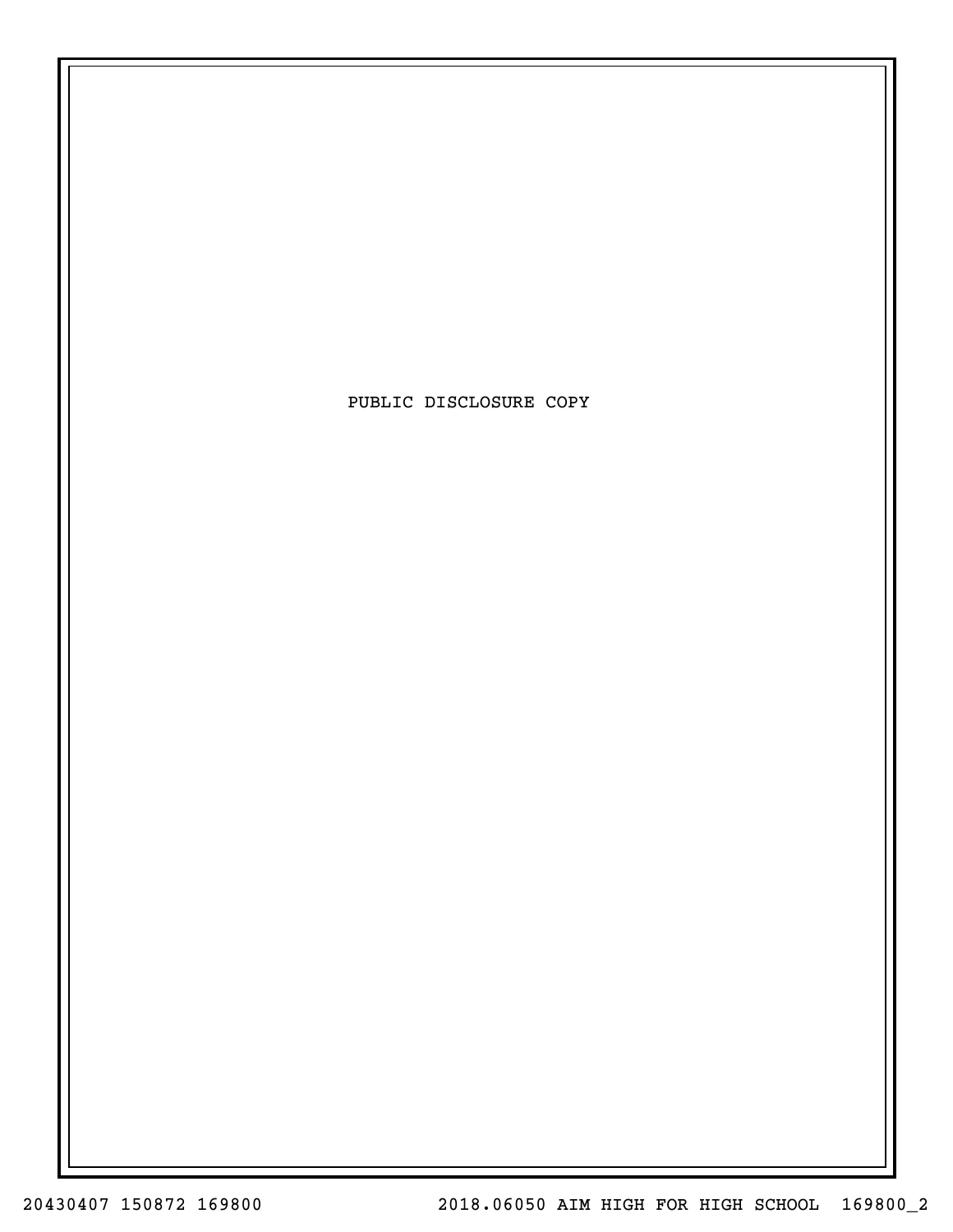| Form <b>990</b>                      | <b>Return of Organization Exempt From Income Tax</b><br>Under section 501(c), 527, or 4947(a)(1) of the Internal Revenue Code (except private foundations)                   |                 |     |                                                                    |                                                                                                                            |
|--------------------------------------|------------------------------------------------------------------------------------------------------------------------------------------------------------------------------|-----------------|-----|--------------------------------------------------------------------|----------------------------------------------------------------------------------------------------------------------------|
| Department of the Treasury           | Do not enter social security numbers on this form as it may be made public.                                                                                                  |                 |     |                                                                    | <b>Open to Public</b>                                                                                                      |
| Internal Revenue Service             | Go to www.irs.gov/Form990 for instructions and the latest information.<br>2018<br>SEP 1,<br>A For the 2018 calendar year, or tax year beginning                              |                 |     | 2019<br>and ending $\overline{A} \overline{U} G$ $\overline{3}1$ , | <b>Inspection</b>                                                                                                          |
|                                      | <b>C</b> Name of organization                                                                                                                                                |                 |     | D Employer identification number                                   |                                                                                                                            |
| <b>B</b> Check if<br>applicable:     |                                                                                                                                                                              |                 |     |                                                                    |                                                                                                                            |
| Address<br>change<br> Name           | AIM HIGH FOR HIGH SCHOOL                                                                                                                                                     |                 |     |                                                                    |                                                                                                                            |
| change<br>ı Initial                  | AIM HIGH<br>Doing business as                                                                                                                                                |                 |     | 94-3296338                                                         |                                                                                                                            |
| ∣return<br> Final<br>Ireturn/        | Number and street (or P.O. box if mail is not delivered to street address)<br>2030 HARRISON STREET                                                                           | Room/suite      |     | E Telephone number<br>(415)                                        | $551 - 2301$                                                                                                               |
| termin-<br>ated                      | City or town, state or province, country, and ZIP or foreign postal code                                                                                                     |                 |     | G Gross receipts \$                                                | 17,533,036.                                                                                                                |
| X <sup>Amended</sup>                 | 94110<br>SAN FRANCISCO, CA                                                                                                                                                   |                 |     | H(a) Is this a group return                                        |                                                                                                                            |
| Applica-<br>tion<br>pending          | F Name and address of principal officer: ALEC L. LEE, JR.                                                                                                                    |                 |     | for subordinates?                                                  | $\sqrt{}$ Yes $\sqrt{}$ X $\sqrt{}$ No                                                                                     |
|                                      | 2030 HARRISON STREET, SAN FRANCISCO, CA                                                                                                                                      |                 | 941 | $H(b)$ Are all subordinates included? $\Box$ Yes                   | No                                                                                                                         |
|                                      | Tax-exempt status: $X \mid 501(c)(3)$<br>$501(c)$ (<br>$\mathcal{A}$ (insert no.)                                                                                            | $4947(a)(1)$ or | 527 |                                                                    | If "No," attach a list. (see instructions)                                                                                 |
|                                      | J Website: WWW.AIMHIGH.ORG                                                                                                                                                   |                 |     | H(c) Group exemption number                                        |                                                                                                                            |
| Part I                               | K Form of organization: X Corporation<br>Other $\blacktriangleright$<br>Association<br>Trust<br><b>Summary</b>                                                               |                 |     | L Year of formation: $1986$ M State of legal domicile: CA          |                                                                                                                            |
|                                      |                                                                                                                                                                              |                 |     |                                                                    |                                                                                                                            |
| 1.                                   | Briefly describe the organization's mission or most significant activities: TO PROVIDE EDUCATIONAL SERVICES<br>THROUGH THE OPERATION OF AIM HIGH FOR HIGH SCHOOL (AIM HIGH). |                 |     |                                                                    |                                                                                                                            |
|                                      |                                                                                                                                                                              |                 |     |                                                                    |                                                                                                                            |
|                                      |                                                                                                                                                                              |                 |     |                                                                    |                                                                                                                            |
| $\mathbf{2}$                         | Check this box $\blacktriangleright \Box$ if the organization discontinued its operations or disposed of more than 25% of its net assets.                                    |                 |     |                                                                    |                                                                                                                            |
| 3                                    | Number of voting members of the governing body (Part VI, line 1a)                                                                                                            |                 |     | 3                                                                  |                                                                                                                            |
| 4                                    |                                                                                                                                                                              |                 |     | $\overline{\mathbf{4}}$                                            |                                                                                                                            |
| 5                                    |                                                                                                                                                                              |                 |     | 5                                                                  | 351                                                                                                                        |
| 6                                    |                                                                                                                                                                              |                 |     | 6                                                                  |                                                                                                                            |
|                                      |                                                                                                                                                                              |                 |     | 7a                                                                 |                                                                                                                            |
| Activities & Governance              |                                                                                                                                                                              |                 |     | 7b                                                                 |                                                                                                                            |
|                                      |                                                                                                                                                                              |                 |     | <b>Prior Year</b>                                                  | <b>Current Year</b>                                                                                                        |
| 8                                    | Contributions and grants (Part VIII, line 1h)                                                                                                                                |                 |     | 5,808,422.                                                         |                                                                                                                            |
| 9                                    | Program service revenue (Part VIII, line 2g)                                                                                                                                 |                 |     | 0.                                                                 |                                                                                                                            |
| 10                                   |                                                                                                                                                                              |                 |     | 2,679.                                                             |                                                                                                                            |
| Revenue<br>11                        | Other revenue (Part VIII, column (A), lines 5, 6d, 8c, 9c, 10c, and 11e)                                                                                                     |                 |     | $\overline{55,909}$ .                                              |                                                                                                                            |
| 12                                   | Total revenue - add lines 8 through 11 (must equal Part VIII, column (A), line 12)                                                                                           |                 |     | 5,867,010.                                                         |                                                                                                                            |
| 13                                   | Grants and similar amounts paid (Part IX, column (A), lines 1-3)                                                                                                             |                 |     | 0.                                                                 |                                                                                                                            |
| 14                                   | Benefits paid to or for members (Part IX, column (A), line 4)                                                                                                                |                 |     | 0.                                                                 |                                                                                                                            |
| 15                                   | Salaries, other compensation, employee benefits (Part IX, column (A), lines 5-10)                                                                                            |                 |     | 4,237,289.                                                         |                                                                                                                            |
|                                      |                                                                                                                                                                              |                 |     | 0.                                                                 |                                                                                                                            |
|                                      | $904,545$ .<br><b>b</b> Total fundraising expenses (Part IX, column (D), line 25)                                                                                            |                 |     |                                                                    |                                                                                                                            |
| Expenses<br>17                       |                                                                                                                                                                              |                 |     | 1,602,735.                                                         |                                                                                                                            |
| 18                                   | Total expenses. Add lines 13-17 (must equal Part IX, column (A), line 25)                                                                                                    |                 |     | 5,840,024.                                                         |                                                                                                                            |
| 19                                   |                                                                                                                                                                              |                 |     | 26,986.                                                            |                                                                                                                            |
|                                      |                                                                                                                                                                              |                 |     | <b>Beginning of Current Year</b>                                   | <b>End of Year</b>                                                                                                         |
| 20                                   | Total assets (Part X, line 16)                                                                                                                                               |                 |     |                                                                    | 12, 141, 302.<br>59,892.<br>55,288.<br>12, 256, 482.<br>4,867,265.<br>1,778,142.<br>6,645,407.<br>5,611,075.<br>9,781,910. |
| Net Assets or<br>Fund Balances<br>21 | Total liabilities (Part X, line 26)                                                                                                                                          |                 |     | 3,820,021.<br>99,400.                                              | 165, 538.                                                                                                                  |

|              | true, correct, and complete. Declaration of preparer (other than officer) is based on all information of which preparer has any knowledge. |                      |      |                                                    |  |  |  |  |
|--------------|--------------------------------------------------------------------------------------------------------------------------------------------|----------------------|------|----------------------------------------------------|--|--|--|--|
| Sign<br>Here | Signature of officer<br><b>EXECUTIVE DIRECTOR</b><br>ALEC L. LEE, JR.,<br>Type or print name and title                                     | Date                 |      |                                                    |  |  |  |  |
| Paid         | Print/Type preparer's name<br>ROGER BULOSAN                                                                                                | Preparer's signature | Date | <b>PTIN</b><br>Check<br>P00221282<br>self-employed |  |  |  |  |
| Preparer     | Firm's name MARCUM LLP                                                                                                                     |                      |      | 11-1986323<br>Firm's $EIN$                         |  |  |  |  |
| Use Only     | Firm's address 1 MONTGOMERY STREET SUITE 1700<br>Phone no. $(415)$ $432 - 6200$<br>SAN FRANCISCO, CA 94104                                 |                      |      |                                                    |  |  |  |  |
|              | May the IRS discuss this return with the preparer shown above? (see instructions)                                                          |                      |      | $\mathbf{x}$<br>Yes<br>No                          |  |  |  |  |
|              | t de la componenta de la propieda de la componenta de la componenta de la componenta de la componenta de la co                             |                      |      | $F = 000 \text{ (0010)}$                           |  |  |  |  |

832001 12-31-18 LHA **For Paperwork Reduction Act Notice, see the separate instructions.** Form **990** (2018)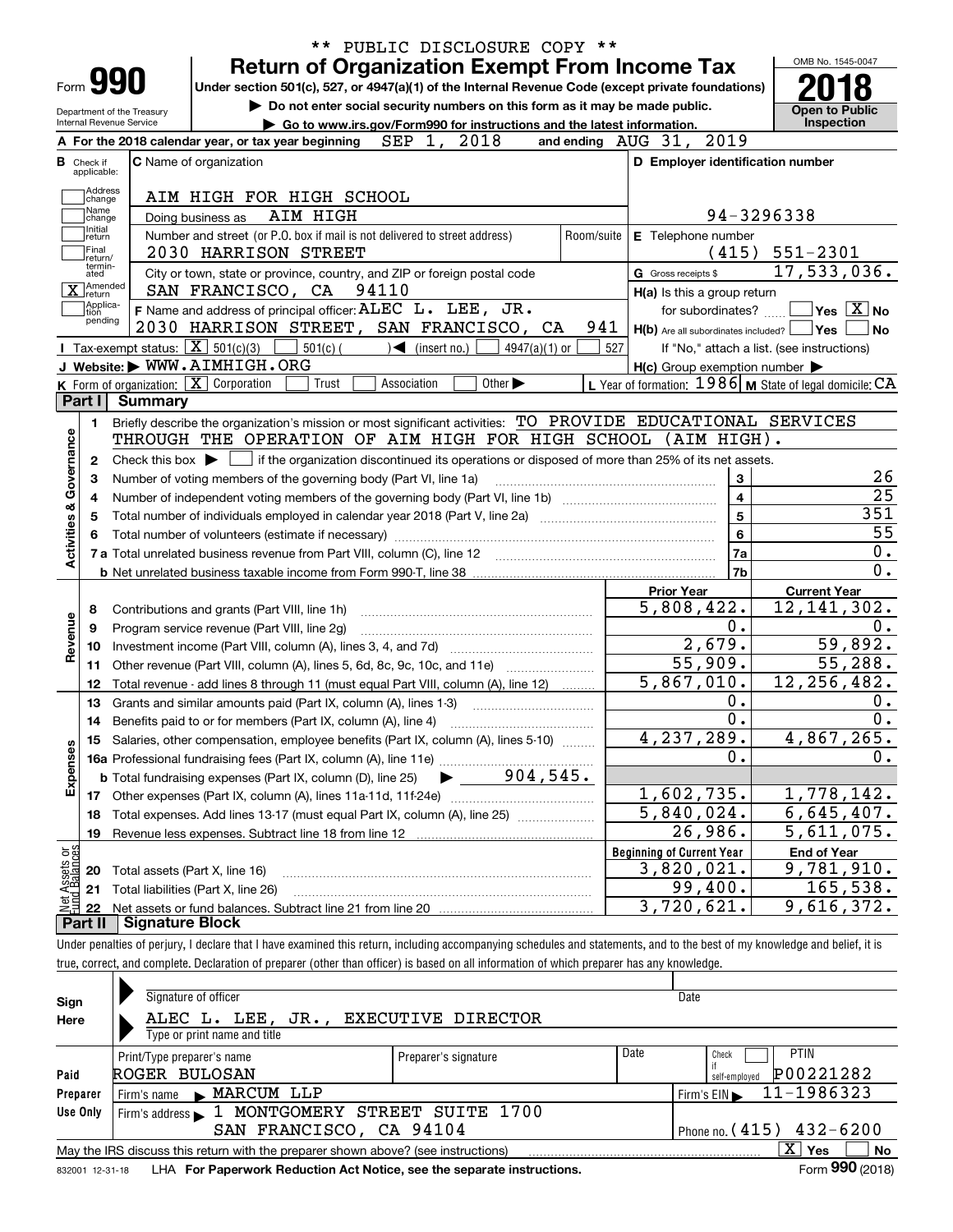|              | <b>Part III Statement of Program Service Accomplishments</b>                                                                                                                    |                         |
|--------------|---------------------------------------------------------------------------------------------------------------------------------------------------------------------------------|-------------------------|
|              |                                                                                                                                                                                 | $\overline{\mathbf{x}}$ |
| $\mathbf 1$  | Briefly describe the organization's mission:                                                                                                                                    |                         |
|              | OUR MISSION AT AIM HIGH IS TO CREATE LIFE-CHANGING OPPORTUNITIES                                                                                                                |                         |
|              | DURING THE SUMMER AND BEYOND. OUR COMMUNITY: NURTURES THE PROMISE AND                                                                                                           |                         |
|              | POTENTIAL OF MIDDLE SCHOOL STUDENTS FROM LOW-INCOME NEIGHBORHOODS.                                                                                                              |                         |
|              | PREPARES STUDENTS FOR HIGH SCHOOL, SETTING THEM ON THE PATH TO COLLEGE                                                                                                          |                         |
| $\mathbf{2}$ | Did the organization undertake any significant program services during the year which were not listed on the                                                                    |                         |
|              | $\sqrt{}$ Yes $\sqrt{X}$ No<br>prior Form 990 or 990-EZ?                                                                                                                        |                         |
|              | If "Yes," describe these new services on Schedule O.                                                                                                                            |                         |
| 3            | $\overline{\mathsf{Yes} \mathrel{\hspace{0.5pt}\mathsf{X}}}$ No<br>Did the organization cease conducting, or make significant changes in how it conducts, any program services? |                         |
|              | If "Yes," describe these changes on Schedule O.                                                                                                                                 |                         |
| 4            | Describe the organization's program service accomplishments for each of its three largest program services, as measured by expenses.                                            |                         |
|              | Section 501(c)(3) and 501(c)(4) organizations are required to report the amount of grants and allocations to others, the total expenses, and                                    |                         |
|              | revenue, if any, for each program service reported.                                                                                                                             |                         |
| 4a           | $5,466,035$ $\cdot$ including grants of \$<br>) (Revenue \$<br>(Expenses \$<br>(Code:                                                                                           |                         |
|              | TUITION-FREE SUMMER PROGRAM SERVING MIDDLE SCHOOL YOUTH, MOSTLY FROM                                                                                                            |                         |
|              | LOW INCOME FAMILIES AND UNDERSERVED NEIGHBORHOODS AND SCHOOLS WITH                                                                                                              |                         |
|              | ENRICHMENT AND YOUTH DEVELOPMENT. PROGRAM EXPENDITURES INCLUDE                                                                                                                  |                         |
|              | INSTRUCTIONAL AND STUDENT ACTIVITIES EXPENSES. FOR SUMMER 2019, THE                                                                                                             |                         |
|              | SITES AND STUDENTS SERVED WERE AS FOLLOWS: MARIN ACADEMY 122 STUDENTS,                                                                                                          |                         |
|              | CHINATOWN/NORTH BEACH 122 STUDENTS, WESTERN ADDITION/RICHMOND 146                                                                                                               |                         |
|              | STUDENTS, NAPA 156 STUDENTS, EXCELSIOR 143 STUDENTS, EAST PALO                                                                                                                  |                         |
|              | ALTO/MENLO PARK 107 STUDENTS, EAST OAKLAND/OAKLAND AIRPORT 114                                                                                                                  |                         |
|              | STUDENTS, INGLESIDE 130 STUDENTS, REDWOOD CITY/MENLO PARK 165 STUDENTS,                                                                                                         |                         |
|              | UPA 145 STUDENTS, MISSION 139 STUDENTS, UPPER DIMOND<br>(FRICK) 95                                                                                                              |                         |
|              | STUDENTS, PORTOLA/VISITACION VALLEY 137 STUDENTS, TAHOE/TRUCKEE<br>150                                                                                                          |                         |
|              | BAYVIEW 134 STUDENTS, RICHMOND 100 STUDENTS, LAKE MERRITT 60<br>STUDENTS,                                                                                                       |                         |
|              |                                                                                                                                                                                 |                         |
|              |                                                                                                                                                                                 |                         |
|              |                                                                                                                                                                                 |                         |
|              |                                                                                                                                                                                 |                         |
|              |                                                                                                                                                                                 |                         |
|              |                                                                                                                                                                                 |                         |
|              |                                                                                                                                                                                 |                         |
|              |                                                                                                                                                                                 |                         |
|              |                                                                                                                                                                                 |                         |
|              |                                                                                                                                                                                 |                         |
| 4с           | including grants of \$<br>(Code:<br>$\left($ Expenses \$<br>) (Revenue \$                                                                                                       |                         |
|              |                                                                                                                                                                                 |                         |
|              |                                                                                                                                                                                 |                         |
|              |                                                                                                                                                                                 |                         |
|              |                                                                                                                                                                                 |                         |
|              |                                                                                                                                                                                 |                         |
|              |                                                                                                                                                                                 |                         |
|              |                                                                                                                                                                                 |                         |
|              |                                                                                                                                                                                 |                         |
|              |                                                                                                                                                                                 |                         |
|              |                                                                                                                                                                                 |                         |
|              |                                                                                                                                                                                 |                         |
| 4d           | Other program services (Describe in Schedule O.)                                                                                                                                |                         |
|              | (Revenue \$<br>(Expenses \$<br>including grants of \$                                                                                                                           |                         |
|              | 5,466,035.<br>Total program service expenses                                                                                                                                    |                         |
|              | Form 990 (2018)<br>SEE SCHEDULE O FOR CONTINUATION(S)                                                                                                                           |                         |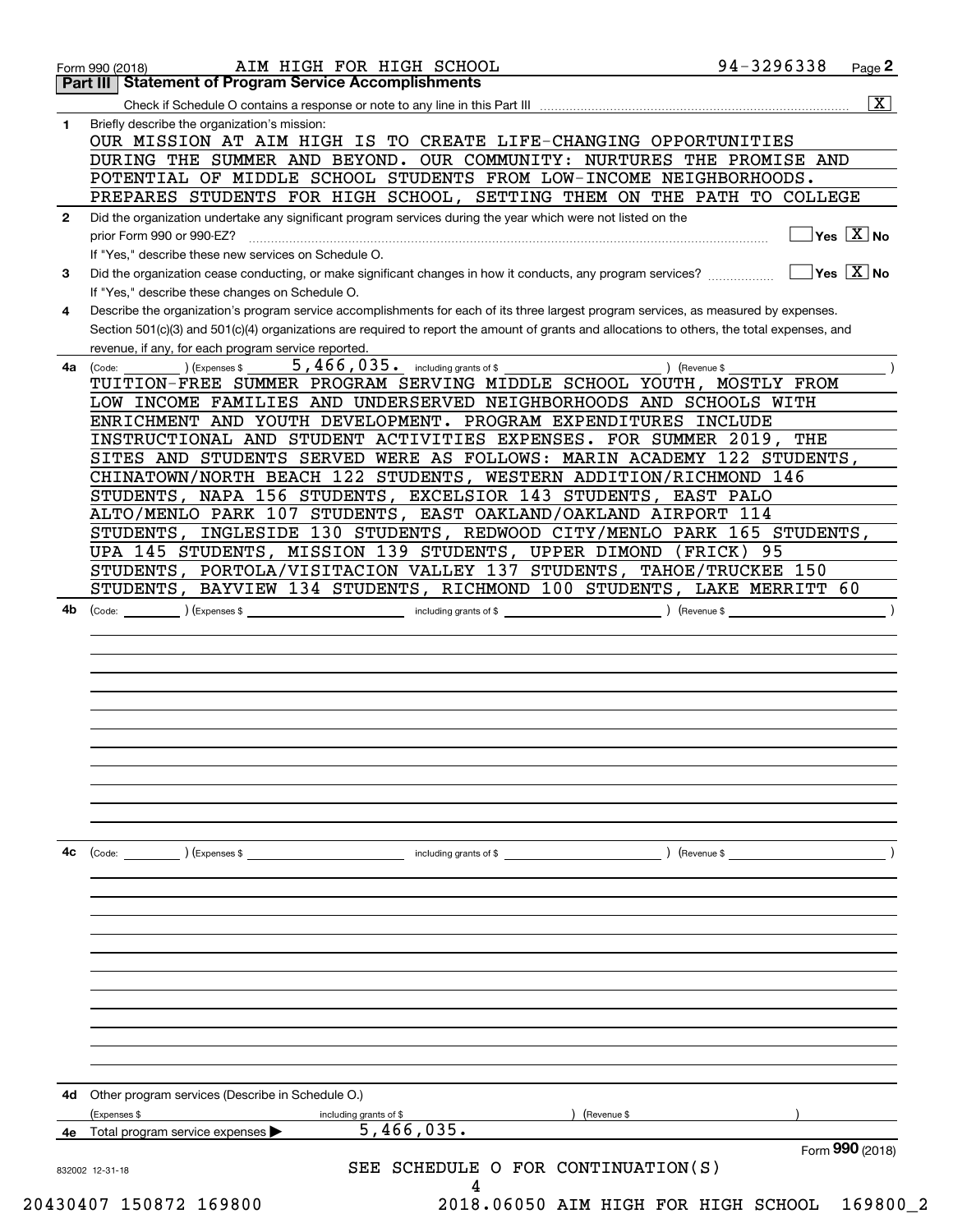| Form 990 (2018) |  |  |
|-----------------|--|--|
|                 |  |  |

**Part IV | Checklist of Required Schedules** 

|     |                                                                                                                                                    |                 |                         | Yes   No                |
|-----|----------------------------------------------------------------------------------------------------------------------------------------------------|-----------------|-------------------------|-------------------------|
| 1   | Is the organization described in section $501(c)(3)$ or $4947(a)(1)$ (other than a private foundation)?                                            |                 |                         |                         |
|     |                                                                                                                                                    | 1               | х                       |                         |
| 2   |                                                                                                                                                    | $\mathbf{2}$    | $\overline{\mathbf{x}}$ |                         |
| 3   | Did the organization engage in direct or indirect political campaign activities on behalf of or in opposition to candidates for                    |                 |                         |                         |
|     |                                                                                                                                                    | 3               |                         | x                       |
| 4   | Section 501(c)(3) organizations. Did the organization engage in lobbying activities, or have a section 501(h) election in effect                   |                 |                         |                         |
|     |                                                                                                                                                    | 4               |                         | x                       |
| 5   | Is the organization a section 501(c)(4), 501(c)(5), or 501(c)(6) organization that receives membership dues, assessments, or                       |                 |                         |                         |
|     |                                                                                                                                                    | 5               |                         | x                       |
| 6   | Did the organization maintain any donor advised funds or any similar funds or accounts for which donors have the right to                          |                 |                         |                         |
|     | provide advice on the distribution or investment of amounts in such funds or accounts? If "Yes," complete Schedule D, Part I                       | 6               |                         | x                       |
| 7   | Did the organization receive or hold a conservation easement, including easements to preserve open space,                                          |                 |                         |                         |
|     |                                                                                                                                                    | $\overline{7}$  |                         | x                       |
| 8   | Did the organization maintain collections of works of art, historical treasures, or other similar assets? If "Yes," complete                       |                 |                         |                         |
|     |                                                                                                                                                    | 8               |                         | x                       |
| 9   | Did the organization report an amount in Part X, line 21, for escrow or custodial account liability, serve as a custodian for                      |                 |                         |                         |
|     | amounts not listed in Part X; or provide credit counseling, debt management, credit repair, or debt negotiation services?                          |                 |                         | x                       |
|     | If "Yes," complete Schedule D, Part IV                                                                                                             | 9               |                         |                         |
| 10  | Did the organization, directly or through a related organization, hold assets in temporarily restricted endowments, permanent                      | 10              |                         | х                       |
|     |                                                                                                                                                    |                 |                         |                         |
| 11  | If the organization's answer to any of the following questions is "Yes," then complete Schedule D, Parts VI, VII, VIII, IX, or X<br>as applicable. |                 |                         |                         |
|     | Did the organization report an amount for land, buildings, and equipment in Part X, line 10? If "Yes," complete Schedule D,                        |                 |                         |                         |
|     |                                                                                                                                                    | 11a             | х                       |                         |
| b   | Did the organization report an amount for investments - other securities in Part X, line 12 that is 5% or more of its total                        |                 |                         |                         |
|     |                                                                                                                                                    | 11b             |                         | x                       |
|     | c Did the organization report an amount for investments - program related in Part X, line 13 that is 5% or more of its total                       |                 |                         |                         |
|     |                                                                                                                                                    | 11c             |                         | x                       |
|     | d Did the organization report an amount for other assets in Part X, line 15 that is 5% or more of its total assets reported in                     |                 |                         |                         |
|     |                                                                                                                                                    | 11d             |                         | X                       |
|     |                                                                                                                                                    | <b>11e</b>      |                         | $\overline{\mathtt{x}}$ |
| f   | Did the organization's separate or consolidated financial statements for the tax year include a footnote that addresses                            |                 |                         |                         |
|     | the organization's liability for uncertain tax positions under FIN 48 (ASC 740)? If "Yes," complete Schedule D, Part X                             | 11f             | х                       |                         |
|     | 12a Did the organization obtain separate, independent audited financial statements for the tax year? If "Yes," complete                            |                 |                         |                         |
|     | Schedule D, Parts XI and XII                                                                                                                       | 12a             | x                       |                         |
|     | <b>b</b> Was the organization included in consolidated, independent audited financial statements for the tax year?                                 |                 |                         |                         |
|     | If "Yes," and if the organization answered "No" to line 12a, then completing Schedule D, Parts XI and XII is optional                              | 12 <sub>b</sub> |                         | 43.                     |
| 13  | Is the organization a school described in section $170(b)(1)(A)(ii)?$ If "Yes," complete Schedule E                                                | 13              | X                       |                         |
| 14a | Did the organization maintain an office, employees, or agents outside of the United States?                                                        | 14a             |                         | X                       |
| b   | Did the organization have aggregate revenues or expenses of more than \$10,000 from grantmaking, fundraising, business,                            |                 |                         |                         |
|     | investment, and program service activities outside the United States, or aggregate foreign investments valued at \$100,000                         |                 |                         |                         |
|     |                                                                                                                                                    | 14b             |                         | X                       |
| 15  | Did the organization report on Part IX, column (A), line 3, more than \$5,000 of grants or other assistance to or for any                          |                 |                         |                         |
|     |                                                                                                                                                    | 15              |                         | x                       |
| 16  | Did the organization report on Part IX, column (A), line 3, more than \$5,000 of aggregate grants or other assistance to                           |                 |                         |                         |
|     |                                                                                                                                                    | 16              |                         | X                       |
| 17  | Did the organization report a total of more than \$15,000 of expenses for professional fundraising services on Part IX,                            |                 |                         |                         |
|     |                                                                                                                                                    | 17              |                         | X                       |
| 18  | Did the organization report more than \$15,000 total of fundraising event gross income and contributions on Part VIII, lines                       |                 |                         |                         |
|     |                                                                                                                                                    | 18              | X                       |                         |
| 19  | Did the organization report more than \$15,000 of gross income from gaming activities on Part VIII, line 9a? If "Yes."                             |                 |                         |                         |
|     |                                                                                                                                                    | 19              |                         | X                       |
| 20a | Did the organization operate one or more hospital facilities? If "Yes," complete Schedule H                                                        | 20a             |                         | $\overline{\mathbf{x}}$ |
| b   | If "Yes" to line 20a, did the organization attach a copy of its audited financial statements to this return?                                       | 20b             |                         |                         |
| 21  | Did the organization report more than \$5,000 of grants or other assistance to any domestic organization or                                        |                 |                         |                         |
|     |                                                                                                                                                    | 21              |                         | x                       |
|     | 832003 12-31-18                                                                                                                                    |                 |                         | Form 990 (2018)         |

832003 12-31-18

5 5 20430407 150872 169800 2018.06050 AIM HIGH FOR HIGH SCHOOL 169800\_2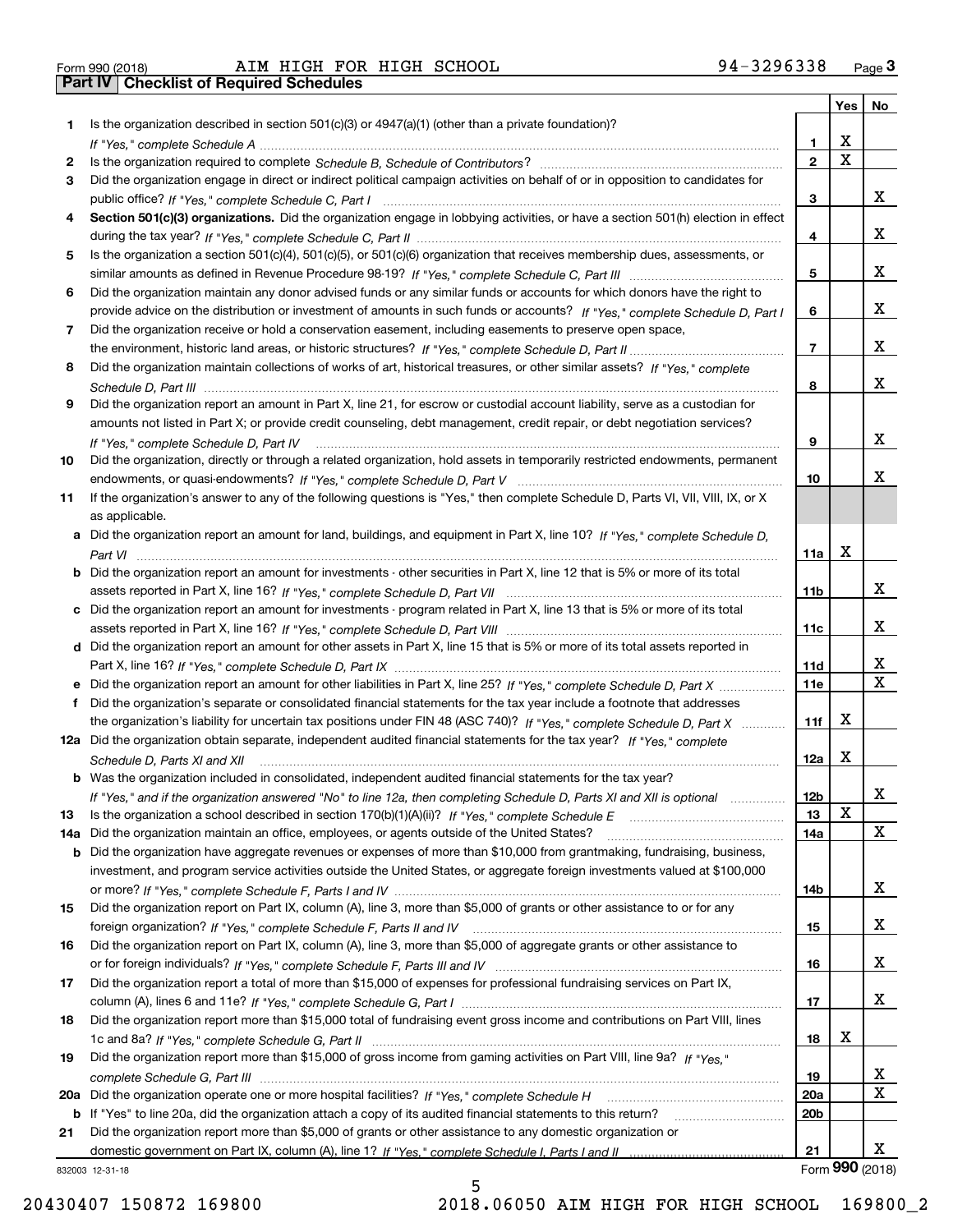| Form 990 (2018) |  |  |
|-----------------|--|--|

**Part IV** Checklist of Required Schedules (continued)

*(continued)*

|               |                                                                                                                                                |            | Yes | No              |
|---------------|------------------------------------------------------------------------------------------------------------------------------------------------|------------|-----|-----------------|
| 22            | Did the organization report more than \$5,000 of grants or other assistance to or for domestic individuals on                                  |            |     |                 |
|               |                                                                                                                                                | 22         |     | x               |
| 23            | Did the organization answer "Yes" to Part VII, Section A, line 3, 4, or 5 about compensation of the organization's current                     |            |     |                 |
|               | and former officers, directors, trustees, key employees, and highest compensated employees? If "Yes," complete                                 |            |     |                 |
|               |                                                                                                                                                | 23         | x   |                 |
|               | 24a Did the organization have a tax-exempt bond issue with an outstanding principal amount of more than \$100,000 as of the                    |            |     |                 |
|               | last day of the year, that was issued after December 31, 2002? If "Yes," answer lines 24b through 24d and complete                             |            |     |                 |
|               |                                                                                                                                                | 24a        |     | x               |
|               | <b>b</b> Did the organization invest any proceeds of tax-exempt bonds beyond a temporary period exception?                                     | 24b        |     |                 |
|               | c Did the organization maintain an escrow account other than a refunding escrow at any time during the year to defease                         |            |     |                 |
|               |                                                                                                                                                | 24c        |     |                 |
|               |                                                                                                                                                | 24d        |     |                 |
|               | 25a Section 501(c)(3), 501(c)(4), and 501(c)(29) organizations. Did the organization engage in an excess benefit                               |            |     |                 |
|               |                                                                                                                                                | 25a        |     | X.              |
|               | b Is the organization aware that it engaged in an excess benefit transaction with a disqualified person in a prior year, and                   |            |     |                 |
|               | that the transaction has not been reported on any of the organization's prior Forms 990 or 990-EZ? If "Yes," complete                          |            |     |                 |
|               | Schedule L, Part I                                                                                                                             | 25b        |     | x               |
| 26            | Did the organization report any amount on Part X, line 5, 6, or 22 for receivables from or payables to any current or                          |            |     |                 |
|               | former officers, directors, trustees, key employees, highest compensated employees, or disqualified persons? If "Yes."                         |            |     |                 |
|               | complete Schedule L, Part II material complete Schedule L, Part II material complete Schedule L, Part II material complete Schedule L, Part II | 26         |     | x               |
| 27            | Did the organization provide a grant or other assistance to an officer, director, trustee, key employee, substantial                           |            |     |                 |
|               | contributor or employee thereof, a grant selection committee member, or to a 35% controlled entity or family member                            |            |     |                 |
|               |                                                                                                                                                | 27         |     | x               |
| 28            | Was the organization a party to a business transaction with one of the following parties (see Schedule L, Part IV                              |            |     |                 |
|               | instructions for applicable filing thresholds, conditions, and exceptions):                                                                    |            |     |                 |
|               |                                                                                                                                                | <b>28a</b> | X   |                 |
|               | b A family member of a current or former officer, director, trustee, or key employee? If "Yes," complete Schedule L, Part IV                   | 28b        |     | X               |
|               | c An entity of which a current or former officer, director, trustee, or key employee (or a family member thereof) was an officer,              |            |     |                 |
|               |                                                                                                                                                | 28c        |     | x               |
| 29            |                                                                                                                                                | 29         | х   |                 |
| 30            | Did the organization receive contributions of art, historical treasures, or other similar assets, or qualified conservation                    |            |     |                 |
|               |                                                                                                                                                | 30         |     | х               |
| 31            | Did the organization liquidate, terminate, or dissolve and cease operations?                                                                   |            |     |                 |
|               |                                                                                                                                                | 31         |     | х               |
| 32            | Did the organization sell, exchange, dispose of, or transfer more than 25% of its net assets? If "Yes," complete                               |            |     |                 |
|               |                                                                                                                                                | 32         |     | х               |
| 33            | Did the organization own 100% of an entity disregarded as separate from the organization under Regulations                                     |            |     |                 |
|               |                                                                                                                                                | 33         |     | х               |
| 34            | Was the organization related to any tax-exempt or taxable entity? If "Yes," complete Schedule R, Part II, III, or IV, and                      |            |     |                 |
|               |                                                                                                                                                | 34         |     | х               |
|               | 35a Did the organization have a controlled entity within the meaning of section 512(b)(13)?                                                    | 35a        |     | X               |
|               | <b>b</b> If "Yes" to line 35a, did the organization receive any payment from or engage in any transaction with a controlled entity             |            |     |                 |
|               |                                                                                                                                                | 35b        |     |                 |
| 36            | Section 501(c)(3) organizations. Did the organization make any transfers to an exempt non-charitable related organization?                     |            |     |                 |
|               |                                                                                                                                                | 36         |     | x               |
| 37            | Did the organization conduct more than 5% of its activities through an entity that is not a related organization                               |            |     |                 |
|               |                                                                                                                                                | 37         |     | х               |
| 38            | Did the organization complete Schedule O and provide explanations in Schedule O for Part VI, lines 11b and 19?                                 |            |     |                 |
|               | Note. All Form 990 filers are required to complete Schedule O                                                                                  | 38         | X   |                 |
| <b>Part V</b> | <b>Statements Regarding Other IRS Filings and Tax Compliance</b>                                                                               |            |     |                 |
|               | Check if Schedule O contains a response or note to any line in this Part V                                                                     |            |     |                 |
|               |                                                                                                                                                |            | Yes | No              |
|               | 26<br>1a                                                                                                                                       |            |     |                 |
|               | 0<br><b>b</b> Enter the number of Forms W-2G included in line 1a. Enter -0- if not applicable <i>mummummmmm</i><br>1b                          |            |     |                 |
|               | c Did the organization comply with backup withholding rules for reportable payments to vendors and reportable gaming                           |            |     |                 |
|               | (gambling) winnings to prize winners?                                                                                                          | 1c         | X   |                 |
|               | 832004 12-31-18                                                                                                                                |            |     | Form 990 (2018) |
|               | 6                                                                                                                                              |            |     |                 |

20430407 150872 169800 2018.06050 AIM HIGH FOR HIGH SCHOOL 169800\_2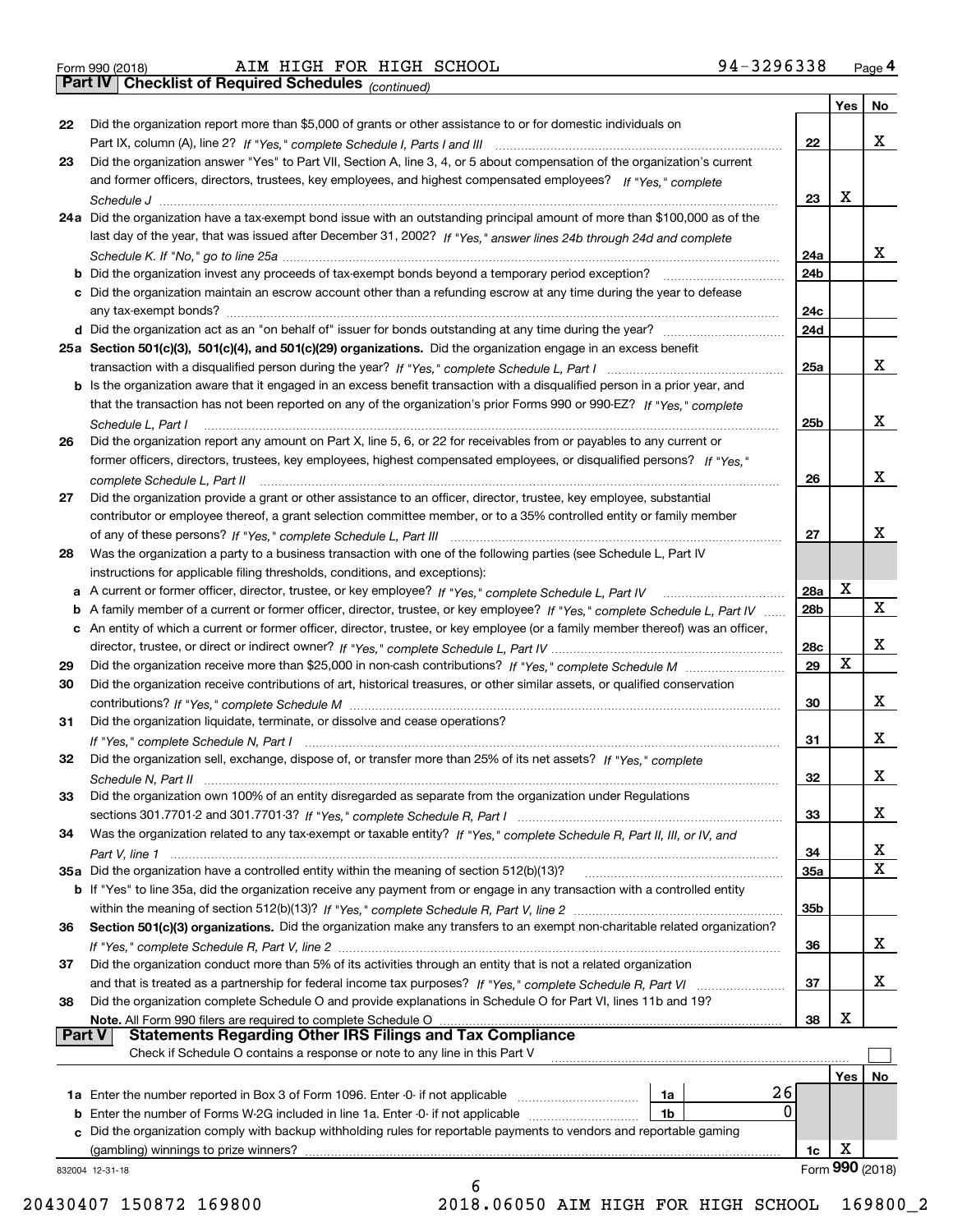|               | 94-3296338<br>AIM HIGH FOR HIGH SCHOOL<br>Form 990 (2018)                                                                                                                                  |                |                    | $_{\text{Page}}$ 5 |
|---------------|--------------------------------------------------------------------------------------------------------------------------------------------------------------------------------------------|----------------|--------------------|--------------------|
| <b>Part V</b> | Statements Regarding Other IRS Filings and Tax Compliance (continued)                                                                                                                      |                |                    |                    |
|               |                                                                                                                                                                                            |                | Yes                | No                 |
|               | 2a Enter the number of employees reported on Form W-3, Transmittal of Wage and Tax Statements,                                                                                             |                |                    |                    |
|               | 351<br>filed for the calendar year ending with or within the year covered by this return [11] [11] filed for the calendar year ending with or within the year covered by this return<br>2a |                |                    |                    |
|               |                                                                                                                                                                                            | 2 <sub>b</sub> | X                  |                    |
|               |                                                                                                                                                                                            |                |                    |                    |
|               | 3a Did the organization have unrelated business gross income of \$1,000 or more during the year?                                                                                           | За             |                    | х                  |
|               |                                                                                                                                                                                            | 3 <sub>b</sub> |                    |                    |
|               | 4a At any time during the calendar year, did the organization have an interest in, or a signature or other authority over, a                                                               |                |                    |                    |
|               | financial account in a foreign country (such as a bank account, securities account, or other financial account)?                                                                           | 4a             |                    | х                  |
|               | <b>b</b> If "Yes," enter the name of the foreign country: $\blacktriangleright$                                                                                                            |                |                    |                    |
|               | See instructions for filing requirements for FinCEN Form 114, Report of Foreign Bank and Financial Accounts (FBAR).                                                                        |                |                    |                    |
|               |                                                                                                                                                                                            | 5a             |                    | X                  |
| b             |                                                                                                                                                                                            | 5 <sub>b</sub> |                    | х                  |
| с             |                                                                                                                                                                                            | 5c             |                    |                    |
| ба            | Does the organization have annual gross receipts that are normally greater than \$100,000, and did the organization solicit                                                                |                |                    |                    |
|               | any contributions that were not tax deductible as charitable contributions?                                                                                                                | 6a             |                    | х                  |
|               | <b>b</b> If "Yes," did the organization include with every solicitation an express statement that such contributions or gifts                                                              |                |                    |                    |
|               |                                                                                                                                                                                            | 6b             |                    |                    |
| 7             | Organizations that may receive deductible contributions under section 170(c).                                                                                                              |                |                    |                    |
| а             | Did the organization receive a payment in excess of \$75 made partly as a contribution and partly for goods and services provided to the payor?                                            | 7a             | х                  |                    |
| b             | If "Yes," did the organization notify the donor of the value of the goods or services provided?                                                                                            | 7b             | X                  |                    |
|               | c Did the organization sell, exchange, or otherwise dispose of tangible personal property for which it was required                                                                        |                |                    |                    |
|               |                                                                                                                                                                                            | 7c             |                    | х                  |
|               | 7d<br>d If "Yes," indicate the number of Forms 8282 filed during the year manufactured in the second of the New York                                                                       |                |                    |                    |
| е             |                                                                                                                                                                                            | 7e             |                    | х                  |
|               | Did the organization, during the year, pay premiums, directly or indirectly, on a personal benefit contract?                                                                               | 7f             |                    | Χ                  |
| g             | If the organization received a contribution of qualified intellectual property, did the organization file Form 8899 as required?                                                           | 7g             |                    |                    |
| h             | If the organization received a contribution of cars, boats, airplanes, or other vehicles, did the organization file a Form 1098-C?                                                         | 7h             |                    |                    |
| 8             | Sponsoring organizations maintaining donor advised funds. Did a donor advised fund maintained by the                                                                                       |                |                    |                    |
|               | sponsoring organization have excess business holdings at any time during the year?                                                                                                         | 8              |                    |                    |
| 9             | Sponsoring organizations maintaining donor advised funds.                                                                                                                                  |                |                    |                    |
| а             | Did the sponsoring organization make any taxable distributions under section 4966?                                                                                                         | 9a             |                    |                    |
| b             | Did the sponsoring organization make a distribution to a donor, donor advisor, or related person?                                                                                          | 9b             |                    |                    |
| 10            | Section 501(c)(7) organizations. Enter:                                                                                                                                                    |                |                    |                    |
| а             | 10a                                                                                                                                                                                        |                |                    |                    |
| b             | Gross receipts, included on Form 990, Part VIII, line 12, for public use of club facilities<br>10 <sub>b</sub>                                                                             |                |                    |                    |
| 11            | Section 501(c)(12) organizations. Enter:                                                                                                                                                   |                |                    |                    |
| а             | 11a<br>Gross income from members or shareholders                                                                                                                                           |                |                    |                    |
|               | b Gross income from other sources (Do not net amounts due or paid to other sources against                                                                                                 |                |                    |                    |
|               | amounts due or received from them.)<br>11b                                                                                                                                                 |                |                    |                    |
|               | 12a Section 4947(a)(1) non-exempt charitable trusts. Is the organization filing Form 990 in lieu of Form 1041?                                                                             | 12a            |                    |                    |
|               | 12b<br><b>b</b> If "Yes," enter the amount of tax-exempt interest received or accrued during the year <i>manument</i>                                                                      |                |                    |                    |
| 13            | Section 501(c)(29) qualified nonprofit health insurance issuers.                                                                                                                           |                |                    |                    |
|               | a Is the organization licensed to issue qualified health plans in more than one state?                                                                                                     | 13a            |                    |                    |
|               | Note. See the instructions for additional information the organization must report on Schedule O.                                                                                          |                |                    |                    |
|               | <b>b</b> Enter the amount of reserves the organization is required to maintain by the states in which the                                                                                  |                |                    |                    |
|               | 13 <sub>b</sub>                                                                                                                                                                            |                |                    |                    |
|               | 13c                                                                                                                                                                                        |                |                    |                    |
| 14a           | Did the organization receive any payments for indoor tanning services during the tax year?                                                                                                 | 14a            |                    | X                  |
|               |                                                                                                                                                                                            | 14b            |                    |                    |
| 15            | Is the organization subject to the section 4960 tax on payment(s) of more than \$1,000,000 in remuneration or                                                                              |                |                    |                    |
|               |                                                                                                                                                                                            | 15             |                    | х                  |
|               | If "Yes," see instructions and file Form 4720, Schedule N.                                                                                                                                 |                |                    |                    |
| 16            | Is the organization an educational institution subject to the section 4968 excise tax on net investment income?                                                                            | 16             |                    | х                  |
|               | If "Yes," complete Form 4720, Schedule O.                                                                                                                                                  |                |                    |                    |
|               |                                                                                                                                                                                            |                | nnn <sub>rea</sub> |                    |

7

Form (2018) **990** Form 990 (2018)

832005 12-31-18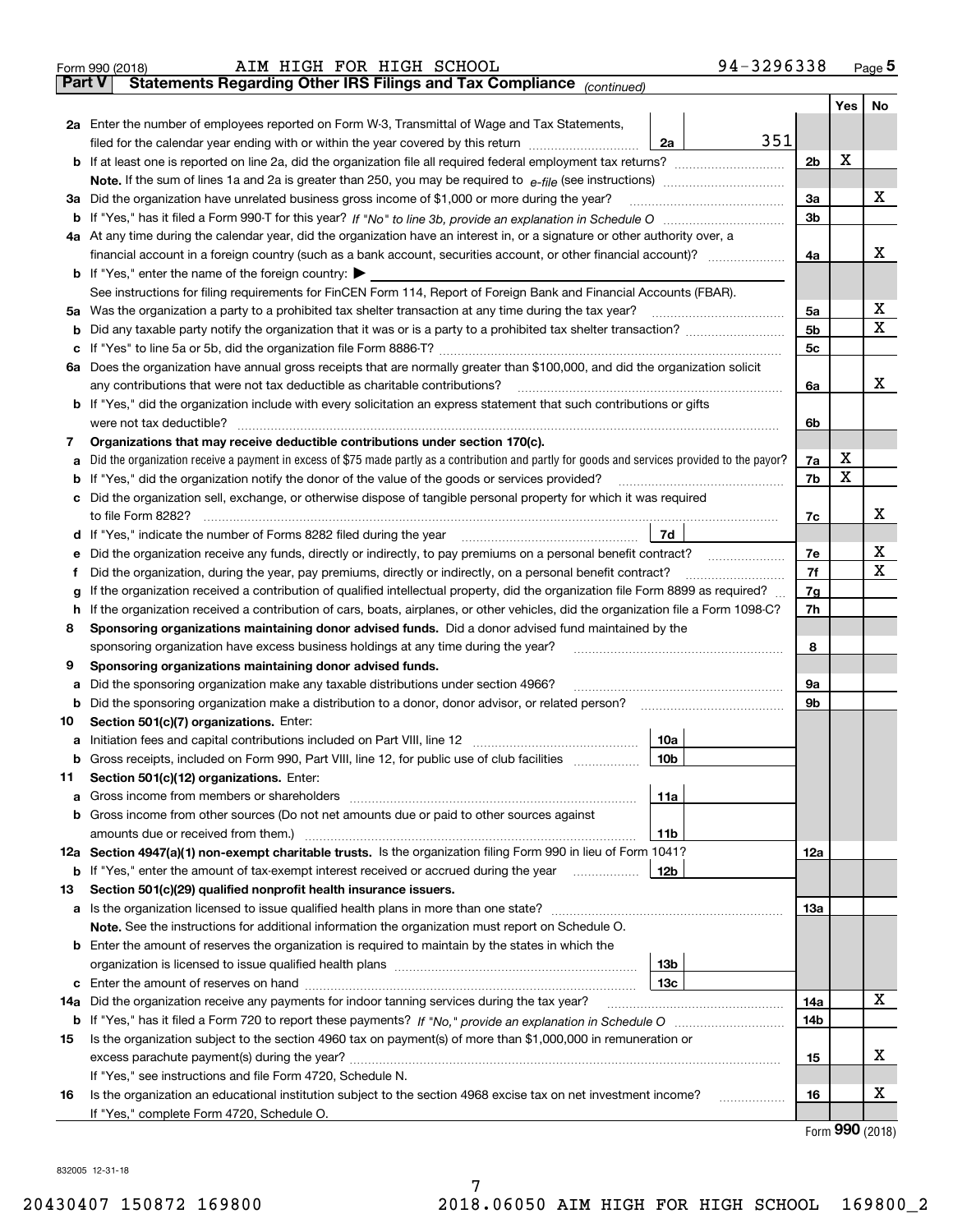|  | Form 990 (2018) |  |
|--|-----------------|--|
|  |                 |  |

#### AIM HIGH FOR HIGH SCHOOL 9

|  | 94-3296338 |  | Page I |
|--|------------|--|--------|
|  |            |  |        |

*For each "Yes" response to lines 2 through 7b below, and for a "No" response* to line 8a, 8b, or 10b below, describe the circumstances, processes, or changes in Schedule O. See instructions. Form 990 (2018) **Page 6** AIM HIGH FOR HIGH SCHOOL **1990** (2018) **Page 6**<br>**Part VI Governance, Management, and Disclosure** For each "Yes" response to lines 2 through 7b below, and for a "No" response **Part VI** Governance, Management, and Disclosure  $F_{or}$  each "Yes" response to lines 2 through 7b below, and for a "No" response to line 8a, 8b, or 10b below, describe the circumstances, processes, or changes in Schedule

| <b>1a</b> Enter the number of voting members of the governing body at the end of the tax year<br>1a<br>If there are material differences in voting rights among members of the governing body, or if the governing<br>body delegated broad authority to an executive committee or similar committee, explain in Schedule O.<br>Enter the number of voting members included in line 1a, above, who are independent<br>1b<br>b<br>Did any officer, director, trustee, or key employee have a family relationship or a business relationship with any other<br>2<br>officer, director, trustee, or key employee?<br>Did the organization delegate control over management duties customarily performed by or under the direct supervision<br>3<br>Did the organization make any significant changes to its governing documents since the prior Form 990 was filed?<br>4<br>5<br>Did the organization have members or stockholders?<br>6<br>Did the organization have members, stockholders, or other persons who had the power to elect or appoint one or<br>7a<br><b>b</b> Are any governance decisions of the organization reserved to (or subject to approval by) members, stockholders, or<br>persons other than the governing body?<br>Did the organization contemporaneously document the meetings held or written actions undertaken during the year by the following:<br>8<br>a<br>Is there any officer, director, trustee, or key employee listed in Part VII, Section A, who cannot be reached at the<br>9<br>Section B. Policies <sub>(This</sub> Section B requests information about policies not required by the Internal Revenue Code.)<br><b>b</b> If "Yes," did the organization have written policies and procedures governing the activities of such chapters, affiliates,<br>11a Has the organization provided a complete copy of this Form 990 to all members of its governing body before filing the form?<br><b>b</b> Describe in Schedule O the process, if any, used by the organization to review this Form 990.<br>c Did the organization regularly and consistently monitor and enforce compliance with the policy? If "Yes," describe<br>in Schedule O how this was done measured and the control of the control of the state of the control of the control of the control of the control of the control of the control of the control of the control of the control of<br>13<br>14<br>Did the process for determining compensation of the following persons include a review and approval by independent<br>15<br>persons, comparability data, and contemporaneous substantiation of the deliberation and decision?<br>a The organization's CEO, Executive Director, or top management official manufactured content of the organization's CEO, Executive Director, or top management official<br>If "Yes" to line 15a or 15b, describe the process in Schedule O (see instructions).<br>16a Did the organization invest in, contribute assets to, or participate in a joint venture or similar arrangement with a<br>taxable entity during the year?<br>b If "Yes," did the organization follow a written policy or procedure requiring the organization to evaluate its participation<br>in joint venture arrangements under applicable federal tax law, and take steps to safeguard the organization's<br>exempt status with respect to such arrangements?<br><b>Section C. Disclosure</b><br>List the states with which a copy of this Form 990 is required to be filed $\blacktriangleright$ CA<br>17<br>Section 6104 requires an organization to make its Forms 1023 (1024 or 1024 A if applicable), 990, and 990 T (Section 501(c)(3)s only) available<br>18<br>for public inspection. Indicate how you made these available. Check all that apply.<br>$X$ Upon request<br>Another's website<br>Own website<br>Other (explain in Schedule O)<br>Describe in Schedule O whether (and if so, how) the organization made its governing documents, conflict of interest policy, and financial<br>19<br>statements available to the public during the tax year.<br>State the name, address, and telephone number of the person who possesses the organization's books and records<br>20 | 26 |                 | Yes <sub>1</sub> | No                      |
|----------------------------------------------------------------------------------------------------------------------------------------------------------------------------------------------------------------------------------------------------------------------------------------------------------------------------------------------------------------------------------------------------------------------------------------------------------------------------------------------------------------------------------------------------------------------------------------------------------------------------------------------------------------------------------------------------------------------------------------------------------------------------------------------------------------------------------------------------------------------------------------------------------------------------------------------------------------------------------------------------------------------------------------------------------------------------------------------------------------------------------------------------------------------------------------------------------------------------------------------------------------------------------------------------------------------------------------------------------------------------------------------------------------------------------------------------------------------------------------------------------------------------------------------------------------------------------------------------------------------------------------------------------------------------------------------------------------------------------------------------------------------------------------------------------------------------------------------------------------------------------------------------------------------------------------------------------------------------------------------------------------------------------------------------------------------------------------------------------------------------------------------------------------------------------------------------------------------------------------------------------------------------------------------------------------------------------------------------------------------------------------------------------------------------------------------------------------------------------------------------------------------------------------------------------------------------------------------------------------------------------------------------------------------------------------------------------------------------------------------------------------------------------------------------------------------------------------------------------------------------------------------------------------------------------------------------------------------------------------------------------------------------------------------------------------------------------------------------------------------------------------------------------------------------------------------------------------------------------------------------------------------------------------------------------------------------------------------------------------------------------------------------------------------------------------------------------------------------------------------------------------------------------------------------------------------------------------------------------------------------------------------------------------------------------------------------------------------------------------------------------------------------------------------------------------------------------------------------------------------------------------------------------------------------------------------------------------------------------------------------------------------------------------------------------------------------------------------------------------------------------------------------------------------------------------------------------------------|----|-----------------|------------------|-------------------------|
|                                                                                                                                                                                                                                                                                                                                                                                                                                                                                                                                                                                                                                                                                                                                                                                                                                                                                                                                                                                                                                                                                                                                                                                                                                                                                                                                                                                                                                                                                                                                                                                                                                                                                                                                                                                                                                                                                                                                                                                                                                                                                                                                                                                                                                                                                                                                                                                                                                                                                                                                                                                                                                                                                                                                                                                                                                                                                                                                                                                                                                                                                                                                                                                                                                                                                                                                                                                                                                                                                                                                                                                                                                                                                                                                                                                                                                                                                                                                                                                                                                                                                                                                                                                                                      |    |                 |                  |                         |
|                                                                                                                                                                                                                                                                                                                                                                                                                                                                                                                                                                                                                                                                                                                                                                                                                                                                                                                                                                                                                                                                                                                                                                                                                                                                                                                                                                                                                                                                                                                                                                                                                                                                                                                                                                                                                                                                                                                                                                                                                                                                                                                                                                                                                                                                                                                                                                                                                                                                                                                                                                                                                                                                                                                                                                                                                                                                                                                                                                                                                                                                                                                                                                                                                                                                                                                                                                                                                                                                                                                                                                                                                                                                                                                                                                                                                                                                                                                                                                                                                                                                                                                                                                                                                      |    |                 |                  |                         |
|                                                                                                                                                                                                                                                                                                                                                                                                                                                                                                                                                                                                                                                                                                                                                                                                                                                                                                                                                                                                                                                                                                                                                                                                                                                                                                                                                                                                                                                                                                                                                                                                                                                                                                                                                                                                                                                                                                                                                                                                                                                                                                                                                                                                                                                                                                                                                                                                                                                                                                                                                                                                                                                                                                                                                                                                                                                                                                                                                                                                                                                                                                                                                                                                                                                                                                                                                                                                                                                                                                                                                                                                                                                                                                                                                                                                                                                                                                                                                                                                                                                                                                                                                                                                                      | 25 |                 |                  |                         |
|                                                                                                                                                                                                                                                                                                                                                                                                                                                                                                                                                                                                                                                                                                                                                                                                                                                                                                                                                                                                                                                                                                                                                                                                                                                                                                                                                                                                                                                                                                                                                                                                                                                                                                                                                                                                                                                                                                                                                                                                                                                                                                                                                                                                                                                                                                                                                                                                                                                                                                                                                                                                                                                                                                                                                                                                                                                                                                                                                                                                                                                                                                                                                                                                                                                                                                                                                                                                                                                                                                                                                                                                                                                                                                                                                                                                                                                                                                                                                                                                                                                                                                                                                                                                                      |    |                 |                  |                         |
|                                                                                                                                                                                                                                                                                                                                                                                                                                                                                                                                                                                                                                                                                                                                                                                                                                                                                                                                                                                                                                                                                                                                                                                                                                                                                                                                                                                                                                                                                                                                                                                                                                                                                                                                                                                                                                                                                                                                                                                                                                                                                                                                                                                                                                                                                                                                                                                                                                                                                                                                                                                                                                                                                                                                                                                                                                                                                                                                                                                                                                                                                                                                                                                                                                                                                                                                                                                                                                                                                                                                                                                                                                                                                                                                                                                                                                                                                                                                                                                                                                                                                                                                                                                                                      |    |                 |                  | X                       |
|                                                                                                                                                                                                                                                                                                                                                                                                                                                                                                                                                                                                                                                                                                                                                                                                                                                                                                                                                                                                                                                                                                                                                                                                                                                                                                                                                                                                                                                                                                                                                                                                                                                                                                                                                                                                                                                                                                                                                                                                                                                                                                                                                                                                                                                                                                                                                                                                                                                                                                                                                                                                                                                                                                                                                                                                                                                                                                                                                                                                                                                                                                                                                                                                                                                                                                                                                                                                                                                                                                                                                                                                                                                                                                                                                                                                                                                                                                                                                                                                                                                                                                                                                                                                                      |    | $\mathbf{2}$    |                  |                         |
|                                                                                                                                                                                                                                                                                                                                                                                                                                                                                                                                                                                                                                                                                                                                                                                                                                                                                                                                                                                                                                                                                                                                                                                                                                                                                                                                                                                                                                                                                                                                                                                                                                                                                                                                                                                                                                                                                                                                                                                                                                                                                                                                                                                                                                                                                                                                                                                                                                                                                                                                                                                                                                                                                                                                                                                                                                                                                                                                                                                                                                                                                                                                                                                                                                                                                                                                                                                                                                                                                                                                                                                                                                                                                                                                                                                                                                                                                                                                                                                                                                                                                                                                                                                                                      |    |                 |                  | $\mathbf{X}$            |
|                                                                                                                                                                                                                                                                                                                                                                                                                                                                                                                                                                                                                                                                                                                                                                                                                                                                                                                                                                                                                                                                                                                                                                                                                                                                                                                                                                                                                                                                                                                                                                                                                                                                                                                                                                                                                                                                                                                                                                                                                                                                                                                                                                                                                                                                                                                                                                                                                                                                                                                                                                                                                                                                                                                                                                                                                                                                                                                                                                                                                                                                                                                                                                                                                                                                                                                                                                                                                                                                                                                                                                                                                                                                                                                                                                                                                                                                                                                                                                                                                                                                                                                                                                                                                      |    | 3               |                  | $\overline{\textbf{x}}$ |
|                                                                                                                                                                                                                                                                                                                                                                                                                                                                                                                                                                                                                                                                                                                                                                                                                                                                                                                                                                                                                                                                                                                                                                                                                                                                                                                                                                                                                                                                                                                                                                                                                                                                                                                                                                                                                                                                                                                                                                                                                                                                                                                                                                                                                                                                                                                                                                                                                                                                                                                                                                                                                                                                                                                                                                                                                                                                                                                                                                                                                                                                                                                                                                                                                                                                                                                                                                                                                                                                                                                                                                                                                                                                                                                                                                                                                                                                                                                                                                                                                                                                                                                                                                                                                      |    | 4               |                  | $\overline{\mathbf{x}}$ |
|                                                                                                                                                                                                                                                                                                                                                                                                                                                                                                                                                                                                                                                                                                                                                                                                                                                                                                                                                                                                                                                                                                                                                                                                                                                                                                                                                                                                                                                                                                                                                                                                                                                                                                                                                                                                                                                                                                                                                                                                                                                                                                                                                                                                                                                                                                                                                                                                                                                                                                                                                                                                                                                                                                                                                                                                                                                                                                                                                                                                                                                                                                                                                                                                                                                                                                                                                                                                                                                                                                                                                                                                                                                                                                                                                                                                                                                                                                                                                                                                                                                                                                                                                                                                                      |    | 5               |                  | $\overline{\mathbf{x}}$ |
|                                                                                                                                                                                                                                                                                                                                                                                                                                                                                                                                                                                                                                                                                                                                                                                                                                                                                                                                                                                                                                                                                                                                                                                                                                                                                                                                                                                                                                                                                                                                                                                                                                                                                                                                                                                                                                                                                                                                                                                                                                                                                                                                                                                                                                                                                                                                                                                                                                                                                                                                                                                                                                                                                                                                                                                                                                                                                                                                                                                                                                                                                                                                                                                                                                                                                                                                                                                                                                                                                                                                                                                                                                                                                                                                                                                                                                                                                                                                                                                                                                                                                                                                                                                                                      |    | 6               |                  |                         |
|                                                                                                                                                                                                                                                                                                                                                                                                                                                                                                                                                                                                                                                                                                                                                                                                                                                                                                                                                                                                                                                                                                                                                                                                                                                                                                                                                                                                                                                                                                                                                                                                                                                                                                                                                                                                                                                                                                                                                                                                                                                                                                                                                                                                                                                                                                                                                                                                                                                                                                                                                                                                                                                                                                                                                                                                                                                                                                                                                                                                                                                                                                                                                                                                                                                                                                                                                                                                                                                                                                                                                                                                                                                                                                                                                                                                                                                                                                                                                                                                                                                                                                                                                                                                                      |    |                 |                  | X                       |
|                                                                                                                                                                                                                                                                                                                                                                                                                                                                                                                                                                                                                                                                                                                                                                                                                                                                                                                                                                                                                                                                                                                                                                                                                                                                                                                                                                                                                                                                                                                                                                                                                                                                                                                                                                                                                                                                                                                                                                                                                                                                                                                                                                                                                                                                                                                                                                                                                                                                                                                                                                                                                                                                                                                                                                                                                                                                                                                                                                                                                                                                                                                                                                                                                                                                                                                                                                                                                                                                                                                                                                                                                                                                                                                                                                                                                                                                                                                                                                                                                                                                                                                                                                                                                      |    | 7a              |                  |                         |
|                                                                                                                                                                                                                                                                                                                                                                                                                                                                                                                                                                                                                                                                                                                                                                                                                                                                                                                                                                                                                                                                                                                                                                                                                                                                                                                                                                                                                                                                                                                                                                                                                                                                                                                                                                                                                                                                                                                                                                                                                                                                                                                                                                                                                                                                                                                                                                                                                                                                                                                                                                                                                                                                                                                                                                                                                                                                                                                                                                                                                                                                                                                                                                                                                                                                                                                                                                                                                                                                                                                                                                                                                                                                                                                                                                                                                                                                                                                                                                                                                                                                                                                                                                                                                      |    |                 |                  |                         |
|                                                                                                                                                                                                                                                                                                                                                                                                                                                                                                                                                                                                                                                                                                                                                                                                                                                                                                                                                                                                                                                                                                                                                                                                                                                                                                                                                                                                                                                                                                                                                                                                                                                                                                                                                                                                                                                                                                                                                                                                                                                                                                                                                                                                                                                                                                                                                                                                                                                                                                                                                                                                                                                                                                                                                                                                                                                                                                                                                                                                                                                                                                                                                                                                                                                                                                                                                                                                                                                                                                                                                                                                                                                                                                                                                                                                                                                                                                                                                                                                                                                                                                                                                                                                                      |    | 7b              |                  | X                       |
|                                                                                                                                                                                                                                                                                                                                                                                                                                                                                                                                                                                                                                                                                                                                                                                                                                                                                                                                                                                                                                                                                                                                                                                                                                                                                                                                                                                                                                                                                                                                                                                                                                                                                                                                                                                                                                                                                                                                                                                                                                                                                                                                                                                                                                                                                                                                                                                                                                                                                                                                                                                                                                                                                                                                                                                                                                                                                                                                                                                                                                                                                                                                                                                                                                                                                                                                                                                                                                                                                                                                                                                                                                                                                                                                                                                                                                                                                                                                                                                                                                                                                                                                                                                                                      |    |                 |                  |                         |
|                                                                                                                                                                                                                                                                                                                                                                                                                                                                                                                                                                                                                                                                                                                                                                                                                                                                                                                                                                                                                                                                                                                                                                                                                                                                                                                                                                                                                                                                                                                                                                                                                                                                                                                                                                                                                                                                                                                                                                                                                                                                                                                                                                                                                                                                                                                                                                                                                                                                                                                                                                                                                                                                                                                                                                                                                                                                                                                                                                                                                                                                                                                                                                                                                                                                                                                                                                                                                                                                                                                                                                                                                                                                                                                                                                                                                                                                                                                                                                                                                                                                                                                                                                                                                      |    | 8а              | X                |                         |
|                                                                                                                                                                                                                                                                                                                                                                                                                                                                                                                                                                                                                                                                                                                                                                                                                                                                                                                                                                                                                                                                                                                                                                                                                                                                                                                                                                                                                                                                                                                                                                                                                                                                                                                                                                                                                                                                                                                                                                                                                                                                                                                                                                                                                                                                                                                                                                                                                                                                                                                                                                                                                                                                                                                                                                                                                                                                                                                                                                                                                                                                                                                                                                                                                                                                                                                                                                                                                                                                                                                                                                                                                                                                                                                                                                                                                                                                                                                                                                                                                                                                                                                                                                                                                      |    | 8b              | X                |                         |
|                                                                                                                                                                                                                                                                                                                                                                                                                                                                                                                                                                                                                                                                                                                                                                                                                                                                                                                                                                                                                                                                                                                                                                                                                                                                                                                                                                                                                                                                                                                                                                                                                                                                                                                                                                                                                                                                                                                                                                                                                                                                                                                                                                                                                                                                                                                                                                                                                                                                                                                                                                                                                                                                                                                                                                                                                                                                                                                                                                                                                                                                                                                                                                                                                                                                                                                                                                                                                                                                                                                                                                                                                                                                                                                                                                                                                                                                                                                                                                                                                                                                                                                                                                                                                      |    |                 |                  |                         |
|                                                                                                                                                                                                                                                                                                                                                                                                                                                                                                                                                                                                                                                                                                                                                                                                                                                                                                                                                                                                                                                                                                                                                                                                                                                                                                                                                                                                                                                                                                                                                                                                                                                                                                                                                                                                                                                                                                                                                                                                                                                                                                                                                                                                                                                                                                                                                                                                                                                                                                                                                                                                                                                                                                                                                                                                                                                                                                                                                                                                                                                                                                                                                                                                                                                                                                                                                                                                                                                                                                                                                                                                                                                                                                                                                                                                                                                                                                                                                                                                                                                                                                                                                                                                                      |    | 9               |                  | X                       |
|                                                                                                                                                                                                                                                                                                                                                                                                                                                                                                                                                                                                                                                                                                                                                                                                                                                                                                                                                                                                                                                                                                                                                                                                                                                                                                                                                                                                                                                                                                                                                                                                                                                                                                                                                                                                                                                                                                                                                                                                                                                                                                                                                                                                                                                                                                                                                                                                                                                                                                                                                                                                                                                                                                                                                                                                                                                                                                                                                                                                                                                                                                                                                                                                                                                                                                                                                                                                                                                                                                                                                                                                                                                                                                                                                                                                                                                                                                                                                                                                                                                                                                                                                                                                                      |    |                 |                  |                         |
|                                                                                                                                                                                                                                                                                                                                                                                                                                                                                                                                                                                                                                                                                                                                                                                                                                                                                                                                                                                                                                                                                                                                                                                                                                                                                                                                                                                                                                                                                                                                                                                                                                                                                                                                                                                                                                                                                                                                                                                                                                                                                                                                                                                                                                                                                                                                                                                                                                                                                                                                                                                                                                                                                                                                                                                                                                                                                                                                                                                                                                                                                                                                                                                                                                                                                                                                                                                                                                                                                                                                                                                                                                                                                                                                                                                                                                                                                                                                                                                                                                                                                                                                                                                                                      |    |                 | Yes              | No                      |
|                                                                                                                                                                                                                                                                                                                                                                                                                                                                                                                                                                                                                                                                                                                                                                                                                                                                                                                                                                                                                                                                                                                                                                                                                                                                                                                                                                                                                                                                                                                                                                                                                                                                                                                                                                                                                                                                                                                                                                                                                                                                                                                                                                                                                                                                                                                                                                                                                                                                                                                                                                                                                                                                                                                                                                                                                                                                                                                                                                                                                                                                                                                                                                                                                                                                                                                                                                                                                                                                                                                                                                                                                                                                                                                                                                                                                                                                                                                                                                                                                                                                                                                                                                                                                      |    | 10a             |                  | X                       |
|                                                                                                                                                                                                                                                                                                                                                                                                                                                                                                                                                                                                                                                                                                                                                                                                                                                                                                                                                                                                                                                                                                                                                                                                                                                                                                                                                                                                                                                                                                                                                                                                                                                                                                                                                                                                                                                                                                                                                                                                                                                                                                                                                                                                                                                                                                                                                                                                                                                                                                                                                                                                                                                                                                                                                                                                                                                                                                                                                                                                                                                                                                                                                                                                                                                                                                                                                                                                                                                                                                                                                                                                                                                                                                                                                                                                                                                                                                                                                                                                                                                                                                                                                                                                                      |    |                 |                  |                         |
|                                                                                                                                                                                                                                                                                                                                                                                                                                                                                                                                                                                                                                                                                                                                                                                                                                                                                                                                                                                                                                                                                                                                                                                                                                                                                                                                                                                                                                                                                                                                                                                                                                                                                                                                                                                                                                                                                                                                                                                                                                                                                                                                                                                                                                                                                                                                                                                                                                                                                                                                                                                                                                                                                                                                                                                                                                                                                                                                                                                                                                                                                                                                                                                                                                                                                                                                                                                                                                                                                                                                                                                                                                                                                                                                                                                                                                                                                                                                                                                                                                                                                                                                                                                                                      |    | 10 <sub>b</sub> |                  |                         |
|                                                                                                                                                                                                                                                                                                                                                                                                                                                                                                                                                                                                                                                                                                                                                                                                                                                                                                                                                                                                                                                                                                                                                                                                                                                                                                                                                                                                                                                                                                                                                                                                                                                                                                                                                                                                                                                                                                                                                                                                                                                                                                                                                                                                                                                                                                                                                                                                                                                                                                                                                                                                                                                                                                                                                                                                                                                                                                                                                                                                                                                                                                                                                                                                                                                                                                                                                                                                                                                                                                                                                                                                                                                                                                                                                                                                                                                                                                                                                                                                                                                                                                                                                                                                                      |    | 11a             |                  | $\mathbf X$             |
|                                                                                                                                                                                                                                                                                                                                                                                                                                                                                                                                                                                                                                                                                                                                                                                                                                                                                                                                                                                                                                                                                                                                                                                                                                                                                                                                                                                                                                                                                                                                                                                                                                                                                                                                                                                                                                                                                                                                                                                                                                                                                                                                                                                                                                                                                                                                                                                                                                                                                                                                                                                                                                                                                                                                                                                                                                                                                                                                                                                                                                                                                                                                                                                                                                                                                                                                                                                                                                                                                                                                                                                                                                                                                                                                                                                                                                                                                                                                                                                                                                                                                                                                                                                                                      |    |                 |                  |                         |
|                                                                                                                                                                                                                                                                                                                                                                                                                                                                                                                                                                                                                                                                                                                                                                                                                                                                                                                                                                                                                                                                                                                                                                                                                                                                                                                                                                                                                                                                                                                                                                                                                                                                                                                                                                                                                                                                                                                                                                                                                                                                                                                                                                                                                                                                                                                                                                                                                                                                                                                                                                                                                                                                                                                                                                                                                                                                                                                                                                                                                                                                                                                                                                                                                                                                                                                                                                                                                                                                                                                                                                                                                                                                                                                                                                                                                                                                                                                                                                                                                                                                                                                                                                                                                      |    | 12a             | X                |                         |
|                                                                                                                                                                                                                                                                                                                                                                                                                                                                                                                                                                                                                                                                                                                                                                                                                                                                                                                                                                                                                                                                                                                                                                                                                                                                                                                                                                                                                                                                                                                                                                                                                                                                                                                                                                                                                                                                                                                                                                                                                                                                                                                                                                                                                                                                                                                                                                                                                                                                                                                                                                                                                                                                                                                                                                                                                                                                                                                                                                                                                                                                                                                                                                                                                                                                                                                                                                                                                                                                                                                                                                                                                                                                                                                                                                                                                                                                                                                                                                                                                                                                                                                                                                                                                      |    | 12 <sub>b</sub> | X                |                         |
|                                                                                                                                                                                                                                                                                                                                                                                                                                                                                                                                                                                                                                                                                                                                                                                                                                                                                                                                                                                                                                                                                                                                                                                                                                                                                                                                                                                                                                                                                                                                                                                                                                                                                                                                                                                                                                                                                                                                                                                                                                                                                                                                                                                                                                                                                                                                                                                                                                                                                                                                                                                                                                                                                                                                                                                                                                                                                                                                                                                                                                                                                                                                                                                                                                                                                                                                                                                                                                                                                                                                                                                                                                                                                                                                                                                                                                                                                                                                                                                                                                                                                                                                                                                                                      |    |                 |                  |                         |
|                                                                                                                                                                                                                                                                                                                                                                                                                                                                                                                                                                                                                                                                                                                                                                                                                                                                                                                                                                                                                                                                                                                                                                                                                                                                                                                                                                                                                                                                                                                                                                                                                                                                                                                                                                                                                                                                                                                                                                                                                                                                                                                                                                                                                                                                                                                                                                                                                                                                                                                                                                                                                                                                                                                                                                                                                                                                                                                                                                                                                                                                                                                                                                                                                                                                                                                                                                                                                                                                                                                                                                                                                                                                                                                                                                                                                                                                                                                                                                                                                                                                                                                                                                                                                      |    | 12c             | X                |                         |
|                                                                                                                                                                                                                                                                                                                                                                                                                                                                                                                                                                                                                                                                                                                                                                                                                                                                                                                                                                                                                                                                                                                                                                                                                                                                                                                                                                                                                                                                                                                                                                                                                                                                                                                                                                                                                                                                                                                                                                                                                                                                                                                                                                                                                                                                                                                                                                                                                                                                                                                                                                                                                                                                                                                                                                                                                                                                                                                                                                                                                                                                                                                                                                                                                                                                                                                                                                                                                                                                                                                                                                                                                                                                                                                                                                                                                                                                                                                                                                                                                                                                                                                                                                                                                      |    | 13              | $\mathbf x$      |                         |
|                                                                                                                                                                                                                                                                                                                                                                                                                                                                                                                                                                                                                                                                                                                                                                                                                                                                                                                                                                                                                                                                                                                                                                                                                                                                                                                                                                                                                                                                                                                                                                                                                                                                                                                                                                                                                                                                                                                                                                                                                                                                                                                                                                                                                                                                                                                                                                                                                                                                                                                                                                                                                                                                                                                                                                                                                                                                                                                                                                                                                                                                                                                                                                                                                                                                                                                                                                                                                                                                                                                                                                                                                                                                                                                                                                                                                                                                                                                                                                                                                                                                                                                                                                                                                      |    | 14              | X                |                         |
|                                                                                                                                                                                                                                                                                                                                                                                                                                                                                                                                                                                                                                                                                                                                                                                                                                                                                                                                                                                                                                                                                                                                                                                                                                                                                                                                                                                                                                                                                                                                                                                                                                                                                                                                                                                                                                                                                                                                                                                                                                                                                                                                                                                                                                                                                                                                                                                                                                                                                                                                                                                                                                                                                                                                                                                                                                                                                                                                                                                                                                                                                                                                                                                                                                                                                                                                                                                                                                                                                                                                                                                                                                                                                                                                                                                                                                                                                                                                                                                                                                                                                                                                                                                                                      |    |                 |                  |                         |
|                                                                                                                                                                                                                                                                                                                                                                                                                                                                                                                                                                                                                                                                                                                                                                                                                                                                                                                                                                                                                                                                                                                                                                                                                                                                                                                                                                                                                                                                                                                                                                                                                                                                                                                                                                                                                                                                                                                                                                                                                                                                                                                                                                                                                                                                                                                                                                                                                                                                                                                                                                                                                                                                                                                                                                                                                                                                                                                                                                                                                                                                                                                                                                                                                                                                                                                                                                                                                                                                                                                                                                                                                                                                                                                                                                                                                                                                                                                                                                                                                                                                                                                                                                                                                      |    |                 |                  |                         |
|                                                                                                                                                                                                                                                                                                                                                                                                                                                                                                                                                                                                                                                                                                                                                                                                                                                                                                                                                                                                                                                                                                                                                                                                                                                                                                                                                                                                                                                                                                                                                                                                                                                                                                                                                                                                                                                                                                                                                                                                                                                                                                                                                                                                                                                                                                                                                                                                                                                                                                                                                                                                                                                                                                                                                                                                                                                                                                                                                                                                                                                                                                                                                                                                                                                                                                                                                                                                                                                                                                                                                                                                                                                                                                                                                                                                                                                                                                                                                                                                                                                                                                                                                                                                                      |    | 15a             | х                |                         |
|                                                                                                                                                                                                                                                                                                                                                                                                                                                                                                                                                                                                                                                                                                                                                                                                                                                                                                                                                                                                                                                                                                                                                                                                                                                                                                                                                                                                                                                                                                                                                                                                                                                                                                                                                                                                                                                                                                                                                                                                                                                                                                                                                                                                                                                                                                                                                                                                                                                                                                                                                                                                                                                                                                                                                                                                                                                                                                                                                                                                                                                                                                                                                                                                                                                                                                                                                                                                                                                                                                                                                                                                                                                                                                                                                                                                                                                                                                                                                                                                                                                                                                                                                                                                                      |    | 15 <sub>b</sub> | X                |                         |
|                                                                                                                                                                                                                                                                                                                                                                                                                                                                                                                                                                                                                                                                                                                                                                                                                                                                                                                                                                                                                                                                                                                                                                                                                                                                                                                                                                                                                                                                                                                                                                                                                                                                                                                                                                                                                                                                                                                                                                                                                                                                                                                                                                                                                                                                                                                                                                                                                                                                                                                                                                                                                                                                                                                                                                                                                                                                                                                                                                                                                                                                                                                                                                                                                                                                                                                                                                                                                                                                                                                                                                                                                                                                                                                                                                                                                                                                                                                                                                                                                                                                                                                                                                                                                      |    |                 |                  |                         |
|                                                                                                                                                                                                                                                                                                                                                                                                                                                                                                                                                                                                                                                                                                                                                                                                                                                                                                                                                                                                                                                                                                                                                                                                                                                                                                                                                                                                                                                                                                                                                                                                                                                                                                                                                                                                                                                                                                                                                                                                                                                                                                                                                                                                                                                                                                                                                                                                                                                                                                                                                                                                                                                                                                                                                                                                                                                                                                                                                                                                                                                                                                                                                                                                                                                                                                                                                                                                                                                                                                                                                                                                                                                                                                                                                                                                                                                                                                                                                                                                                                                                                                                                                                                                                      |    |                 |                  |                         |
|                                                                                                                                                                                                                                                                                                                                                                                                                                                                                                                                                                                                                                                                                                                                                                                                                                                                                                                                                                                                                                                                                                                                                                                                                                                                                                                                                                                                                                                                                                                                                                                                                                                                                                                                                                                                                                                                                                                                                                                                                                                                                                                                                                                                                                                                                                                                                                                                                                                                                                                                                                                                                                                                                                                                                                                                                                                                                                                                                                                                                                                                                                                                                                                                                                                                                                                                                                                                                                                                                                                                                                                                                                                                                                                                                                                                                                                                                                                                                                                                                                                                                                                                                                                                                      |    | 16a             |                  | X                       |
|                                                                                                                                                                                                                                                                                                                                                                                                                                                                                                                                                                                                                                                                                                                                                                                                                                                                                                                                                                                                                                                                                                                                                                                                                                                                                                                                                                                                                                                                                                                                                                                                                                                                                                                                                                                                                                                                                                                                                                                                                                                                                                                                                                                                                                                                                                                                                                                                                                                                                                                                                                                                                                                                                                                                                                                                                                                                                                                                                                                                                                                                                                                                                                                                                                                                                                                                                                                                                                                                                                                                                                                                                                                                                                                                                                                                                                                                                                                                                                                                                                                                                                                                                                                                                      |    |                 |                  |                         |
|                                                                                                                                                                                                                                                                                                                                                                                                                                                                                                                                                                                                                                                                                                                                                                                                                                                                                                                                                                                                                                                                                                                                                                                                                                                                                                                                                                                                                                                                                                                                                                                                                                                                                                                                                                                                                                                                                                                                                                                                                                                                                                                                                                                                                                                                                                                                                                                                                                                                                                                                                                                                                                                                                                                                                                                                                                                                                                                                                                                                                                                                                                                                                                                                                                                                                                                                                                                                                                                                                                                                                                                                                                                                                                                                                                                                                                                                                                                                                                                                                                                                                                                                                                                                                      |    |                 |                  |                         |
|                                                                                                                                                                                                                                                                                                                                                                                                                                                                                                                                                                                                                                                                                                                                                                                                                                                                                                                                                                                                                                                                                                                                                                                                                                                                                                                                                                                                                                                                                                                                                                                                                                                                                                                                                                                                                                                                                                                                                                                                                                                                                                                                                                                                                                                                                                                                                                                                                                                                                                                                                                                                                                                                                                                                                                                                                                                                                                                                                                                                                                                                                                                                                                                                                                                                                                                                                                                                                                                                                                                                                                                                                                                                                                                                                                                                                                                                                                                                                                                                                                                                                                                                                                                                                      |    | 16b             |                  |                         |
|                                                                                                                                                                                                                                                                                                                                                                                                                                                                                                                                                                                                                                                                                                                                                                                                                                                                                                                                                                                                                                                                                                                                                                                                                                                                                                                                                                                                                                                                                                                                                                                                                                                                                                                                                                                                                                                                                                                                                                                                                                                                                                                                                                                                                                                                                                                                                                                                                                                                                                                                                                                                                                                                                                                                                                                                                                                                                                                                                                                                                                                                                                                                                                                                                                                                                                                                                                                                                                                                                                                                                                                                                                                                                                                                                                                                                                                                                                                                                                                                                                                                                                                                                                                                                      |    |                 |                  |                         |
|                                                                                                                                                                                                                                                                                                                                                                                                                                                                                                                                                                                                                                                                                                                                                                                                                                                                                                                                                                                                                                                                                                                                                                                                                                                                                                                                                                                                                                                                                                                                                                                                                                                                                                                                                                                                                                                                                                                                                                                                                                                                                                                                                                                                                                                                                                                                                                                                                                                                                                                                                                                                                                                                                                                                                                                                                                                                                                                                                                                                                                                                                                                                                                                                                                                                                                                                                                                                                                                                                                                                                                                                                                                                                                                                                                                                                                                                                                                                                                                                                                                                                                                                                                                                                      |    |                 |                  |                         |
|                                                                                                                                                                                                                                                                                                                                                                                                                                                                                                                                                                                                                                                                                                                                                                                                                                                                                                                                                                                                                                                                                                                                                                                                                                                                                                                                                                                                                                                                                                                                                                                                                                                                                                                                                                                                                                                                                                                                                                                                                                                                                                                                                                                                                                                                                                                                                                                                                                                                                                                                                                                                                                                                                                                                                                                                                                                                                                                                                                                                                                                                                                                                                                                                                                                                                                                                                                                                                                                                                                                                                                                                                                                                                                                                                                                                                                                                                                                                                                                                                                                                                                                                                                                                                      |    |                 |                  |                         |
|                                                                                                                                                                                                                                                                                                                                                                                                                                                                                                                                                                                                                                                                                                                                                                                                                                                                                                                                                                                                                                                                                                                                                                                                                                                                                                                                                                                                                                                                                                                                                                                                                                                                                                                                                                                                                                                                                                                                                                                                                                                                                                                                                                                                                                                                                                                                                                                                                                                                                                                                                                                                                                                                                                                                                                                                                                                                                                                                                                                                                                                                                                                                                                                                                                                                                                                                                                                                                                                                                                                                                                                                                                                                                                                                                                                                                                                                                                                                                                                                                                                                                                                                                                                                                      |    |                 |                  |                         |
|                                                                                                                                                                                                                                                                                                                                                                                                                                                                                                                                                                                                                                                                                                                                                                                                                                                                                                                                                                                                                                                                                                                                                                                                                                                                                                                                                                                                                                                                                                                                                                                                                                                                                                                                                                                                                                                                                                                                                                                                                                                                                                                                                                                                                                                                                                                                                                                                                                                                                                                                                                                                                                                                                                                                                                                                                                                                                                                                                                                                                                                                                                                                                                                                                                                                                                                                                                                                                                                                                                                                                                                                                                                                                                                                                                                                                                                                                                                                                                                                                                                                                                                                                                                                                      |    |                 |                  |                         |
|                                                                                                                                                                                                                                                                                                                                                                                                                                                                                                                                                                                                                                                                                                                                                                                                                                                                                                                                                                                                                                                                                                                                                                                                                                                                                                                                                                                                                                                                                                                                                                                                                                                                                                                                                                                                                                                                                                                                                                                                                                                                                                                                                                                                                                                                                                                                                                                                                                                                                                                                                                                                                                                                                                                                                                                                                                                                                                                                                                                                                                                                                                                                                                                                                                                                                                                                                                                                                                                                                                                                                                                                                                                                                                                                                                                                                                                                                                                                                                                                                                                                                                                                                                                                                      |    |                 |                  |                         |
|                                                                                                                                                                                                                                                                                                                                                                                                                                                                                                                                                                                                                                                                                                                                                                                                                                                                                                                                                                                                                                                                                                                                                                                                                                                                                                                                                                                                                                                                                                                                                                                                                                                                                                                                                                                                                                                                                                                                                                                                                                                                                                                                                                                                                                                                                                                                                                                                                                                                                                                                                                                                                                                                                                                                                                                                                                                                                                                                                                                                                                                                                                                                                                                                                                                                                                                                                                                                                                                                                                                                                                                                                                                                                                                                                                                                                                                                                                                                                                                                                                                                                                                                                                                                                      |    |                 |                  |                         |
|                                                                                                                                                                                                                                                                                                                                                                                                                                                                                                                                                                                                                                                                                                                                                                                                                                                                                                                                                                                                                                                                                                                                                                                                                                                                                                                                                                                                                                                                                                                                                                                                                                                                                                                                                                                                                                                                                                                                                                                                                                                                                                                                                                                                                                                                                                                                                                                                                                                                                                                                                                                                                                                                                                                                                                                                                                                                                                                                                                                                                                                                                                                                                                                                                                                                                                                                                                                                                                                                                                                                                                                                                                                                                                                                                                                                                                                                                                                                                                                                                                                                                                                                                                                                                      |    |                 |                  |                         |
| MATT RENO - (415) 551-2311                                                                                                                                                                                                                                                                                                                                                                                                                                                                                                                                                                                                                                                                                                                                                                                                                                                                                                                                                                                                                                                                                                                                                                                                                                                                                                                                                                                                                                                                                                                                                                                                                                                                                                                                                                                                                                                                                                                                                                                                                                                                                                                                                                                                                                                                                                                                                                                                                                                                                                                                                                                                                                                                                                                                                                                                                                                                                                                                                                                                                                                                                                                                                                                                                                                                                                                                                                                                                                                                                                                                                                                                                                                                                                                                                                                                                                                                                                                                                                                                                                                                                                                                                                                           |    |                 |                  |                         |
| 2030 HARRISON STREET., 3RD FLOOR, SAN FRANCISCO,<br>94110<br>CA                                                                                                                                                                                                                                                                                                                                                                                                                                                                                                                                                                                                                                                                                                                                                                                                                                                                                                                                                                                                                                                                                                                                                                                                                                                                                                                                                                                                                                                                                                                                                                                                                                                                                                                                                                                                                                                                                                                                                                                                                                                                                                                                                                                                                                                                                                                                                                                                                                                                                                                                                                                                                                                                                                                                                                                                                                                                                                                                                                                                                                                                                                                                                                                                                                                                                                                                                                                                                                                                                                                                                                                                                                                                                                                                                                                                                                                                                                                                                                                                                                                                                                                                                      |    |                 |                  |                         |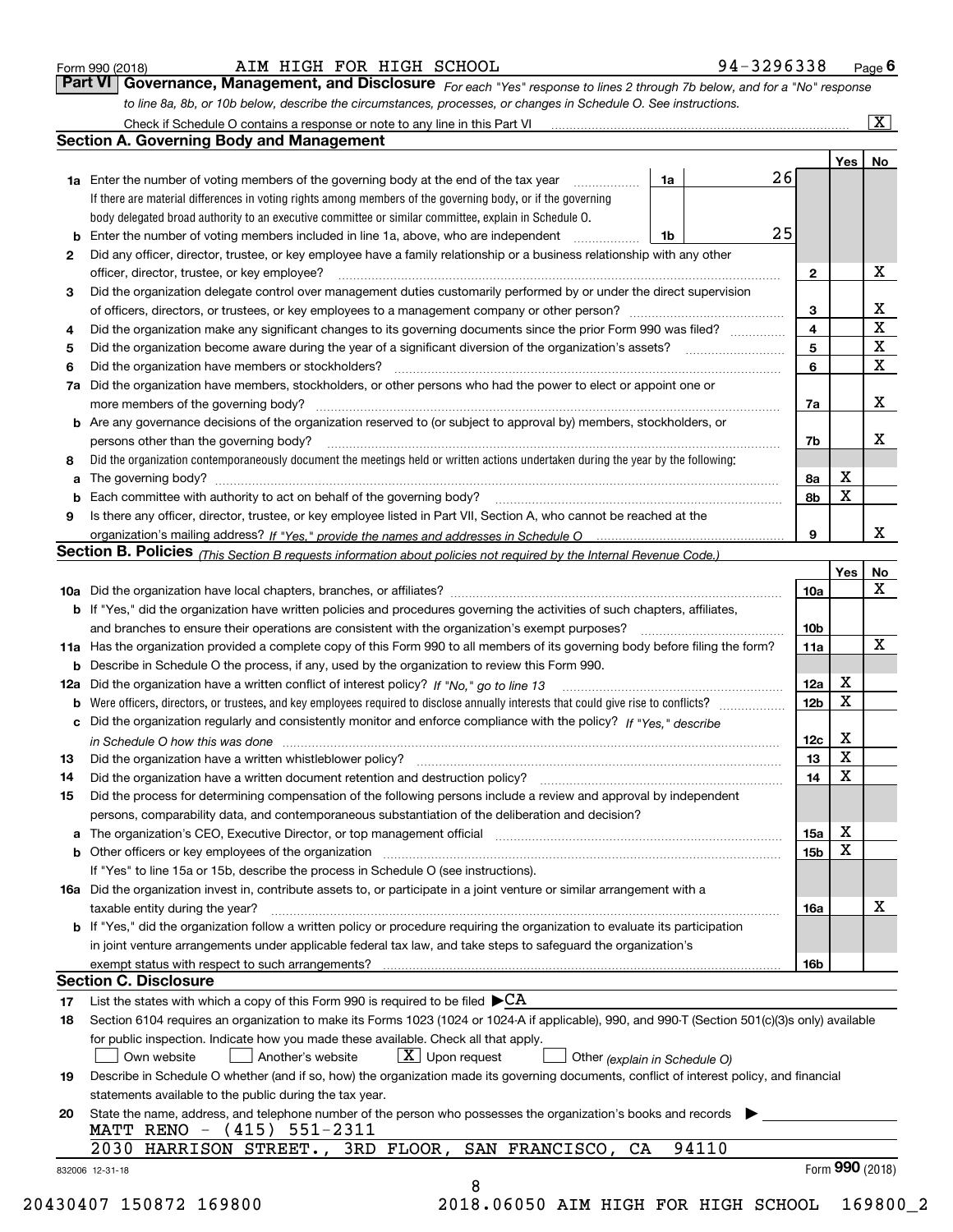**(A)**

 $\mathcal{L}^{\text{max}}$ 

# **7Part VII Compensation of Officers, Directors, Trustees, Key Employees, Highest Compensated** Part VII Compensation of Officers, Directors, Trustees, Key Employees, Highest Compensated **Employees, and Independent Contractors** Employees, and Independent Contractors

Check if Schedule O contains a response or note to any line in this Part VII **contain the container and the conta** 

**Section A. Officers, Directors, Trustees, Key Employees, and Highest Compensated Employees** Section A. Officers, Directors, Trustees, Key Employees, and Highest Compensated Employees

**1a**  Complete this table for all persons required to be listed. Report compensation for the calendar year ending with or within the organization's tax year.

**1a** Complete this table for all persons required to be listed. Report compensation for the calendar year ending with or within the organization's tax year.<br>● List all of the organization's current officers, directors, tr Enter -0- in columns  $(D)$ ,  $(E)$ , and  $(F)$  if no compensation was paid.

● List all of the organization's **current** key employees, if any. See instructions for definition of "key employee."

■ List all of the organization's Current bintens, directors, trustees (whether individuals of organizations), regardless or amount of compensation.<br>
■ List all of the organization's **current** key employees, if any. See in

 $\bullet$  List all of the organization's **former** officers, key employees, and highest compensated employees who received more than \$100,000 of able compensation (Box 5 of Form W-2 and/or Box 7 of Form 1099-MISC) of more than \$100,000 from the organization and any related organizations.<br>● List all of the organization's former officers, key employees, and highest reportable compensation from the organization and any related organizations.

reportable compensation from the organization and any related organizations.<br>• List all of the organization's former directors or trustees that received, in the capacity as a former director or trustee of the organization, more than \$10,000 of reportable compensation from the organization and any related organizations.

List persons in the following order: individual trustees or directors; institutional trustees; officers; key employees; highest compensated employees; and former such persons. and former such persons.

Check this box if neither the organization nor any related organization compensated any current officer, director, or trustee.  $\mathcal{L}^{\text{max}}$ 

| (A)                             | (B)               |                                         |                                                                  | (C)         |              |                                   |        | (D)             | (E)                           | (F)                   |
|---------------------------------|-------------------|-----------------------------------------|------------------------------------------------------------------|-------------|--------------|-----------------------------------|--------|-----------------|-------------------------------|-----------------------|
| Name and Title                  | Average           | Position<br>(do not check more than one |                                                                  |             |              |                                   |        | Reportable      | Reportable                    | Estimated             |
|                                 | hours per         |                                         | box, unless person is both an<br>officer and a director/trustee) |             |              |                                   |        | compensation    | compensation                  | amount of             |
|                                 | week<br>(list any |                                         |                                                                  |             |              |                                   |        | from<br>the     | from related<br>organizations | other<br>compensation |
|                                 | hours for         |                                         |                                                                  |             |              |                                   |        | organization    | (W-2/1099-MISC)               | from the              |
|                                 | related           |                                         |                                                                  |             |              |                                   |        | (W-2/1099-MISC) |                               | organization          |
|                                 | organizations     |                                         |                                                                  |             |              |                                   |        |                 |                               | and related           |
|                                 | below             | Individual trustee or director          | nstitutional trustee                                             | Officer     | Key employee | Highest compensated<br>  employee | Former |                 |                               | organizations         |
|                                 | line)             |                                         |                                                                  |             |              |                                   |        |                 |                               |                       |
| ALBERT M. ADAMS<br>(1)          | 3.00              |                                         |                                                                  |             |              |                                   |        |                 |                               |                       |
| TRUSTEE                         |                   | $\mathbf X$                             |                                                                  |             |              |                                   |        | 0.              | $\mathbf 0$ .                 | $0_{.}$               |
| ANA CHOWDHURY<br>(2)            | 3.00              |                                         |                                                                  |             |              |                                   |        |                 |                               |                       |
| <b>TRUSTEE</b>                  |                   | $\overline{\mathbf{X}}$                 |                                                                  |             |              |                                   |        | 0.              | $\mathbf 0$ .                 | $0_{.}$               |
| (3)<br><b>BILL MELLIN</b>       | 5.00              |                                         |                                                                  |             |              |                                   |        |                 |                               |                       |
| PRESIDENT                       |                   | $\overline{\mathbf{X}}$                 |                                                                  | $\rm X$     |              |                                   |        | $\mathbf 0$ .   | $\mathbf 0$ .                 | $\mathbf 0$ .         |
| <b>BOB FALKENBERG</b><br>(4)    | 3.00              |                                         |                                                                  |             |              |                                   |        |                 |                               |                       |
| PAST PRESIDENT                  |                   | $\overline{\text{X}}$                   |                                                                  |             |              |                                   |        | $\mathbf 0$ .   | $\mathbf 0$ .                 | $\mathbf 0$ .         |
| (5)<br><b>BRANDON NICHOLSON</b> | 3.00              |                                         |                                                                  |             |              |                                   |        |                 |                               |                       |
| TRUSTEE                         |                   | $\overline{\text{X}}$                   |                                                                  |             |              |                                   |        | $\mathbf{0}$ .  | $\mathbf 0$ .                 | 0.                    |
| <b>BRUCE WHEELER</b><br>(6)     | 3.00              |                                         |                                                                  |             |              |                                   |        |                 |                               |                       |
| PAST PRESIDENT                  |                   | $\overline{\mathbf{X}}$                 |                                                                  |             |              |                                   |        | 0.              | $\mathbf 0$ .                 | $\mathbf 0$ .         |
| COURTNEY KLINGE<br>(7)          | 5.00              |                                         |                                                                  |             |              |                                   |        |                 |                               |                       |
| VICE PRESIDENT                  |                   | $\mathbf X$                             |                                                                  | $\mathbf X$ |              |                                   |        | $\mathbf 0$ .   | $\mathbf 0$ .                 | $\mathbf 0$ .         |
| DAVID INGRAHAM<br>(8)           | 3.00              |                                         |                                                                  |             |              |                                   |        |                 |                               |                       |
| VICE PRESIDENT                  |                   | $\overline{\mathbf{X}}$                 |                                                                  | $\mathbf X$ |              |                                   |        | $\mathbf 0$ .   | $\mathbf 0$ .                 | $\mathbf 0$ .         |
| (9)<br>GARY TEAGUE              | 3.00              |                                         |                                                                  |             |              |                                   |        |                 |                               |                       |
| <b>TRUSTEE</b>                  |                   | $\overline{\textbf{X}}$                 |                                                                  |             |              |                                   |        | $\mathbf 0$ .   | $\mathbf 0$ .                 | $0_{.}$               |
| (10) GLENN A. SHANNON           | 5.00              |                                         |                                                                  |             |              |                                   |        |                 |                               |                       |
| <b>TRUSTEE</b>                  |                   | $\overline{\mathbf{X}}$                 |                                                                  |             |              |                                   |        | 0.              | $\mathbf 0$ .                 | $\mathbf 0$ .         |
| (11) HILDY SHANDELL             | 3.00              |                                         |                                                                  |             |              |                                   |        |                 |                               |                       |
| <b>TRUSTEE</b>                  |                   | $\overline{\textbf{X}}$                 |                                                                  |             |              |                                   |        | $\mathbf 0$ .   | $\mathbf 0$ .                 | $0_{.}$               |
| (12) HOWARD RO                  | 3.00              |                                         |                                                                  |             |              |                                   |        |                 |                               |                       |
| <b>TRUSTEE</b>                  |                   | $\overline{\mathbf{X}}$                 |                                                                  |             |              |                                   |        | 0.              | 0.                            | $\mathbf 0$ .         |
| (13) JAMES KALAMAS              | 5.00              |                                         |                                                                  |             |              |                                   |        |                 |                               |                       |
| <b>TRUSTEE</b>                  |                   | $\overline{\mathbf{X}}$                 |                                                                  |             |              |                                   |        | 0.              | $\mathbf 0$ .                 | $\mathbf 0$ .         |
| (14) JOHN HORSCH                | 3.00              |                                         |                                                                  |             |              |                                   |        |                 |                               |                       |
| <b>TRUSTEE</b>                  |                   | $\overline{\mathbf{X}}$                 |                                                                  |             |              |                                   |        | 0.              | $\mathbf 0$ .                 | $\mathbf 0$ .         |
| (15) KAYA MURRAY                | 3.00              |                                         |                                                                  |             |              |                                   |        |                 |                               |                       |
| TRUSTEE                         |                   | $\overline{\mathbf{X}}$                 |                                                                  |             |              |                                   |        | 0.              | 0.                            | $\mathbf 0$ .         |
| (16) KIRSTEN HOEFER             | 3.00              |                                         |                                                                  |             |              |                                   |        |                 |                               |                       |
| TRUSTEE                         |                   | $\rm X$                                 |                                                                  |             |              |                                   |        | $\mathbf 0$ .   | $\mathbf 0$ .                 | 0.                    |
| (17) KRISTIN GANNON             | 3.00              |                                         |                                                                  |             |              |                                   |        |                 |                               |                       |
| TRUSTEE                         |                   | $\overline{\mathbf{X}}$                 |                                                                  |             |              |                                   |        | 0.              | $\mathbf 0$ .                 | 0.                    |
| 832007 12-31-18                 |                   |                                         |                                                                  |             |              |                                   |        |                 |                               | Form 990 (2018)       |

9 9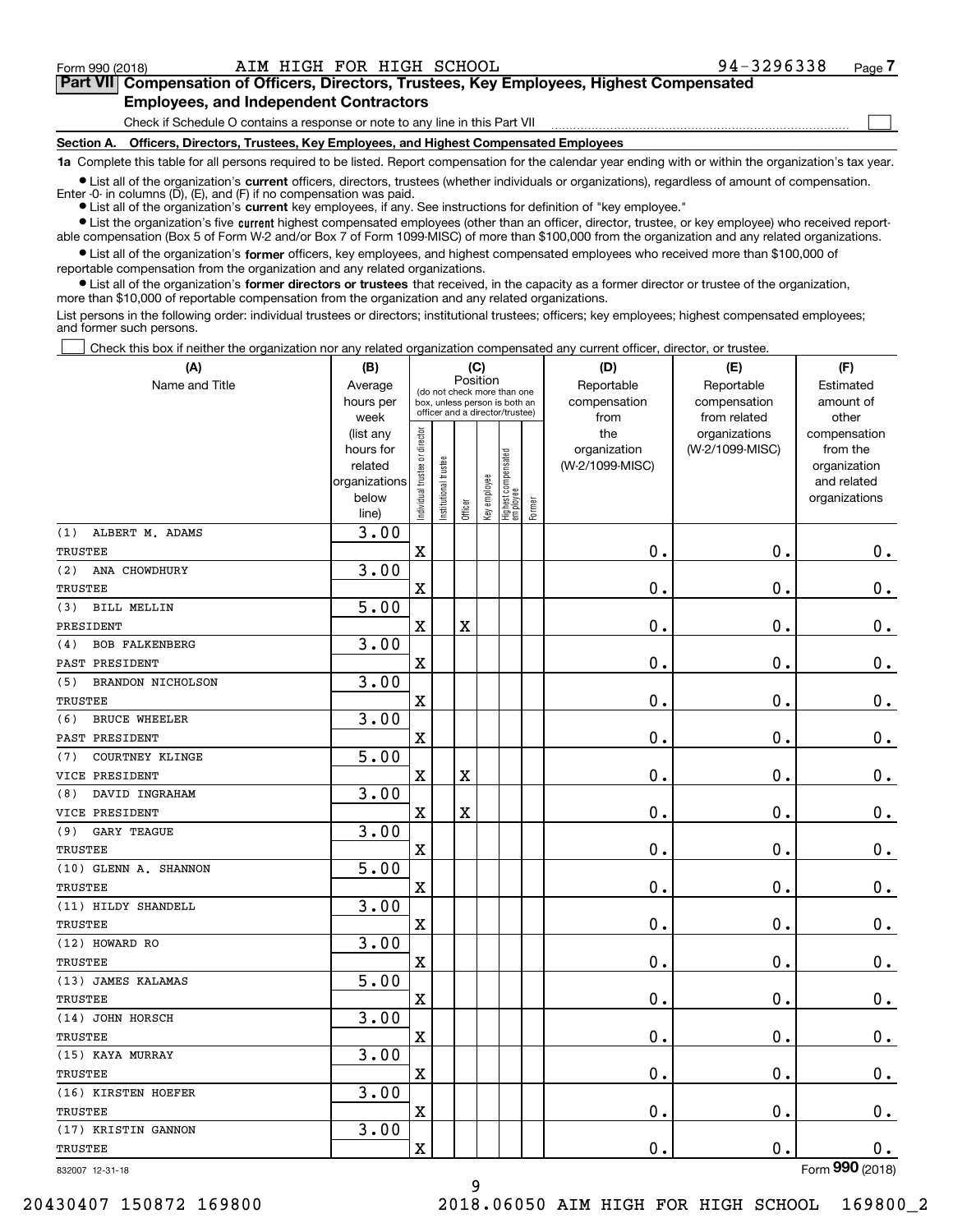| Form 990 (2018) |  |  |
|-----------------|--|--|
|                 |  |  |

| <b>Part VII</b><br>Section A. Officers, Directors, Trustees, Key Employees, and Highest Compensated Employees (continued)                    |                   |                                         |                       |         |              |                                                                  |        |                         |                               |                       |
|----------------------------------------------------------------------------------------------------------------------------------------------|-------------------|-----------------------------------------|-----------------------|---------|--------------|------------------------------------------------------------------|--------|-------------------------|-------------------------------|-----------------------|
| (B)<br>(A)                                                                                                                                   |                   |                                         | (C)                   |         |              |                                                                  |        | (D)                     | (E)                           | (F)                   |
| Name and title                                                                                                                               | Average           | Position<br>(do not check more than one |                       |         |              |                                                                  |        | Reportable              | Reportable                    | Estimated             |
|                                                                                                                                              | hours per         |                                         |                       |         |              | box, unless person is both an<br>officer and a director/trustee) |        | compensation            | compensation                  | amount of             |
|                                                                                                                                              | week<br>(list any |                                         |                       |         |              |                                                                  |        | from<br>the             | from related<br>organizations | other<br>compensation |
|                                                                                                                                              | hours for         | Individual trustee or director          |                       |         |              |                                                                  |        | organization            | (W-2/1099-MISC)               | from the              |
|                                                                                                                                              | related           |                                         |                       |         |              | Highest compensated<br>  employee                                |        | (W-2/1099-MISC)         |                               | organization          |
|                                                                                                                                              | organizations     |                                         |                       |         |              |                                                                  |        |                         |                               | and related           |
|                                                                                                                                              | below             |                                         | Institutional trustee | Officer | key employee |                                                                  | Former |                         |                               | organizations         |
|                                                                                                                                              | line)             |                                         |                       |         |              |                                                                  |        |                         |                               |                       |
| (18) LAWARANCE K. WEISS                                                                                                                      | 3.00              |                                         |                       |         |              |                                                                  |        |                         |                               |                       |
| TRUSTEE<br>(19) MICHAEL SHIPPEY                                                                                                              | 3.00              | $\mathbf X$                             |                       |         |              |                                                                  |        | 0.                      | 0.                            | $0_{.}$               |
| TREASURER                                                                                                                                    |                   | $\mathbf X$                             |                       | Χ       |              |                                                                  |        | 0.                      | $0$ .                         | 0.                    |
| (20) PAMELA MAY                                                                                                                              | 3.00              |                                         |                       |         |              |                                                                  |        |                         |                               |                       |
| TRUSTEE                                                                                                                                      |                   | $\mathbf X$                             |                       |         |              |                                                                  |        | 0.                      | $0$ .                         | 0.                    |
| (21) ROHAN PALEKAR                                                                                                                           | 3.00              |                                         |                       |         |              |                                                                  |        |                         |                               |                       |
| TRUSTEE                                                                                                                                      |                   | $\mathbf X$                             |                       |         |              |                                                                  |        | 0.                      | $0$ .                         | 0.                    |
| (22) ROSINA TONG                                                                                                                             | 3.00              |                                         |                       |         |              |                                                                  |        |                         |                               |                       |
| TRUSTEE                                                                                                                                      |                   | X                                       |                       |         |              |                                                                  |        | 0.                      | $0$ .                         | $\mathbf 0$ .         |
| (23) SANDRA SHORENSTEIN                                                                                                                      | 3.00              |                                         |                       |         |              |                                                                  |        |                         |                               |                       |
| <b>TRUSTEE</b>                                                                                                                               |                   | X                                       |                       |         |              |                                                                  |        | 0.                      | $\mathbf 0$ .                 | 0.                    |
| (24) SHAFIA ZALOOM                                                                                                                           | 10.00             |                                         |                       |         |              |                                                                  |        |                         |                               |                       |
| SECRETARY                                                                                                                                    |                   | X                                       |                       | X       |              |                                                                  |        | 0.                      | $\mathbf 0$ .                 | 0.                    |
| (25) SHARON ZEZIMA                                                                                                                           | 3.00              |                                         |                       |         |              |                                                                  |        |                         |                               |                       |
| TRUSTEE                                                                                                                                      |                   | X                                       |                       |         |              |                                                                  |        | 0.                      | $\mathbf 0$ .                 | 0.                    |
| (26) STEPHEN DAVENPORT                                                                                                                       | 3.00              |                                         |                       |         |              |                                                                  |        |                         |                               |                       |
| TRUSTEE                                                                                                                                      |                   | $\mathbf x$                             |                       |         |              |                                                                  |        | 0.                      | 0.                            | 0.                    |
|                                                                                                                                              |                   |                                         |                       |         |              |                                                                  |        | 0.                      | $\overline{0}$ .              | 0.                    |
| c Total from continuation sheets to Part VII, Section A                                                                                      |                   |                                         |                       |         |              |                                                                  |        | 572, 120.               | 0.                            | 100,512.              |
|                                                                                                                                              |                   |                                         |                       |         |              |                                                                  |        | 572,120.                | 0.                            | 100, 512.             |
| Total number of individuals (including but not limited to those listed above) who received more than \$100,000 of reportable<br>$\mathbf{2}$ |                   |                                         |                       |         |              |                                                                  |        |                         |                               |                       |
| compensation from the organization $\blacktriangleright$                                                                                     |                   |                                         |                       |         |              |                                                                  |        |                         |                               | No<br>Yes             |
| Did the organization list any former officer, director, or trustee, key employee, or highest compensated employee on<br>3                    |                   |                                         |                       |         |              |                                                                  |        |                         |                               |                       |
| line 1a? If "Yes," complete Schedule J for such individual                                                                                   |                   |                                         |                       |         |              |                                                                  |        |                         |                               | X<br>3                |
| For any individual listed on line 1a, is the sum of reportable compensation and other compensation from the organization<br>4                |                   |                                         |                       |         |              |                                                                  |        |                         |                               |                       |
|                                                                                                                                              |                   |                                         |                       |         |              |                                                                  |        |                         |                               | Y<br>4                |
| Did any person listed on line 1a receive or accrue compensation from any unrelated organization or individual for services<br>5              |                   |                                         |                       |         |              |                                                                  |        |                         |                               |                       |
|                                                                                                                                              |                   |                                         |                       |         |              |                                                                  |        |                         |                               | X<br>5                |
| <b>Section B. Independent Contractors</b>                                                                                                    |                   |                                         |                       |         |              |                                                                  |        |                         |                               |                       |
| Complete this table for your five highest compensated independent contractors that received more than \$100,000 of compensation from<br>1    |                   |                                         |                       |         |              |                                                                  |        |                         |                               |                       |
| the organization. Report compensation for the calendar year ending with or within the organization's tax year.                               |                   |                                         |                       |         |              |                                                                  |        |                         |                               |                       |
| (A)                                                                                                                                          |                   |                                         |                       |         |              |                                                                  |        | (B)                     |                               | (C)                   |
| Name and business address                                                                                                                    |                   |                                         | <b>NONE</b>           |         |              |                                                                  |        | Description of services |                               | Compensation          |
|                                                                                                                                              |                   |                                         |                       |         |              |                                                                  |        |                         |                               |                       |
|                                                                                                                                              |                   |                                         |                       |         |              |                                                                  |        |                         |                               |                       |
|                                                                                                                                              |                   |                                         |                       |         |              |                                                                  |        |                         |                               |                       |
|                                                                                                                                              |                   |                                         |                       |         |              |                                                                  |        |                         |                               |                       |
|                                                                                                                                              |                   |                                         |                       |         |              |                                                                  |        |                         |                               |                       |
|                                                                                                                                              |                   |                                         |                       |         |              |                                                                  |        |                         |                               |                       |
|                                                                                                                                              |                   |                                         |                       |         |              |                                                                  |        |                         |                               |                       |
|                                                                                                                                              |                   |                                         |                       |         |              |                                                                  |        |                         |                               |                       |
|                                                                                                                                              |                   |                                         |                       |         |              |                                                                  |        |                         |                               |                       |
| Total number of independent contractors (including but not limited to those listed above) who received more than<br>2                        |                   |                                         |                       |         |              |                                                                  |        |                         |                               |                       |

 $$100,000$  of compensation from the organization  $\triangleright$ 

Form (2018) **990**

10 0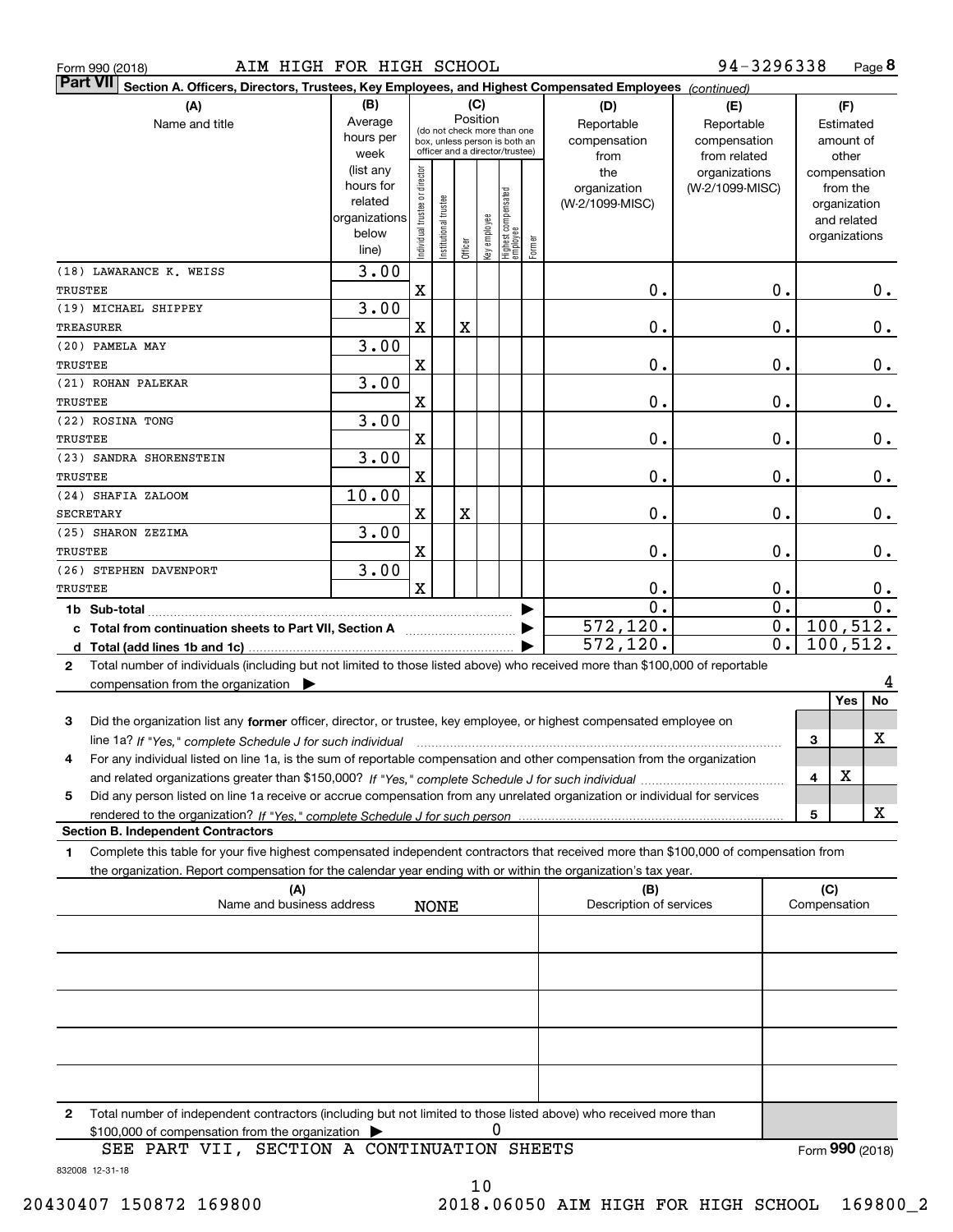| AIM HIGH FOR HIGH SCHOOL<br>Form 990                                                                                         |                   | $94 - 3296338$                 |                       |             |              |                              |        |                     |                                  |                          |
|------------------------------------------------------------------------------------------------------------------------------|-------------------|--------------------------------|-----------------------|-------------|--------------|------------------------------|--------|---------------------|----------------------------------|--------------------------|
| <b>Part VII</b><br>Section A.<br>Officers, Directors, Trustees, Key Employees, and Highest Compensated Employees (continued) |                   |                                |                       |             |              |                              |        |                     |                                  |                          |
| (A)                                                                                                                          | (B)               |                                |                       |             | (C)          |                              |        | (D)                 | (E)                              | (F)                      |
| Name and title                                                                                                               | Average           |                                |                       | Position    |              |                              |        | Reportable          | Reportable                       | Estimated                |
|                                                                                                                              | hours             |                                |                       |             |              | (check all that apply)       |        | compensation        | compensation                     | amount of                |
|                                                                                                                              | per               |                                |                       |             |              |                              |        | from                | from related                     | other                    |
|                                                                                                                              | week<br>(list any |                                |                       |             |              |                              |        | the<br>organization | organizations<br>(W-2/1099-MISC) | compensation<br>from the |
|                                                                                                                              | hours for         |                                |                       |             |              |                              |        | (W-2/1099-MISC)     |                                  | organization             |
|                                                                                                                              | related           | Individual trustee or director | Institutional trustee |             |              | Highest compensated employee |        |                     |                                  | and related              |
|                                                                                                                              | organizations     |                                |                       |             | Key employee |                              |        |                     |                                  | organizations            |
|                                                                                                                              | below<br>line)    |                                |                       | Officer     |              |                              | Former |                     |                                  |                          |
|                                                                                                                              |                   |                                |                       |             |              |                              |        |                     |                                  |                          |
| (27) ALEC L. LEE, JR                                                                                                         | 40.00             |                                |                       |             |              |                              |        |                     |                                  |                          |
| EXECUTIVE DIRECTOR                                                                                                           |                   |                                |                       | $\mathbf X$ |              |                              |        | 167,777.            | $\mathbf 0$ .                    | 40,035.                  |
| (28) MATTHEW RENO                                                                                                            | 40.00             |                                |                       |             |              |                              |        |                     |                                  |                          |
| DIRECTOR OF OPERATIONS                                                                                                       |                   |                                |                       | $\mathbf X$ |              |                              |        | 146,383.            | $\mathbf 0$ .                    | 11,241.                  |
| (29) MICHAEL ABBOTT                                                                                                          | 40.00             |                                |                       |             |              |                              |        |                     |                                  |                          |
| DIRECTOR OF FINANCE                                                                                                          |                   |                                |                       | $\mathbf X$ |              |                              |        | 119,709.            | $\mathbf 0$ .                    | 19,285.                  |
| (30) STACEY LEWIS                                                                                                            | 40.00             |                                |                       |             |              |                              |        |                     |                                  |                          |
| DEVELOPMENT DIRECTOR                                                                                                         |                   |                                |                       |             |              | $\mathbf X$                  |        | 138,251.            | $\mathbf 0$ .                    | 29,951.                  |
|                                                                                                                              |                   |                                |                       |             |              |                              |        |                     |                                  |                          |
|                                                                                                                              |                   |                                |                       |             |              |                              |        |                     |                                  |                          |
|                                                                                                                              |                   |                                |                       |             |              |                              |        |                     |                                  |                          |
|                                                                                                                              |                   |                                |                       |             |              |                              |        |                     |                                  |                          |
|                                                                                                                              |                   |                                |                       |             |              |                              |        |                     |                                  |                          |
|                                                                                                                              |                   |                                |                       |             |              |                              |        |                     |                                  |                          |
|                                                                                                                              |                   |                                |                       |             |              |                              |        |                     |                                  |                          |
|                                                                                                                              |                   |                                |                       |             |              |                              |        |                     |                                  |                          |
|                                                                                                                              |                   |                                |                       |             |              |                              |        |                     |                                  |                          |
|                                                                                                                              |                   |                                |                       |             |              |                              |        |                     |                                  |                          |
|                                                                                                                              |                   |                                |                       |             |              |                              |        |                     |                                  |                          |
|                                                                                                                              |                   |                                |                       |             |              |                              |        |                     |                                  |                          |
|                                                                                                                              |                   |                                |                       |             |              |                              |        |                     |                                  |                          |
|                                                                                                                              |                   |                                |                       |             |              |                              |        |                     |                                  |                          |
|                                                                                                                              |                   |                                |                       |             |              |                              |        |                     |                                  |                          |
|                                                                                                                              |                   |                                |                       |             |              |                              |        |                     |                                  |                          |
|                                                                                                                              |                   |                                |                       |             |              |                              |        |                     |                                  |                          |
|                                                                                                                              |                   |                                |                       |             |              |                              |        |                     |                                  |                          |
|                                                                                                                              |                   |                                |                       |             |              |                              |        |                     |                                  |                          |
|                                                                                                                              |                   |                                |                       |             |              |                              |        |                     |                                  |                          |
|                                                                                                                              |                   |                                |                       |             |              |                              |        |                     |                                  |                          |
|                                                                                                                              |                   |                                |                       |             |              |                              |        |                     |                                  |                          |
|                                                                                                                              |                   |                                |                       |             |              |                              |        |                     |                                  |                          |
|                                                                                                                              |                   |                                |                       |             |              |                              |        |                     |                                  |                          |
|                                                                                                                              |                   |                                |                       |             |              |                              |        |                     |                                  |                          |
|                                                                                                                              |                   |                                |                       |             |              |                              |        |                     |                                  |                          |
|                                                                                                                              |                   |                                |                       |             |              |                              |        |                     |                                  |                          |
|                                                                                                                              |                   |                                |                       |             |              |                              |        |                     |                                  |                          |
|                                                                                                                              |                   |                                |                       |             |              |                              |        |                     |                                  |                          |
|                                                                                                                              |                   |                                |                       |             |              |                              |        |                     |                                  |                          |
|                                                                                                                              |                   |                                |                       |             |              |                              |        |                     |                                  |                          |
|                                                                                                                              |                   |                                |                       |             |              |                              |        | 572, 120.           |                                  | 100, 512.                |
|                                                                                                                              |                   |                                |                       |             |              |                              |        |                     |                                  |                          |

832201<br>04-01-18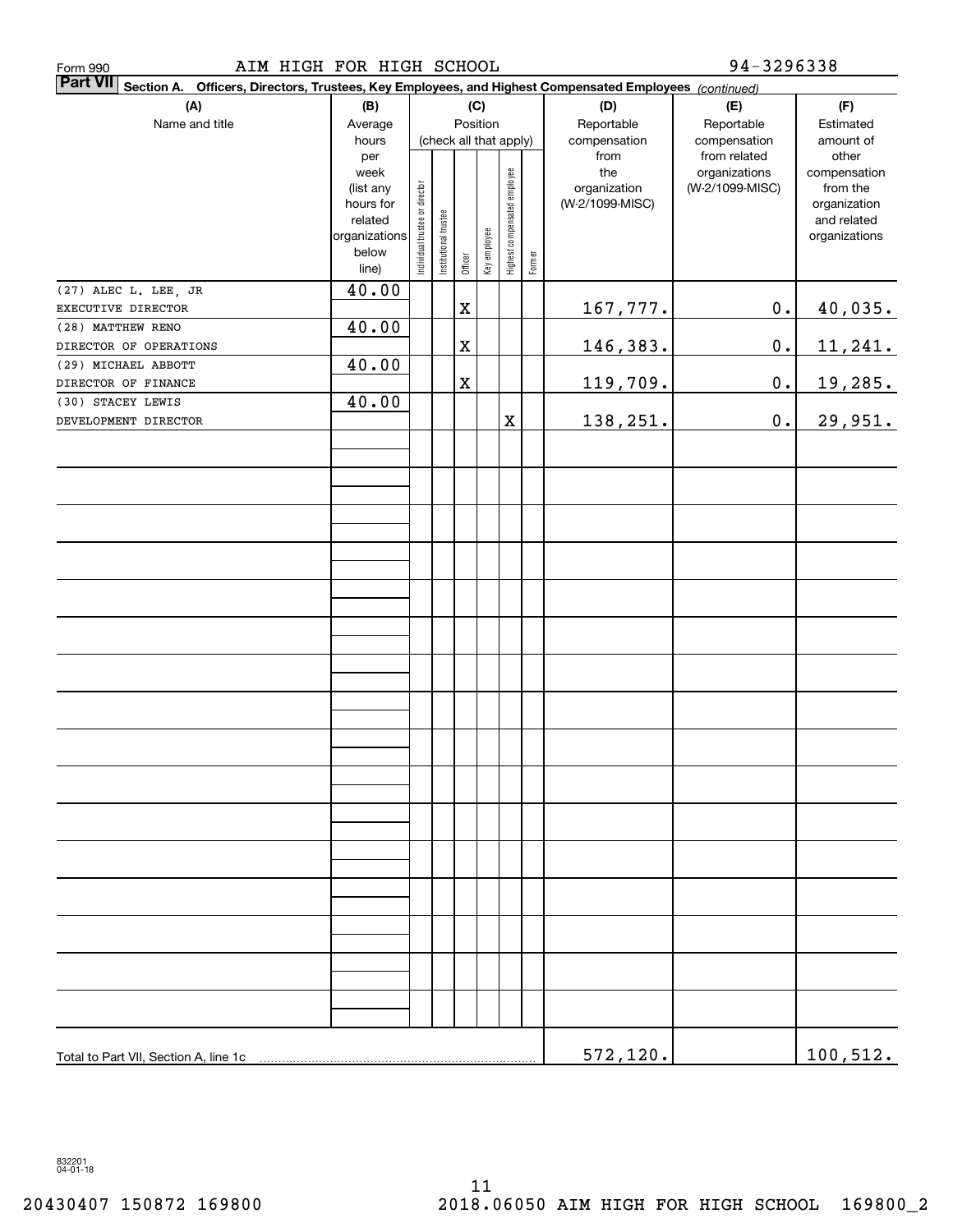|                                                           | <b>Part VIII</b> | <b>Statement of Revenue</b>                                                                                          |                |                                |               |                                          |                                  |                                                             |
|-----------------------------------------------------------|------------------|----------------------------------------------------------------------------------------------------------------------|----------------|--------------------------------|---------------|------------------------------------------|----------------------------------|-------------------------------------------------------------|
|                                                           |                  | Check if Schedule O contains a response or note to any line in this Part VIII                                        |                |                                | (A)           | $\overline{(B)}$                         | (C)                              | (D)                                                         |
|                                                           |                  |                                                                                                                      |                |                                | Total revenue | Related or<br>exempt function<br>revenue | Unrelated<br>business<br>revenue | Revenuè excluded<br>from tax under<br>sections<br>512 - 514 |
|                                                           |                  | 1 a Federated campaigns                                                                                              | 1a             |                                |               |                                          |                                  |                                                             |
|                                                           |                  |                                                                                                                      | 1b             |                                |               |                                          |                                  |                                                             |
|                                                           |                  | c Fundraising events                                                                                                 | 1c             | 633,291.                       |               |                                          |                                  |                                                             |
|                                                           |                  | d Related organizations                                                                                              | 1 <sub>d</sub> |                                |               |                                          |                                  |                                                             |
|                                                           |                  | e Government grants (contributions)                                                                                  | 1e             | 262,487.                       |               |                                          |                                  |                                                             |
|                                                           |                  | f All other contributions, gifts, grants, and                                                                        |                |                                |               |                                          |                                  |                                                             |
|                                                           |                  | similar amounts not included above                                                                                   | l 1f           | 11, 245, 524.                  |               |                                          |                                  |                                                             |
| Contributions, Gifts, Grants<br>and Other Similar Amounts |                  | <b>g</b> Noncash contributions included in lines 1a-1f: \$                                                           |                | 5,428,048.                     |               |                                          |                                  |                                                             |
|                                                           |                  |                                                                                                                      |                |                                | 12, 141, 302. |                                          |                                  |                                                             |
|                                                           |                  |                                                                                                                      |                | <b>Business Code</b>           |               |                                          |                                  |                                                             |
|                                                           | 2 a              | <u> 1989 - Andrea Barbara, poeta esperanto-poeta esperanto-poeta esperanto-poeta esperanto-poeta esperanto-poeta</u> |                |                                |               |                                          |                                  |                                                             |
|                                                           | b                | <u> 1989 - Andrea Stadt Britain, amerikansk politiker (</u>                                                          |                |                                |               |                                          |                                  |                                                             |
|                                                           | с                | <u> 1989 - John Stein, Amerikaansk politiker (</u>                                                                   |                |                                |               |                                          |                                  |                                                             |
|                                                           | d                | <u> 1989 - Johann Barbara, martxa alemaniar a</u>                                                                    |                |                                |               |                                          |                                  |                                                             |
| Program Service<br>Revenue                                | е                |                                                                                                                      |                |                                |               |                                          |                                  |                                                             |
|                                                           |                  |                                                                                                                      |                |                                |               |                                          |                                  |                                                             |
|                                                           |                  |                                                                                                                      |                |                                |               |                                          |                                  |                                                             |
|                                                           | З                | Investment income (including dividends, interest, and                                                                |                |                                |               |                                          |                                  |                                                             |
|                                                           |                  |                                                                                                                      |                | ▶                              | 6, 284.       |                                          |                                  | 6,284.                                                      |
|                                                           | 4                | Income from investment of tax-exempt bond proceeds                                                                   |                |                                |               |                                          |                                  |                                                             |
|                                                           | 5                |                                                                                                                      |                |                                |               |                                          |                                  |                                                             |
|                                                           |                  |                                                                                                                      | (i) Real       | (ii) Personal                  |               |                                          |                                  |                                                             |
|                                                           |                  | 6 a Gross rents                                                                                                      | 55,070.        |                                |               |                                          |                                  |                                                             |
|                                                           |                  | <b>b</b> Less: rental expenses                                                                                       | $\mathbf{0}$ . |                                |               |                                          |                                  |                                                             |
|                                                           |                  | c Rental income or (loss)                                                                                            | 55,070.        |                                |               |                                          |                                  |                                                             |
|                                                           |                  |                                                                                                                      |                |                                | 55,070.       | 55,070.                                  |                                  |                                                             |
|                                                           |                  | 7 a Gross amount from sales of                                                                                       | (i) Securities | (ii) Other                     |               |                                          |                                  |                                                             |
|                                                           |                  | assets other than inventory                                                                                          | 5,098,358.     |                                |               |                                          |                                  |                                                             |
|                                                           |                  | <b>b</b> Less: cost or other basis                                                                                   |                |                                |               |                                          |                                  |                                                             |
|                                                           |                  | and sales expenses                                                                                                   | 5,044,750.     |                                |               |                                          |                                  |                                                             |
|                                                           |                  |                                                                                                                      | 53,608.        |                                |               |                                          |                                  |                                                             |
|                                                           |                  |                                                                                                                      |                |                                | 53,608.       |                                          |                                  | 53,608.                                                     |
|                                                           |                  | 8 a Gross income from fundraising events (not                                                                        |                |                                |               |                                          |                                  |                                                             |
|                                                           |                  | $633, 291.$ of<br>including \$                                                                                       |                |                                |               |                                          |                                  |                                                             |
|                                                           |                  | contributions reported on line 1c). See                                                                              |                |                                |               |                                          |                                  |                                                             |
|                                                           |                  |                                                                                                                      |                | 231,804.                       |               |                                          |                                  |                                                             |
| <b>Other Revenue</b>                                      |                  |                                                                                                                      | b              | 231,804.                       |               |                                          |                                  |                                                             |
|                                                           |                  | c Net income or (loss) from fundraising events                                                                       |                |                                | 0.            |                                          |                                  |                                                             |
|                                                           |                  | 9 a Gross income from gaming activities. See                                                                         |                |                                |               |                                          |                                  |                                                             |
|                                                           |                  |                                                                                                                      |                |                                |               |                                          |                                  |                                                             |
|                                                           |                  |                                                                                                                      | b              |                                |               |                                          |                                  |                                                             |
|                                                           |                  | c Net income or (loss) from gaming activities                                                                        |                | .                              |               |                                          |                                  |                                                             |
|                                                           |                  | 10 a Gross sales of inventory, less returns                                                                          |                |                                |               |                                          |                                  |                                                             |
|                                                           |                  |                                                                                                                      |                |                                |               |                                          |                                  |                                                             |
|                                                           |                  |                                                                                                                      | $\mathbf b$    |                                |               |                                          |                                  |                                                             |
|                                                           |                  | c Net income or (loss) from sales of inventory                                                                       |                |                                |               |                                          |                                  |                                                             |
|                                                           |                  | Miscellaneous Revenue<br>11 $a$ OTHER                                                                                |                | <b>Business Code</b><br>900003 | 218.          | 218.                                     |                                  |                                                             |
|                                                           |                  |                                                                                                                      |                |                                |               |                                          |                                  |                                                             |
|                                                           | b                | <u> 1980 - Jan Samuel Barbara, martin a shekara 1980 - Shekara 1980 - Shekara 1980 - Shekara 1980 - Shekara 1980</u> |                |                                |               |                                          |                                  |                                                             |
|                                                           | с                |                                                                                                                      |                |                                |               |                                          |                                  |                                                             |
|                                                           | d                |                                                                                                                      |                |                                | 218.          |                                          |                                  |                                                             |
|                                                           | 12               |                                                                                                                      |                | $\blacktriangleright$          | 12, 256, 482. | 55,288.                                  | 0.                               | 59,892.                                                     |
|                                                           |                  | 832009 12-31-18                                                                                                      |                |                                |               |                                          |                                  | Form 990 (2018)                                             |

Form 990 (2018) AIM HIGH FOR HIGH SCHOOL 94-3296338 Page

Form 990 (2018) AIM HIGH FOR HIGH SCHOOL 94-3296338 Page 9

**9**

94-3296338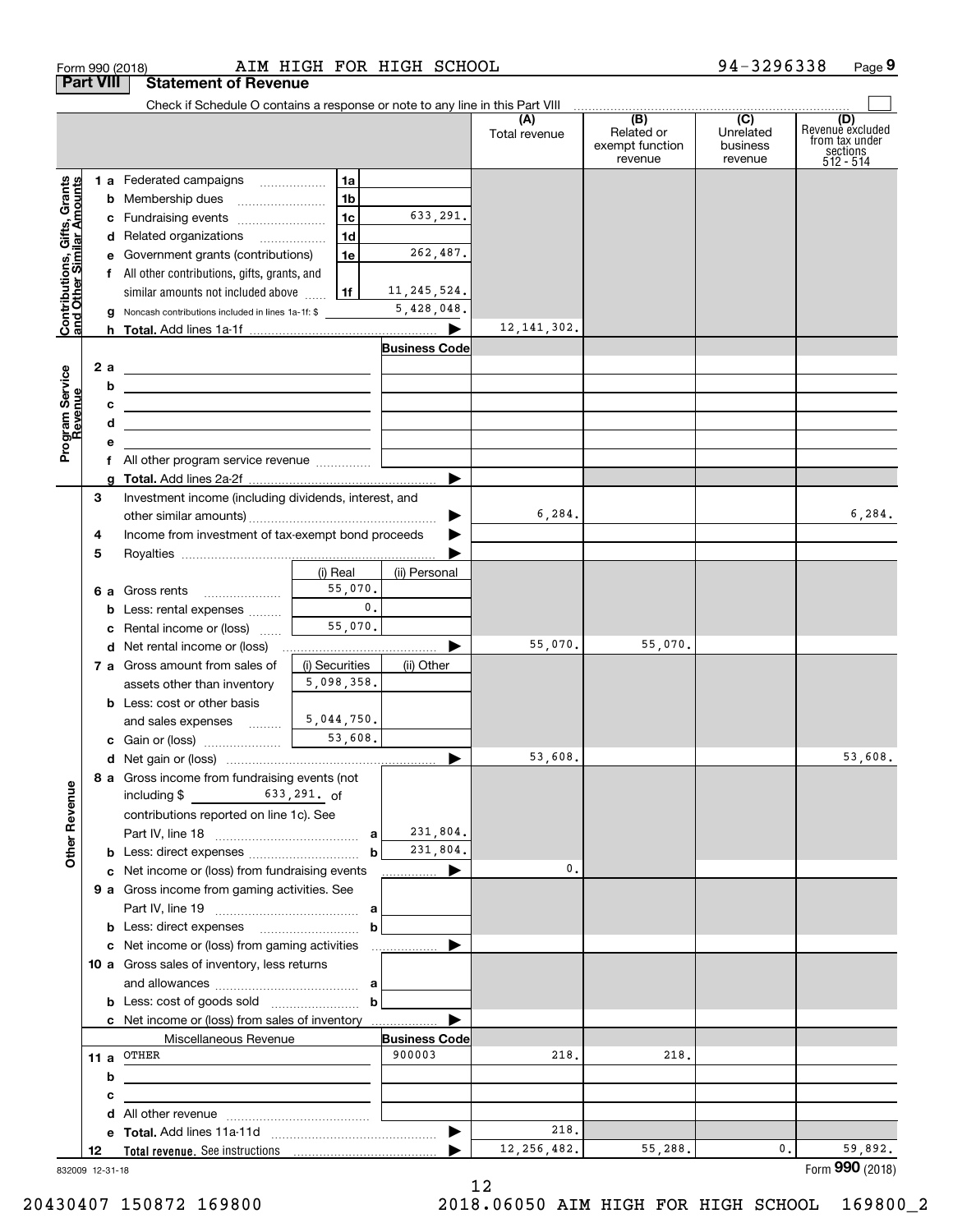Form 990 (2018) **Page 10** AIM HIGH FOR HIGH SCHOOL **194-3296338** Page 10 **Part IX Statement of Functional Expenses** | Part IX | Statement of Functional Expenses

Section 501(c)(3) and 501(c)(4) organizations must complete all columns. All other organizations must complete column (A).

|                | Check if Schedule O contains a response or note to any line in this Part IX                              |                        |                                    |                                           |                                |  |  |  |  |  |  |
|----------------|----------------------------------------------------------------------------------------------------------|------------------------|------------------------------------|-------------------------------------------|--------------------------------|--|--|--|--|--|--|
|                | Do not include amounts reported on lines 6b,<br>7b, 8b, 9b, and 10b of Part VIII.                        | (A)<br>Total expenses  | (B)<br>Program service<br>expenses | (C)<br>Management and<br>general expenses | (D)<br>Fundraising<br>expenses |  |  |  |  |  |  |
| $\mathbf 1$    | Grants and other assistance to domestic organizations                                                    |                        |                                    |                                           |                                |  |  |  |  |  |  |
|                | and domestic governments. See Part IV, line 21                                                           |                        |                                    |                                           |                                |  |  |  |  |  |  |
| $\mathbf{2}$   | Grants and other assistance to domestic                                                                  |                        |                                    |                                           |                                |  |  |  |  |  |  |
|                | individuals. See Part IV, line 22                                                                        |                        |                                    |                                           |                                |  |  |  |  |  |  |
| 3              | Grants and other assistance to foreign                                                                   |                        |                                    |                                           |                                |  |  |  |  |  |  |
|                | organizations, foreign governments, and foreign                                                          |                        |                                    |                                           |                                |  |  |  |  |  |  |
|                | individuals. See Part IV, lines 15 and 16                                                                |                        |                                    |                                           |                                |  |  |  |  |  |  |
| 4              | Benefits paid to or for members                                                                          |                        |                                    |                                           |                                |  |  |  |  |  |  |
| 5              | Compensation of current officers, directors,                                                             |                        |                                    |                                           |                                |  |  |  |  |  |  |
|                | trustees, and key employees                                                                              | 504, 429.              | 384,980.                           | 45,399.                                   | 74,050.                        |  |  |  |  |  |  |
| 6              | Compensation not included above, to disqualified                                                         |                        |                                    |                                           |                                |  |  |  |  |  |  |
|                | persons (as defined under section 4958(f)(1)) and                                                        |                        |                                    |                                           |                                |  |  |  |  |  |  |
|                | persons described in section 4958(c)(3)(B)                                                               |                        |                                    |                                           |                                |  |  |  |  |  |  |
| $\overline{7}$ |                                                                                                          | 3,726,226.             | 3,419,540.                         | 116,561.                                  | 190, 125.                      |  |  |  |  |  |  |
| 8              | Pension plan accruals and contributions (include                                                         |                        |                                    |                                           |                                |  |  |  |  |  |  |
|                | section 401(k) and 403(b) employer contributions)                                                        | 93,993.                | 84,526.                            | 3,598.                                    | 5,869.                         |  |  |  |  |  |  |
| 9              |                                                                                                          | $\overline{217,177}$ . | 195,302.                           | 8,314.                                    | 13,561.                        |  |  |  |  |  |  |
| 10             |                                                                                                          | 325,440.               | 292,660.                           | 12,459.                                   | 20,321.                        |  |  |  |  |  |  |
| 11             | Fees for services (non-employees):                                                                       |                        |                                    |                                           |                                |  |  |  |  |  |  |
|                |                                                                                                          | 52,568.                | 33,631.                            | 1,050.                                    | 17,887.                        |  |  |  |  |  |  |
| b              |                                                                                                          |                        |                                    |                                           |                                |  |  |  |  |  |  |
|                |                                                                                                          | 170,966.               | 121, 564.                          | 13,828.                                   | 35,574.                        |  |  |  |  |  |  |
|                |                                                                                                          |                        |                                    |                                           |                                |  |  |  |  |  |  |
|                | e Professional fundraising services. See Part IV, line 17                                                |                        |                                    |                                           |                                |  |  |  |  |  |  |
|                | f Investment management fees                                                                             |                        |                                    |                                           |                                |  |  |  |  |  |  |
|                | g Other. (If line 11g amount exceeds 10% of line 25,                                                     |                        |                                    |                                           |                                |  |  |  |  |  |  |
|                | column (A) amount, list line 11g expenses on Sch O.)                                                     | 0.                     |                                    |                                           |                                |  |  |  |  |  |  |
| 12             |                                                                                                          |                        |                                    |                                           |                                |  |  |  |  |  |  |
| 13             |                                                                                                          | 172,783.               | 114, 200.                          | 6, 238.                                   | 52,345.                        |  |  |  |  |  |  |
| 14             |                                                                                                          | 80,228.                | 26,490.                            | 32,582.                                   | 21,156.                        |  |  |  |  |  |  |
| 15             |                                                                                                          |                        |                                    |                                           |                                |  |  |  |  |  |  |
| 16             |                                                                                                          | 275,780.               | 228,322.                           | 18,040.                                   | 29,418.                        |  |  |  |  |  |  |
| 17             | Travel                                                                                                   | 168,663.               | 160,826.                           | 1,443.                                    | 6,394.                         |  |  |  |  |  |  |
| 18             | Payments of travel or entertainment expenses                                                             |                        |                                    |                                           |                                |  |  |  |  |  |  |
|                | for any federal, state, or local public officials                                                        |                        |                                    |                                           |                                |  |  |  |  |  |  |
| 19             | Conferences, conventions, and meetings                                                                   |                        |                                    |                                           |                                |  |  |  |  |  |  |
| 20             | Interest                                                                                                 |                        |                                    |                                           |                                |  |  |  |  |  |  |
| 21             |                                                                                                          |                        |                                    |                                           |                                |  |  |  |  |  |  |
| 22             | Depreciation, depletion, and amortization                                                                | 79,836.                | 79,836.                            |                                           |                                |  |  |  |  |  |  |
| 23             | Insurance                                                                                                | 49,148.                | 39,170.                            | 3,793.                                    | 6,185.                         |  |  |  |  |  |  |
| 24             | Other expenses. Itemize expenses not covered<br>above. (List miscellaneous expenses in line 24e. If line |                        |                                    |                                           |                                |  |  |  |  |  |  |
|                | 24e amount exceeds 10% of line 25, column (A)<br>amount, list line 24e expenses on Schedule O.)          |                        |                                    |                                           |                                |  |  |  |  |  |  |
|                | a EVENT SUPPORT                                                                                          | 349,195.               |                                    | 664.                                      | 348,531.                       |  |  |  |  |  |  |
|                | MATERIALS AND SUPPLIES                                                                                   | 271,785.               | 261,881.                           | 1,034.                                    | 8,870.                         |  |  |  |  |  |  |
|                | FOOD                                                                                                     | 36,424.                | 22,977.                            | 6,594.                                    | 6,853.                         |  |  |  |  |  |  |
| d              | <b>OTHERS</b>                                                                                            | 21,770.                |                                    | 0.                                        | 21,770.                        |  |  |  |  |  |  |
|                | e All other expenses                                                                                     | 48,996.                | 130.                               | 3,230.                                    | 45,636.                        |  |  |  |  |  |  |
| 25             | Total functional expenses. Add lines 1 through 24e                                                       | 6,645,407.             | 5,466,035.                         | 274,827.                                  | 904,545.                       |  |  |  |  |  |  |
| 26             | Joint costs. Complete this line only if the organization                                                 |                        |                                    |                                           |                                |  |  |  |  |  |  |
|                | reported in column (B) joint costs from a combined                                                       |                        |                                    |                                           |                                |  |  |  |  |  |  |
|                | educational campaign and fundraising solicitation.                                                       |                        |                                    |                                           |                                |  |  |  |  |  |  |
|                | Check here $\blacktriangleright$<br>if following SOP 98-2 (ASC 958-720)                                  |                        |                                    |                                           |                                |  |  |  |  |  |  |

13 13

832010 12-31-18 Form (2018) **990** <sup>332010</sup>12731713 Form 990 (2018)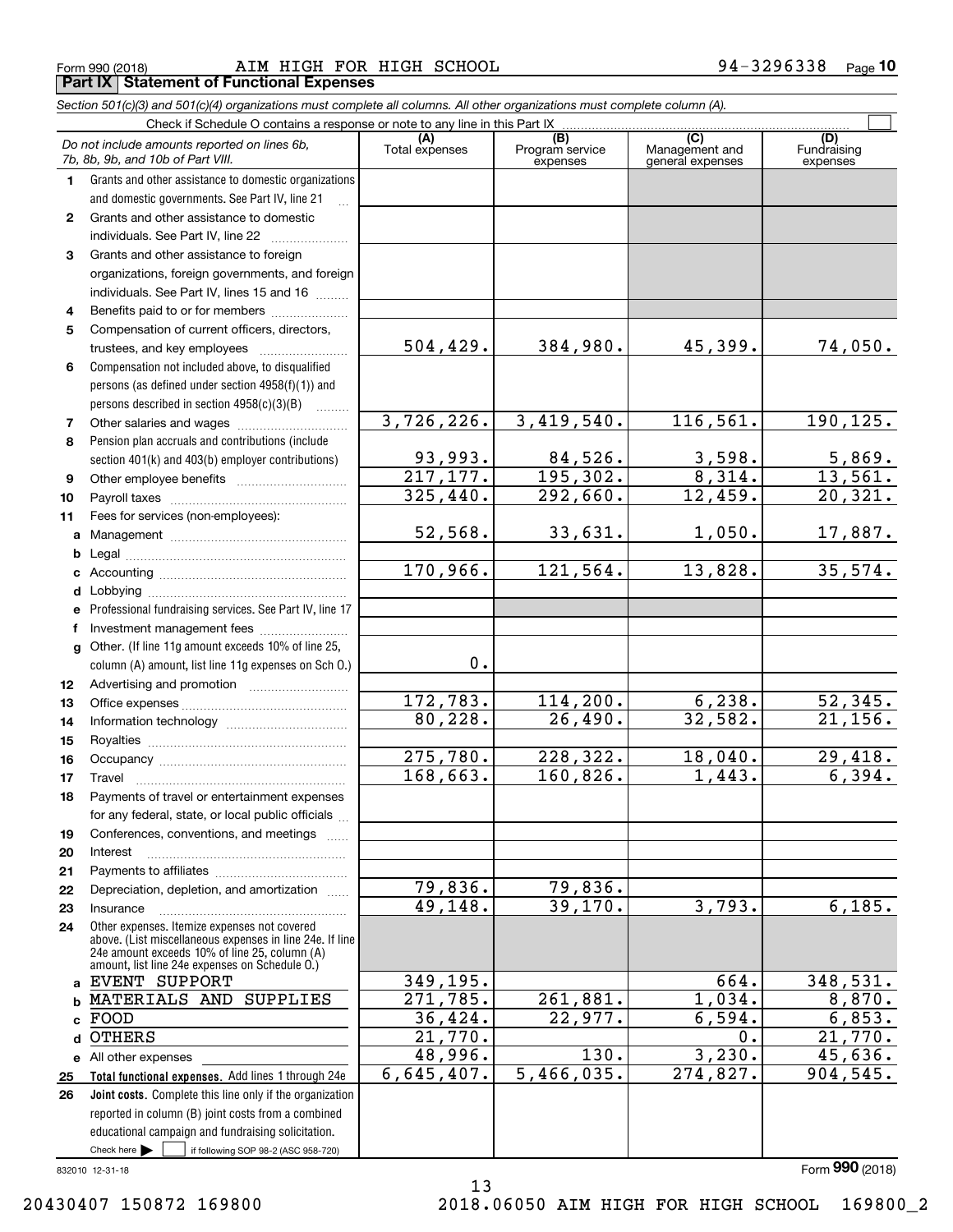20430407 150872 169800

**Liabilities**

Form (2018) **990**Form 990 (2018)

**1245**Loans and other receivables from current and former officers, directors, 5 Loans and other receivables from current and former officers, directors, **678910a**Land, buildings, and equipment: cost or other 10a Land, buildings, and equipment: cost or other **1112131415161718192021222324252612345678910c11121314151617181920212223242526**Land, buildings, and equipment: cost or other<br>basis. Complete Part VI of Schedule D , 200 . 200 . 200 . 200 . 201 . **Assets** 3  $\overline{\text{Organizations}}$  that follow SFAS 117 (ASC 958), check here  $\blacktriangleright \;\; \boxed{\text{X}}$  and **complete lines 27 through 29, and lines 33 and 34.** complete lines 27 through 29, and lines 33 and 34. Cash - non-interest-bearing ~~~~~~~~~~~~~~~~~~~~~~~~~ <sup>1</sup>Cash - non-interest-bearing <sup>1</sup> 2 Savings and temporary cash investments  $\frac{1}{2}$  ,  $\frac{1}{2}$  ,  $\frac{1}{2}$  ,  $\frac{2}{3}$  ,  $\frac{2}{12}$  ,  $\frac{2}{122}$  ,  $\frac{0}{27}$  . trustees, key employees, and highest compensated employees. Complete trustees, key employees, and highest compensated employees. Complete Part II of Schedule L ~~~~~~~~~~~~~~~~~~~~~~~~~~~~ Part II of Schedule 5 Loans and other receivables from other disqualified persons (as defined under 6 Loans and other receivables from other disqualified persons (as defined under section 4958(f)(1)), persons described in section 4958(c)(3)(B), and contributing employers and sponsoring organizations of section 501(c)(9) voluntary employers and sponsoring organizations of section 501(c)(9) voluntary employees' beneficiary organizations (see instr). Complete Part II of Sch L  $\,$  ,,,,,,  $\,$   $\,$  $\frac{3}{2}$  | 7 Notes and loans receivable, net  $\frac{3}{2}$  |  $\frac{3}{2}$  |  $\frac{3}{2}$  |  $\frac{3}{2}$  |  $\frac{3}{2}$  |  $\frac{3}{2}$  |  $\frac{3}{2}$  |  $\frac{3}{2}$  |  $\frac{3}{2}$  |  $\frac{3}{2}$  |  $\frac{3}{2}$  |  $\frac{3}{2}$  |  $\frac{3}{2}$  |  $\frac{3}{2}$  |  $\frac{3}{2$ Inventories for sale or use ~~~~~~~~~~~~~~~~~~~~~~~~~~ < 8 Inventories for sale or use 8 **9** Prepaid expenses and deferred charges 2000 minimum construction and the construction of the property of the property of the property of the property of the property of the property of the property of the property of th Investments - other securities. See Part IV, line 11 ~~~~~~~~~~~~~~12 Investments - other securities. See Part IV, line 11 12 13 Investments - program-related. See Part IV, line 11  $\ldots$   $\ldots$   $\ldots$   $\ldots$   $\ldots$   $\ldots$   $\ldots$   $\ldots$   $\ldots$  13 Intangible assets ~~~~~~~~~~~~~~~~~~~~~~~~~~~~~~ 14 Intangible assets ,,,,,,,,, 14 Grants payable ~~~~~~~~~~~~~~~~~~~~~~~~~~~~~~~ 18 Grants payable 18 Deferred revenue 19 Deferred revenue 19 Tax-exempt bond liabilities ~~~~~~~~~~~~~~~~~~~~~~~~~20 Tax-exempt bond liabi 20 21 Escrow or custodial account liability. Complete Part IV of Schedule D 21 22 21 21 21 21 21 21 21  $\mathbf{Q}$  **22** Loans and other payables to current and former officers, directors, trustees, key employees, highest compensated employees, and disqualified persons. g key employees, highest compensated employees, and disqualified persons. Complete Part II of Schedule L <sub>…………………………………………………………</sub> Secured mortgages and notes payable to unrelated third parties 24 Unsecured notes and loans payable to unrelated third parties  $\frac{1}{2}$  24 Other liabilities (including federal income tax, payables to related third 25 Other liabilities (including federal income tax, payables to related third parties, and other liabilities not included on lines 17-24). Complete Part X of parties, and other liabilities not included on lines 17-24). Complete Part X of Schedule D ~~~~~~~~~~~~~~~~~~~~~~~~~~~~~~~~ Schedule D 25 313,557. ECOMPlete Part II of Schedule L 22<br>23 Secured mortgages and notes payable to unrelated third parties 23 Secured mortgages and notes payable to unrelated third parties

# Form 990 (2018) AIM HIGH FOR HIGH SCHOOL 94-3296338 Page 11

2 Savings and temporary cash investments <u>messes and conservations and the state of the state of the set of the set of the set of the set of the set of the set of the set of the set of the set of the set of the set of the</u> **2728293031323334b** Less: accumulated depreciation www.willuminum 23 , 724 - 264 , 709 - 10c 189 , 833 -**Total assets.**  Add lines 1 through 15 (must equal line 34) <sup>16</sup>Total assets. Add lines 1 throuqh 15 (must equal line 34) 3 , 8 2 0 , <sup>02</sup>l - 16 9 , 7 81 , 91 . **Total liabilities.**  Add lines 17 through 25 <sup>26</sup>Total liabilities. Add lines 17throuqh 25 99 , 40 0 . 26 l <sup>65</sup>, 53 . **272829Organizations that do not follow SFAS 117 (ASC 958), check here** | Organizations that do not follow SFAS 117 (A86 958), check here > El **and complete lines 30 through 34.** '5 and complete lines 30 through 34. **3031323334Net Assets or Fund Balances** 3 Pledges and grants receivable, net  $\frac{1}{2}$ ,  $\frac{1}{2}$ ,  $\frac{2}{1}$ ,  $\frac{1}{2}$ ,  $\frac{2}{1}$ ,  $\frac{1}{2}$ ,  $\frac{2}{1}$ ,  $\frac{1}{2}$ ,  $\frac{2}{1}$ ,  $\frac{1}{2}$ ,  $\frac{2}{1}$ ,  $\frac{1}{2}$ ,  $\frac{2}{1}$ ,  $\frac{1}{2}$ ,  $\frac{1}{2}$ ,  $\frac{1}{2}$ ,  $\frac{1}{2}$ **b** Less: accumulated depreciation  $\frac{10b}{10b}$  123, 724. 264, 709. 10c 189, 833. The securities 11 investments - publicly traded securities 10. The second 11 second 11 second 11 second 11 second 11 second 11 second 11 s Other assets. See Part IV, line 11 ~~~~~~~~~~~~~~~~~~~~~~ <sup>15</sup>Other assets. See Part IV, line 11 85 , 859 . 15 88 , 47 . Accounts payable and accrued expenses ~~~~~~~~~~~~~~~~~~<sup>17</sup>Accounts payable and accrued expenses 9 9 , 4 0 0 - 17 l 6 5 , 5 3 -  $\frac{6}{2}$  27 Unrestricted net assets  $\frac{2,149,645.27}{7,599,298.298}$  $\frac{5}{28}$  28 Temporarily restricted net assets  $\frac{2}{28}$  2, 0 17, 0 74. Permanently restricted net assets ~~~~~~~~~~~~~~~~~~~~~29 Permanently restricted net assets ,,,,,,,,,,,,,,,,,,,,,,,,,,,,,,,,,,,,,,,,,,,,,,,,,,, 29 Capital stock or trust principal, or current funds ~~~~~~~~~~~~~~~ 30 Capital stock or trust principal, or current funds ,,,,,,,,,,,,,,,,,, 30  $\frac{m}{2}$  | 31 Paid-in or capital surplus, or land, building, or equipment fund  $\frac{1}{2}$   $\frac{1}{2}$   $\frac{1}{2}$   $\frac{31}{2}$  $\frac{1}{2}$  | 32 Retained earnings, endowment, accumulated income, or other funds  $\frac{1}{2}$  |  $\frac{1}{2}$  |  $\frac{1}{2}$  |  $\frac{1}{2}$  |  $\frac{1}{2}$  |  $\frac{1}{2}$  |  $\frac{1}{2}$  |  $\frac{1}{2}$  |  $\frac{1}{2}$  |  $\frac{1}{2}$  |  $\frac{1}{2}$  |  $\frac{1}{2}$  $\frac{9}{2}$  33 Total net assets or fund balances  $\frac{3,720,621}{3,820,021}$ , 33 9,616,372. Total liabilities and net assets/fund balances 2,661. 1,525,061. 3 2,017,074. 5,361,843.  $123,724.$  264,709.  $10c$  189,833.  $85,859.$   $15$  88,472.  $3,820,021.$   $16$  9,781,910.  $1,944,392. | z | 2,122,027.$  $99,400.$  17 165,538.  $99,400. |26| 165,538.$  $2,149,645.$   $27$  7,599,298.  $1,570,976.$  28 2,017,074.  $3,720,621.$   $33$  9,616,372.  $3,820,021.$   $34$  9,781,910. ğ. ᇹ 립 .3

Check if Schedule O contains a response or note to any line in this Part X Check if Schedule 0 contains a response or note to any line in this Part <sup>X</sup>, C|

 $\mathcal{L}^{\text{max}}$ 

**(A) (B)**

Beginning of year End of year (A) (B) Beginning of year End of year

**Part X | Balance Sheet**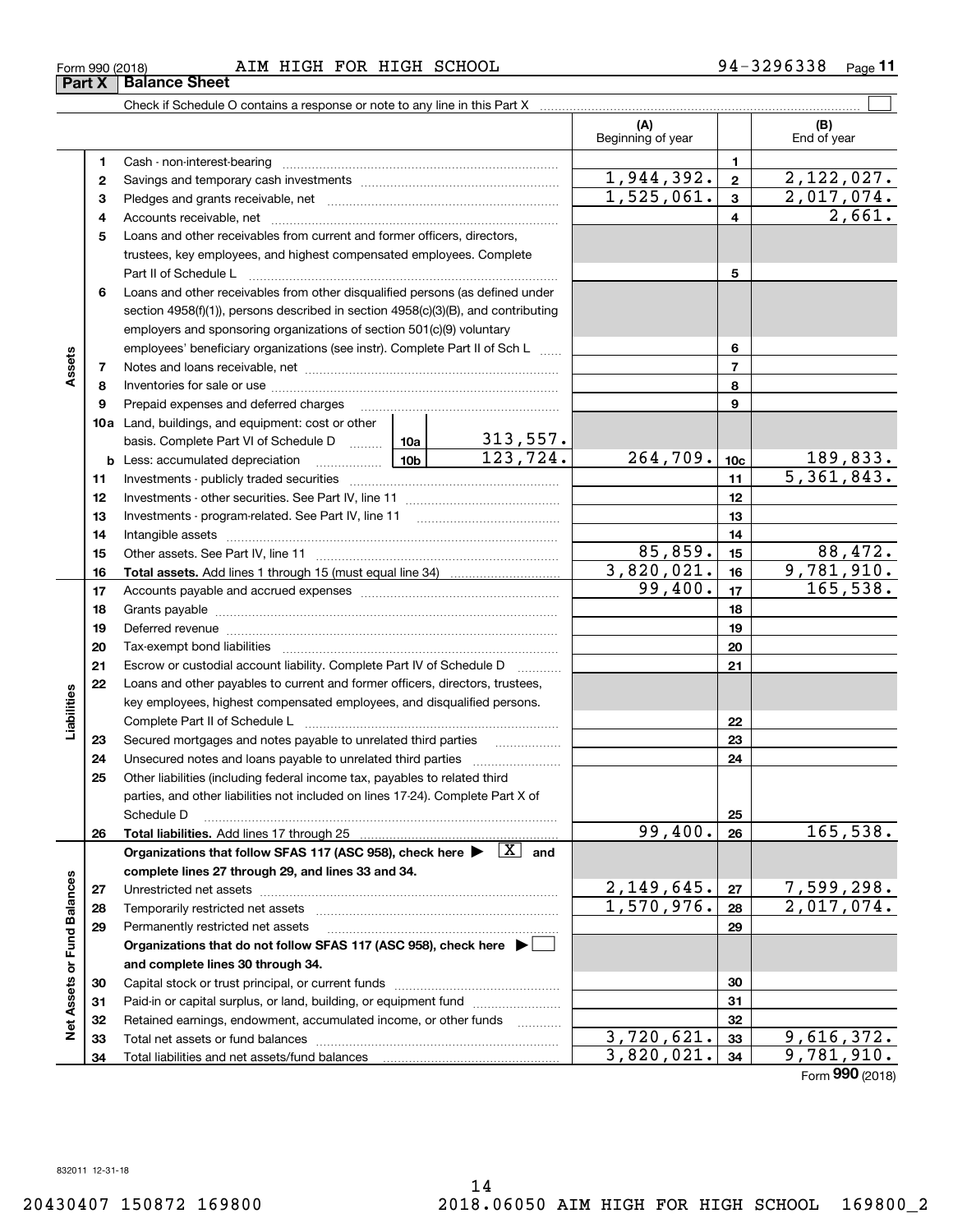|    | AIM HIGH FOR HIGH SCHOOL<br>Form 990 (2018)                                                                                                                                  |                         | 94-3296338 Page 12 |     |                         |
|----|------------------------------------------------------------------------------------------------------------------------------------------------------------------------------|-------------------------|--------------------|-----|-------------------------|
|    | <b>Reconciliation of Net Assets</b><br>Part XI                                                                                                                               |                         |                    |     |                         |
|    | Check if Schedule O contains a response or note to any line in this Part XI                                                                                                  |                         |                    |     |                         |
|    |                                                                                                                                                                              |                         |                    |     |                         |
| 1  | Total revenue (must equal Part VIII, column (A), line 12)                                                                                                                    | 1                       | 12, 256, 482.      |     |                         |
| 2  |                                                                                                                                                                              | $\mathbf{2}$            | 6,645,407.         |     |                         |
| з  | Revenue less expenses. Subtract line 2 from line 1                                                                                                                           | 3                       | 5,611,075.         |     |                         |
| 4  | Net assets or fund balances at beginning of year (must equal Part X, line 33, column (A)) manured manu-                                                                      | $\overline{\mathbf{4}}$ | 3,720,621.         |     |                         |
| 5  | Net unrealized gains (losses) on investments                                                                                                                                 | 5                       | 284,676.           |     |                         |
| 6  | Donated services and use of facilities                                                                                                                                       | 6                       |                    |     |                         |
| 7  | Investment expenses                                                                                                                                                          | $\overline{7}$          |                    |     |                         |
| 8  | Prior period adjustments                                                                                                                                                     | 8                       |                    |     |                         |
| 9  | Other changes in net assets or fund balances (explain in Schedule O) [11] [12] contraction contraction of the changes in net assets or fund balances (explain in Schedule O) | 9                       |                    |     | $\overline{0}$ .        |
| 10 | Net assets or fund balances at end of year. Combine lines 3 through 9 (must equal Part X, line 33,                                                                           |                         |                    |     |                         |
|    | column (B))                                                                                                                                                                  | 10                      | 9,616,372.         |     |                         |
|    | Part XII Financial Statements and Reporting                                                                                                                                  |                         |                    |     |                         |
|    |                                                                                                                                                                              |                         |                    |     | $\overline{\mathbf{x}}$ |
|    |                                                                                                                                                                              |                         |                    | Yes | No                      |
| 1  | $\boxed{\mathbf{X}}$ Accrual<br>Accounting method used to prepare the Form 990: <u>I</u> Cash<br>Other                                                                       |                         |                    |     |                         |
|    | If the organization changed its method of accounting from a prior year or checked "Other," explain in Schedule O.                                                            |                         |                    |     |                         |
|    | 2a Were the organization's financial statements compiled or reviewed by an independent accountant?                                                                           |                         | 2a                 |     | x                       |
|    | If "Yes," check a box below to indicate whether the financial statements for the year were compiled or reviewed on a                                                         |                         |                    |     |                         |
|    | separate basis, consolidated basis, or both:                                                                                                                                 |                         |                    |     |                         |
|    | Separate basis<br>Both consolidated and separate basis<br>Consolidated basis                                                                                                 |                         |                    |     |                         |
|    | <b>b</b> Were the organization's financial statements audited by an independent accountant?                                                                                  |                         | 2 <sub>b</sub>     | X   |                         |
|    | If "Yes," check a box below to indicate whether the financial statements for the year were audited on a separate basis,                                                      |                         |                    |     |                         |
|    | consolidated basis, or both:                                                                                                                                                 |                         |                    |     |                         |
|    | $ \mathbf{X} $ Separate basis<br><b>Consolidated basis</b><br>Both consolidated and separate basis                                                                           |                         |                    |     |                         |
|    | c If "Yes" to line 2a or 2b, does the organization have a committee that assumes responsibility for oversight of the audit,                                                  |                         |                    |     |                         |
|    | review, or compilation of its financial statements and selection of an independent accountant?                                                                               |                         | 2c                 | x   |                         |
|    | If the organization changed either its oversight process or selection process during the tax year, explain in Schedule O.                                                    |                         |                    |     |                         |
|    | 3a As a result of a federal award, was the organization required to undergo an audit or audits as set forth in the Single Audit                                              |                         |                    |     |                         |
|    |                                                                                                                                                                              |                         | 3a                 |     | х                       |
| b  | If "Yes," did the organization undergo the required audit or audits? If the organization did not undergo the required audit                                                  |                         |                    |     |                         |
|    | or audits, explain why in Schedule O and describe any steps taken to undergo such audits                                                                                     |                         | 3b                 | מחח |                         |

Form (2018) **990** Form 990 (2018)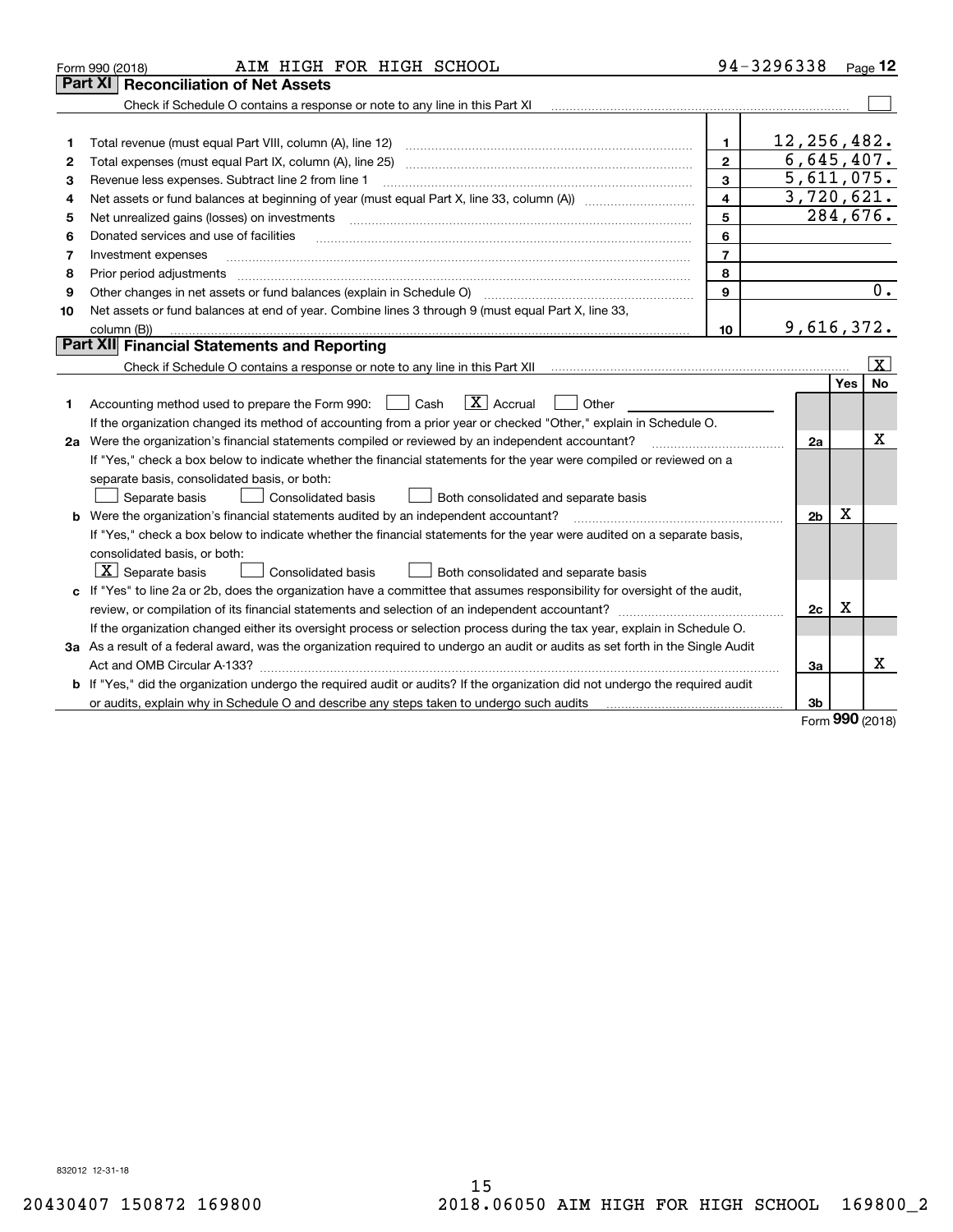| <b>SCHEDULE A</b> |
|-------------------|
|-------------------|

|  |  |  | (Form 990 or 990-EZ) |
|--|--|--|----------------------|
|--|--|--|----------------------|

# **Public Charity Status and Public Support** SCHEDULE A - . . OMB No. 154570047 Publlc Charity Status and Public Support

Complete if the organization is a section 501(c)(3) organization or a section **4947(a)(1) nonexempt charitable trust.** 4947(a)(1) nonexempt charitable trust.

|  |  |  | Attach to Form 990 or Form 990-EZ. |  |
|--|--|--|------------------------------------|--|
|  |  |  |                                    |  |

|     | OMB No. 1545-0047     |  |
|-----|-----------------------|--|
| ion | 2018                  |  |
|     | <b>Open to Public</b> |  |

|        |   | Department of the Treasury<br>Internal Revenue Service                                                                                        |                                             | Attach to Form 990 or Form 990-EZ.<br>$\blacktriangleright$ Go to www.irs.gov/Form990 for instructions and the latest information. | <b>Open to Public</b><br><b>Inspection</b>                                                                                                    |                             |                                 |                            |  |                                       |  |
|--------|---|-----------------------------------------------------------------------------------------------------------------------------------------------|---------------------------------------------|------------------------------------------------------------------------------------------------------------------------------------|-----------------------------------------------------------------------------------------------------------------------------------------------|-----------------------------|---------------------------------|----------------------------|--|---------------------------------------|--|
|        |   | Name of the organization                                                                                                                      |                                             |                                                                                                                                    |                                                                                                                                               |                             |                                 |                            |  | <b>Employer identification number</b> |  |
|        |   |                                                                                                                                               |                                             | AIM HIGH FOR HIGH SCHOOL                                                                                                           |                                                                                                                                               |                             |                                 |                            |  | 94-3296338                            |  |
| Part I |   |                                                                                                                                               |                                             |                                                                                                                                    | Reason for Public Charity Status (All organizations must complete this part.) See instructions.                                               |                             |                                 |                            |  |                                       |  |
|        |   |                                                                                                                                               |                                             |                                                                                                                                    |                                                                                                                                               |                             |                                 |                            |  |                                       |  |
|        |   |                                                                                                                                               |                                             |                                                                                                                                    | The organization is not a private foundation because it is: (For lines 1 through 12, check only one box.)                                     |                             |                                 |                            |  |                                       |  |
| 1      |   |                                                                                                                                               |                                             |                                                                                                                                    | A church, convention of churches, or association of churches described in section 170(b)(1)(A)(i).                                            |                             |                                 |                            |  |                                       |  |
| 2      | X | A school described in section 170(b)(1)(A)(ii). (Attach Schedule E (Form 990 or 990-EZ).)                                                     |                                             |                                                                                                                                    |                                                                                                                                               |                             |                                 |                            |  |                                       |  |
| 3      |   |                                                                                                                                               |                                             |                                                                                                                                    | A hospital or a cooperative hospital service organization described in section 170(b)(1)(A)(iii).                                             |                             |                                 |                            |  |                                       |  |
| 4      |   | A medical research organization operated in conjunction with a hospital described in section 170(b)(1)(A)(iii). Enter the hospital's name,    |                                             |                                                                                                                                    |                                                                                                                                               |                             |                                 |                            |  |                                       |  |
|        |   | city, and state:<br>An organization operated for the benefit of a college or university owned or operated by a governmental unit described in |                                             |                                                                                                                                    |                                                                                                                                               |                             |                                 |                            |  |                                       |  |
| 5      |   |                                                                                                                                               |                                             |                                                                                                                                    |                                                                                                                                               |                             |                                 |                            |  |                                       |  |
|        |   |                                                                                                                                               |                                             | section 170(b)(1)(A)(iv). (Complete Part II.)                                                                                      |                                                                                                                                               |                             |                                 |                            |  |                                       |  |
| 6      |   |                                                                                                                                               |                                             |                                                                                                                                    | A federal, state, or local government or governmental unit described in section 170(b)(1)(A)(v).                                              |                             |                                 |                            |  |                                       |  |
| 7      |   |                                                                                                                                               |                                             |                                                                                                                                    | An organization that normally receives a substantial part of its support from a governmental unit or from the general public described in     |                             |                                 |                            |  |                                       |  |
|        |   |                                                                                                                                               |                                             | section 170(b)(1)(A)(vi). (Complete Part II.)                                                                                      |                                                                                                                                               |                             |                                 |                            |  |                                       |  |
| 8      |   |                                                                                                                                               |                                             |                                                                                                                                    | A community trust described in section 170(b)(1)(A)(vi). (Complete Part II.)                                                                  |                             |                                 |                            |  |                                       |  |
| 9      |   |                                                                                                                                               |                                             |                                                                                                                                    | An agricultural research organization described in section 170(b)(1)(A)(ix) operated in conjunction with a land-grant college                 |                             |                                 |                            |  |                                       |  |
|        |   |                                                                                                                                               |                                             |                                                                                                                                    | or university or a non-land-grant college of agriculture (see instructions). Enter the name, city, and state of the college or                |                             |                                 |                            |  |                                       |  |
|        |   | university:                                                                                                                                   |                                             |                                                                                                                                    |                                                                                                                                               |                             |                                 |                            |  |                                       |  |
| 10     |   |                                                                                                                                               |                                             |                                                                                                                                    | An organization that normally receives: (1) more than 33 1/3% of its support from contributions, membership fees, and gross receipts from     |                             |                                 |                            |  |                                       |  |
|        |   |                                                                                                                                               |                                             |                                                                                                                                    | activities related to its exempt functions - subject to certain exceptions, and (2) no more than 33 1/3% of its support from gross investment |                             |                                 |                            |  |                                       |  |
|        |   |                                                                                                                                               |                                             |                                                                                                                                    | income and unrelated business taxable income (less section 511 tax) from businesses acquired by the organization after June 30, 1975.         |                             |                                 |                            |  |                                       |  |
|        |   |                                                                                                                                               |                                             | See section 509(a)(2). (Complete Part III.)                                                                                        |                                                                                                                                               |                             |                                 |                            |  |                                       |  |
| 11     |   |                                                                                                                                               |                                             |                                                                                                                                    | An organization organized and operated exclusively to test for public safety. See section 509(a)(4).                                          |                             |                                 |                            |  |                                       |  |
| 12     |   |                                                                                                                                               |                                             |                                                                                                                                    | An organization organized and operated exclusively for the benefit of, to perform the functions of, or to carry out the purposes of one or    |                             |                                 |                            |  |                                       |  |
|        |   |                                                                                                                                               |                                             |                                                                                                                                    | more publicly supported organizations described in section 509(a)(1) or section 509(a)(2). See section 509(a)(3). Check the box in            |                             |                                 |                            |  |                                       |  |
|        |   |                                                                                                                                               |                                             |                                                                                                                                    | lines 12a through 12d that describes the type of supporting organization and complete lines 12e, 12f, and 12g.                                |                             |                                 |                            |  |                                       |  |
| а      |   |                                                                                                                                               |                                             |                                                                                                                                    | Type I. A supporting organization operated, supervised, or controlled by its supported organization(s), typically by giving                   |                             |                                 |                            |  |                                       |  |
|        |   |                                                                                                                                               |                                             |                                                                                                                                    | the supported organization(s) the power to regularly appoint or elect a majority of the directors or trustees of the supporting               |                             |                                 |                            |  |                                       |  |
|        |   |                                                                                                                                               |                                             | organization. You must complete Part IV, Sections A and B.                                                                         |                                                                                                                                               |                             |                                 |                            |  |                                       |  |
| b      |   |                                                                                                                                               |                                             |                                                                                                                                    | <b>Type II.</b> A supporting organization supervised or controlled in connection with its supported organization(s), by having                |                             |                                 |                            |  |                                       |  |
|        |   |                                                                                                                                               |                                             |                                                                                                                                    | control or management of the supporting organization vested in the same persons that control or manage the supported                          |                             |                                 |                            |  |                                       |  |
|        |   |                                                                                                                                               |                                             | organization(s). You must complete Part IV, Sections A and C.                                                                      |                                                                                                                                               |                             |                                 |                            |  |                                       |  |
| c      |   |                                                                                                                                               |                                             |                                                                                                                                    | Type III functionally integrated. A supporting organization operated in connection with, and functionally integrated with,                    |                             |                                 |                            |  |                                       |  |
|        |   |                                                                                                                                               |                                             |                                                                                                                                    | its supported organization(s) (see instructions). You must complete Part IV, Sections A, D, and E.                                            |                             |                                 |                            |  |                                       |  |
| d      |   |                                                                                                                                               |                                             |                                                                                                                                    | Type III non-functionally integrated. A supporting organization operated in connection with its supported organization(s)                     |                             |                                 |                            |  |                                       |  |
|        |   |                                                                                                                                               |                                             |                                                                                                                                    | that is not functionally integrated. The organization generally must satisfy a distribution requirement and an attentiveness                  |                             |                                 |                            |  |                                       |  |
|        |   |                                                                                                                                               |                                             |                                                                                                                                    | requirement (see instructions). You must complete Part IV, Sections A and D, and Part V.                                                      |                             |                                 |                            |  |                                       |  |
| e      |   |                                                                                                                                               |                                             |                                                                                                                                    | Check this box if the organization received a written determination from the IRS that it is a Type I, Type II, Type III                       |                             |                                 |                            |  |                                       |  |
|        |   |                                                                                                                                               |                                             |                                                                                                                                    | functionally integrated, or Type III non-functionally integrated supporting organization.                                                     |                             |                                 |                            |  |                                       |  |
| f      |   |                                                                                                                                               | Enter the number of supported organizations |                                                                                                                                    |                                                                                                                                               |                             |                                 |                            |  |                                       |  |
|        |   |                                                                                                                                               |                                             | Provide the following information about the supported organization(s).                                                             |                                                                                                                                               |                             |                                 |                            |  |                                       |  |
|        |   | (i) Name of supported                                                                                                                         |                                             | (ii) EIN                                                                                                                           | (iii) Type of organization<br>(described on lines 1-10                                                                                        | in your governing document? | (iv) Is the organization listed | (v) Amount of monetary     |  | (vi) Amount of other                  |  |
|        |   | organization                                                                                                                                  |                                             |                                                                                                                                    | above (see instructions))                                                                                                                     | Yes                         | No                              | support (see instructions) |  | support (see instructions)            |  |
|        |   |                                                                                                                                               |                                             |                                                                                                                                    |                                                                                                                                               |                             |                                 |                            |  |                                       |  |
|        |   |                                                                                                                                               |                                             |                                                                                                                                    |                                                                                                                                               |                             |                                 |                            |  |                                       |  |
|        |   |                                                                                                                                               |                                             |                                                                                                                                    |                                                                                                                                               |                             |                                 |                            |  |                                       |  |
|        |   |                                                                                                                                               |                                             |                                                                                                                                    |                                                                                                                                               |                             |                                 |                            |  |                                       |  |
|        |   |                                                                                                                                               |                                             |                                                                                                                                    |                                                                                                                                               |                             |                                 |                            |  |                                       |  |
|        |   |                                                                                                                                               |                                             |                                                                                                                                    |                                                                                                                                               |                             |                                 |                            |  |                                       |  |
|        |   |                                                                                                                                               |                                             |                                                                                                                                    |                                                                                                                                               |                             |                                 |                            |  |                                       |  |
|        |   |                                                                                                                                               |                                             |                                                                                                                                    |                                                                                                                                               |                             |                                 |                            |  |                                       |  |
|        |   |                                                                                                                                               |                                             |                                                                                                                                    |                                                                                                                                               |                             |                                 |                            |  |                                       |  |
|        |   |                                                                                                                                               |                                             |                                                                                                                                    |                                                                                                                                               |                             |                                 |                            |  |                                       |  |
| Total  |   |                                                                                                                                               |                                             |                                                                                                                                    |                                                                                                                                               |                             |                                 |                            |  |                                       |  |

LHA For Paperwork Reduction Act Notice, see the Instructions for Form 990 or 990-EZ. 832021 10-11-18 Schedule A (Form 990 or 990-EZ) 2018 16 16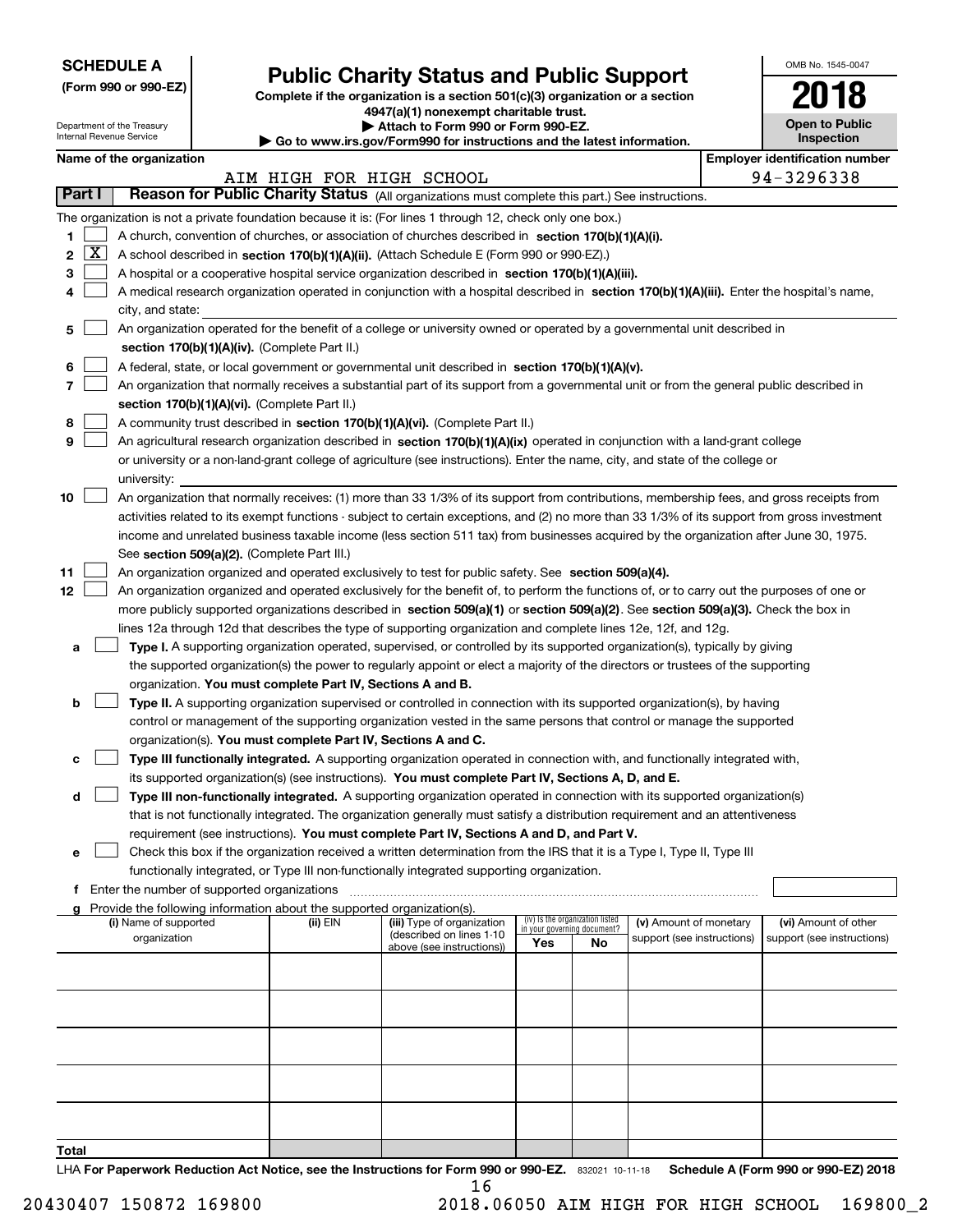**2**7 3 2 9 6 3 3 8 Paqe 2

(Complete only if you checked the box on line 5, 7, or 8 of Part I or if the organization failed to qualify under Part III. If the organization fails to qualify under the tests listed below, please complete Part III.) fails to qualify under the tests listed below, please complete Part III.) Part II| Support Schedule for Organizations Described in Sections 170(b)(1)(A)(iv) and 170(b)(1)(A)(vi)

|    | <b>Section A. Public Support</b>                                                                                                                                                                                                                                                             |          |          |            |            |                                      |           |
|----|----------------------------------------------------------------------------------------------------------------------------------------------------------------------------------------------------------------------------------------------------------------------------------------------|----------|----------|------------|------------|--------------------------------------|-----------|
|    | Calendar year (or fiscal year beginning in) $\blacktriangleright$                                                                                                                                                                                                                            | (a) 2014 | (b) 2015 | $(c)$ 2016 | $(d)$ 2017 | (e) 2018                             | (f) Total |
|    | <b>1</b> Gifts, grants, contributions, and<br>membership fees received. (Do not                                                                                                                                                                                                              |          |          |            |            |                                      |           |
|    | include any "unusual grants.")                                                                                                                                                                                                                                                               |          |          |            |            |                                      |           |
|    | 2 Tax revenues levied for the organ-                                                                                                                                                                                                                                                         |          |          |            |            |                                      |           |
|    | ization's benefit and either paid to                                                                                                                                                                                                                                                         |          |          |            |            |                                      |           |
|    | or expended on its behalf                                                                                                                                                                                                                                                                    |          |          |            |            |                                      |           |
| З  | The value of services or facilities                                                                                                                                                                                                                                                          |          |          |            |            |                                      |           |
|    | furnished by a governmental unit to                                                                                                                                                                                                                                                          |          |          |            |            |                                      |           |
|    | the organization without charge                                                                                                                                                                                                                                                              |          |          |            |            |                                      |           |
|    | 4 Total. Add lines 1 through 3                                                                                                                                                                                                                                                               |          |          |            |            |                                      |           |
| 5  | The portion of total contributions                                                                                                                                                                                                                                                           |          |          |            |            |                                      |           |
|    | by each person (other than a                                                                                                                                                                                                                                                                 |          |          |            |            |                                      |           |
|    | governmental unit or publicly                                                                                                                                                                                                                                                                |          |          |            |            |                                      |           |
|    | supported organization) included                                                                                                                                                                                                                                                             |          |          |            |            |                                      |           |
|    | on line 1 that exceeds 2% of the                                                                                                                                                                                                                                                             |          |          |            |            |                                      |           |
|    | amount shown on line 11,                                                                                                                                                                                                                                                                     |          |          |            |            |                                      |           |
|    | column (f)                                                                                                                                                                                                                                                                                   |          |          |            |            |                                      |           |
|    | 6 Public support. Subtract line 5 from line 4.<br><b>Section B. Total Support</b>                                                                                                                                                                                                            |          |          |            |            |                                      |           |
|    | Calendar year (or fiscal year beginning in) $\blacktriangleright$                                                                                                                                                                                                                            | (a) 2014 | (b) 2015 | $(c)$ 2016 | $(d)$ 2017 | (e) 2018                             | (f) Total |
|    | 7 Amounts from line 4                                                                                                                                                                                                                                                                        |          |          |            |            |                                      |           |
| 8  | Gross income from interest.                                                                                                                                                                                                                                                                  |          |          |            |            |                                      |           |
|    | dividends, payments received on                                                                                                                                                                                                                                                              |          |          |            |            |                                      |           |
|    | securities loans, rents, royalties,                                                                                                                                                                                                                                                          |          |          |            |            |                                      |           |
|    | and income from similar sources                                                                                                                                                                                                                                                              |          |          |            |            |                                      |           |
| 9  | Net income from unrelated business                                                                                                                                                                                                                                                           |          |          |            |            |                                      |           |
|    | activities, whether or not the                                                                                                                                                                                                                                                               |          |          |            |            |                                      |           |
|    | business is regularly carried on                                                                                                                                                                                                                                                             |          |          |            |            |                                      |           |
|    | <b>10</b> Other income. Do not include gain                                                                                                                                                                                                                                                  |          |          |            |            |                                      |           |
|    | or loss from the sale of capital                                                                                                                                                                                                                                                             |          |          |            |            |                                      |           |
|    | assets (Explain in Part VI.)                                                                                                                                                                                                                                                                 |          |          |            |            |                                      |           |
|    | 11 Total support. Add lines 7 through 10                                                                                                                                                                                                                                                     |          |          |            |            |                                      |           |
|    | 12 Gross receipts from related activities, etc. (see instructions)                                                                                                                                                                                                                           |          |          |            |            | 12                                   |           |
|    | 13 First five years. If the Form 990 is for the organization's first, second, third, fourth, or fifth tax year as a section 501(c)(3)                                                                                                                                                        |          |          |            |            |                                      |           |
|    | organization, check this box and stop here manufactured and according to the state of the state of the state of the state of the state of the state of the state of the state of the state of the state of the state of the st<br><b>Section C. Computation of Public Support Percentage</b> |          |          |            |            |                                      |           |
|    |                                                                                                                                                                                                                                                                                              |          |          |            |            | 14                                   | %         |
|    |                                                                                                                                                                                                                                                                                              |          |          |            |            | 15                                   | %         |
|    | 16a 33 1/3% support test - 2018. If the organization did not check the box on line 13, and line 14 is 33 1/3% or more, check this box and                                                                                                                                                    |          |          |            |            |                                      |           |
|    | stop here. The organization qualifies as a publicly supported organization                                                                                                                                                                                                                   |          |          |            |            |                                      |           |
|    | b 33 1/3% support test - 2017. If the organization did not check a box on line 13 or 16a, and line 15 is 33 1/3% or more, check this box                                                                                                                                                     |          |          |            |            |                                      |           |
|    | and stop here. The organization qualifies as a publicly supported organization                                                                                                                                                                                                               |          |          |            |            |                                      |           |
|    | 17a 10% -facts-and-circumstances test - 2018. If the organization did not check a box on line 13, 16a, or 16b, and line 14 is 10% or more,                                                                                                                                                   |          |          |            |            |                                      |           |
|    | and if the organization meets the "facts-and-circumstances" test, check this box and stop here. Explain in Part VI how the organization                                                                                                                                                      |          |          |            |            |                                      |           |
|    | meets the "facts-and-circumstances" test. The organization qualifies as a publicly supported organization                                                                                                                                                                                    |          |          |            |            |                                      |           |
|    | <b>b 10% -facts-and-circumstances test - 2017.</b> If the organization did not check a box on line 13, 16a, 16b, or 17a, and line 15 is 10% or                                                                                                                                               |          |          |            |            |                                      |           |
|    | more, and if the organization meets the "facts-and-circumstances" test, check this box and stop here. Explain in Part VI how the                                                                                                                                                             |          |          |            |            |                                      |           |
|    | organization meets the "facts-and-circumstances" test. The organization qualifies as a publicly supported organization                                                                                                                                                                       |          |          |            |            |                                      |           |
| 18 | Private foundation. If the organization did not check a box on line 13, 16a, 16b, 17a, or 17b, check this box and see instructions                                                                                                                                                           |          |          |            |            |                                      |           |
|    |                                                                                                                                                                                                                                                                                              |          |          |            |            | Schedule A (Form 990 or 990-EZ) 2018 |           |

832022 10-11-18 832022 10711718

17 17 20430407 150872 169800 2018.06050 AIM HIGH FOR HIGH SCHOOL 169800\_2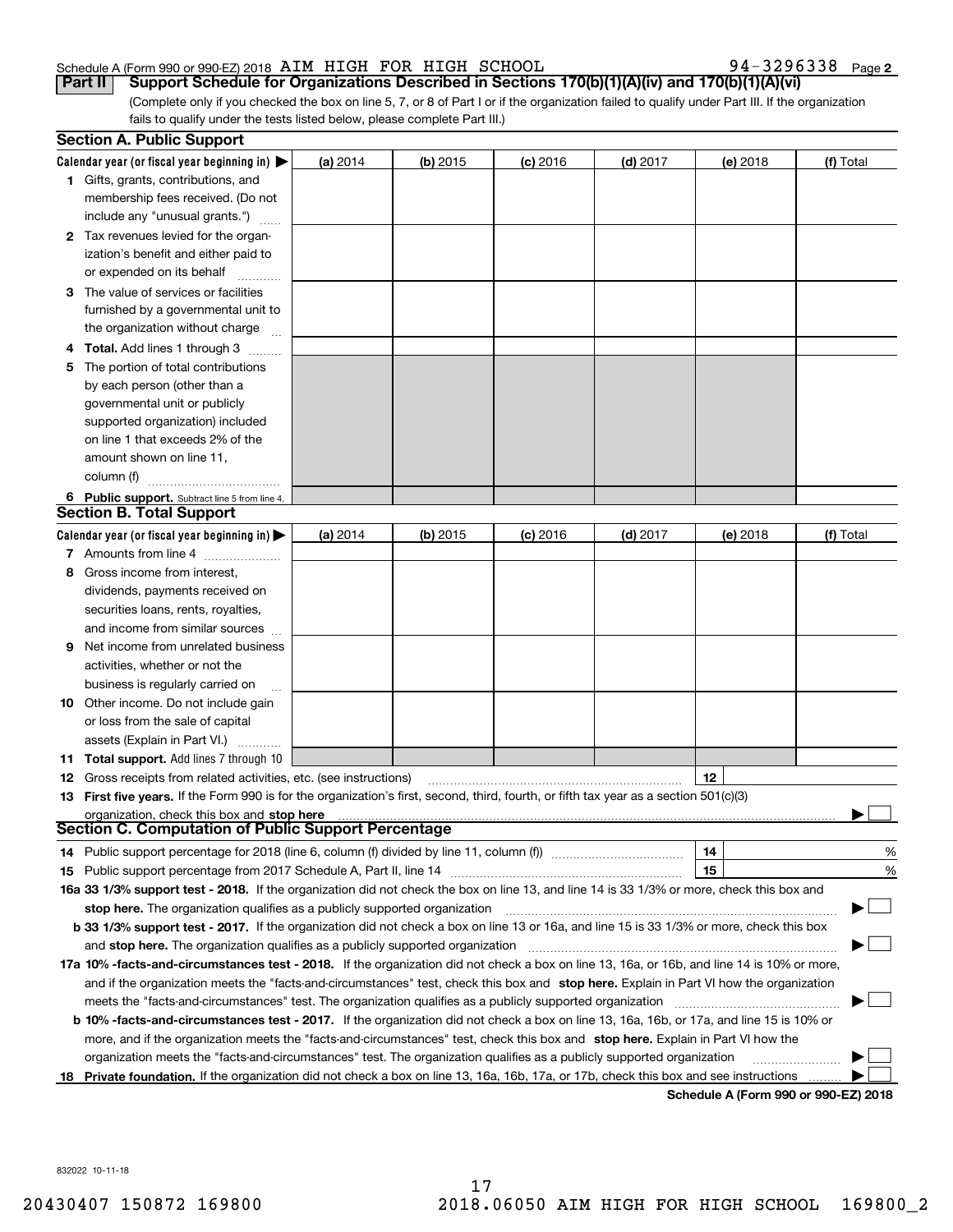(Complete only if you checked the box on line 10 of Part I or if the organization failed to qualify under Part II. If the organization fails to qualify under the tests listed below, please complete Part II.) qualify under the tests listed below please complete Part II.)

|    | <b>Section A. Public Support</b>                                                                                                                                                                |          |            |            |            |          |                                      |
|----|-------------------------------------------------------------------------------------------------------------------------------------------------------------------------------------------------|----------|------------|------------|------------|----------|--------------------------------------|
|    | Calendar year (or fiscal year beginning in) $\blacktriangleright$                                                                                                                               | (a) 2014 | $(b)$ 2015 | $(c)$ 2016 | $(d)$ 2017 | (e) 2018 | (f) Total                            |
|    | 1 Gifts, grants, contributions, and                                                                                                                                                             |          |            |            |            |          |                                      |
|    | membership fees received. (Do not                                                                                                                                                               |          |            |            |            |          |                                      |
|    | include any "unusual grants.")                                                                                                                                                                  |          |            |            |            |          |                                      |
|    | <b>2</b> Gross receipts from admissions,<br>merchandise sold or services per-<br>formed, or facilities furnished in<br>any activity that is related to the<br>organization's tax-exempt purpose |          |            |            |            |          |                                      |
| З  | Gross receipts from activities that                                                                                                                                                             |          |            |            |            |          |                                      |
|    | are not an unrelated trade or bus-                                                                                                                                                              |          |            |            |            |          |                                      |
|    | iness under section 513                                                                                                                                                                         |          |            |            |            |          |                                      |
| 4  | Tax revenues levied for the organ-<br>ization's benefit and either paid to                                                                                                                      |          |            |            |            |          |                                      |
|    | or expended on its behalf                                                                                                                                                                       |          |            |            |            |          |                                      |
| 5. | The value of services or facilities                                                                                                                                                             |          |            |            |            |          |                                      |
|    | furnished by a governmental unit to                                                                                                                                                             |          |            |            |            |          |                                      |
|    | the organization without charge                                                                                                                                                                 |          |            |            |            |          |                                      |
|    | <b>6 Total.</b> Add lines 1 through 5                                                                                                                                                           |          |            |            |            |          |                                      |
|    | 7a Amounts included on lines 1, 2, and                                                                                                                                                          |          |            |            |            |          |                                      |
|    | 3 received from disqualified persons                                                                                                                                                            |          |            |            |            |          |                                      |
|    | <b>b</b> Amounts included on lines 2 and 3 received<br>from other than disqualified persons that<br>exceed the greater of \$5,000 or 1% of the<br>amount on line 13 for the year                |          |            |            |            |          |                                      |
|    | c Add lines 7a and 7b                                                                                                                                                                           |          |            |            |            |          |                                      |
|    | 8 Public support. (Subtract line 7c from line 6.)<br><b>Section B. Total Support</b>                                                                                                            |          |            |            |            |          |                                      |
|    | Calendar year (or fiscal year beginning in) $\blacktriangleright$                                                                                                                               | (a) 2014 | $(b)$ 2015 | $(c)$ 2016 | $(d)$ 2017 | (e) 2018 | (f) Total                            |
|    | 9 Amounts from line 6                                                                                                                                                                           |          |            |            |            |          |                                      |
|    | <b>10a Gross income from interest.</b><br>dividends, payments received on<br>securities loans, rents, royalties,<br>and income from similar sources                                             |          |            |            |            |          |                                      |
|    | <b>b</b> Unrelated business taxable income                                                                                                                                                      |          |            |            |            |          |                                      |
|    | (less section 511 taxes) from businesses<br>acquired after June 30, 1975                                                                                                                        |          |            |            |            |          |                                      |
|    | c Add lines 10a and 10b                                                                                                                                                                         |          |            |            |            |          |                                      |
|    | <b>11</b> Net income from unrelated business<br>activities not included in line 10b.<br>whether or not the business is<br>regularly carried on                                                  |          |            |            |            |          |                                      |
|    | <b>12</b> Other income. Do not include gain<br>or loss from the sale of capital<br>assets (Explain in Part VI.)                                                                                 |          |            |            |            |          |                                      |
|    | <b>13</b> Total support. (Add lines 9, 10c, 11, and 12.)                                                                                                                                        |          |            |            |            |          |                                      |
|    | 14 First five years. If the Form 990 is for the organization's first, second, third, fourth, or fifth tax year as a section 501(c)(3) organization,                                             |          |            |            |            |          |                                      |
|    | <b>Section C. Computation of Public Support Percentage</b>                                                                                                                                      |          |            |            |            |          |                                      |
|    |                                                                                                                                                                                                 |          |            |            |            | 15       |                                      |
|    |                                                                                                                                                                                                 |          |            |            |            | 16       | %                                    |
|    | 16 Public support percentage from 2017 Schedule A, Part III, line 15<br>Section D. Computation of Investment Income Percentage                                                                  |          |            |            |            |          | %                                    |
|    |                                                                                                                                                                                                 |          |            |            |            | 17       | %                                    |
|    | 18 Investment income percentage from 2017 Schedule A, Part III, line 17                                                                                                                         |          |            |            |            | 18       | %                                    |
|    | 19a 33 1/3% support tests - 2018. If the organization did not check the box on line 14, and line 15 is more than 33 1/3%, and line 17 is not                                                    |          |            |            |            |          |                                      |
|    | more than 33 1/3%, check this box and stop here. The organization qualifies as a publicly supported organization                                                                                |          |            |            |            |          |                                      |
|    | b 33 1/3% support tests - 2017. If the organization did not check a box on line 14 or line 19a, and line 16 is more than 33 1/3%, and                                                           |          |            |            |            |          |                                      |
|    | line 18 is not more than 33 1/3%, check this box and stop here. The organization qualifies as a publicly supported organization                                                                 |          |            |            |            |          |                                      |
| 20 | Private foundation. If the organization did not check a box on line 14, 19a, or 19b, check this box and see instructions                                                                        |          |            |            |            |          | .                                    |
|    | 832023 10-11-18                                                                                                                                                                                 |          |            |            |            |          | Schedule A (Form 990 or 990-EZ) 2018 |
|    |                                                                                                                                                                                                 |          | 18         |            |            |          |                                      |

20430407 150872 169800 2018.06050 AIM HIGH FOR HIGH SCHOOL 169800\_2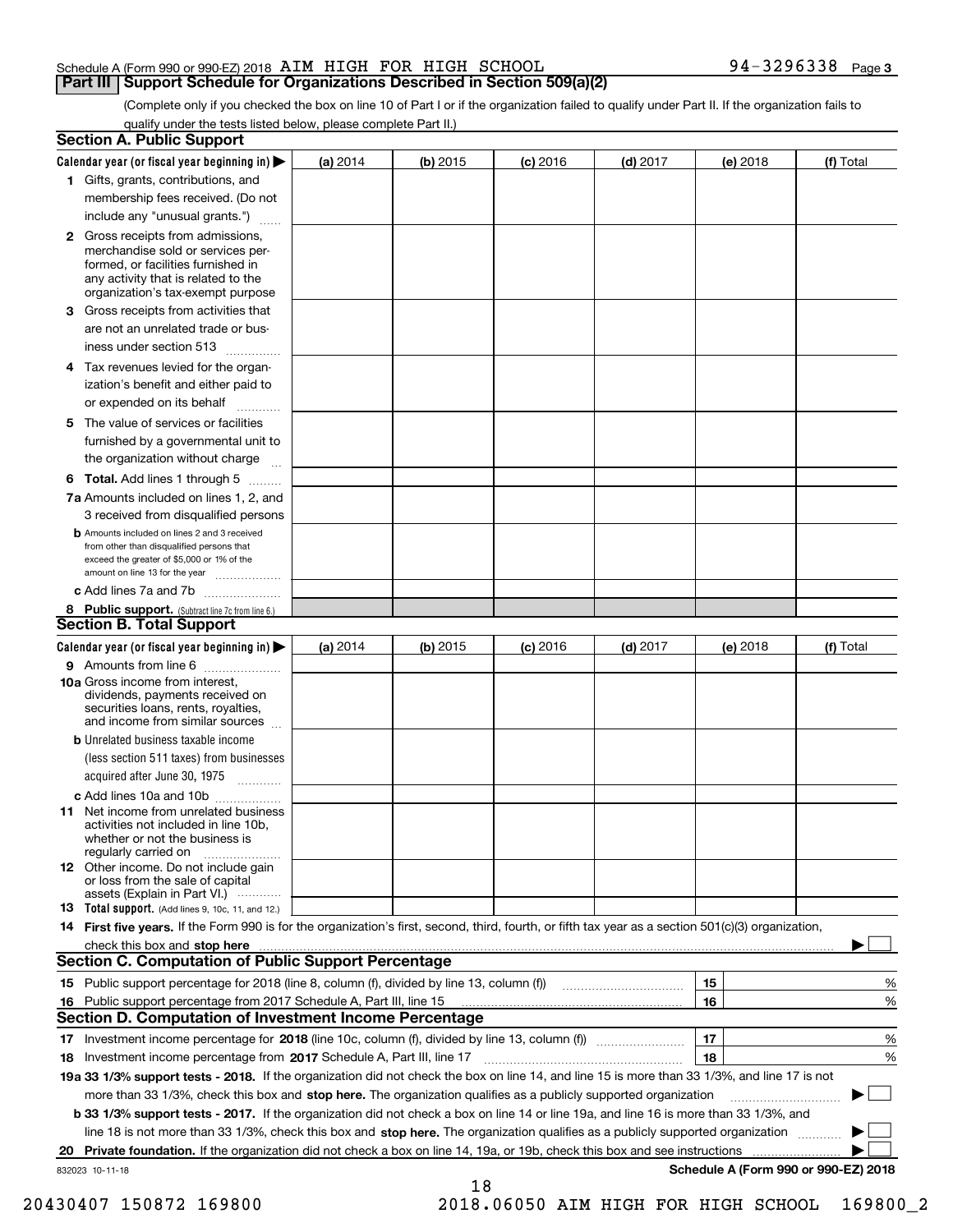# **Part IV** Supporting Organizations

(Complete only if you checked a box in line 12 on Part I. If you checked 12a of Part I, complete Sections A and B. If you checked 12b of Part I, complete Sections A and C. If you checked 12c of Part I, complete Sections A, D, and E. If you checked 12d of Part I, complete Sections A and D, and complete Part V.) Sections A, D, and E. If you checked 12d of Part I, complete Sections A and D, and complete Part V.)

#### **Section A. All Supporting Organizations** Section A. All Supporting Organizations

- **1**Are all of the organization's supported organizations listed by name in the organization's governing Are all of the organization's supported organizations listed by name in the organization's governing documents? If "No," describe in Part **VI** how the supported organizations are designated. If designated by *class or purpose, describe the designation. If historic and continuing relationship, explain.* class or purpose, describe the designation. If historic and continuing relationship, explain.
- **2**Did the organization have any supported organization that does not have an IRS determination of status Did the organization have any supported organization that does not have an IRS determination of status under section 509(a)(1) or (2)? If "Yes," explain in P**art VI** how the organization determined that the supported *organization was described in section 509(a)(1) or (2).* organization was described in section 509(a)( 1) or (2).
- 3a Did the organization have a supported organization described in section 501(c)(4), (5), or (6)? If "Yes," answer *(b) and (c) below.* (b) and (0) below.
- **b** Did the organization confirm that each supported organization qualified under section 501(c)(4), (5), or (6) and satisfied the public support tests under section 509(a)(2)? If "Yes," describe in Part VI when and how the *organization made the determination.* organization made the determination.
- $\bm{c}$  Did the organization ensure that all support to such organizations was used exclusively for section 170(c)(2)(B) purposes? If "Yes," explain in Part VI what controls the organization put in place to ensure such use.
- 4a Was any supported organization not organized in the United States ("foreign supported organization")?  $_H$ *"Yes," and if you checked 12a or 12b in Part I, answer (b) and (c) below.* " Yes, " and if you checked 12a or 12b in Pan' I, answer (b) and (0) below.
- **b** Did the organization have ultimate control and discretion in deciding whether to make grants to the foreign supported organization? If "Yes," describe in Part VI how the organization had such control and discretion *despite being controlled or supervised by or in connection with its supported organizations.* despite being controlled or supervised by or in connection with its supported organizations.
- **c**Did the organization support any foreign supported organization that does not have an IRS determination Did the organization support any foreign supported organization that does not have an IRS determination under sections 501(c)(3) and 509(a)(1) or (2)? If "Yes," explain in Part VI what controls the organization used to ensure that all support to the foreign supported organization was used exclusively for section 170(c)(2)(B) *purposes.* purposes.
- **5a** Did the organization add, substitute, or remove any supported organizations during the tax year? If "Yes," answer (b) and (c) below (if applicable). Also, provide detail in P**art VI**, including (i) the names and EIN numbers of the supported organizations added, substituted, or removed; (ii) the reasons for each such action; (iii) the authority under the organization's organizing document authorizing such action; and (iv) how the action *was accomplished (such as by amendment to the organizing document).* was accomplished (such as by amendment to the organizing document).
- **b** Type I or Type II only. Was any added or substituted supported organization part of a class already designated in the organization's organizing document? designated in the organization's organizing document?
- **cSubstitutions only.**  Was the substitution the result of an event beyond the organization's control? Substitutions only. Was the substitution the result of an event beyond the organization's control?
- 6 Did the organization provide support (whether in the form of grants or the provision of services or facilities) to **Part VI.** Part VI. support or benefit one or more of the filing organization's supported organizations? If "Yes," provide detail in anyone other than (i) its supported organizations, (ii) individuals that are part of the charitable class benefited by one or more of its supported organizations, or (iii) other supporting organizations that also benefited by one or more of its supported organizations, or (iii) other supporting organizations that also
- 7 Did the organization provide a grant, loan, compensation, or other similar payment to a substantial contributor regard to a substantial contributor? If "Yes," complete Part I of Schedule L (Form 990 or 990-EZ). (as defined in section 4958(c)(3)(C)), a family member of a substantial contributor, or a 35% controlled entity with
- 8 Did the organization make a loan to a disqualified person (as defined in section 4958) not described in line 7? *If "Yes," complete Part I of Schedule L (Form 990 or 990-EZ).* If "Yes, " complete Part I of Schedule L (Form 990 or 990-EZ).
- **9a**Was the organization controlled directly or indirectly at any time during the tax year by one or more 9a Was the organization controlled directly or indirectly at any time during the tax year by one or more in section 509(a)(1) or (2))? *If "Yes," provide detail in* **Part VI.** disqualified persons as defined in section 4946 (other than foundation managers and organizations described disqualified persons as defined in section 4946 (other than foundation managers and organizations described
- **b** Did one or more disqualified persons (as defined in line 9a) hold a controlling interest in any entity in which the supporting organization had an interest? If "Yes," provide detail in Part VI.
- c Did a disqualified person (as defined in line 9a) have an ownership interest in, or derive any personal benefit from, assets in which the supporting organization also had an interest? If "Yes," provide detail in P**art VI.**
- 10a Was the organization subject to the excess business holdings rules of section 4943 because of section  *If "Yes," answer 10b below.* supporting organizations)? supporting organizations)? If "Yes, " answer 10b below. 4943(f) (regarding certain Type II supporting organizations, and all Type III non-functionally integrated
- **b***(Use Schedule C, Form 4720, to* Did the organization have any excess business holdings in the tax year? Did the organization have any excess business holdings in the tax year? (Use Schedule C, Form 4720, to *determine whether the organization had excess business holdings.)* determine whether the organization had excess business holdings.)

832024 10-11-18 832024 10711718



**Schedule A (Form 990 or 990-EZ) 2018** Schedule A (Form 990 or 990-EZ) 2018

**10b**10b

<u>Yes|No</u> **No**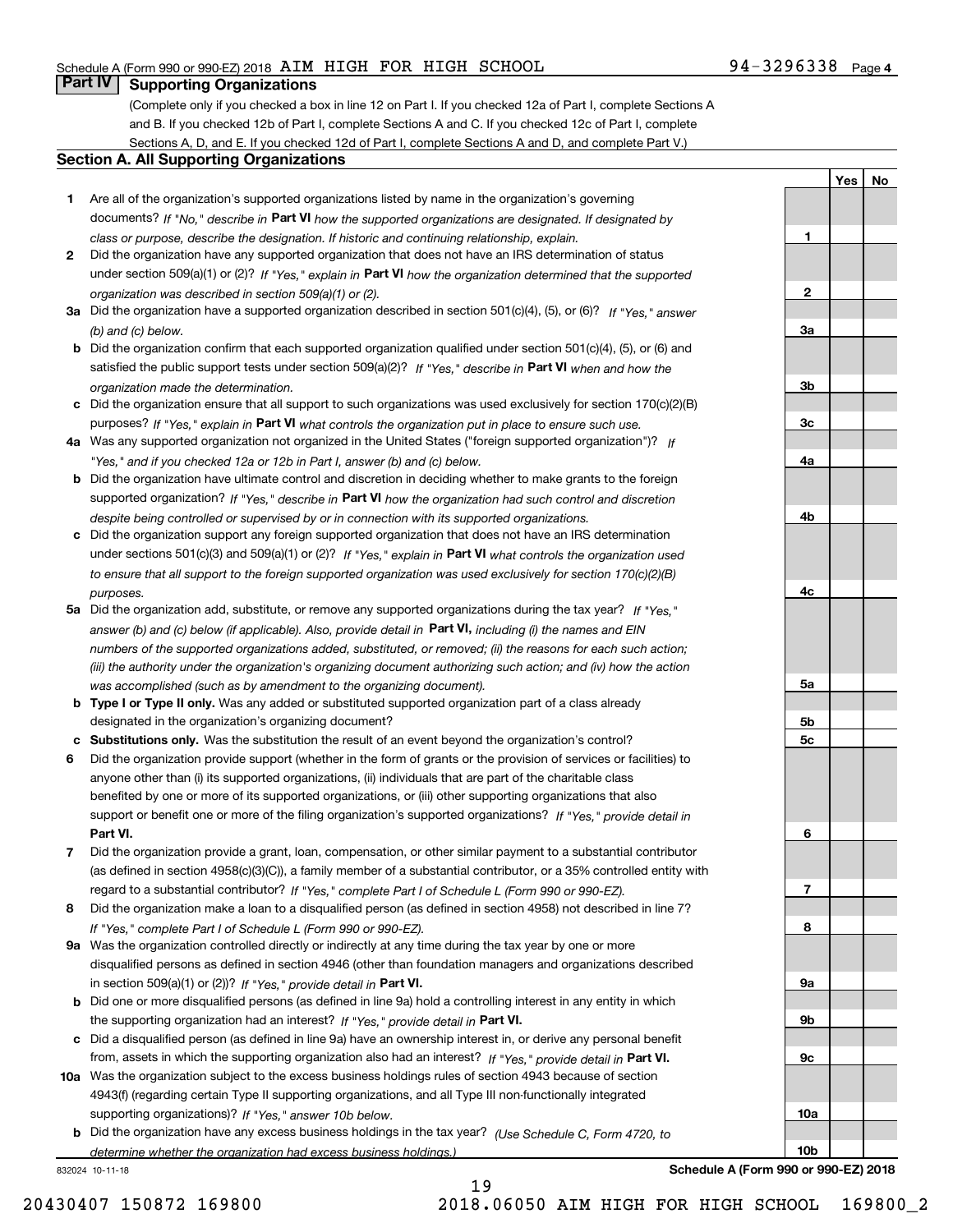|    | <b>Part IV</b><br><b>Supporting Organizations (continued)</b>                                                                                                                                                                     |                 |            |    |
|----|-----------------------------------------------------------------------------------------------------------------------------------------------------------------------------------------------------------------------------------|-----------------|------------|----|
|    |                                                                                                                                                                                                                                   |                 | Yes        | No |
| 11 | Has the organization accepted a gift or contribution from any of the following persons?                                                                                                                                           |                 |            |    |
|    | a A person who directly or indirectly controls, either alone or together with persons described in (b) and (c)                                                                                                                    |                 |            |    |
|    | below, the governing body of a supported organization?                                                                                                                                                                            | 11a             |            |    |
|    | <b>b</b> A family member of a person described in (a) above?                                                                                                                                                                      | 11 <sub>b</sub> |            |    |
|    | c A 35% controlled entity of a person described in (a) or (b) above? If "Yes" to a, b, or c, provide detail in Part VI.                                                                                                           | 11c             |            |    |
|    | <b>Section B. Type I Supporting Organizations</b>                                                                                                                                                                                 |                 |            |    |
|    |                                                                                                                                                                                                                                   |                 | <b>Yes</b> | No |
| 1  | Did the directors, trustees, or membership of one or more supported organizations have the power to                                                                                                                               |                 |            |    |
|    | regularly appoint or elect at least a majority of the organization's directors or trustees at all times during the                                                                                                                |                 |            |    |
|    | tax year? If "No," describe in Part VI how the supported organization(s) effectively operated, supervised, or                                                                                                                     |                 |            |    |
|    | controlled the organization's activities. If the organization had more than one supported organization,                                                                                                                           |                 |            |    |
|    | describe how the powers to appoint and/or remove directors or trustees were allocated among the supported                                                                                                                         |                 |            |    |
|    | organizations and what conditions or restrictions, if any, applied to such powers during the tax year.                                                                                                                            | 1               |            |    |
| 2  | Did the organization operate for the benefit of any supported organization other than the supported                                                                                                                               |                 |            |    |
|    | organization(s) that operated, supervised, or controlled the supporting organization? If "Yes," explain in                                                                                                                        |                 |            |    |
|    | Part VI how providing such benefit carried out the purposes of the supported organization(s) that operated,                                                                                                                       |                 |            |    |
|    | supervised, or controlled the supporting organization.                                                                                                                                                                            | $\mathbf{2}$    |            |    |
|    | <b>Section C. Type II Supporting Organizations</b>                                                                                                                                                                                |                 |            |    |
|    |                                                                                                                                                                                                                                   |                 | Yes        | No |
| 1  | Were a majority of the organization's directors or trustees during the tax year also a majority of the directors<br>or trustees of each of the organization's supported organization(s)? If "No," describe in Part VI how control |                 |            |    |
|    |                                                                                                                                                                                                                                   |                 |            |    |
|    | or management of the supporting organization was vested in the same persons that controlled or managed<br>the supported organization(s).                                                                                          | 1               |            |    |
|    | <b>Section D. All Type III Supporting Organizations</b>                                                                                                                                                                           |                 |            |    |
|    |                                                                                                                                                                                                                                   |                 | Yes        | No |
| 1  | Did the organization provide to each of its supported organizations, by the last day of the fifth month of the                                                                                                                    |                 |            |    |
|    | organization's tax year, (i) a written notice describing the type and amount of support provided during the prior tax                                                                                                             |                 |            |    |
|    | year, (ii) a copy of the Form 990 that was most recently filed as of the date of notification, and (iii) copies of the                                                                                                            |                 |            |    |
|    | organization's governing documents in effect on the date of notification, to the extent not previously provided?                                                                                                                  | 1               |            |    |
| 2  | Were any of the organization's officers, directors, or trustees either (i) appointed or elected by the supported                                                                                                                  |                 |            |    |
|    | organization(s) or (ii) serving on the governing body of a supported organization? If "No," explain in Part VI how                                                                                                                |                 |            |    |
|    | the organization maintained a close and continuous working relationship with the supported organization(s).                                                                                                                       | $\mathbf{2}$    |            |    |
| 3  | By reason of the relationship described in (2), did the organization's supported organizations have a                                                                                                                             |                 |            |    |
|    | significant voice in the organization's investment policies and in directing the use of the organization's                                                                                                                        |                 |            |    |
|    | income or assets at all times during the tax year? If "Yes," describe in Part VI the role the organization's                                                                                                                      |                 |            |    |
|    | supported organizations played in this regard.                                                                                                                                                                                    | з               |            |    |
|    | Section E. Type III Functionally Integrated Supporting Organizations                                                                                                                                                              |                 |            |    |
| 1  | Check the box next to the method that the organization used to satisfy the Integral Part Test during the year (see instructions).                                                                                                 |                 |            |    |
| а  | The organization satisfied the Activities Test. Complete line 2 below.                                                                                                                                                            |                 |            |    |
| b  | The organization is the parent of each of its supported organizations. Complete line 3 below.                                                                                                                                     |                 |            |    |
| с  | The organization supported a governmental entity. Describe in Part VI how you supported a government entity (see instructions),                                                                                                   |                 |            |    |
| 2  | Activities Test. Answer (a) and (b) below.                                                                                                                                                                                        |                 | Yes        | No |
| а  | Did substantially all of the organization's activities during the tax year directly further the exempt purposes of                                                                                                                |                 |            |    |
|    | the supported organization(s) to which the organization was responsive? If "Yes," then in Part VI identify                                                                                                                        |                 |            |    |
|    | those supported organizations and explain how these activities directly furthered their exempt purposes,                                                                                                                          |                 |            |    |
|    | how the organization was responsive to those supported organizations, and how the organization determined                                                                                                                         | 2a              |            |    |
|    | that these activities constituted substantially all of its activities.<br><b>b</b> Did the activities described in (a) constitute activities that, but for the organization's involvement, one or more                            |                 |            |    |
|    | of the organization's supported organization(s) would have been engaged in? If "Yes," explain in Part VI the                                                                                                                      |                 |            |    |
|    | reasons for the organization's position that its supported organization(s) would have engaged in these                                                                                                                            |                 |            |    |
|    | activities but for the organization's involvement.                                                                                                                                                                                | 2b              |            |    |
| з  | Parent of Supported Organizations. Answer (a) and (b) below.                                                                                                                                                                      |                 |            |    |
| а  | Did the organization have the power to regularly appoint or elect a majority of the officers, directors, or                                                                                                                       |                 |            |    |
|    | trustees of each of the supported organizations? Provide details in Part VI.                                                                                                                                                      | За              |            |    |
|    | <b>b</b> Did the organization exercise a substantial degree of direction over the policies, programs, and activities of each                                                                                                      |                 |            |    |
|    | of its supported organizations? If "Yes." describe in Part VI the role played by the organization in this regard.                                                                                                                 | 3b              |            |    |

20 0

832025 10-11-18

**Schedule A (Form 990 or 990-EZ) 2018**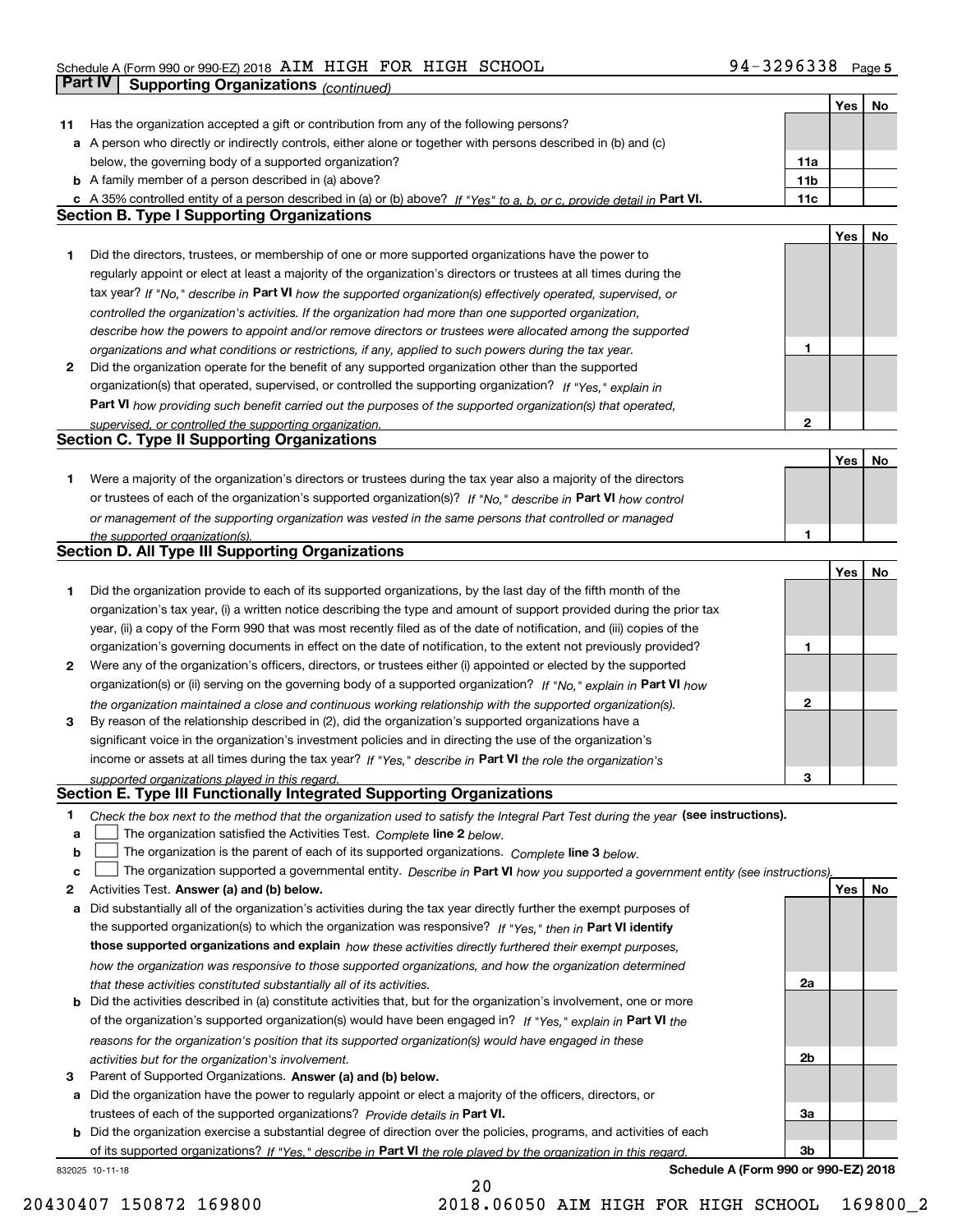# Schedule A (Form 990 or 990-EZ) 2018 AIM HIGH FOR HIGH SCHOOL 94-3296338 Page **Part V** Type III Non-Functionally Integrated 509(a)(3) Supporting Organizations

1 Check here if the organization satisfied the Integral Part Test as a qualifying trust on Nov. 20, 1970 (explain in Part VI.) See instructions. All other Type III non-functionally integrated supporting organizations must complete Sections A through E. other Type III non-functionally integrated supporting organizations must complete Sections A through E.

|                | Section A - Adjusted Net Income                                                                                                   |                | (A) Prior Year | (B) Current Year<br>(optional) |
|----------------|-----------------------------------------------------------------------------------------------------------------------------------|----------------|----------------|--------------------------------|
| 1              | Net short-term capital gain                                                                                                       | 1              |                |                                |
| $\mathbf{2}$   | Recoveries of prior-year distributions                                                                                            | $\mathbf{2}$   |                |                                |
| 3              | Other gross income (see instructions)                                                                                             | 3              |                |                                |
| 4              | Add lines 1 through 3                                                                                                             | 4              |                |                                |
| 5              | Depreciation and depletion                                                                                                        | 5              |                |                                |
| 6              | Portion of operating expenses paid or incurred for production or                                                                  |                |                |                                |
|                | collection of gross income or for management, conservation, or                                                                    |                |                |                                |
|                | maintenance of property held for production of income (see instructions)                                                          | 6              |                |                                |
| 7              | Other expenses (see instructions)                                                                                                 | $\overline{7}$ |                |                                |
| 8              | Adjusted Net Income (subtract lines 5, 6, and 7 from line 4)                                                                      | 8              |                |                                |
|                | <b>Section B - Minimum Asset Amount</b>                                                                                           |                | (A) Prior Year | (B) Current Year<br>(optional) |
| 1.             | Aggregate fair market value of all non-exempt-use assets (see                                                                     |                |                |                                |
|                | instructions for short tax year or assets held for part of year):                                                                 |                |                |                                |
|                | a Average monthly value of securities                                                                                             | 1a             |                |                                |
|                | <b>b</b> Average monthly cash balances                                                                                            | 1b             |                |                                |
|                | c Fair market value of other non-exempt-use assets                                                                                | 1c             |                |                                |
|                | <b>d</b> Total (add lines 1a, 1b, and 1c)                                                                                         | 1d             |                |                                |
|                | e Discount claimed for blockage or other                                                                                          |                |                |                                |
|                | factors (explain in detail in Part VI):                                                                                           |                |                |                                |
| 2              | Acquisition indebtedness applicable to non-exempt-use assets                                                                      | $\mathbf{2}$   |                |                                |
| 3              | Subtract line 2 from line 1d                                                                                                      | 3              |                |                                |
| 4              | Cash deemed held for exempt use. Enter 1-1/2% of line 3 (for greater amount,                                                      |                |                |                                |
|                | see instructions)                                                                                                                 | 4              |                |                                |
| 5              | Net value of non-exempt-use assets (subtract line 4 from line 3)                                                                  | 5              |                |                                |
| 6              | Multiply line 5 by .035                                                                                                           | 6              |                |                                |
| 7              | Recoveries of prior-year distributions                                                                                            | 7              |                |                                |
| 8              | <b>Minimum Asset Amount</b> (add line 7 to line 6)                                                                                | 8              |                |                                |
|                | <b>Section C - Distributable Amount</b>                                                                                           |                |                | <b>Current Year</b>            |
| $\mathbf{1}$   | Adjusted net income for prior year (from Section A, line 8, Column A)                                                             | 1              |                |                                |
| $\mathbf{2}$   | Enter 85% of line 1                                                                                                               | $\mathbf{2}$   |                |                                |
| 3              | Minimum asset amount for prior year (from Section B, line 8, Column A)                                                            | 3              |                |                                |
| 4              | Enter greater of line 2 or line 3                                                                                                 | 4              |                |                                |
| 5              | Income tax imposed in prior year                                                                                                  | 5              |                |                                |
| 6              | Distributable Amount. Subtract line 5 from line 4, unless subject to                                                              |                |                |                                |
|                | emergency temporary reduction (see instructions)                                                                                  | 6              |                |                                |
| $\overline{7}$ | Check here if the current year is the organization's first as a non-functionally integrated Type III supporting organization (see |                |                |                                |

<u>instructions).</u>

**1**

**Schedule A (Form 990 or 990-EZ) 2018** Schedule A (Form 990 or 990-EZ) 2018

832026 10-11-18 832025 10711718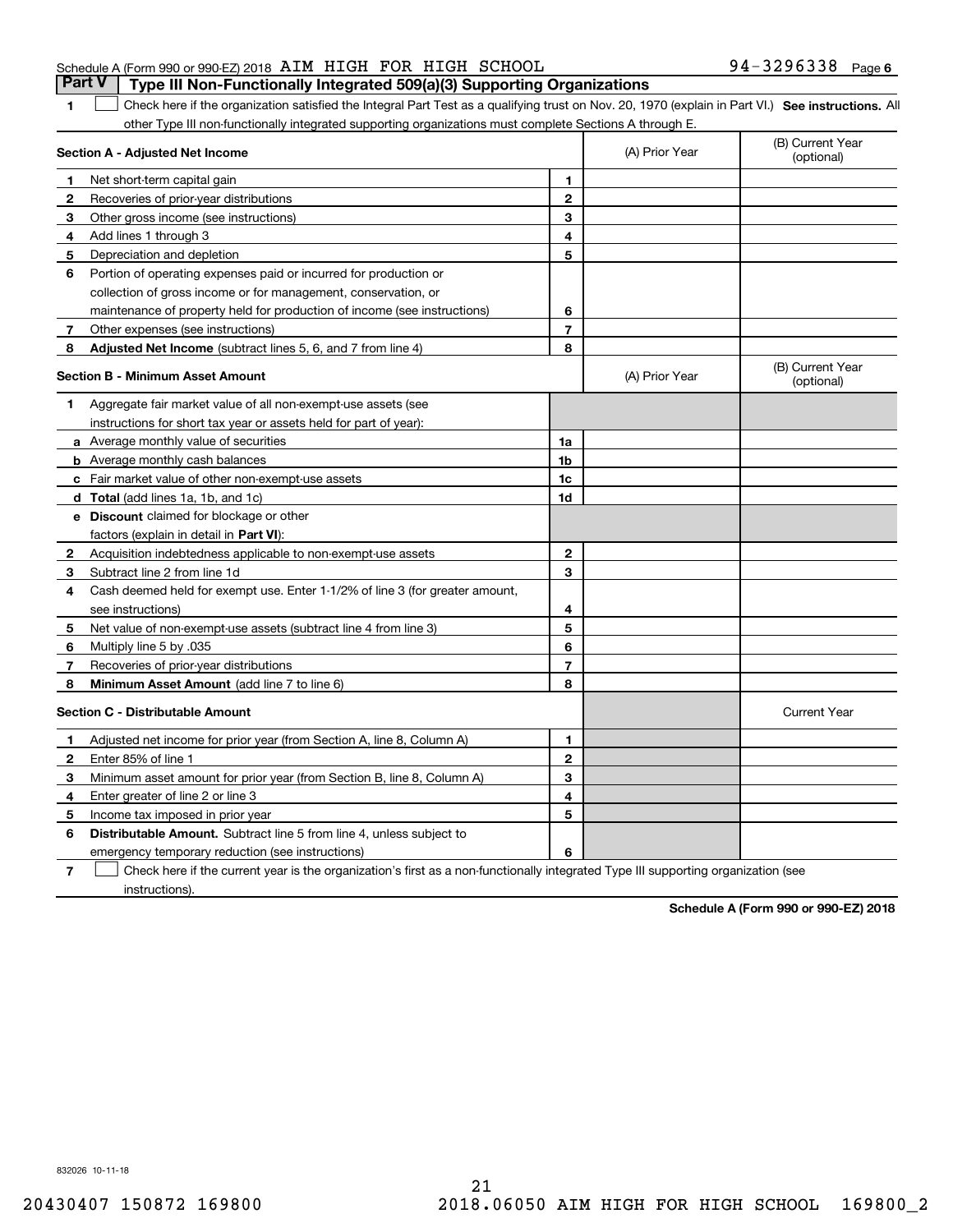| Type III Non-Functionally Integrated 509(a)(3) Supporting Organizations<br><b>Part V</b><br>(continued) |                                                                                            |                                    |                                               |                                                  |  |  |
|---------------------------------------------------------------------------------------------------------|--------------------------------------------------------------------------------------------|------------------------------------|-----------------------------------------------|--------------------------------------------------|--|--|
|                                                                                                         | <b>Current Year</b><br><b>Section D - Distributions</b>                                    |                                    |                                               |                                                  |  |  |
| 1                                                                                                       | Amounts paid to supported organizations to accomplish exempt purposes                      |                                    |                                               |                                                  |  |  |
| 2                                                                                                       | Amounts paid to perform activity that directly furthers exempt purposes of supported       |                                    |                                               |                                                  |  |  |
|                                                                                                         | organizations, in excess of income from activity                                           |                                    |                                               |                                                  |  |  |
| 3                                                                                                       | Administrative expenses paid to accomplish exempt purposes of supported organizations      |                                    |                                               |                                                  |  |  |
| 4                                                                                                       | Amounts paid to acquire exempt use assets                                                  |                                    |                                               |                                                  |  |  |
| 5                                                                                                       | Qualified set-aside amounts (prior IRS approval required)                                  |                                    |                                               |                                                  |  |  |
| 6                                                                                                       | Other distributions (describe in Part VI). See instructions.                               |                                    |                                               |                                                  |  |  |
| 7                                                                                                       | Total annual distributions. Add lines 1 through 6.                                         |                                    |                                               |                                                  |  |  |
| 8                                                                                                       | Distributions to attentive supported organizations to which the organization is responsive |                                    |                                               |                                                  |  |  |
|                                                                                                         | (provide details in Part VI). See instructions.                                            |                                    |                                               |                                                  |  |  |
| 9                                                                                                       | Distributable amount for 2018 from Section C, line 6                                       |                                    |                                               |                                                  |  |  |
| 10                                                                                                      | Line 8 amount divided by line 9 amount                                                     |                                    |                                               |                                                  |  |  |
|                                                                                                         | <b>Section E - Distribution Allocations</b> (see instructions)                             | (i)<br><b>Excess Distributions</b> | (ii)<br><b>Underdistributions</b><br>Pre-2018 | (iii)<br><b>Distributable</b><br>Amount for 2018 |  |  |
| 1                                                                                                       | Distributable amount for 2018 from Section C, line 6                                       |                                    |                                               |                                                  |  |  |
| 2                                                                                                       | Underdistributions, if any, for years prior to 2018 (reason-                               |                                    |                                               |                                                  |  |  |
|                                                                                                         | able cause required-explain in Part VI). See instructions.                                 |                                    |                                               |                                                  |  |  |
| 3                                                                                                       | Excess distributions carryover, if any, to 2018                                            |                                    |                                               |                                                  |  |  |
|                                                                                                         | <b>a</b> From 2013                                                                         |                                    |                                               |                                                  |  |  |
|                                                                                                         | <b>b</b> From $2014$                                                                       |                                    |                                               |                                                  |  |  |
|                                                                                                         | $c$ From 2015                                                                              |                                    |                                               |                                                  |  |  |
|                                                                                                         | $d$ From 2016                                                                              |                                    |                                               |                                                  |  |  |
|                                                                                                         | e From 2017                                                                                |                                    |                                               |                                                  |  |  |
|                                                                                                         | f Total of lines 3a through e                                                              |                                    |                                               |                                                  |  |  |
|                                                                                                         | g Applied to underdistributions of prior years                                             |                                    |                                               |                                                  |  |  |
|                                                                                                         | <b>h</b> Applied to 2018 distributable amount                                              |                                    |                                               |                                                  |  |  |
| j.                                                                                                      | Carryover from 2013 not applied (see instructions)                                         |                                    |                                               |                                                  |  |  |
|                                                                                                         | Remainder. Subtract lines 3g, 3h, and 3i from 3f.                                          |                                    |                                               |                                                  |  |  |
| 4                                                                                                       | Distributions for 2018 from Section D,                                                     |                                    |                                               |                                                  |  |  |
|                                                                                                         | line $7:$<br>\$                                                                            |                                    |                                               |                                                  |  |  |
|                                                                                                         | <b>a</b> Applied to underdistributions of prior years                                      |                                    |                                               |                                                  |  |  |
|                                                                                                         | <b>b</b> Applied to 2018 distributable amount                                              |                                    |                                               |                                                  |  |  |
|                                                                                                         | <b>c</b> Remainder. Subtract lines 4a and 4b from 4.                                       |                                    |                                               |                                                  |  |  |
| 5                                                                                                       | Remaining underdistributions for years prior to 2018, if                                   |                                    |                                               |                                                  |  |  |
|                                                                                                         | any. Subtract lines 3g and 4a from line 2. For result greater                              |                                    |                                               |                                                  |  |  |
|                                                                                                         | than zero, explain in <b>Part VI.</b> See instructions.                                    |                                    |                                               |                                                  |  |  |
| 6                                                                                                       | Remaining underdistributions for 2018. Subtract lines 3h                                   |                                    |                                               |                                                  |  |  |
|                                                                                                         | and 4b from line 1. For result greater than zero, explain in                               |                                    |                                               |                                                  |  |  |
| 7                                                                                                       | <b>Part VI.</b> See instructions.<br>Excess distributions carryover to 2019. Add lines 3j  |                                    |                                               |                                                  |  |  |
|                                                                                                         | and 4c.                                                                                    |                                    |                                               |                                                  |  |  |
| 8                                                                                                       | Breakdown of line 7:                                                                       |                                    |                                               |                                                  |  |  |
|                                                                                                         | a Excess from 2014                                                                         |                                    |                                               |                                                  |  |  |
|                                                                                                         | <b>b</b> Excess from 2015                                                                  |                                    |                                               |                                                  |  |  |
|                                                                                                         | c Excess from 2016                                                                         |                                    |                                               |                                                  |  |  |
|                                                                                                         | d Excess from 2017                                                                         |                                    |                                               |                                                  |  |  |
|                                                                                                         | e Excess from 2018                                                                         |                                    |                                               |                                                  |  |  |
|                                                                                                         |                                                                                            |                                    |                                               |                                                  |  |  |

**Schedule A (Form 990 or 990-EZ) 2018** Schedule A (Form 990 or 990-EZ) 201B

832027 10-11-18 832027 10711718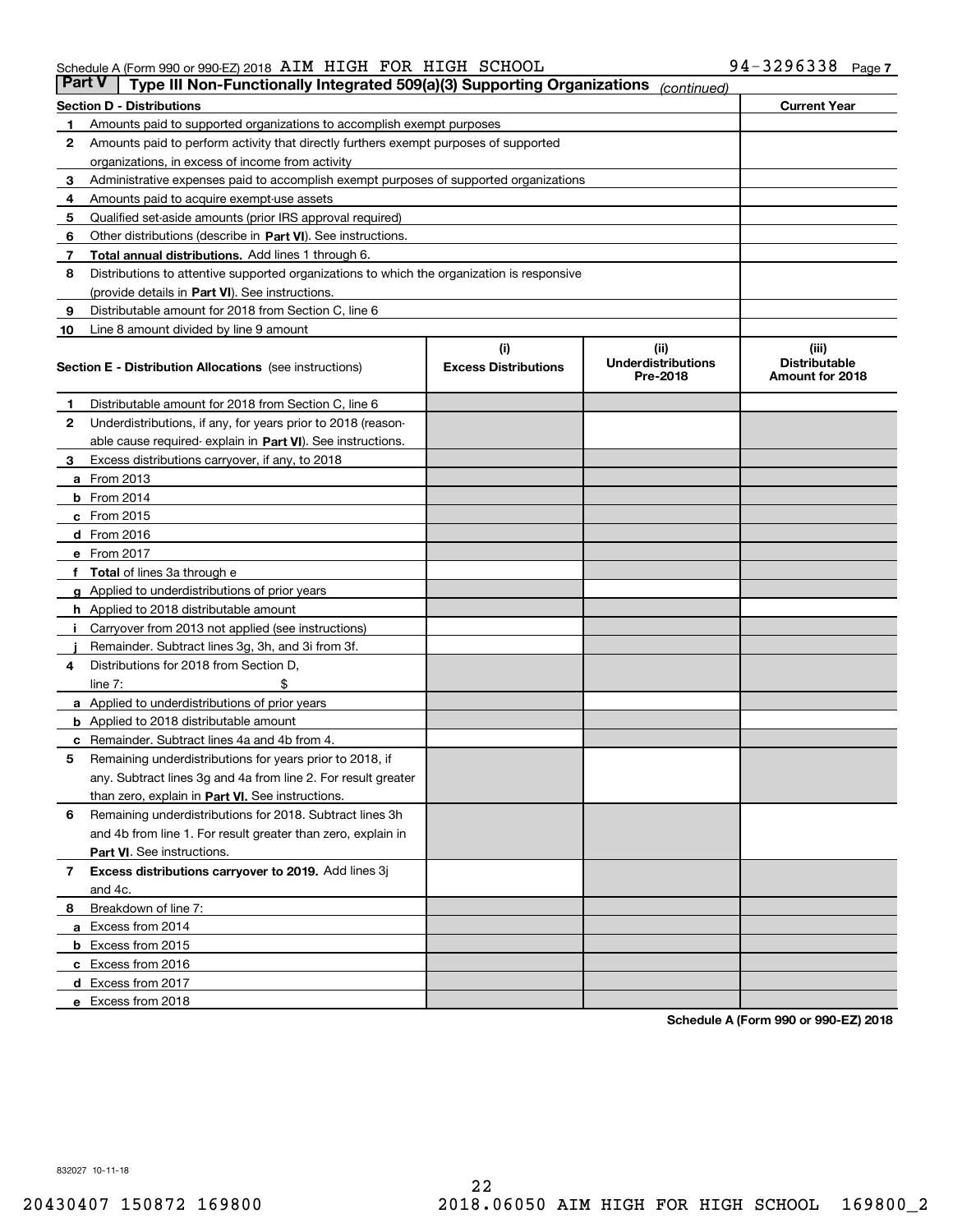|                 | Schedule A (Form 990 or 990-EZ) 2018 AIM HIGH FOR HIGH SCHOOL |  |    | 94-3296338 Page 8                                                                                                                                                                                                                                                                                                                                                                                                                                                                                                                                                    |
|-----------------|---------------------------------------------------------------|--|----|----------------------------------------------------------------------------------------------------------------------------------------------------------------------------------------------------------------------------------------------------------------------------------------------------------------------------------------------------------------------------------------------------------------------------------------------------------------------------------------------------------------------------------------------------------------------|
| <b>Part VI</b>  |                                                               |  |    | Supplemental Information. Provide the explanations required by Part II, line 10; Part II, line 17a or 17b; Part III, line 12;<br>Part IV, Section A, lines 1, 2, 3b, 3c, 4b, 4c, 5a, 6, 9a, 9b, 9c, 11a, 11b, and 11c; Part IV, Section B, lines 1 and 2; Part IV, Section C,<br>line 1; Part IV, Section D, lines 2 and 3; Part IV, Section E, lines 1c, 2a, 2b, 3a, and 3b; Part V, line 1; Part V, Section B, line 1e; Part V,<br>Section D, lines 5, 6, and 8; and Part V, Section E, lines 2, 5, and 6. Also complete this part for any additional information. |
|                 | (See instructions.)                                           |  |    |                                                                                                                                                                                                                                                                                                                                                                                                                                                                                                                                                                      |
|                 |                                                               |  |    |                                                                                                                                                                                                                                                                                                                                                                                                                                                                                                                                                                      |
|                 |                                                               |  |    |                                                                                                                                                                                                                                                                                                                                                                                                                                                                                                                                                                      |
|                 |                                                               |  |    |                                                                                                                                                                                                                                                                                                                                                                                                                                                                                                                                                                      |
|                 |                                                               |  |    |                                                                                                                                                                                                                                                                                                                                                                                                                                                                                                                                                                      |
|                 |                                                               |  |    |                                                                                                                                                                                                                                                                                                                                                                                                                                                                                                                                                                      |
|                 |                                                               |  |    |                                                                                                                                                                                                                                                                                                                                                                                                                                                                                                                                                                      |
|                 |                                                               |  |    |                                                                                                                                                                                                                                                                                                                                                                                                                                                                                                                                                                      |
|                 |                                                               |  |    |                                                                                                                                                                                                                                                                                                                                                                                                                                                                                                                                                                      |
|                 |                                                               |  |    |                                                                                                                                                                                                                                                                                                                                                                                                                                                                                                                                                                      |
|                 |                                                               |  |    |                                                                                                                                                                                                                                                                                                                                                                                                                                                                                                                                                                      |
|                 |                                                               |  |    |                                                                                                                                                                                                                                                                                                                                                                                                                                                                                                                                                                      |
|                 |                                                               |  |    |                                                                                                                                                                                                                                                                                                                                                                                                                                                                                                                                                                      |
|                 |                                                               |  |    |                                                                                                                                                                                                                                                                                                                                                                                                                                                                                                                                                                      |
|                 |                                                               |  |    |                                                                                                                                                                                                                                                                                                                                                                                                                                                                                                                                                                      |
|                 |                                                               |  |    |                                                                                                                                                                                                                                                                                                                                                                                                                                                                                                                                                                      |
|                 |                                                               |  |    |                                                                                                                                                                                                                                                                                                                                                                                                                                                                                                                                                                      |
|                 |                                                               |  |    |                                                                                                                                                                                                                                                                                                                                                                                                                                                                                                                                                                      |
|                 |                                                               |  |    |                                                                                                                                                                                                                                                                                                                                                                                                                                                                                                                                                                      |
|                 |                                                               |  |    |                                                                                                                                                                                                                                                                                                                                                                                                                                                                                                                                                                      |
|                 |                                                               |  |    |                                                                                                                                                                                                                                                                                                                                                                                                                                                                                                                                                                      |
|                 |                                                               |  |    |                                                                                                                                                                                                                                                                                                                                                                                                                                                                                                                                                                      |
|                 |                                                               |  |    |                                                                                                                                                                                                                                                                                                                                                                                                                                                                                                                                                                      |
|                 |                                                               |  |    |                                                                                                                                                                                                                                                                                                                                                                                                                                                                                                                                                                      |
|                 |                                                               |  |    |                                                                                                                                                                                                                                                                                                                                                                                                                                                                                                                                                                      |
|                 |                                                               |  |    |                                                                                                                                                                                                                                                                                                                                                                                                                                                                                                                                                                      |
| 832028 10-11-18 |                                                               |  | 23 | Schedule A (Form 990 or 990-EZ) 2018                                                                                                                                                                                                                                                                                                                                                                                                                                                                                                                                 |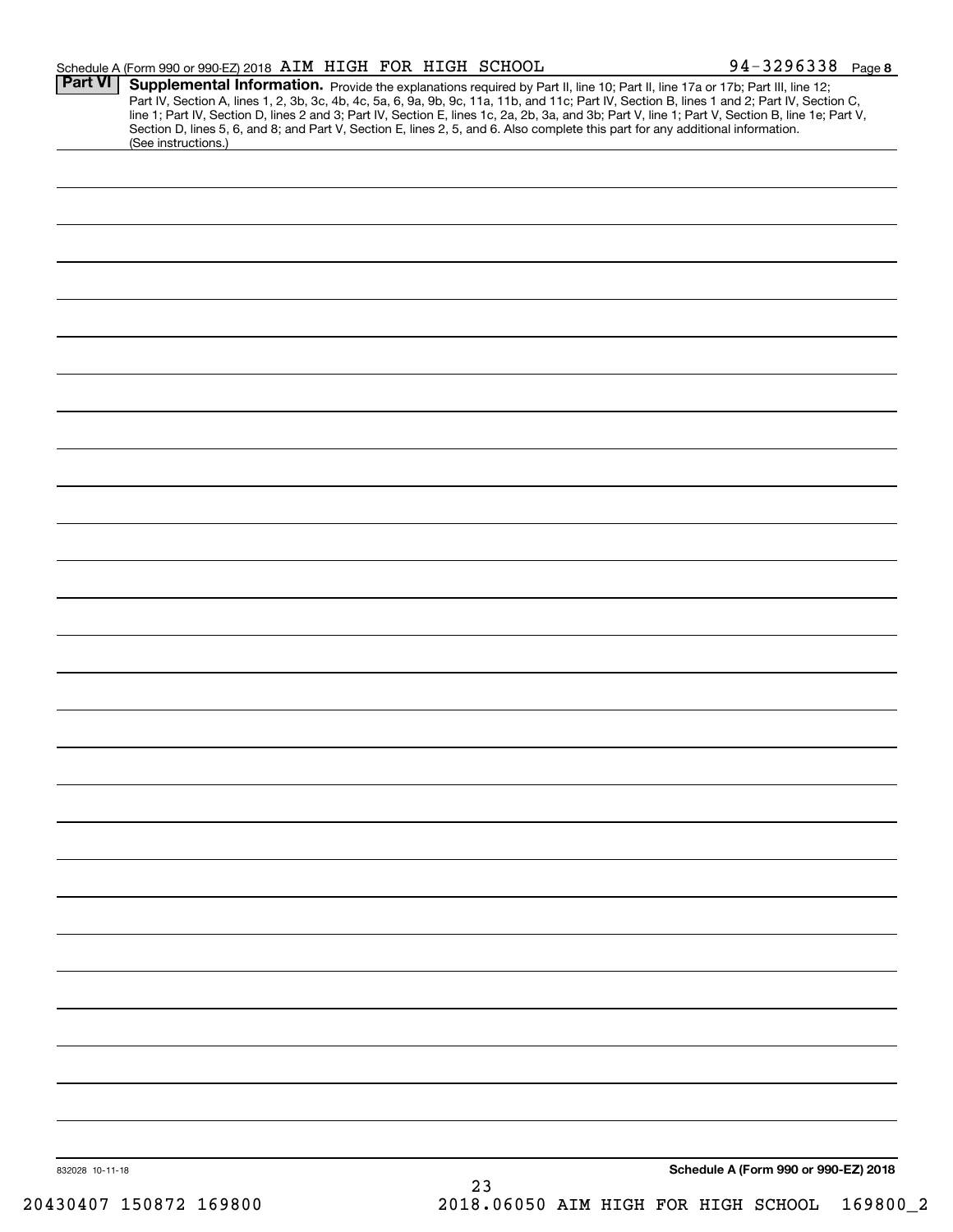# Schedule B

Department of the Treasury Internal Revenue Service **(Form 990, 990-EZ,** (Form 990: 990-EZ, **or 990-PF)** or 990-PF)<br>Department of the Treasury **D** Go to www.irs.gov/Form990 for the latest information.<br>Internal Bevenue Service

**Organization type** (check one): Organization type (check one):

Name of the organization

# \*\* PUBLIC DISCLOSURE COPY \*\* \*\* PUBLIC DISCLOSURE COPY \*\*

# **Schedule B Schedule of Contributors** Schedule of Contributors  $\begin{array}{r} \star\star\quad \text{PUBLIC DISCLOSURE } \text{COPY} \star\star \ \text{c} \ \text{hedule B}\ \text{or}\quad \text{990, 990-EZ,} \ \text{or}\quad \text{990, 990-EZ,} \ \text{PQOP-F} \ \text{partment of the Treasury} \end{array}$

Attach to Form 990, Form 990-EZ, or Form 990-PF.

OMB No. 1545-0047

**2018**

Name of the organization **and the organization in the original energy of the original energy of the original energy of the original energy of**  $\blacksquare$ 

| 4-3296338 |  |
|-----------|--|
|-----------|--|

| AIM HIGH FOR HIGH SCHOOL | 94-3296338 |
|--------------------------|------------|
|--------------------------|------------|

| Filers of:         | Section:                                                                    |
|--------------------|-----------------------------------------------------------------------------|
| Form 990 or 990-EZ | $\boxed{\text{X}}$ 501(c)( 3) (enter number) organization                   |
|                    | $4947(a)(1)$ nonexempt charitable trust not treated as a private foundation |
|                    | 527 political organization                                                  |
| Form 990-PF        | 501(c)(3) exempt private foundation                                         |
|                    | 4947(a)(1) nonexempt charitable trust treated as a private foundation       |
|                    | 501(c)(3) taxable private foundation                                        |

Check if your organization is covered by the General Rule or a Special Rule. Note: Only a section 501(c)(7), (8), or (10) organization can check boxes for both the General Rule and a Special Rule. See instructions.

#### **General Rule** General Rule

 $\boxed{\text{X}}$  For an organization filing Form 990, 990-EZ, or 990-PF that received, during the year, contributions totaling \$5,000 or more (in money or property) from any one contributor. Complete Parts I and II. See instructions for determining a contributor's total contributions.

#### **Special Rules** Special Rules

any one contributor, during the year, total contributions of the greater of  $\,$  (1) \$5,000; or (2) 2% of the amount on (i) Form 990, Part VIII, line 1h; For an organization described in section 501(c)(3) filing Form 990 or 990-EZ that met the 33 1/3% support test of the regulations under sections 509(a)(1) and 170(b)(1)(A)(vi), that checked Schedule A (Form 990 or 990-EZ), Part II, line 13, 16a, or 16b, and that received from or (ii) Form 990-EZ, line 1. Complete Parts I and II. or (ii) Form 990-EZ, line 1. Complete Parts | and II.  $\mathcal{L}^{\text{max}}$ 

year, total contributions of more than \$1,000 *exclusively* for religious, charitable, scientific, literary, or educational purposes, or for the For an organization described in section 501(c)(7), (8), or (10) filing Form 990 or 990-EZ that received from any one contributor, during the prevention of cruelty to children or animals. Complete Parts I (entering "N/A" in column (b) instead of the contributor name and address), II, and III. II, and III.  $\mathcal{L}^{\text{max}}$ 

purpose. Don't complete any of the parts unless the General Rule applies to this organization because it received *nonexclusively* year, contributions <sub>exclusively</sub> for religious, charitable, etc., purposes, but no such contributions totaled more than \$1,000. If this box is checked, enter here the total contributions that were received during the year for an exclusively religious, charitable, etc., For an organization described in section 501(c)(7), (8), or (10) filing Form 990 or 990-EZ that received from any one contributor, during the religious, charitable, etc., contributions totaling \$5,000 or more during the year ~~~~~~~~~~~~~~~ | \$ religious, charitable, etc., contributions totaling \$5,000 or more during the year ,,,,,,,,,,,,,,,,,,,,,,,,,,,,,,,,,,,,,,,,,,,,, > \$  $\mathcal{L}^{\text{max}}$ 

Caution: An organization that isn't covered by the General Rule and/or the Special Rules doesn't file Schedule B (Form 990, 990-EZ, or 990-PF), but it must answer "No" on Part IV, line 2, of its Form 990; or check the box on line H of its Form 990-EZ or on its Form 990-PF, Part I, line 2, to certify that it doesn't meet the filing requirements of Schedule B (Form 990, 990-EZ, or 990-PF).

LHA For Paperwork Reduction Act Notice, see the instructions for Form 990, 990-EZ, or 990-PF. Schedule B (Form 990, 990-EZ, or 990-PF) (2018)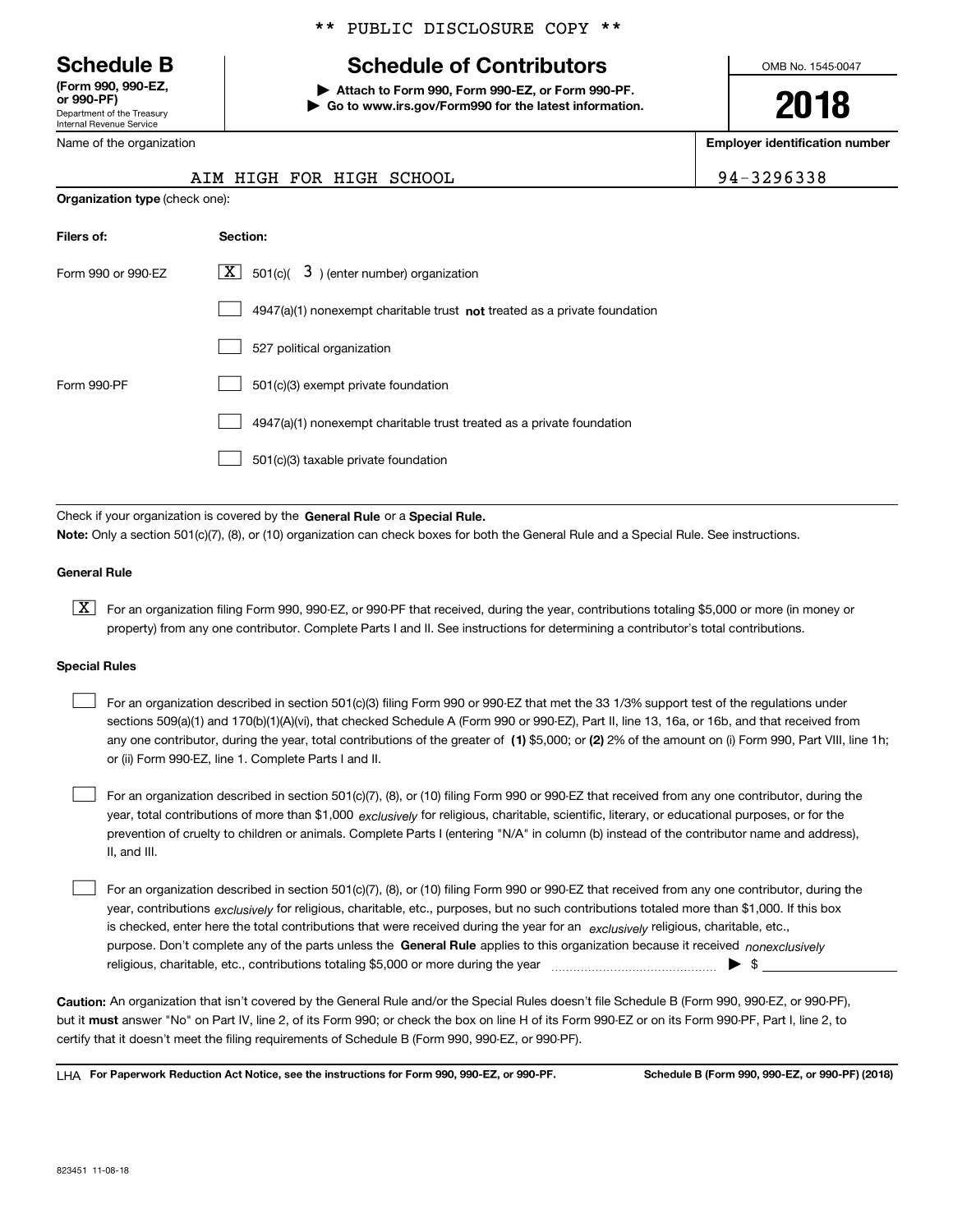|                  | Schedule B (Form 990, 990-EZ, or 990-PF) (2018)                                                       |                                   | Page 2                                                                                                      |
|------------------|-------------------------------------------------------------------------------------------------------|-----------------------------------|-------------------------------------------------------------------------------------------------------------|
|                  | Name of organization                                                                                  |                                   | <b>Employer identification number</b>                                                                       |
|                  | AIM HIGH FOR HIGH SCHOOL                                                                              |                                   | 94-3296338                                                                                                  |
| Part I           | <b>Contributors</b> (see instructions). Use duplicate copies of Part I if additional space is needed. |                                   |                                                                                                             |
| (a)<br>No.       | (b)<br>Name, address, and ZIP + 4                                                                     | (c)<br><b>Total contributions</b> | (d)<br>Type of contribution                                                                                 |
| 1                |                                                                                                       | \$<br>12,000.                     | $\mathbf{X}$<br>Person<br>Payroll<br>Noncash<br>(Complete Part II for<br>noncash contributions.)            |
| (a)<br>No.       | (b)<br>Name, address, and ZIP + 4                                                                     | (c)<br><b>Total contributions</b> | (d)<br>Type of contribution                                                                                 |
| $\boldsymbol{2}$ |                                                                                                       | \$<br>5,000.                      | $\mathbf{X}$<br>Person<br>Payroll<br>Noncash<br>(Complete Part II for<br>noncash contributions.)            |
| (a)<br>No.       | (b)<br>Name, address, and ZIP + 4                                                                     | (c)<br><b>Total contributions</b> | (d)<br>Type of contribution                                                                                 |
| 3                |                                                                                                       | \$<br>5,000.                      | $\overline{\mathbf{X}}$<br>Person<br>Payroll<br>Noncash<br>(Complete Part II for<br>noncash contributions.) |
| (a)<br>No.       | (b)<br>Name, address, and ZIP + 4                                                                     | (c)<br><b>Total contributions</b> | (d)<br>Type of contribution                                                                                 |
| 4                |                                                                                                       | \$<br>5,000.                      | $\mathbf{X}$<br>Person<br>Payroll<br>Noncash<br>(Complete Part II for<br>noncash contributions.)            |
| (a)<br>No.       | (b)<br>Name, address, and ZIP + 4                                                                     | (c)<br><b>Total contributions</b> | (d)<br>Type of contribution                                                                                 |
| 5                |                                                                                                       | \$<br>22,697.                     | $\boxed{\text{X}}$<br>Person<br>Payroll<br>Noncash<br>(Complete Part II for<br>noncash contributions.)      |
| (a)<br>No.       | (b)<br>Name, address, and ZIP + 4                                                                     | (c)<br><b>Total contributions</b> | (d)<br>Type of contribution                                                                                 |
| 6                |                                                                                                       | \$<br>30,000.                     | $\boxed{\text{X}}$<br>Person<br>Payroll<br>Noncash<br>(Complete Part II for<br>noncash contributions.)      |
| 823452 11-08-18  |                                                                                                       |                                   | Schedule B (Form 990, 990-EZ, or 990-PF) (2018)                                                             |

20430407 150872 169800 2018.06050 AIM HIGH FOR HIGH SCHOOL 169800\_2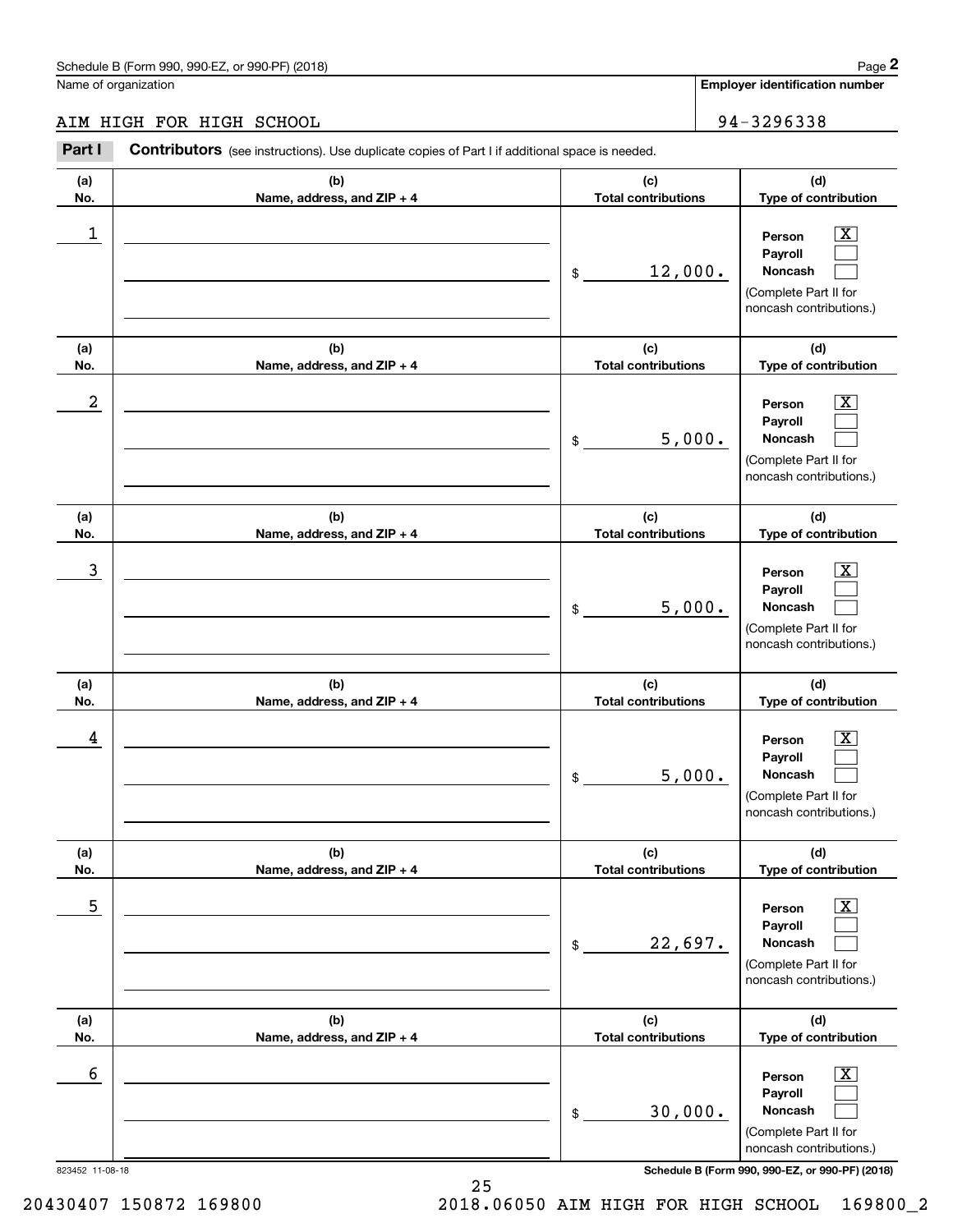# AIM HIGH FOR HIGH SCHOOL 94-3296338

|                 | Schedule B (Form 990, 990-EZ, or 990-PF) (2018)                                                       |                                   |        | Page 2                                                                                                      |
|-----------------|-------------------------------------------------------------------------------------------------------|-----------------------------------|--------|-------------------------------------------------------------------------------------------------------------|
|                 | Name of organization                                                                                  |                                   |        | <b>Employer identification number</b>                                                                       |
|                 | AIM HIGH FOR HIGH SCHOOL                                                                              |                                   |        | 94-3296338                                                                                                  |
| Part I          | <b>Contributors</b> (see instructions). Use duplicate copies of Part I if additional space is needed. |                                   |        |                                                                                                             |
| (a)<br>No.      | (b)<br>Name, address, and ZIP + 4                                                                     | (c)<br><b>Total contributions</b> |        | (d)<br>Type of contribution                                                                                 |
| 7               |                                                                                                       | 10,000.<br>\$                     |        | $\overline{\mathbf{X}}$<br>Person<br>Payroll<br>Noncash<br>(Complete Part II for<br>noncash contributions.) |
| (a)<br>No.      | (b)<br>Name, address, and ZIP + 4                                                                     | (c)<br><b>Total contributions</b> |        | (d)<br>Type of contribution                                                                                 |
| 8               |                                                                                                       | 10,000.<br>\$                     |        | $\overline{\mathbf{X}}$<br>Person<br>Payroll<br>Noncash<br>(Complete Part II for<br>noncash contributions.) |
| (a)<br>No.      | (b)<br>Name, address, and ZIP + 4                                                                     | (c)<br><b>Total contributions</b> |        | (d)<br>Type of contribution                                                                                 |
| 9               |                                                                                                       | 41,800.<br>\$                     |        | $\overline{\mathbf{X}}$<br>Person<br>Payroll<br>Noncash<br>(Complete Part II for<br>noncash contributions.) |
| (a)<br>No.      | (b)<br>Name, address, and ZIP + 4                                                                     | (c)<br><b>Total contributions</b> |        | (d)<br>Type of contribution                                                                                 |
| 10              |                                                                                                       | 10,000.<br>\$                     |        | $\mathbf{X}$<br>Person<br>Payroll<br>Noncash<br>(Complete Part II for<br>noncash contributions.)            |
| (a)<br>No.      | (b)<br>Name, address, and ZIP + 4                                                                     | (c)<br><b>Total contributions</b> |        | (d)<br>Type of contribution                                                                                 |
| 11              |                                                                                                       | \$                                | 5,600. | $\overline{\mathbf{X}}$<br>Person<br>Payroll<br>Noncash<br>(Complete Part II for<br>noncash contributions.) |
| (a)<br>No.      | (b)<br>Name, address, and ZIP + 4                                                                     | (c)<br><b>Total contributions</b> |        | (d)<br>Type of contribution                                                                                 |
| 12              |                                                                                                       | 10,000.<br>\$                     |        | $\overline{\mathbf{X}}$<br>Person<br>Payroll<br>Noncash<br>(Complete Part II for<br>noncash contributions.) |
| 823452 11-08-18 |                                                                                                       |                                   |        | Schedule B (Form 990, 990-EZ, or 990-PF) (2018)                                                             |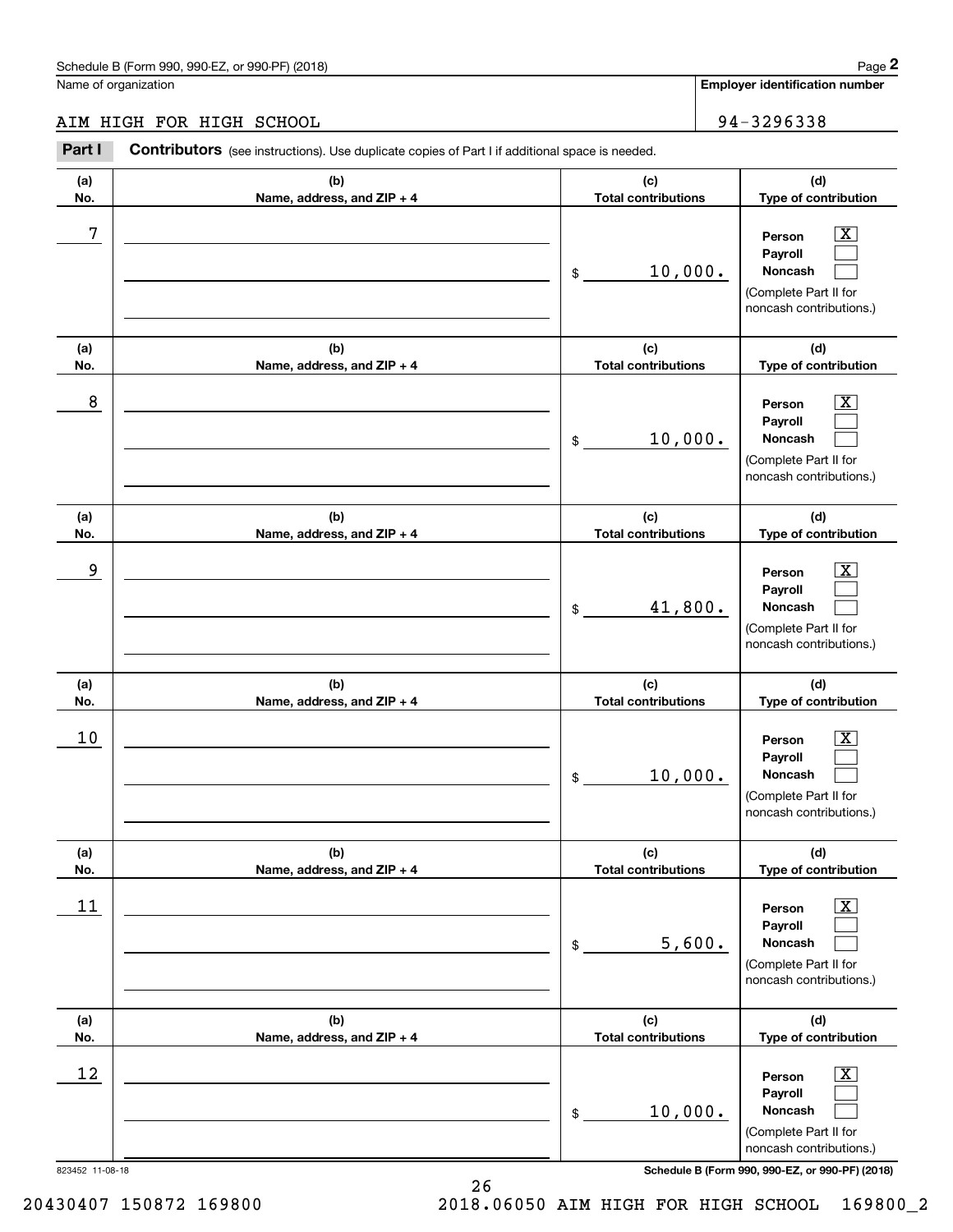# AIM HIGH FOR HIGH SCHOOL 94-3296338 AIM HIGH FOR HIGH SCHOOL

|                 | Schedule B (Form 990, 990-EZ, or 990-PF) (2018)                                                       |                                   | Page 2                                                                                                      |
|-----------------|-------------------------------------------------------------------------------------------------------|-----------------------------------|-------------------------------------------------------------------------------------------------------------|
|                 | Name of organization                                                                                  |                                   | Employer identification number                                                                              |
|                 | AIM HIGH FOR HIGH SCHOOL                                                                              |                                   | 94-3296338                                                                                                  |
| Part I          | <b>Contributors</b> (see instructions). Use duplicate copies of Part I if additional space is needed. |                                   |                                                                                                             |
| (a)<br>No.      | (b)<br>Name, address, and ZIP + 4                                                                     | (c)<br><b>Total contributions</b> | (d)<br>Type of contribution                                                                                 |
| 13              |                                                                                                       | 14,129.<br>\$                     | $\mathbf{X}$<br>Person<br>Payroll<br>Noncash<br>(Complete Part II for<br>noncash contributions.)            |
| (a)<br>No.      | (b)<br>Name, address, and ZIP + 4                                                                     | (c)<br><b>Total contributions</b> | (d)<br>Type of contribution                                                                                 |
| 14              |                                                                                                       | 150,000.<br>\$                    | $\overline{\mathbf{X}}$<br>Person<br>Payroll<br>Noncash<br>(Complete Part II for<br>noncash contributions.) |
| (a)<br>No.      | (b)<br>Name, address, and ZIP + 4                                                                     | (c)<br><b>Total contributions</b> | (d)<br>Type of contribution                                                                                 |
| 15              |                                                                                                       | 25,000.<br>\$                     | $\overline{\mathbf{X}}$<br>Person<br>Payroll<br>Noncash<br>(Complete Part II for<br>noncash contributions.) |
| (a)<br>No.      | (b)<br>Name, address, and ZIP + 4                                                                     | (c)<br><b>Total contributions</b> | (d)<br>Type of contribution                                                                                 |
| 16              |                                                                                                       | 6,000.<br>\$                      | $\mathbf{X}$<br>Person<br>Payroll<br>Noncash<br>(Complete Part II for<br>noncash contributions.)            |
| (a)<br>No.      | (b)<br>Name, address, and ZIP + 4                                                                     | (c)<br><b>Total contributions</b> | (d)<br>Type of contribution                                                                                 |
| 17              |                                                                                                       | 10,000.<br>\$                     | $\overline{\mathbf{X}}$<br>Person<br>Payroll<br>Noncash<br>(Complete Part II for<br>noncash contributions.) |
| (a)<br>No.      | (b)<br>Name, address, and ZIP + 4                                                                     | (c)<br><b>Total contributions</b> | (d)<br>Type of contribution                                                                                 |
| 18              |                                                                                                       | 7,500.<br>\$                      | $\overline{\mathbf{X}}$<br>Person<br>Payroll<br>Noncash<br>(Complete Part II for<br>noncash contributions.) |
| 823452 11-08-18 |                                                                                                       |                                   | Schedule B (Form 990, 990-EZ, or 990-PF) (2018)                                                             |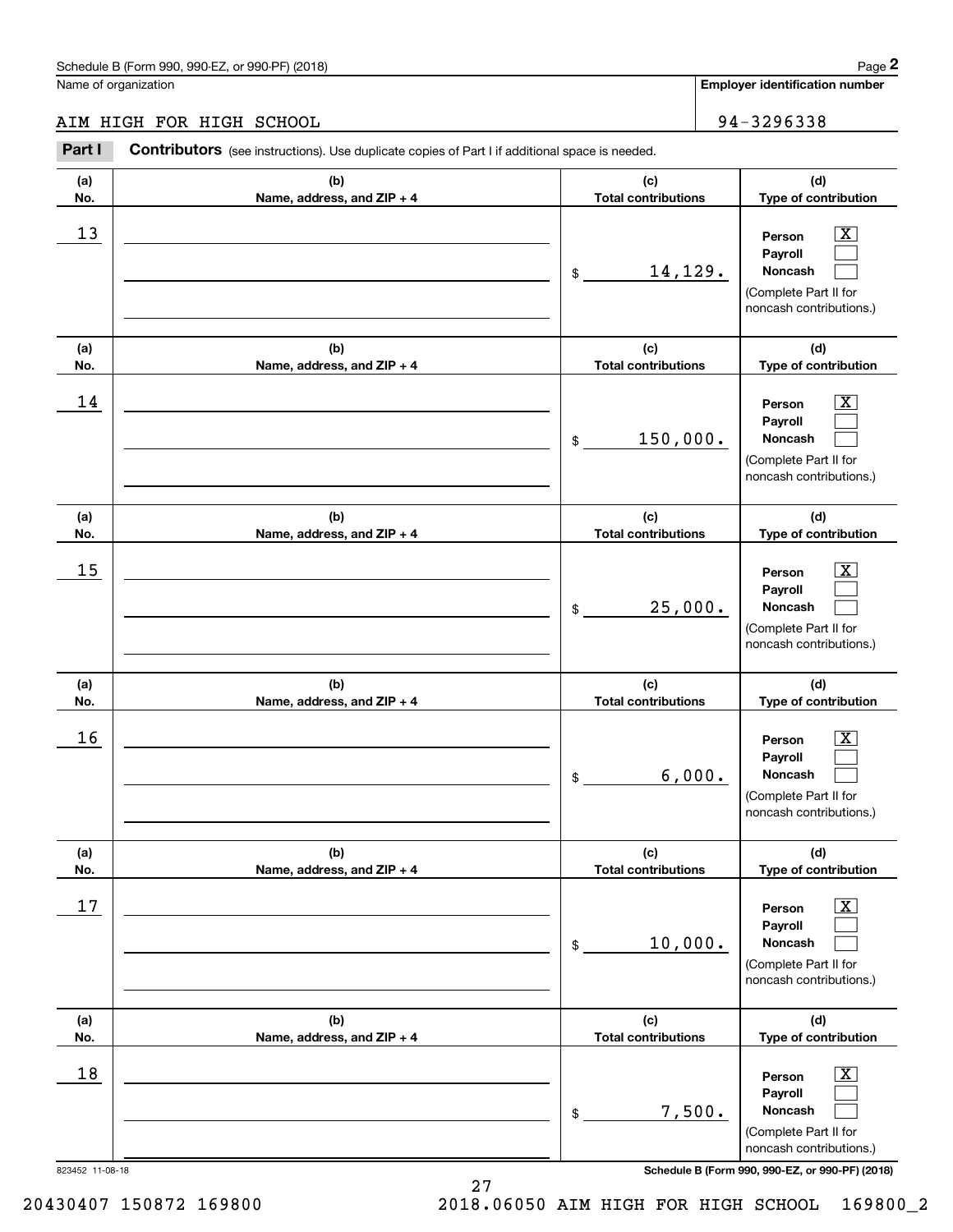# AIM HIGH FOR HIGH SCHOOL 94-3296338 AIM HIGH FOR HIGH SCHOOL

|                 | Schedule B (Form 990, 990-EZ, or 990-PF) (2018)                                                       |                                   | Page 2                                                                                                                 |
|-----------------|-------------------------------------------------------------------------------------------------------|-----------------------------------|------------------------------------------------------------------------------------------------------------------------|
|                 | Name of organization                                                                                  |                                   | Employer identification number                                                                                         |
|                 | AIM HIGH FOR HIGH SCHOOL                                                                              |                                   | 94-3296338                                                                                                             |
| Part I          | <b>Contributors</b> (see instructions). Use duplicate copies of Part I if additional space is needed. |                                   |                                                                                                                        |
| (a)<br>No.      | (b)<br>Name, address, and ZIP + 4                                                                     | (c)<br><b>Total contributions</b> | (d)<br>Type of contribution                                                                                            |
| 19              |                                                                                                       | 13,000.<br>\$                     | $\mathbf{X}$<br>Person<br>Payroll<br>Noncash<br>(Complete Part II for<br>noncash contributions.)                       |
| (a)<br>No.      | (b)<br>Name, address, and ZIP + 4                                                                     | (c)<br><b>Total contributions</b> | (d)<br>Type of contribution                                                                                            |
| 20              |                                                                                                       | 38,500.<br>\$                     | $\overline{\mathbf{X}}$<br>Person<br>Payroll<br>Noncash<br>(Complete Part II for<br>noncash contributions.)            |
| (a)<br>No.      | (b)<br>Name, address, and ZIP + 4                                                                     | (c)<br><b>Total contributions</b> | (d)<br>Type of contribution                                                                                            |
| 21              |                                                                                                       | 23,053.<br>\$                     | $\mathbf{X}$<br>Person<br>Payroll<br>Noncash<br>$\boxed{\text{X}}$<br>(Complete Part II for<br>noncash contributions.) |
| (a)<br>No.      | (b)<br>Name, address, and ZIP + 4                                                                     | (c)<br><b>Total contributions</b> | (d)<br>Type of contribution                                                                                            |
| 22              |                                                                                                       | 10,485.<br>\$                     | $\mathbf{X}$<br>Person<br>Payroll<br>Noncash<br>(Complete Part II for<br>noncash contributions.)                       |
| (a)<br>No.      | (b)<br>Name, address, and ZIP + 4                                                                     | (c)<br><b>Total contributions</b> | (d)<br>Type of contribution                                                                                            |
| 23              |                                                                                                       | 7,500.<br>\$                      | $\overline{\mathbf{X}}$<br>Person<br>Payroll<br>Noncash<br>(Complete Part II for<br>noncash contributions.)            |
| (a)<br>No.      | (b)<br>Name, address, and ZIP + 4                                                                     | (c)<br><b>Total contributions</b> | (d)<br>Type of contribution                                                                                            |
| 24              |                                                                                                       | 25,000.<br>\$                     | $\overline{\mathbf{X}}$<br>Person<br>Payroll<br>Noncash<br>(Complete Part II for<br>noncash contributions.)            |
| 823452 11-08-18 |                                                                                                       |                                   | Schedule B (Form 990, 990-EZ, or 990-PF) (2018)                                                                        |

20430407 150872 169800 2018.06050 AIM HIGH FOR HIGH SCHOOL 169800\_2 2018.06050 AIM HIGH FOR HIGH SCHOOL 16980072

<sup>28</sup> 28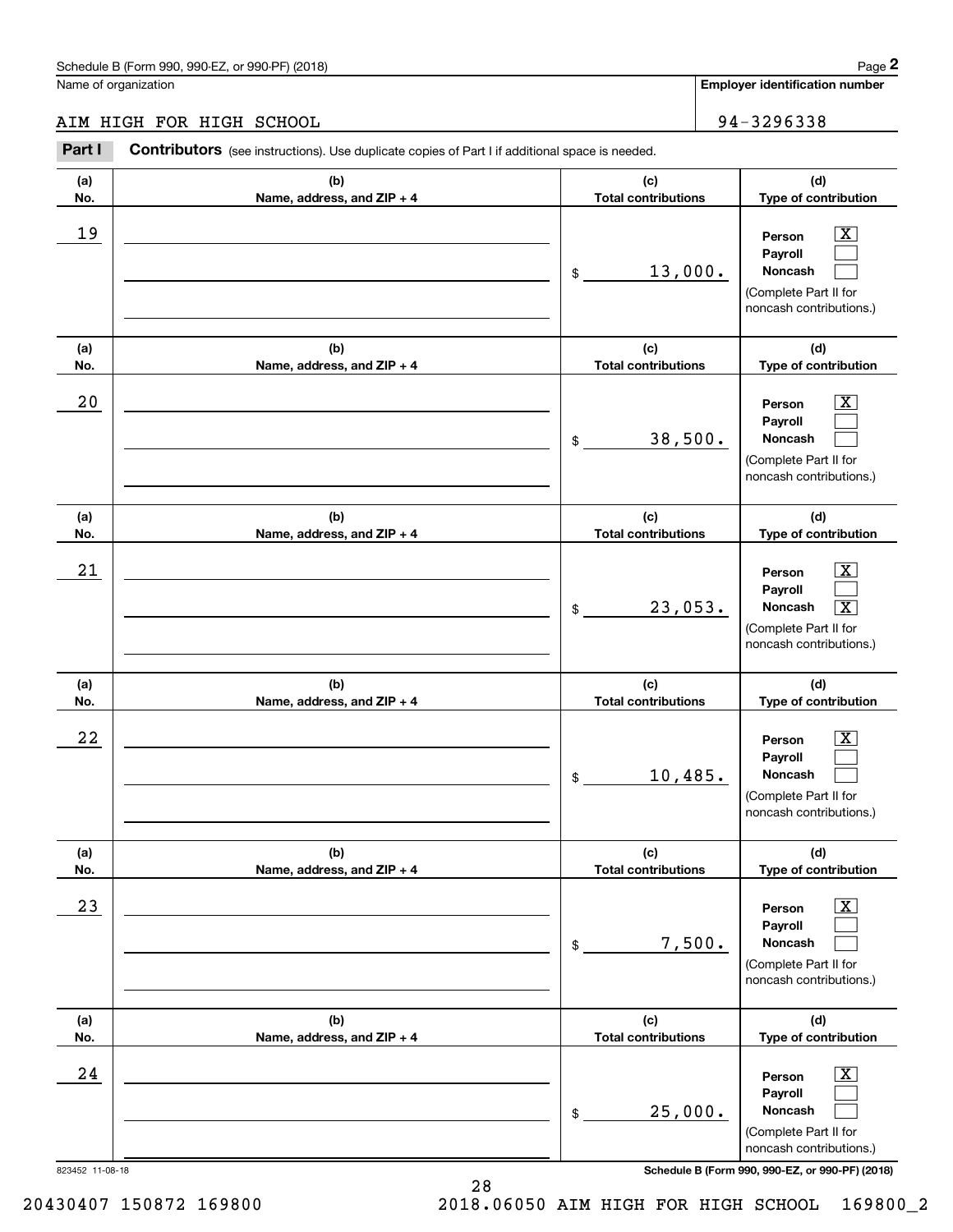# AIM HIGH FOR HIGH SCHOOL 94-3296338 AIM HIGH FOR HIGH SCHOOL

|                 | Schedule B (Form 990, 990-EZ, or 990-PF) (2018)                                                       |                                   | Page 2                                                                                                      |
|-----------------|-------------------------------------------------------------------------------------------------------|-----------------------------------|-------------------------------------------------------------------------------------------------------------|
|                 | Name of organization                                                                                  |                                   | Employer identification number                                                                              |
|                 | AIM HIGH FOR HIGH SCHOOL                                                                              |                                   | 94-3296338                                                                                                  |
| Part I          | <b>Contributors</b> (see instructions). Use duplicate copies of Part I if additional space is needed. |                                   |                                                                                                             |
| (a)<br>No.      | (b)<br>Name, address, and ZIP + 4                                                                     | (c)<br><b>Total contributions</b> | (d)<br>Type of contribution                                                                                 |
| 25              |                                                                                                       | 90,430.<br>\$                     | $\overline{\mathbf{X}}$<br>Person<br>Payroll<br>Noncash<br>(Complete Part II for<br>noncash contributions.) |
| (a)<br>No.      | (b)<br>Name, address, and ZIP + 4                                                                     | (c)<br><b>Total contributions</b> | (d)<br>Type of contribution                                                                                 |
| 26              |                                                                                                       | 10,000.<br>\$                     | $\overline{\mathbf{X}}$<br>Person<br>Payroll<br>Noncash<br>(Complete Part II for<br>noncash contributions.) |
| (a)<br>No.      | (b)<br>Name, address, and ZIP + 4                                                                     | (c)<br><b>Total contributions</b> | (d)<br>Type of contribution                                                                                 |
| 27              |                                                                                                       | 5,000.<br>\$                      | $\overline{\mathbf{X}}$<br>Person<br>Payroll<br>Noncash<br>(Complete Part II for<br>noncash contributions.) |
| (a)<br>No.      | (b)<br>Name, address, and ZIP + 4                                                                     | (c)<br><b>Total contributions</b> | (d)<br>Type of contribution                                                                                 |
| 28              |                                                                                                       | 100,000.<br>\$                    | $\mathbf{X}$<br>Person<br>Payroll<br>Noncash<br>(Complete Part II for<br>noncash contributions.)            |
| (a)<br>No.      | (b)<br>Name, address, and ZIP + 4                                                                     | (c)<br><b>Total contributions</b> | (d)<br>Type of contribution                                                                                 |
| 29              |                                                                                                       | 15,000.<br>\$                     | $\overline{\mathbf{X}}$<br>Person<br>Payroll<br>Noncash<br>(Complete Part II for<br>noncash contributions.) |
| (a)<br>No.      | (b)<br>Name, address, and ZIP + 4                                                                     | (c)<br><b>Total contributions</b> | (d)<br>Type of contribution                                                                                 |
| 30              |                                                                                                       | 31,000.<br>\$                     | $\overline{\mathbf{X}}$<br>Person<br>Payroll<br>Noncash<br>(Complete Part II for<br>noncash contributions.) |
| 823452 11-08-18 |                                                                                                       |                                   | Schedule B (Form 990, 990-EZ, or 990-PF) (2018)                                                             |

823452 11-08-18 **Schedule B (Form 990, 990-EZ, or 990-PF) (2018)**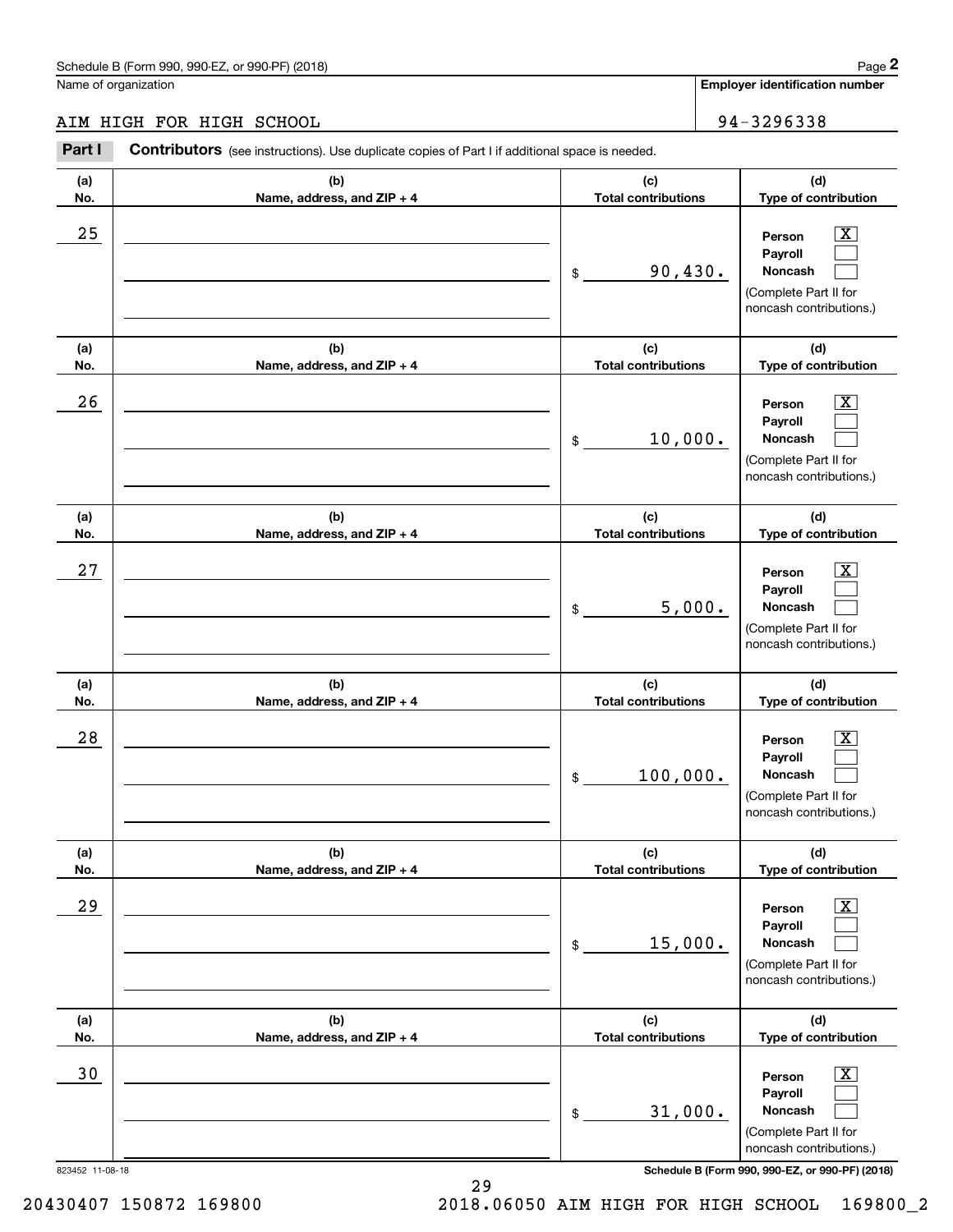# AIM HIGH FOR HIGH SCHOOL 94-3296338

|                 | Schedule B (Form 990, 990-EZ, or 990-PF) (2018)                                                       |                                   |         | Page 2                                                                                                      |
|-----------------|-------------------------------------------------------------------------------------------------------|-----------------------------------|---------|-------------------------------------------------------------------------------------------------------------|
|                 | Name of organization                                                                                  |                                   |         | <b>Employer identification number</b>                                                                       |
|                 | AIM HIGH FOR HIGH SCHOOL                                                                              |                                   |         | 94-3296338                                                                                                  |
| Part I          | <b>Contributors</b> (see instructions). Use duplicate copies of Part I if additional space is needed. |                                   |         |                                                                                                             |
| (a)<br>No.      | (b)<br>Name, address, and ZIP + 4                                                                     | (c)<br><b>Total contributions</b> |         | (d)<br>Type of contribution                                                                                 |
| 31              |                                                                                                       | \$                                | 5,000.  | $\overline{\mathbf{X}}$<br>Person<br>Payroll<br>Noncash<br>(Complete Part II for<br>noncash contributions.) |
| (a)<br>No.      | (b)<br>Name, address, and ZIP + 4                                                                     | (c)<br><b>Total contributions</b> |         | (d)<br>Type of contribution                                                                                 |
| 32              |                                                                                                       | \$                                | 10,000. | $\overline{\mathbf{X}}$<br>Person<br>Payroll<br>Noncash<br>(Complete Part II for<br>noncash contributions.) |
| (a)<br>No.      | (b)<br>Name, address, and ZIP + 4                                                                     | (c)<br><b>Total contributions</b> |         | (d)<br>Type of contribution                                                                                 |
| 33              |                                                                                                       | \$                                | 15,000. | $\overline{\text{X}}$<br>Person<br>Payroll<br>Noncash<br>(Complete Part II for<br>noncash contributions.)   |
| (a)<br>No.      | (b)<br>Name, address, and ZIP + 4                                                                     | (c)<br><b>Total contributions</b> |         | (d)<br>Type of contribution                                                                                 |
| 34              |                                                                                                       | \$                                | 10,000. | $\mathbf{X}$<br>Person<br>Payroll<br>Noncash<br>(Complete Part II for<br>noncash contributions.)            |
| (a)<br>No.      | (b)<br>Name, address, and ZIP + 4                                                                     | (c)<br><b>Total contributions</b> |         | (d)<br>Type of contribution                                                                                 |
| 35              |                                                                                                       | \$                                | 15,000. | $\boxed{\text{X}}$<br>Person<br>Payroll<br>Noncash<br>(Complete Part II for<br>noncash contributions.)      |
| (a)<br>No.      | (b)<br>Name, address, and ZIP + 4                                                                     | (c)<br><b>Total contributions</b> |         | (d)<br>Type of contribution                                                                                 |
| 36              |                                                                                                       | \$                                | 5,000.  | $\boxed{\text{X}}$<br>Person<br>Payroll<br>Noncash<br>(Complete Part II for<br>noncash contributions.)      |
| 823452 11-08-18 |                                                                                                       |                                   |         | Schedule B (Form 990, 990-EZ, or 990-PF) (2018)                                                             |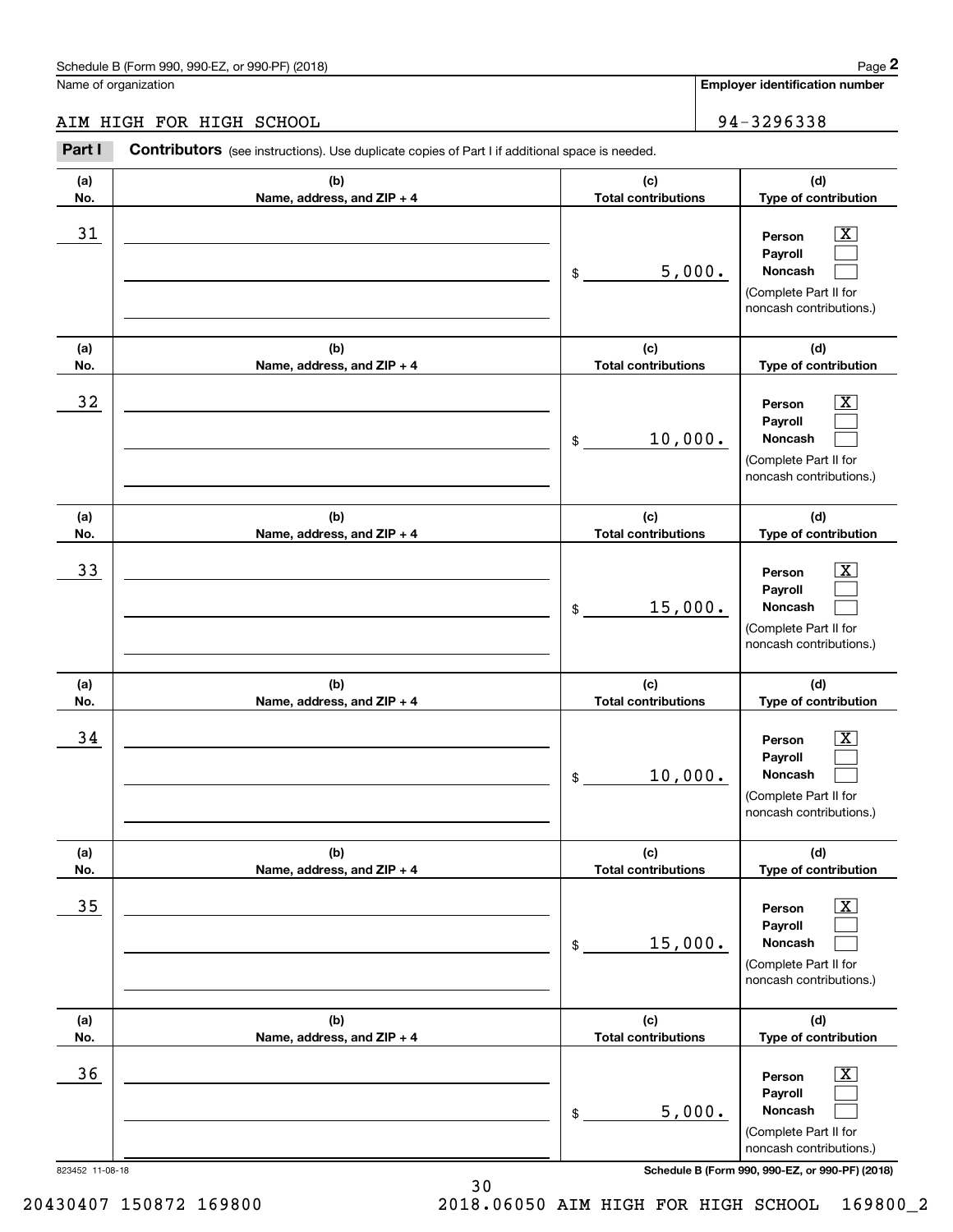# AIM HIGH FOR HIGH SCHOOL 94-3296338

|            | Schedule B (Form 990, 990-EZ, or 990-PF) (2018)                                                |                                             |        | Page 2                                                                                                                            |
|------------|------------------------------------------------------------------------------------------------|---------------------------------------------|--------|-----------------------------------------------------------------------------------------------------------------------------------|
|            | Name of organization                                                                           |                                             |        | <b>Employer identification number</b>                                                                                             |
|            | AIM HIGH FOR HIGH SCHOOL                                                                       |                                             |        | 94-3296338                                                                                                                        |
| Part I     | Contributors (see instructions). Use duplicate copies of Part I if additional space is needed. |                                             |        |                                                                                                                                   |
| (a)<br>No. | (b)<br>Name, address, and ZIP + 4                                                              | (c)<br><b>Total contributions</b>           |        | (d)<br>Type of contribution                                                                                                       |
| 37         |                                                                                                | 20,000.<br>\$                               |        | $\overline{\text{X}}$<br>Person<br>Payroll<br>Noncash<br>(Complete Part II for<br>noncash contributions.)                         |
| (a)<br>No. | (b)<br>Name, address, and ZIP + 4                                                              | (c)<br><b>Total contributions</b>           |        | (d)<br>Type of contribution                                                                                                       |
| 38         |                                                                                                | 27,500.<br>\$                               |        | $\overline{\text{X}}$<br>Person<br>Payroll<br>Noncash<br>(Complete Part II for<br>noncash contributions.)                         |
| (a)        | (b)                                                                                            | (c)                                         |        | (d)                                                                                                                               |
| No.<br>39  | Name, address, and ZIP + 4                                                                     | <b>Total contributions</b><br>16,000.<br>\$ |        | Type of contribution<br>$\overline{\text{X}}$<br>Person<br>Payroll<br>Noncash<br>(Complete Part II for<br>noncash contributions.) |
| (a)<br>No. | (b)<br>Name, address, and ZIP + 4                                                              | (c)<br><b>Total contributions</b>           |        | (d)<br>Type of contribution                                                                                                       |
| 40         |                                                                                                | 200,625.<br>\$                              |        | $\mathbf{X}$<br>Person<br>Payroll<br>Noncash<br>(Complete Part II for<br>noncash contributions.)                                  |
| (a)<br>No. | (b)<br>Name, address, and ZIP + 4                                                              | (c)<br><b>Total contributions</b>           |        | (d)<br>Type of contribution                                                                                                       |
| 41         |                                                                                                | 15,000.<br>\$                               |        | $\boxed{\text{X}}$<br>Person<br>Payroll<br>Noncash<br>(Complete Part II for<br>noncash contributions.)                            |
| (a)<br>No. | (b)<br>Name, address, and ZIP + 4                                                              | (c)<br><b>Total contributions</b>           |        | (d)<br>Type of contribution                                                                                                       |
| 42         |                                                                                                | \$                                          | 7,500. | $\overline{\mathbf{X}}$<br>Person<br>Payroll<br>Noncash<br>(Complete Part II for<br>noncash contributions.)<br>000.051(0010)      |

823452 11-08-18 **Schedule B (Form 990, 990-EZ, or 990-PF) (2018)**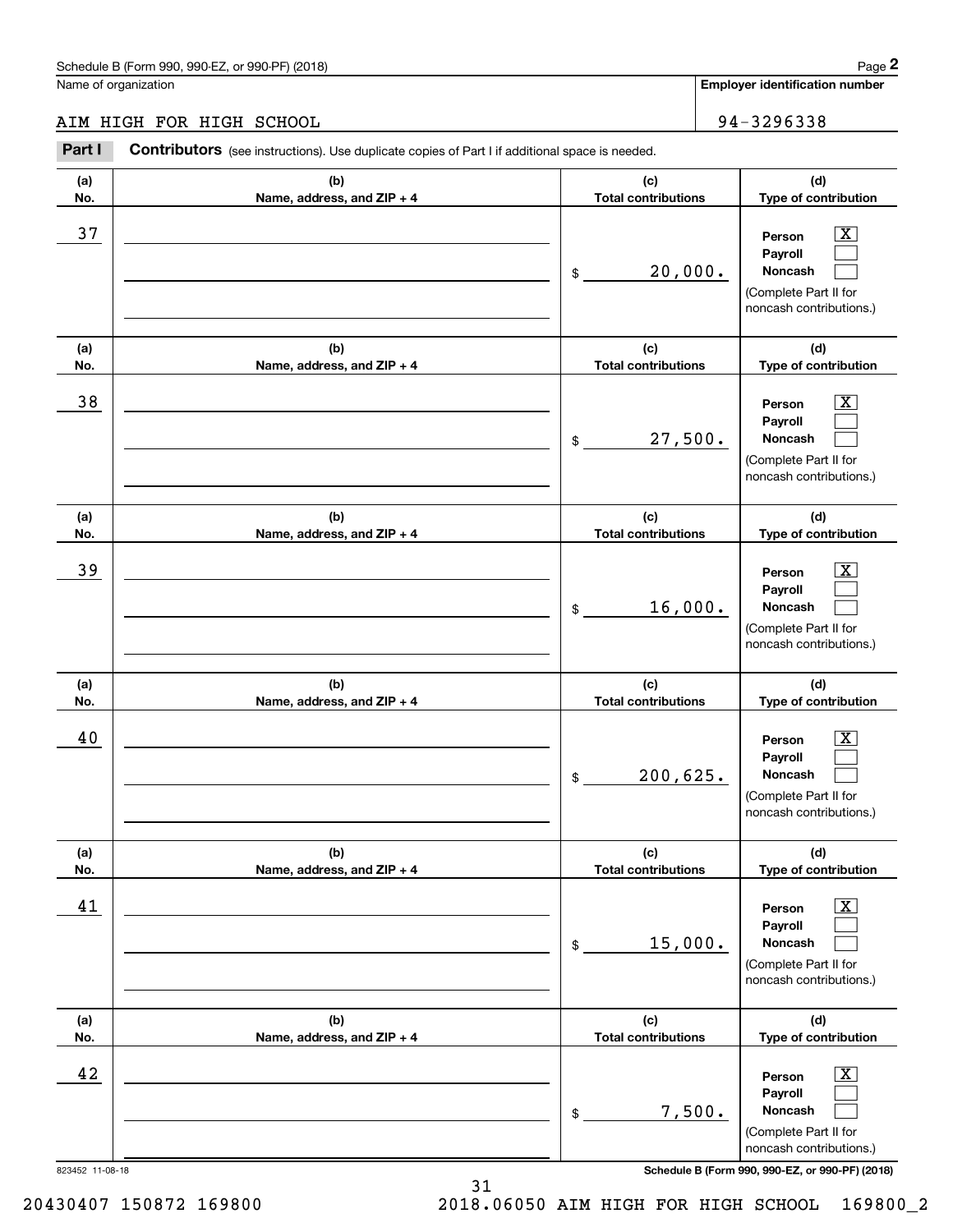# AIM HIGH FOR HIGH SCHOOL 94-3296338 AIM HIGH FOR HIGH SCHOOL

|                 | Schedule B (Form 990, 990-EZ, or 990-PF) (2018)                                                       |                                   | Page 2                                                                                                      |
|-----------------|-------------------------------------------------------------------------------------------------------|-----------------------------------|-------------------------------------------------------------------------------------------------------------|
|                 | Name of organization                                                                                  |                                   | Employer identification number                                                                              |
|                 | AIM HIGH FOR HIGH SCHOOL                                                                              |                                   | 94-3296338                                                                                                  |
| Part I          | <b>Contributors</b> (see instructions). Use duplicate copies of Part I if additional space is needed. |                                   |                                                                                                             |
| (a)<br>No.      | (b)<br>Name, address, and ZIP + 4                                                                     | (c)<br><b>Total contributions</b> | (d)<br>Type of contribution                                                                                 |
| 43              |                                                                                                       | 10,000.<br>\$                     | $\overline{\mathbf{X}}$<br>Person<br>Payroll<br>Noncash<br>(Complete Part II for<br>noncash contributions.) |
| (a)<br>No.      | (b)<br>Name, address, and ZIP + 4                                                                     | (c)<br><b>Total contributions</b> | (d)<br>Type of contribution                                                                                 |
| 44              |                                                                                                       | 250,000.<br>\$                    | $\overline{\mathbf{X}}$<br>Person<br>Payroll<br>Noncash<br>(Complete Part II for<br>noncash contributions.) |
| (a)<br>No.      | (b)<br>Name, address, and ZIP + 4                                                                     | (c)<br><b>Total contributions</b> | (d)<br>Type of contribution                                                                                 |
| 45              |                                                                                                       | 12,000.<br>\$                     | $\overline{\mathbf{X}}$<br>Person<br>Payroll<br>Noncash<br>(Complete Part II for<br>noncash contributions.) |
| (a)<br>No.      | (b)<br>Name, address, and ZIP + 4                                                                     | (c)<br><b>Total contributions</b> | (d)<br>Type of contribution                                                                                 |
| 46              |                                                                                                       | 6,450.<br>\$                      | $\mathbf{X}$<br>Person<br>Payroll<br>Noncash<br>(Complete Part II for<br>noncash contributions.)            |
| (a)<br>No.      | (b)<br>Name, address, and ZIP + 4                                                                     | (c)<br><b>Total contributions</b> | (d)<br>Type of contribution                                                                                 |
| 47              |                                                                                                       | 5,200.<br>\$                      | $\overline{\mathbf{X}}$<br>Person<br>Payroll<br>Noncash<br>(Complete Part II for<br>noncash contributions.) |
| (a)<br>No.      | (b)<br>Name, address, and ZIP + 4                                                                     | (c)<br><b>Total contributions</b> | (d)<br>Type of contribution                                                                                 |
| 48              |                                                                                                       | 17,500.<br>\$                     | $\overline{\mathbf{X}}$<br>Person<br>Payroll<br>Noncash<br>(Complete Part II for<br>noncash contributions.) |
| 823452 11-08-18 |                                                                                                       |                                   | Schedule B (Form 990, 990-EZ, or 990-PF) (2018)                                                             |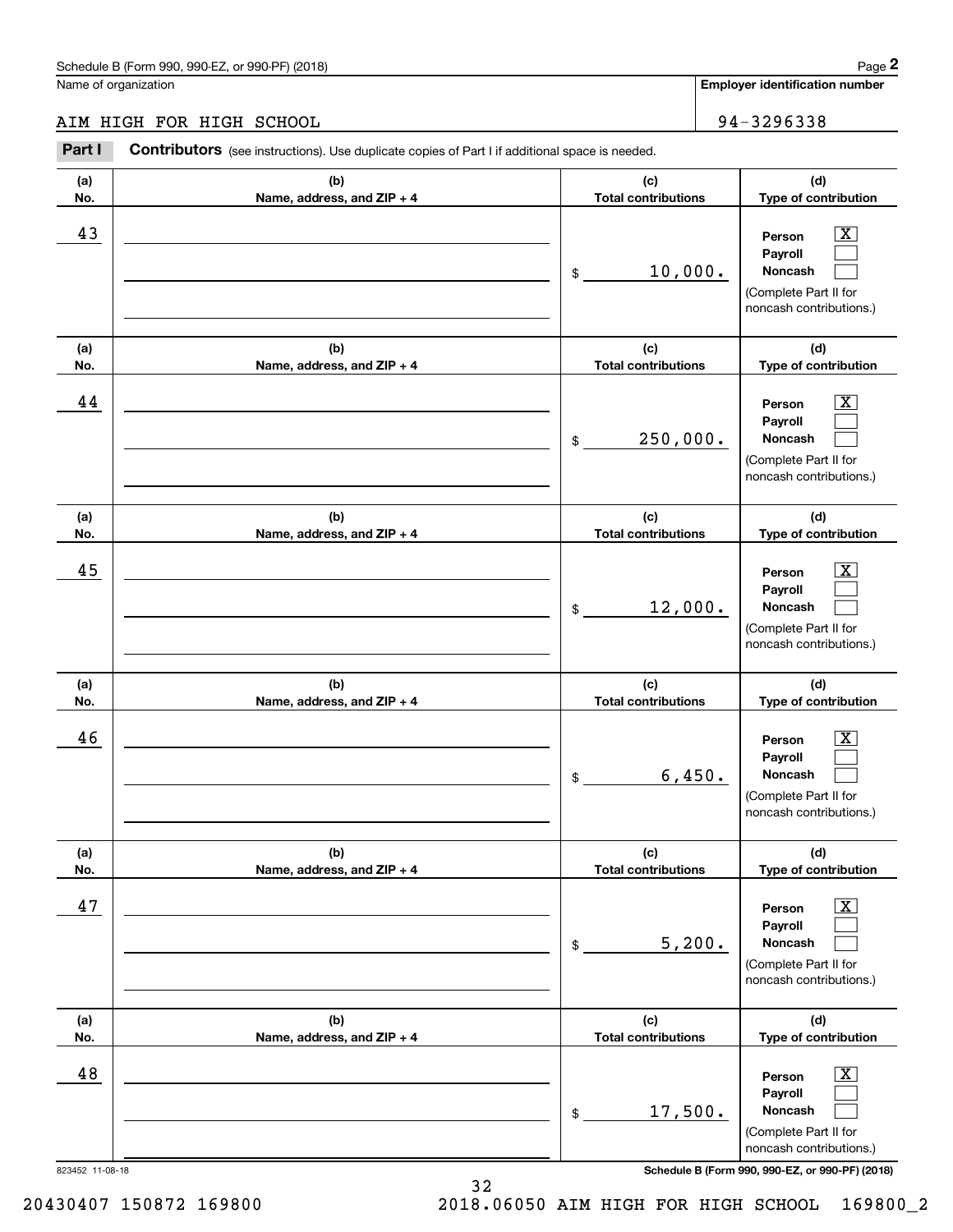# AIM HIGH FOR HIGH SCHOOL 94-3296338 AIM HIGH FOR HIGH SCHOOL

|                 | Schedule B (Form 990, 990-EZ, or 990-PF) (2018)                                                       |                                   | Page 2                                                                                                      |
|-----------------|-------------------------------------------------------------------------------------------------------|-----------------------------------|-------------------------------------------------------------------------------------------------------------|
|                 | Name of organization                                                                                  |                                   | Employer identification number                                                                              |
|                 | AIM HIGH FOR HIGH SCHOOL                                                                              |                                   | 94-3296338                                                                                                  |
| Part I          | <b>Contributors</b> (see instructions). Use duplicate copies of Part I if additional space is needed. |                                   |                                                                                                             |
| (a)<br>No.      | (b)<br>Name, address, and ZIP + 4                                                                     | (c)<br><b>Total contributions</b> | (d)<br>Type of contribution                                                                                 |
| 49              |                                                                                                       | 30,000.<br>\$                     | $\overline{\mathbf{X}}$<br>Person<br>Payroll<br>Noncash<br>(Complete Part II for<br>noncash contributions.) |
| (a)<br>No.      | (b)<br>Name, address, and ZIP + 4                                                                     | (c)<br><b>Total contributions</b> | (d)<br>Type of contribution                                                                                 |
| 50              |                                                                                                       | 16,000.<br>\$                     | $\overline{\mathbf{X}}$<br>Person<br>Payroll<br>Noncash<br>(Complete Part II for<br>noncash contributions.) |
| (a)<br>No.      | (b)<br>Name, address, and ZIP + 4                                                                     | (c)<br><b>Total contributions</b> | (d)<br>Type of contribution                                                                                 |
| 51              |                                                                                                       | 30,000.<br>\$                     | $\overline{\mathbf{X}}$<br>Person<br>Payroll<br>Noncash<br>(Complete Part II for<br>noncash contributions.) |
| (a)<br>No.      | (b)<br>Name, address, and ZIP + 4                                                                     | (c)<br><b>Total contributions</b> | (d)<br>Type of contribution                                                                                 |
| 52              |                                                                                                       | 20,000.<br>\$                     | $\mathbf{X}$<br>Person<br>Payroll<br>Noncash<br>(Complete Part II for<br>noncash contributions.)            |
| (a)<br>No.      | (b)<br>Name, address, and ZIP + 4                                                                     | (c)<br><b>Total contributions</b> | (d)<br>Type of contribution                                                                                 |
| 53              |                                                                                                       | 5,000.<br>\$                      | $\overline{\mathbf{X}}$<br>Person<br>Payroll<br>Noncash<br>(Complete Part II for<br>noncash contributions.) |
| (a)<br>No.      | (b)<br>Name, address, and ZIP + 4                                                                     | (c)<br><b>Total contributions</b> | (d)<br>Type of contribution                                                                                 |
| 54              |                                                                                                       | 5,000.<br>\$                      | $\overline{\mathbf{X}}$<br>Person<br>Payroll<br>Noncash<br>(Complete Part II for<br>noncash contributions.) |
| 823452 11-08-18 |                                                                                                       |                                   | Schedule B (Form 990, 990-EZ, or 990-PF) (2018)                                                             |

33 33

20430407 150872 169800 2018.06050 AIM HIGH FOR HIGH SCHOOL 169800\_2 2018.06050 AIM HIGH FOR HIGH SCHOOL 16980072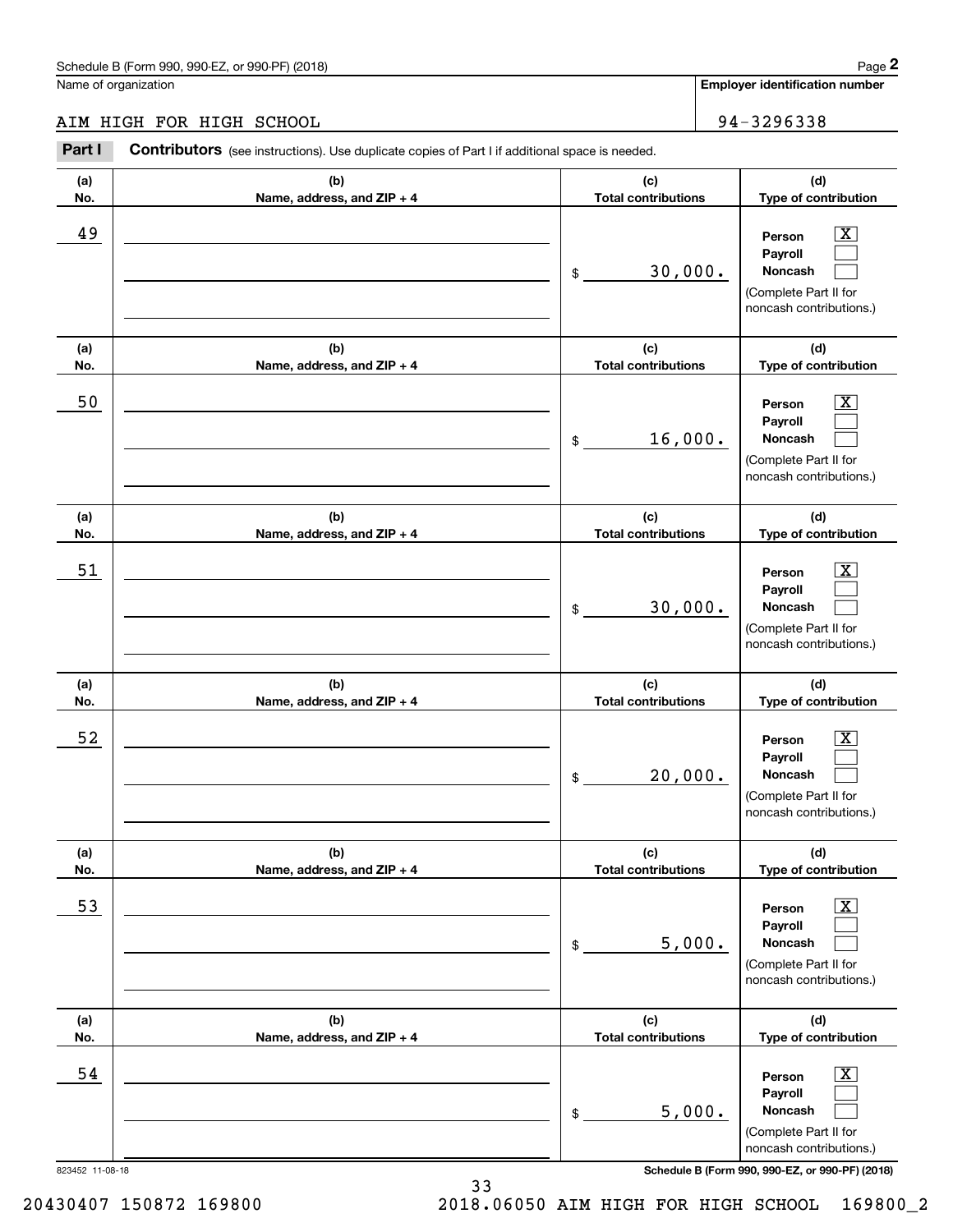# AIM HIGH FOR HIGH SCHOOL 94-3296338 AIM HIGH FOR HIGH SCHOOL

|                 | Schedule B (Form 990, 990-EZ, or 990-PF) (2018)                                                       |                                   | Page 2                                                                                                      |
|-----------------|-------------------------------------------------------------------------------------------------------|-----------------------------------|-------------------------------------------------------------------------------------------------------------|
|                 | Name of organization                                                                                  |                                   | Employer identification number                                                                              |
|                 | AIM HIGH FOR HIGH SCHOOL                                                                              |                                   | 94-3296338                                                                                                  |
| Part I          | <b>Contributors</b> (see instructions). Use duplicate copies of Part I if additional space is needed. |                                   |                                                                                                             |
| (a)<br>No.      | (b)<br>Name, address, and ZIP + 4                                                                     | (c)<br><b>Total contributions</b> | (d)<br>Type of contribution                                                                                 |
| 55              |                                                                                                       | 100,000.<br>\$                    | $\overline{\mathbf{X}}$<br>Person<br>Payroll<br>Noncash<br>(Complete Part II for<br>noncash contributions.) |
| (a)<br>No.      | (b)<br>Name, address, and ZIP + 4                                                                     | (c)<br><b>Total contributions</b> | (d)<br>Type of contribution                                                                                 |
| 56              |                                                                                                       | 5,700.<br>\$                      | $\overline{\mathbf{X}}$<br>Person<br>Payroll<br>Noncash<br>(Complete Part II for<br>noncash contributions.) |
| (a)<br>No.      | (b)<br>Name, address, and ZIP + 4                                                                     | (c)<br><b>Total contributions</b> | (d)<br>Type of contribution                                                                                 |
| 57              |                                                                                                       | 6,000.<br>\$                      | $\overline{\text{X}}$<br>Person<br>Payroll<br>Noncash<br>(Complete Part II for<br>noncash contributions.)   |
| (a)<br>No.      | (b)<br>Name, address, and ZIP + 4                                                                     | (c)<br><b>Total contributions</b> | (d)<br>Type of contribution                                                                                 |
| 58              |                                                                                                       | 10,000.<br>\$                     | $\mathbf{X}$<br>Person<br>Payroll<br>Noncash<br>(Complete Part II for<br>noncash contributions.)            |
| (a)<br>No.      | (b)<br>Name, address, and ZIP + 4                                                                     | (c)<br><b>Total contributions</b> | (d)<br>Type of contribution                                                                                 |
| 59              |                                                                                                       | 5, 263.<br>\$                     | $\overline{\mathbf{X}}$<br>Person<br>Payroll<br>Noncash<br>(Complete Part II for<br>noncash contributions.) |
| (a)<br>No.      | (b)<br>Name, address, and ZIP + 4                                                                     | (c)<br><b>Total contributions</b> | (d)<br>Type of contribution                                                                                 |
| 60              |                                                                                                       | 10, 199.<br>\$                    | $\overline{\mathbf{X}}$<br>Person<br>Payroll<br>Noncash<br>(Complete Part II for<br>noncash contributions.) |
| 823452 11-08-18 |                                                                                                       |                                   | Schedule B (Form 990, 990-EZ, or 990-PF) (2018)                                                             |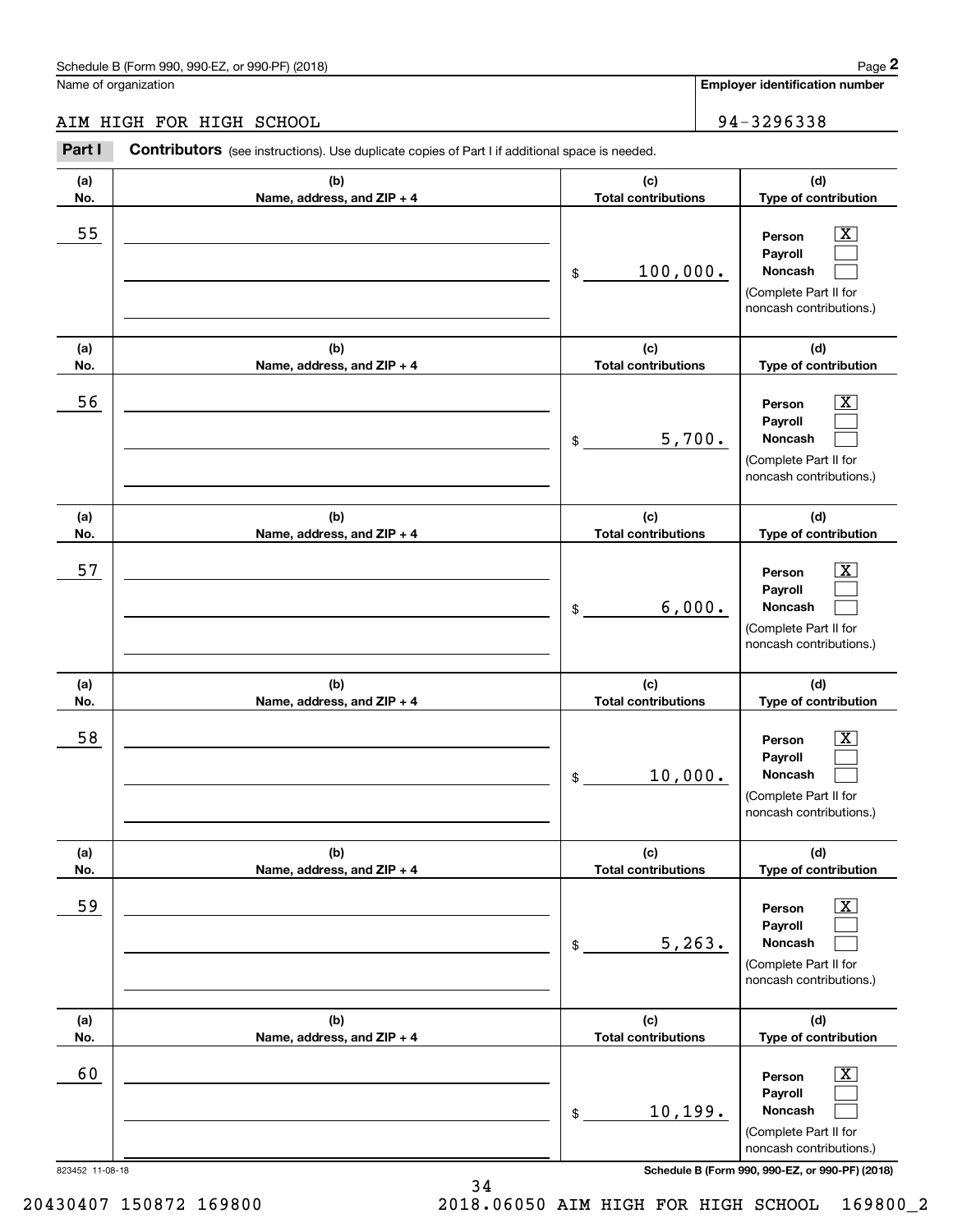# AIM HIGH FOR HIGH SCHOOL 94-3296338

|                 | Schedule B (Form 990, 990-EZ, or 990-PF) (2018)                                                       |                                   |         | Page 2                                                                                                      |
|-----------------|-------------------------------------------------------------------------------------------------------|-----------------------------------|---------|-------------------------------------------------------------------------------------------------------------|
|                 | Name of organization                                                                                  |                                   |         | Employer identification number                                                                              |
|                 | AIM HIGH FOR HIGH SCHOOL                                                                              |                                   |         | 94-3296338                                                                                                  |
| Part I          | <b>Contributors</b> (see instructions). Use duplicate copies of Part I if additional space is needed. |                                   |         |                                                                                                             |
| (a)<br>No.      | (b)<br>Name, address, and ZIP + 4                                                                     | (c)<br><b>Total contributions</b> |         | (d)<br>Type of contribution                                                                                 |
| 61              |                                                                                                       | \$                                | 25,000. | $\overline{\mathbf{X}}$<br>Person<br>Payroll<br>Noncash<br>(Complete Part II for<br>noncash contributions.) |
| (a)<br>No.      | (b)<br>Name, address, and ZIP + 4                                                                     | (c)<br><b>Total contributions</b> |         | (d)<br>Type of contribution                                                                                 |
| 62              |                                                                                                       | \$                                | 5,000.  | $\overline{\mathbf{X}}$<br>Person<br>Payroll<br>Noncash<br>(Complete Part II for<br>noncash contributions.) |
| (a)<br>No.      | (b)<br>Name, address, and ZIP + 4                                                                     | (c)<br><b>Total contributions</b> |         | (d)<br>Type of contribution                                                                                 |
| 63              |                                                                                                       | \$                                | 10,000. | $\overline{\mathbf{X}}$<br>Person<br>Payroll<br>Noncash<br>(Complete Part II for<br>noncash contributions.) |
| (a)<br>No.      | (b)<br>Name, address, and ZIP + 4                                                                     | (c)<br><b>Total contributions</b> |         | (d)<br>Type of contribution                                                                                 |
| 64              |                                                                                                       | 170,000.<br>\$                    |         | $\mathbf{X}$<br>Person<br>Payroll<br>Noncash<br>(Complete Part II for<br>noncash contributions.)            |
| (a)<br>No.      | (b)<br>Name, address, and ZIP + 4                                                                     | (c)<br><b>Total contributions</b> |         | (d)<br>Type of contribution                                                                                 |
| 65              |                                                                                                       | \$                                | 5,526.  | $\overline{\mathbf{X}}$<br>Person<br>Payroll<br>Noncash<br>(Complete Part II for<br>noncash contributions.) |
| (a)<br>No.      | (b)<br>Name, address, and ZIP + 4                                                                     | (c)<br><b>Total contributions</b> |         | (d)<br>Type of contribution                                                                                 |
| 66              |                                                                                                       | \$                                | 11,000. | $\boxed{\text{X}}$<br>Person<br>Payroll<br>Noncash<br>(Complete Part II for<br>noncash contributions.)      |
| 823452 11-08-18 |                                                                                                       |                                   |         | Schedule B (Form 990, 990-EZ, or 990-PF) (2018)                                                             |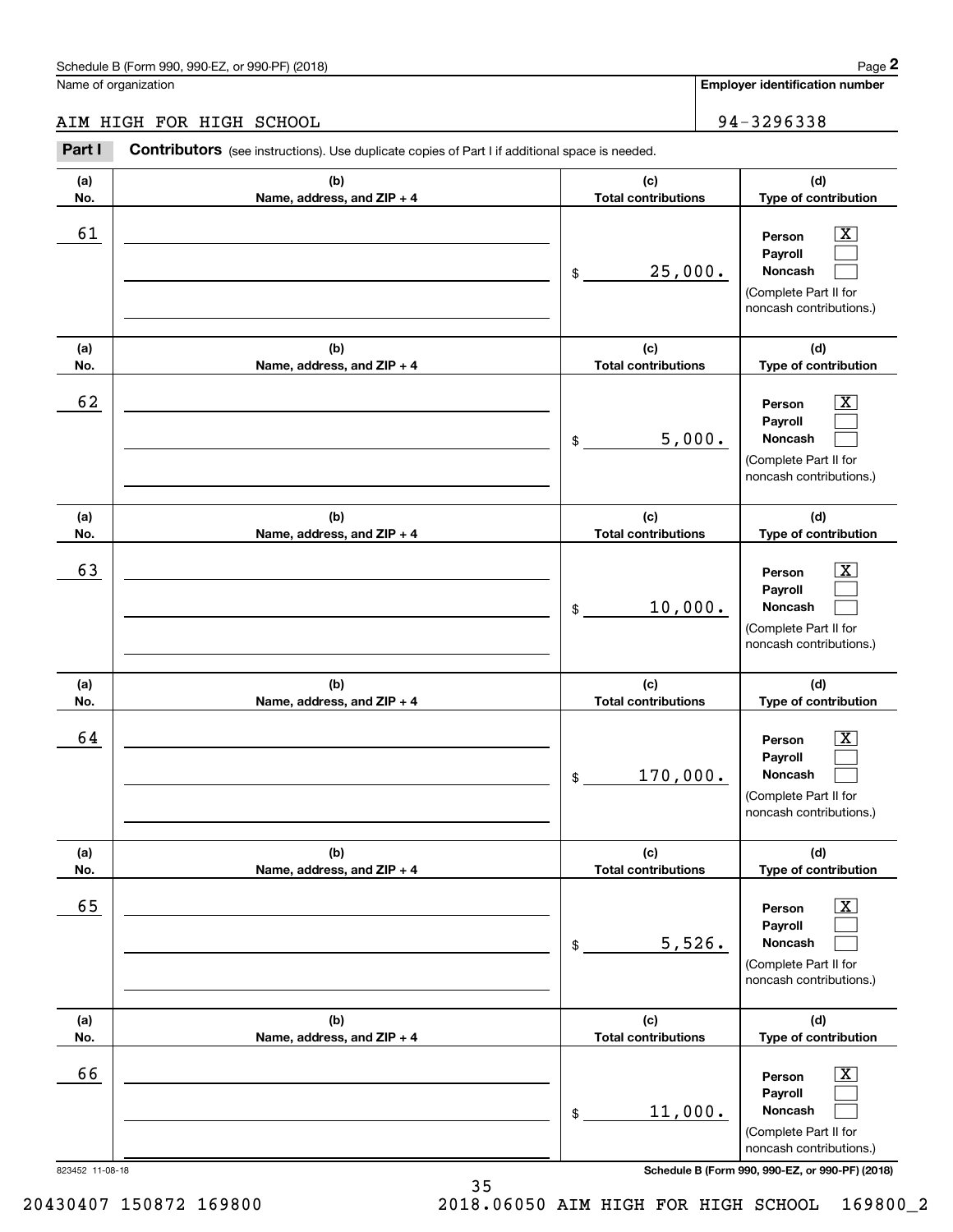# AIM HIGH FOR HIGH SCHOOL 94-3296338

|                 | Schedule B (Form 990, 990-EZ, or 990-PF) (2018)                                                       |                                   |        | Page 2                                                                                                      |
|-----------------|-------------------------------------------------------------------------------------------------------|-----------------------------------|--------|-------------------------------------------------------------------------------------------------------------|
|                 | Name of organization                                                                                  |                                   |        | Employer identification number                                                                              |
|                 | AIM HIGH FOR HIGH SCHOOL                                                                              |                                   |        | 94-3296338                                                                                                  |
| Part I          | <b>Contributors</b> (see instructions). Use duplicate copies of Part I if additional space is needed. |                                   |        |                                                                                                             |
| (a)<br>No.      | (b)<br>Name, address, and ZIP + 4                                                                     | (c)<br><b>Total contributions</b> |        | (d)<br>Type of contribution                                                                                 |
| 67              |                                                                                                       | 15,000.<br>\$                     |        | $\overline{\mathbf{X}}$<br>Person<br>Payroll<br>Noncash<br>(Complete Part II for<br>noncash contributions.) |
| (a)<br>No.      | (b)<br>Name, address, and ZIP + 4                                                                     | (c)<br><b>Total contributions</b> |        | (d)<br>Type of contribution                                                                                 |
| 68              |                                                                                                       | 13,800.<br>\$                     |        | $\overline{\mathbf{X}}$<br>Person<br>Payroll<br>Noncash<br>(Complete Part II for<br>noncash contributions.) |
| (a)<br>No.      | (b)<br>Name, address, and ZIP + 4                                                                     | (c)<br><b>Total contributions</b> |        | (d)<br>Type of contribution                                                                                 |
| 69              |                                                                                                       | \$                                | 7,500. | $\overline{\mathbf{X}}$<br>Person<br>Payroll<br>Noncash<br>(Complete Part II for<br>noncash contributions.) |
| (a)<br>No.      | (b)<br>Name, address, and ZIP + 4                                                                     | (c)<br><b>Total contributions</b> |        | (d)<br>Type of contribution                                                                                 |
| 70              |                                                                                                       | \$                                | 5,000. | $\mathbf{X}$<br>Person<br>Payroll<br>Noncash<br>(Complete Part II for<br>noncash contributions.)            |
| (a)<br>No.      | (b)<br>Name, address, and ZIP + 4                                                                     | (c)<br><b>Total contributions</b> |        | (d)<br>Type of contribution                                                                                 |
| 71              |                                                                                                       | 11,031.<br>\$                     |        | $\overline{\mathbf{X}}$<br>Person<br>Payroll<br>Noncash<br>(Complete Part II for<br>noncash contributions.) |
| (a)<br>No.      | (b)<br>Name, address, and ZIP + 4                                                                     | (c)<br><b>Total contributions</b> |        | (d)<br>Type of contribution                                                                                 |
| 72              |                                                                                                       | 75,000.<br>\$                     |        | $\overline{\mathbf{X}}$<br>Person<br>Payroll<br>Noncash<br>(Complete Part II for<br>noncash contributions.) |
| 823452 11-08-18 |                                                                                                       |                                   |        | Schedule B (Form 990, 990-EZ, or 990-PF) (2018)                                                             |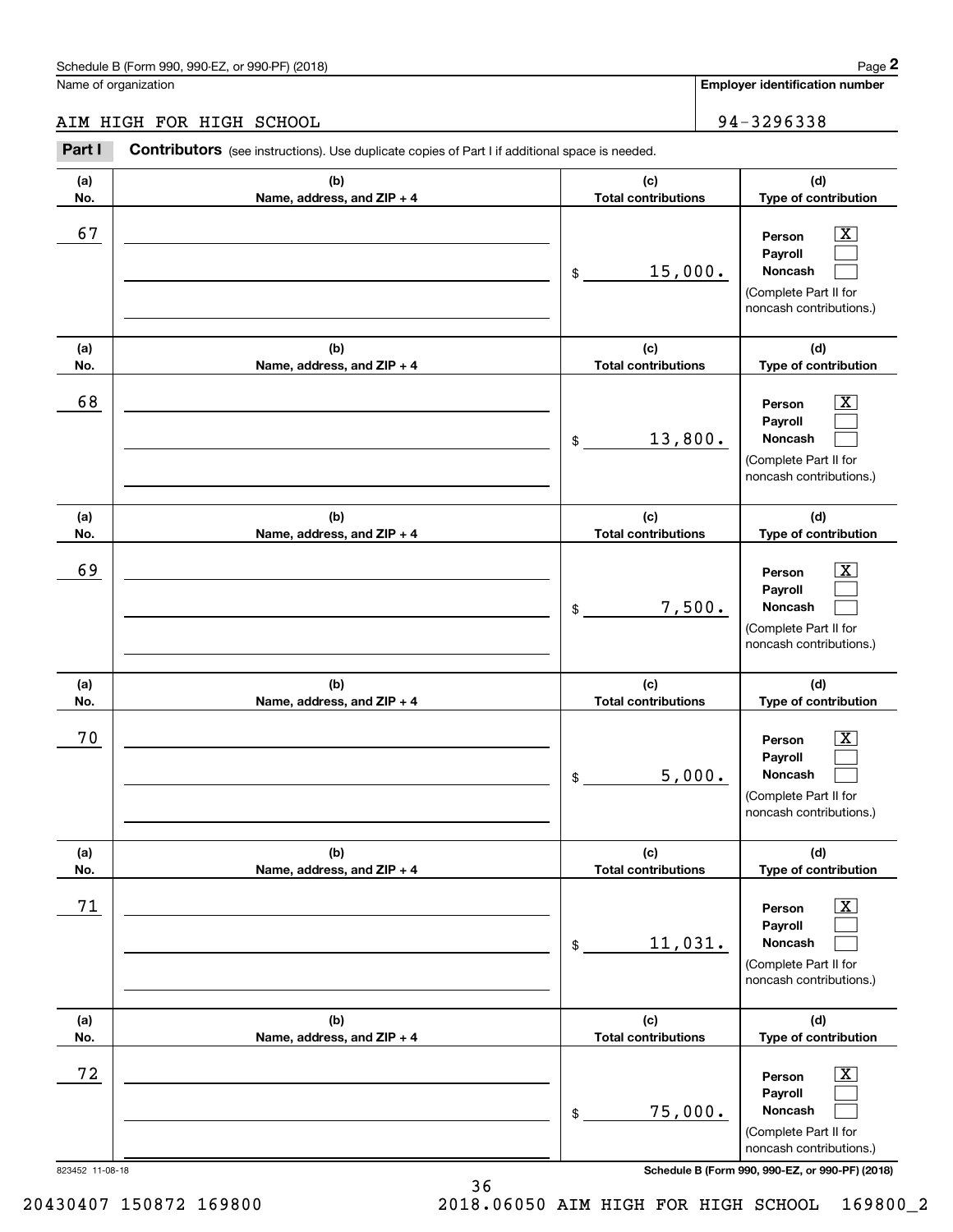# AIM HIGH FOR HIGH SCHOOL 94-3296338 AIM HIGH FOR HIGH SCHOOL

|                 | Schedule B (Form 990, 990-EZ, or 990-PF) (2018)                                                       |                                   |         | Page 2                                                                                                      |
|-----------------|-------------------------------------------------------------------------------------------------------|-----------------------------------|---------|-------------------------------------------------------------------------------------------------------------|
|                 | Name of organization                                                                                  |                                   |         | <b>Employer identification number</b>                                                                       |
|                 | AIM HIGH FOR HIGH SCHOOL                                                                              |                                   |         | 94-3296338                                                                                                  |
| Part I          | <b>Contributors</b> (see instructions). Use duplicate copies of Part I if additional space is needed. |                                   |         |                                                                                                             |
| (a)<br>No.      | (b)<br>Name, address, and ZIP + 4                                                                     | (c)<br><b>Total contributions</b> |         | (d)<br>Type of contribution                                                                                 |
| 73              |                                                                                                       | \$                                | 10,000. | $\overline{\mathbf{X}}$<br>Person<br>Payroll<br>Noncash<br>(Complete Part II for<br>noncash contributions.) |
| (a)<br>No.      | (b)<br>Name, address, and ZIP + 4                                                                     | (c)<br><b>Total contributions</b> |         | (d)<br>Type of contribution                                                                                 |
| 74              |                                                                                                       | \$                                | 16,000. | $\overline{\mathbf{X}}$<br>Person<br>Payroll<br>Noncash<br>(Complete Part II for<br>noncash contributions.) |
| (a)<br>No.      | (b)<br>Name, address, and ZIP + 4                                                                     | (c)<br><b>Total contributions</b> |         | (d)<br>Type of contribution                                                                                 |
| 75              |                                                                                                       | \$                                | 10,000. | $\overline{\text{X}}$<br>Person<br>Payroll<br>Noncash<br>(Complete Part II for<br>noncash contributions.)   |
| (a)<br>No.      | (b)<br>Name, address, and ZIP + 4                                                                     | (c)<br><b>Total contributions</b> |         | (d)<br>Type of contribution                                                                                 |
| 76              |                                                                                                       | \$                                | 5,000.  | $\mathbf{X}$<br>Person<br>Payroll<br>Noncash<br>(Complete Part II for<br>noncash contributions.)            |
| (a)<br>No.      | (b)<br>Name, address, and ZIP + 4                                                                     | (c)<br><b>Total contributions</b> |         | (d)<br>Type of contribution                                                                                 |
| 77              |                                                                                                       | \$                                | 50,000. | $\boxed{\text{X}}$<br>Person<br>Payroll<br>Noncash<br>(Complete Part II for<br>noncash contributions.)      |
| (a)<br>No.      | (b)<br>Name, address, and ZIP + 4                                                                     | (c)<br><b>Total contributions</b> |         | (d)<br>Type of contribution                                                                                 |
| 78              |                                                                                                       | \$                                | 15,000. | $\boxed{\text{X}}$<br>Person<br>Payroll<br>Noncash<br>(Complete Part II for<br>noncash contributions.)      |
| 823452 11-08-18 |                                                                                                       |                                   |         | Schedule B (Form 990, 990-EZ, or 990-PF) (2018)                                                             |

20430407 150872 169800 2018.06050 AIM HIGH FOR HIGH SCHOOL 169800\_2 2018.06050 AIM HIGH FOR HIGH SCHOOL 16980072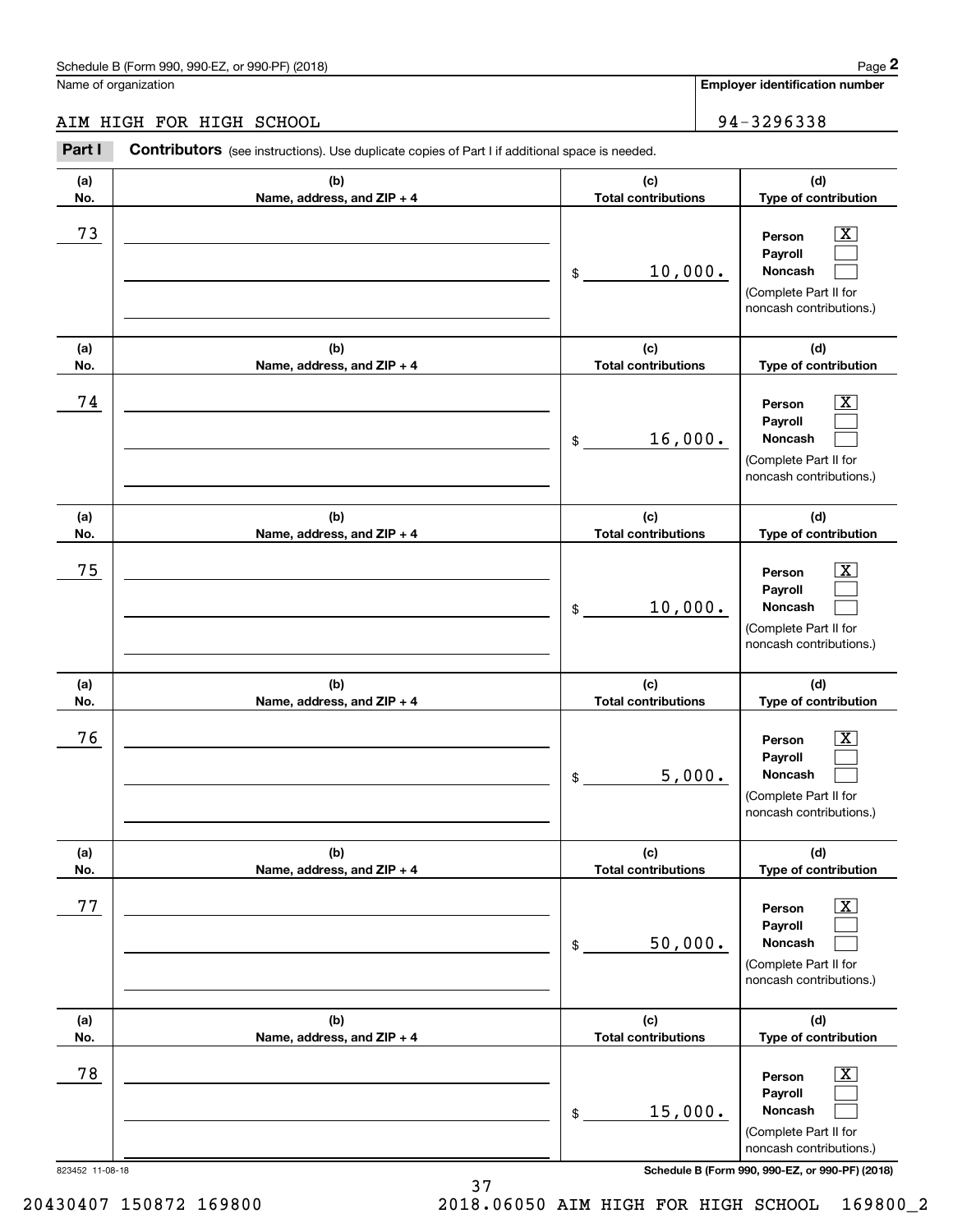#### AIM HIGH FOR HIGH SCHOOL 94-3296338 AIM HIGH FOR HIGH SCHOOL

|                 | Schedule B (Form 990, 990-EZ, or 990-PF) (2018)                                                       |                                   | Page 2                                                                                                             |
|-----------------|-------------------------------------------------------------------------------------------------------|-----------------------------------|--------------------------------------------------------------------------------------------------------------------|
|                 | Name of organization                                                                                  |                                   | Employer identification number                                                                                     |
|                 | AIM HIGH FOR HIGH SCHOOL                                                                              |                                   | 94-3296338                                                                                                         |
| Part I          | <b>Contributors</b> (see instructions). Use duplicate copies of Part I if additional space is needed. |                                   |                                                                                                                    |
| (a)<br>No.      | (b)<br>Name, address, and ZIP + 4                                                                     | (c)<br><b>Total contributions</b> | (d)<br>Type of contribution                                                                                        |
| 79              |                                                                                                       | 5,155.<br>\$                      | $\overline{\mathbf{X}}$<br>Person<br>Payroll<br>Noncash<br>(Complete Part II for<br>noncash contributions.)        |
| (a)<br>No.      | (b)<br>Name, address, and ZIP + 4                                                                     | (c)<br><b>Total contributions</b> | (d)<br>Type of contribution                                                                                        |
| 80              |                                                                                                       | 10,000.<br>\$                     | $\overline{\mathbf{X}}$<br>Person<br>Payroll<br><b>Noncash</b><br>(Complete Part II for<br>noncash contributions.) |
| (a)<br>No.      | (b)<br>Name, address, and ZIP + 4                                                                     | (c)<br><b>Total contributions</b> | (d)<br>Type of contribution                                                                                        |
| 81              |                                                                                                       | 11,650.<br>\$                     | $\overline{\mathbf{X}}$<br>Person<br>Payroll<br>Noncash<br>(Complete Part II for<br>noncash contributions.)        |
| (a)<br>No.      | (b)<br>Name, address, and ZIP + 4                                                                     | (c)<br><b>Total contributions</b> | (d)<br>Type of contribution                                                                                        |
| 82              |                                                                                                       | 14,214.<br>\$                     | $\mathbf{X}$<br>Person<br>Payroll<br>Noncash<br>(Complete Part II for<br>noncash contributions.)                   |
| (a)<br>No.      | (b)<br>Name, address, and ZIP + 4                                                                     | (c)<br><b>Total contributions</b> | (d)<br>Type of contribution                                                                                        |
| 83              |                                                                                                       | 25,000.<br>\$                     | $\overline{\mathbf{X}}$<br>Person<br>Payroll<br>Noncash<br>(Complete Part II for<br>noncash contributions.)        |
| (a)<br>No.      | (b)<br>Name, address, and ZIP + 4                                                                     | (c)<br><b>Total contributions</b> | (d)<br>Type of contribution                                                                                        |
| 84              |                                                                                                       | 13,000.<br>\$                     | $\overline{\mathbf{X}}$<br>Person<br>Payroll<br>Noncash<br>(Complete Part II for<br>noncash contributions.)        |
| 823452 11-08-18 |                                                                                                       |                                   | Schedule B (Form 990, 990-EZ, or 990-PF) (2018)                                                                    |

823452 11-08-18 **Schedule B (Form 990, 990-EZ, or 990-PF) (2018)** 

38 38

20430407 150872 169800 2018.06050 AIM HIGH FOR HIGH SCHOOL 169800\_2 2018.06050 AIM HIGH FOR HIGH SCHOOL 16980072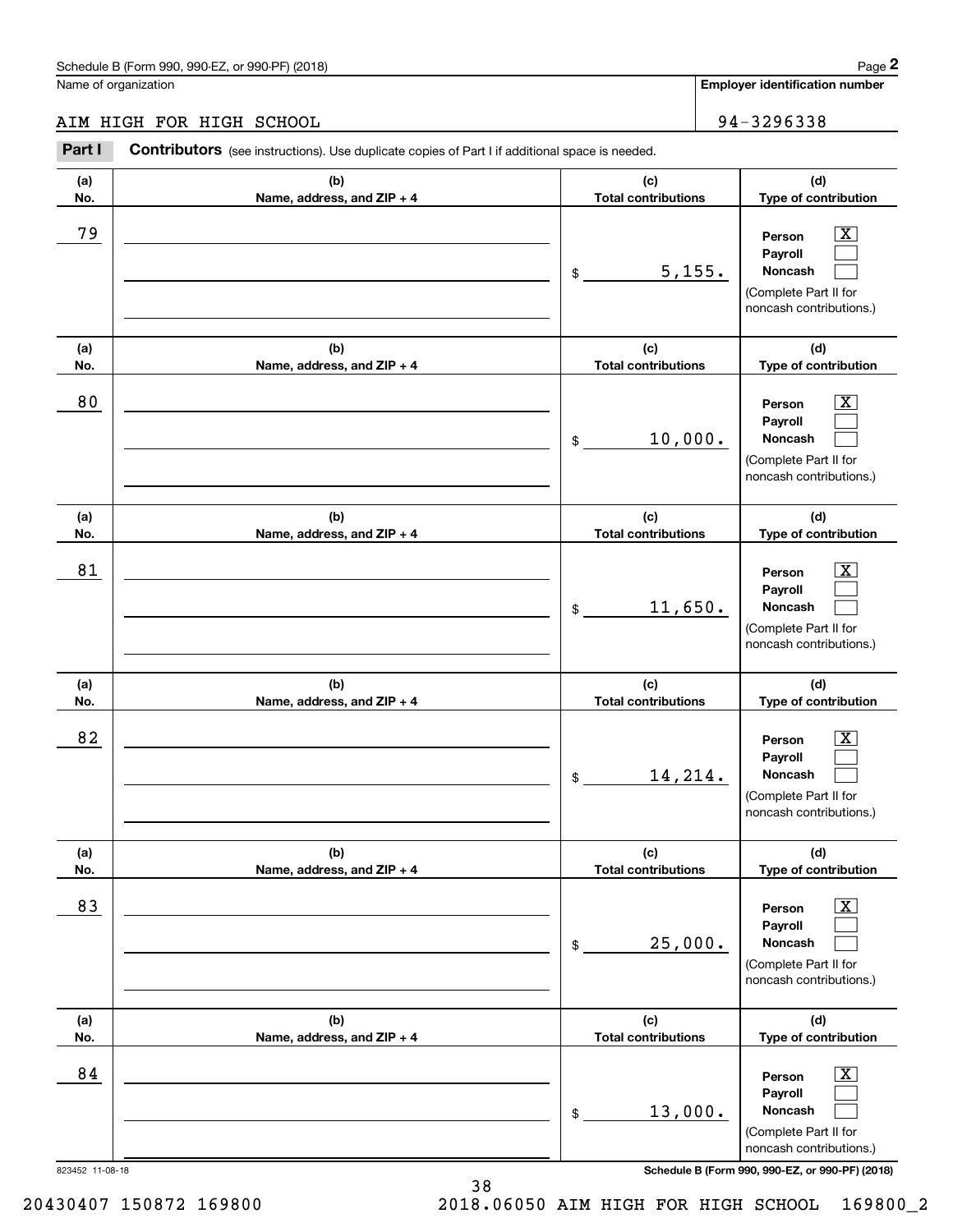#### AIM HIGH FOR HIGH SCHOOL 94-3296338 AIM HIGH FOR HIGH SCHOOL

|                 | Schedule B (Form 990, 990-EZ, or 990-PF) (2018)                                                       |                                   |        | Page 2                                                                                                              |
|-----------------|-------------------------------------------------------------------------------------------------------|-----------------------------------|--------|---------------------------------------------------------------------------------------------------------------------|
|                 | Name of organization                                                                                  |                                   |        | <b>Employer identification number</b>                                                                               |
|                 | AIM HIGH FOR HIGH SCHOOL                                                                              |                                   |        | 94-3296338                                                                                                          |
| Part I          | <b>Contributors</b> (see instructions). Use duplicate copies of Part I if additional space is needed. |                                   |        |                                                                                                                     |
| (a)<br>No.      | (b)<br>Name, address, and ZIP + 4                                                                     | (c)<br><b>Total contributions</b> |        | (d)<br>Type of contribution                                                                                         |
| 85              |                                                                                                       | 15,745.<br>\$                     |        | $\vert$ X<br>Person<br>Payroll<br>$\boxed{\text{X}}$<br>Noncash<br>(Complete Part II for<br>noncash contributions.) |
| (a)<br>No.      | (b)<br>Name, address, and ZIP + 4                                                                     | (c)<br><b>Total contributions</b> |        | (d)<br>Type of contribution                                                                                         |
| 86              |                                                                                                       | 26,000.<br>\$                     |        | $\mathbf{X}$<br>Person<br>Payroll<br>Noncash<br>(Complete Part II for<br>noncash contributions.)                    |
| (a)<br>No.      | (b)<br>Name, address, and ZIP + 4                                                                     | (c)<br><b>Total contributions</b> |        | (d)<br>Type of contribution                                                                                         |
| 87              |                                                                                                       | 50,000.<br>\$                     |        | $\mathbf{X}$<br>Person<br>Payroll<br>Noncash<br>(Complete Part II for<br>noncash contributions.)                    |
| (a)<br>No.      | (b)<br>Name, address, and ZIP + 4                                                                     | (c)<br><b>Total contributions</b> |        | (d)<br>Type of contribution                                                                                         |
| 88              |                                                                                                       | \$                                | 5,300. | $\mathbf{X}$<br>Person<br>Payroll<br>Noncash<br>(Complete Part II for<br>noncash contributions.)                    |
| (a)<br>No.      | (b)<br>Name, address, and ZIP + 4                                                                     | (c)<br><b>Total contributions</b> |        | (d)<br>Type of contribution                                                                                         |
| 89              |                                                                                                       | 17,000.<br>\$                     |        | $\boxed{\text{X}}$<br>Person<br>Payroll<br>Noncash<br>(Complete Part II for<br>noncash contributions.)              |
| (a)<br>No.      | (b)<br>Name, address, and ZIP + 4                                                                     | (c)<br><b>Total contributions</b> |        | (d)<br>Type of contribution                                                                                         |
| 90              |                                                                                                       | 20,000.<br>\$                     |        | $\boxed{\text{X}}$<br>Person<br>Payroll<br>Noncash<br>(Complete Part II for<br>noncash contributions.)              |
| 823452 11-08-18 |                                                                                                       |                                   |        | Schedule B (Form 990, 990-EZ, or 990-PF) (2018)                                                                     |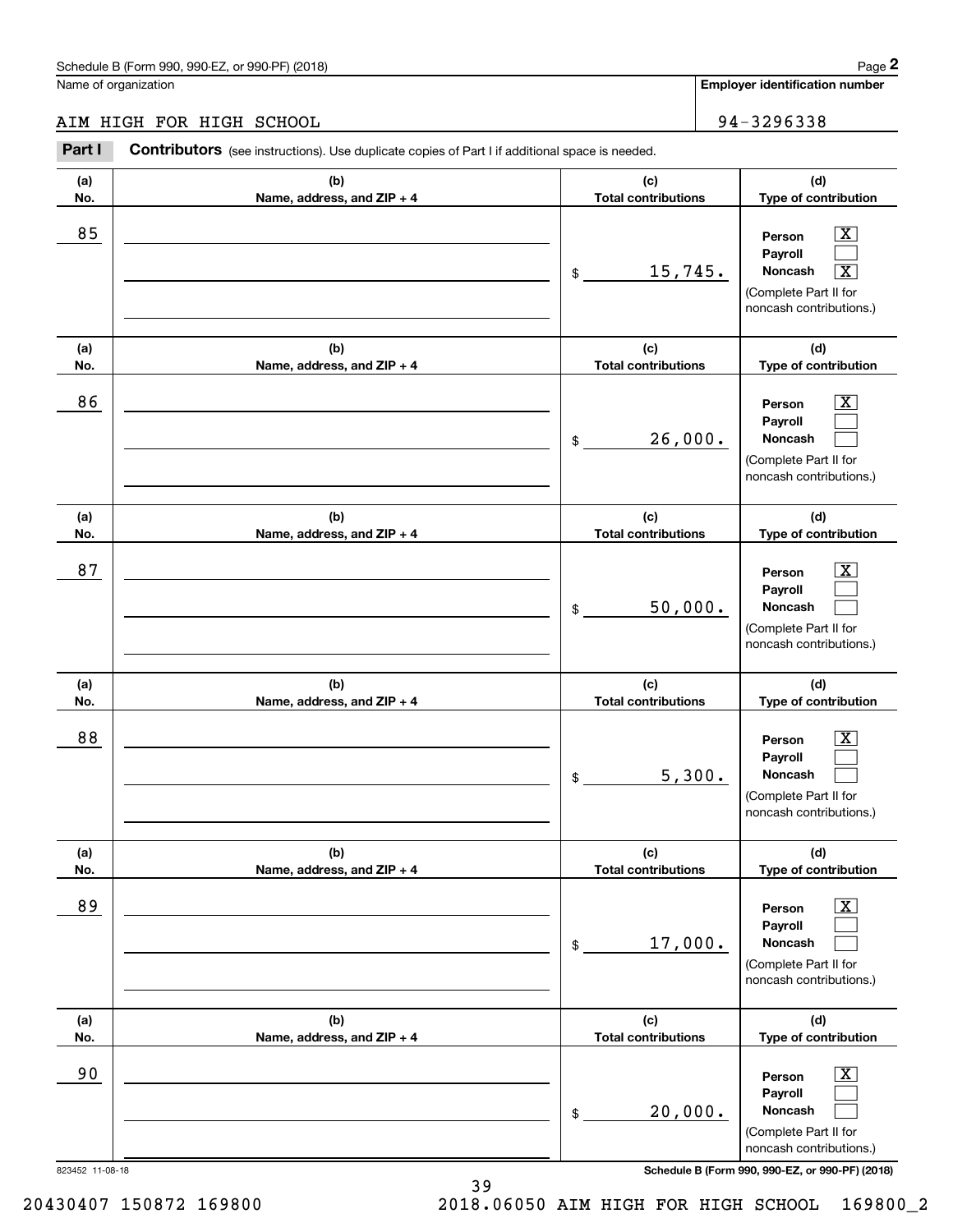#### AIM HIGH FOR HIGH SCHOOL 94-3296338 AIM HIGH FOR HIGH SCHOOL

|            | Schedule B (Form 990, 990-EZ, or 990-PF) (2018)                                                |                                   |        | Page 2                                                                                                                            |
|------------|------------------------------------------------------------------------------------------------|-----------------------------------|--------|-----------------------------------------------------------------------------------------------------------------------------------|
|            | Name of organization                                                                           |                                   |        | Employer identification number                                                                                                    |
|            | AIM HIGH FOR HIGH SCHOOL                                                                       |                                   |        | 94-3296338                                                                                                                        |
| Part I     | Contributors (see instructions). Use duplicate copies of Part I if additional space is needed. |                                   |        |                                                                                                                                   |
| (a)<br>No. | (b)<br>Name, address, and ZIP + 4                                                              | (c)<br><b>Total contributions</b> |        | (d)<br>Type of contribution                                                                                                       |
| 91         |                                                                                                | 30,000.<br>\$                     |        | $\overline{\mathbf{X}}$<br>Person<br>Payroll<br>Noncash<br>(Complete Part II for<br>noncash contributions.)                       |
| (a)<br>No. | (b)<br>Name, address, and ZIP + 4                                                              | (c)<br><b>Total contributions</b> |        | (d)<br>Type of contribution                                                                                                       |
| 92         |                                                                                                | 56, 200.<br>\$                    |        | $\overline{\mathbf{X}}$<br>Person<br>Payroll<br>Noncash<br>(Complete Part II for<br>noncash contributions.)                       |
| (a)        | (b)                                                                                            | (c)                               |        | (d)                                                                                                                               |
| No.<br>93  | Name, address, and ZIP + 4                                                                     | <b>Total contributions</b><br>\$  | 5,000. | Type of contribution<br>$\overline{\text{X}}$<br>Person<br>Payroll<br>Noncash<br>(Complete Part II for<br>noncash contributions.) |
| (a)<br>No. | (b)<br>Name, address, and ZIP + 4                                                              | (c)<br><b>Total contributions</b> |        | (d)<br>Type of contribution                                                                                                       |
| 94         |                                                                                                | 5, 294, 750.<br>\$                |        | Person<br>Payroll<br>Noncash<br>$\boxed{\text{X}}$<br>(Complete Part II for<br>noncash contributions.)                            |
| (a)<br>No. | (b)<br>Name, address, and ZIP + 4                                                              | (c)<br><b>Total contributions</b> |        | (d)<br>Type of contribution                                                                                                       |
| 95         |                                                                                                | \$                                | 5,432. | $\boxed{\text{X}}$<br>Person<br>Payroll<br>Noncash<br>(Complete Part II for<br>noncash contributions.)                            |
| (a)<br>No. | (b)<br>Name, address, and ZIP + 4                                                              | (c)<br><b>Total contributions</b> |        | (d)<br>Type of contribution                                                                                                       |
| 96         |                                                                                                | \$                                | 5,499. | $\boxed{\text{X}}$<br>Person<br>Payroll<br>Noncash<br>(Complete Part II for<br>noncash contributions.)                            |

823452 11-08-18 **Schedule B (Form 990, 990-EZ, or 990-PF) (2018)** 

823452 11-08-18

20430407 150872 169800 2018.06050 AIM HIGH FOR HIGH SCHOOL 169800\_2 2018.06050 AIM HIGH FOR HIGH SCHOOL 16980072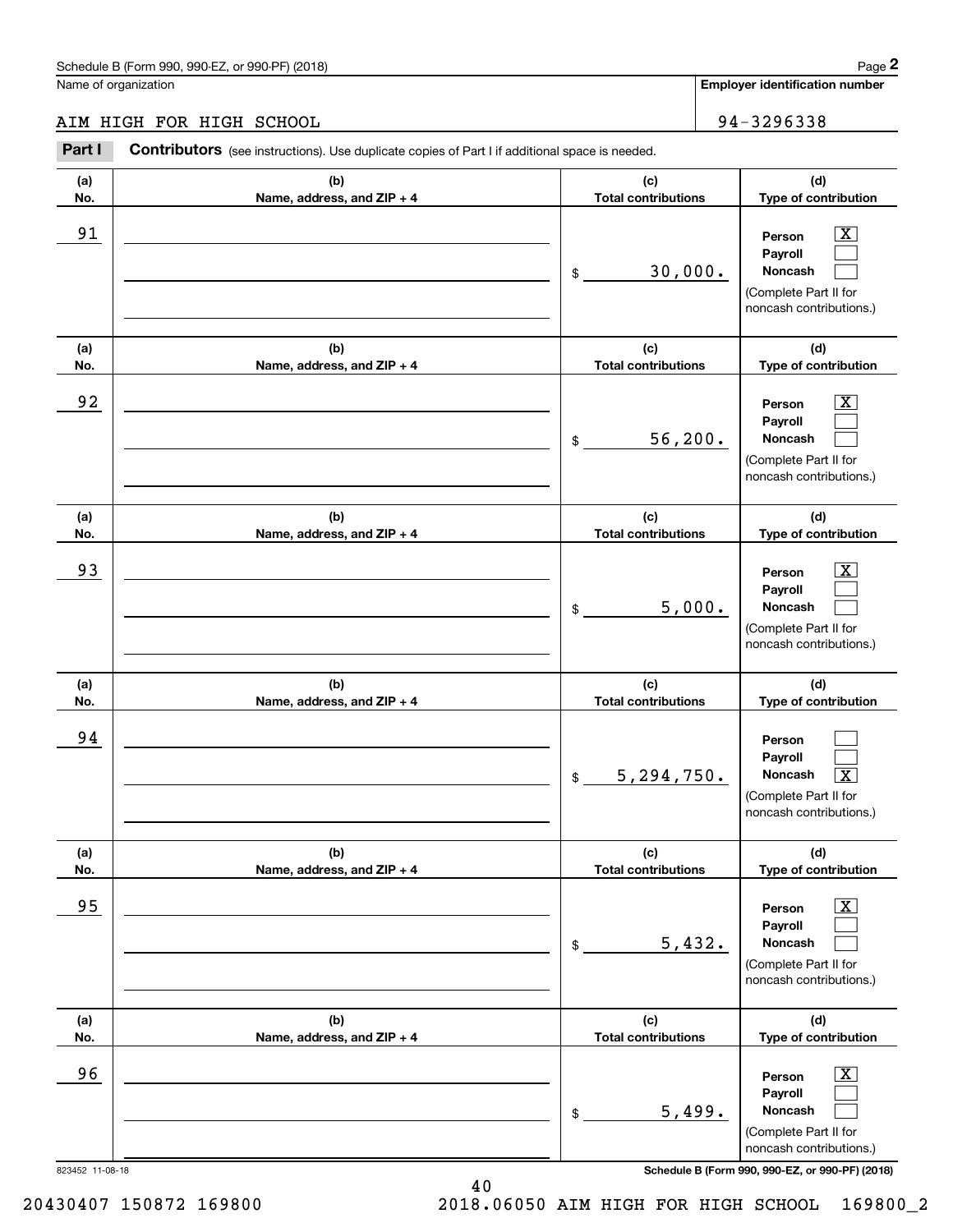# AIM HIGH FOR HIGH SCHOOL 94-3296338

|                 | Schedule B (Form 990, 990-EZ, or 990-PF) (2018)                                                |                                   |        | Page 2                                                                                                                               |
|-----------------|------------------------------------------------------------------------------------------------|-----------------------------------|--------|--------------------------------------------------------------------------------------------------------------------------------------|
|                 | Name of organization                                                                           |                                   |        | Employer identification number                                                                                                       |
|                 | AIM HIGH FOR HIGH SCHOOL                                                                       |                                   |        | 94-3296338                                                                                                                           |
| Part I          | Contributors (see instructions). Use duplicate copies of Part I if additional space is needed. |                                   |        |                                                                                                                                      |
| (a)<br>No.      | (b)<br>Name, address, and ZIP + 4                                                              | (c)<br><b>Total contributions</b> |        | (d)<br>Type of contribution                                                                                                          |
| 97              |                                                                                                | 58,423.<br>\$                     |        | $\overline{\mathbf{X}}$<br>Person<br>Payroll<br>Noncash<br>$\overline{\text{X}}$<br>(Complete Part II for<br>noncash contributions.) |
| (a)<br>No.      | (b)<br>Name, address, and ZIP + 4                                                              | (c)<br><b>Total contributions</b> |        | (d)<br>Type of contribution                                                                                                          |
| 98              |                                                                                                | \$                                | 5,000. | $\overline{\text{X}}$<br>Person<br>Payroll<br>Noncash<br>(Complete Part II for<br>noncash contributions.)                            |
| (a)<br>No.      | (b)<br>Name, address, and ZIP + 4                                                              | (c)<br><b>Total contributions</b> |        | (d)<br>Type of contribution                                                                                                          |
| 99              |                                                                                                | \$                                | 7,500. | $\overline{\text{X}}$<br>Person<br>Payroll<br>Noncash<br>(Complete Part II for<br>noncash contributions.)                            |
| (a)<br>No.      | (b)<br>Name, address, and ZIP + 4                                                              | (c)<br><b>Total contributions</b> |        | (d)<br>Type of contribution                                                                                                          |
| 100             |                                                                                                | 15,000.<br>\$                     |        | $\mathbf{X}$<br>Person<br>Payroll<br>Noncash<br>(Complete Part II for<br>noncash contributions.)                                     |
| (a)<br>No.      | (b)<br>Name, address, and ZIP + 4                                                              | (c)<br><b>Total contributions</b> |        | (d)<br>Type of contribution                                                                                                          |
| 101             |                                                                                                | 15,000.<br>\$                     |        | $\overline{\mathbf{X}}$<br>Person<br>Payroll<br>Noncash<br>(Complete Part II for<br>noncash contributions.)                          |
| (a)<br>No.      | (b)<br>Name, address, and ZIP + 4                                                              | (c)<br><b>Total contributions</b> |        | (d)<br>Type of contribution                                                                                                          |
| 102             |                                                                                                | 200,000.<br>\$                    |        | $\overline{\mathbf{X}}$<br>Person<br>Payroll<br>Noncash<br>(Complete Part II for<br>noncash contributions.)                          |
| 823452 11-08-18 |                                                                                                |                                   |        | Schedule B (Form 990, 990-EZ, or 990-PF) (2018)                                                                                      |

41 41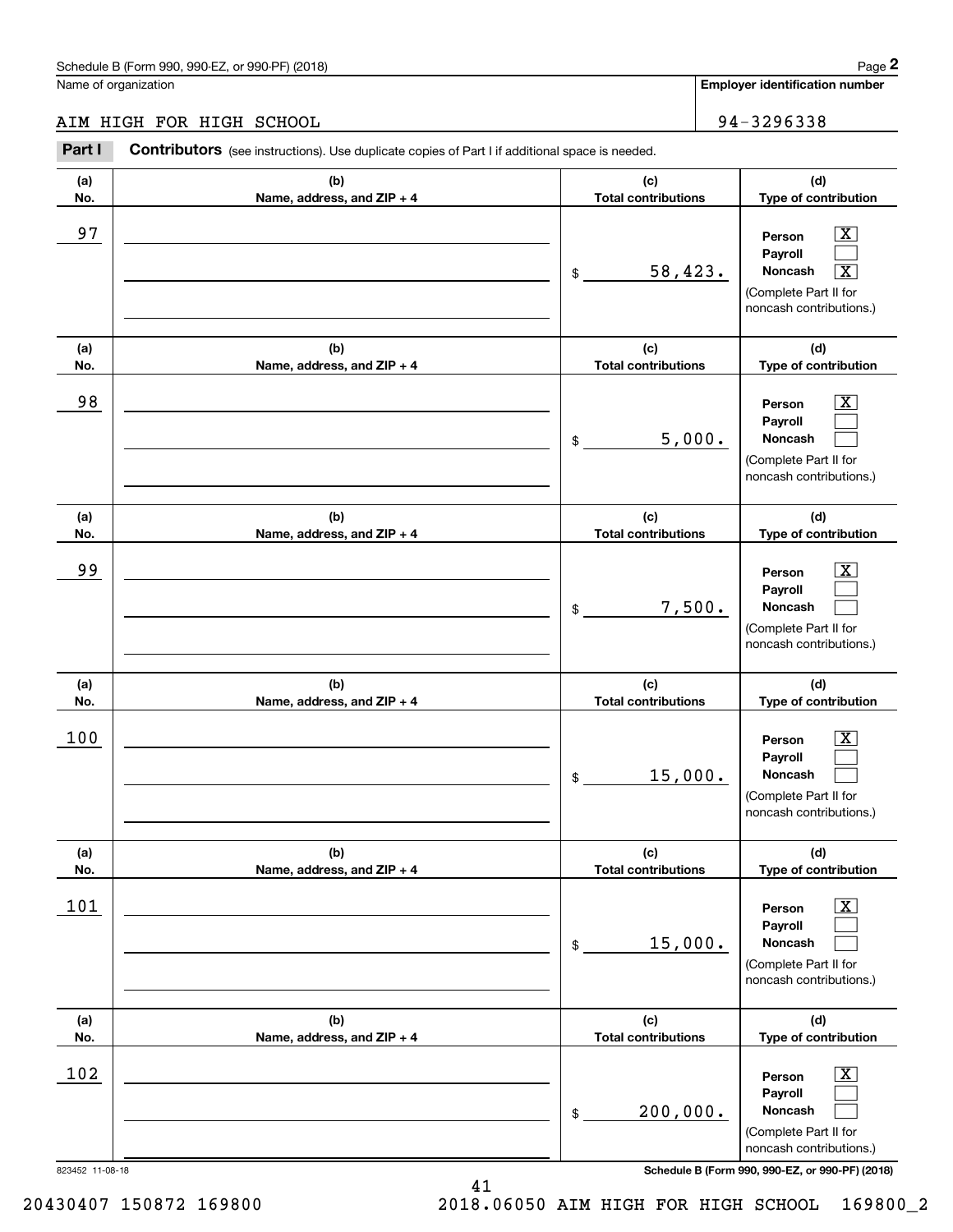#### AIM HIGH FOR HIGH SCHOOL 94-3296338 AIM HIGH FOR HIGH SCHOOL

|                 | Schedule B (Form 990, 990-EZ, or 990-PF) (2018)                                                |                                   |        | Page 2                                                                                                      |
|-----------------|------------------------------------------------------------------------------------------------|-----------------------------------|--------|-------------------------------------------------------------------------------------------------------------|
|                 | Name of organization                                                                           |                                   |        | Employer identification number                                                                              |
|                 | AIM HIGH FOR HIGH SCHOOL                                                                       |                                   |        | 94-3296338                                                                                                  |
| Part I          | Contributors (see instructions). Use duplicate copies of Part I if additional space is needed. |                                   |        |                                                                                                             |
| (a)<br>No.      | (b)<br>Name, address, and ZIP + 4                                                              | (c)<br><b>Total contributions</b> |        | (d)<br>Type of contribution                                                                                 |
| 103             |                                                                                                | \$                                | 5,000. | $\overline{\text{X}}$<br>Person<br>Payroll<br>Noncash<br>(Complete Part II for<br>noncash contributions.)   |
| (a)<br>No.      | (b)<br>Name, address, and ZIP + 4                                                              | (c)<br><b>Total contributions</b> |        | (d)<br>Type of contribution                                                                                 |
| 104             |                                                                                                | 20,000.<br>\$                     |        | $\overline{\text{X}}$<br>Person<br>Payroll<br>Noncash<br>(Complete Part II for<br>noncash contributions.)   |
| (a)<br>No.      | (b)<br>Name, address, and ZIP + 4                                                              | (c)<br><b>Total contributions</b> |        | (d)<br>Type of contribution                                                                                 |
| 105             |                                                                                                | \$                                | 5,000. | X<br>Person<br>Payroll<br>Noncash<br>(Complete Part II for<br>noncash contributions.)                       |
| (a)<br>No.      | (b)<br>Name, address, and ZIP + 4                                                              | (c)<br><b>Total contributions</b> |        | (d)<br>Type of contribution                                                                                 |
| 106             |                                                                                                | \$                                | 5,631. | $\mathbf{X}$<br>Person<br>Payroll<br>Noncash<br>(Complete Part II for<br>noncash contributions.)            |
| (a)<br>No.      | (b)<br>Name, address, and ZIP + 4                                                              | (c)<br><b>Total contributions</b> |        | (d)<br>Type of contribution                                                                                 |
| 107             |                                                                                                | \$                                | 5,000. | $\overline{\mathbf{X}}$<br>Person<br>Payroll<br>Noncash<br>(Complete Part II for<br>noncash contributions.) |
| (a)<br>No.      | (b)<br>Name, address, and ZIP + 4                                                              | (c)<br><b>Total contributions</b> |        | (d)<br>Type of contribution                                                                                 |
| 108             |                                                                                                | 25,000.<br>\$                     |        | $\overline{\mathbf{X}}$<br>Person<br>Payroll<br>Noncash<br>(Complete Part II for<br>noncash contributions.) |
| 823452 11-08-18 |                                                                                                |                                   |        | Schedule B (Form 990, 990-EZ, or 990-PF) (2018)                                                             |

42 42

20430407 150872 169800 2018.06050 AIM HIGH FOR HIGH SCHOOL 169800\_2 2018.06050 AIM HIGH FOR HIGH SCHOOL 16980072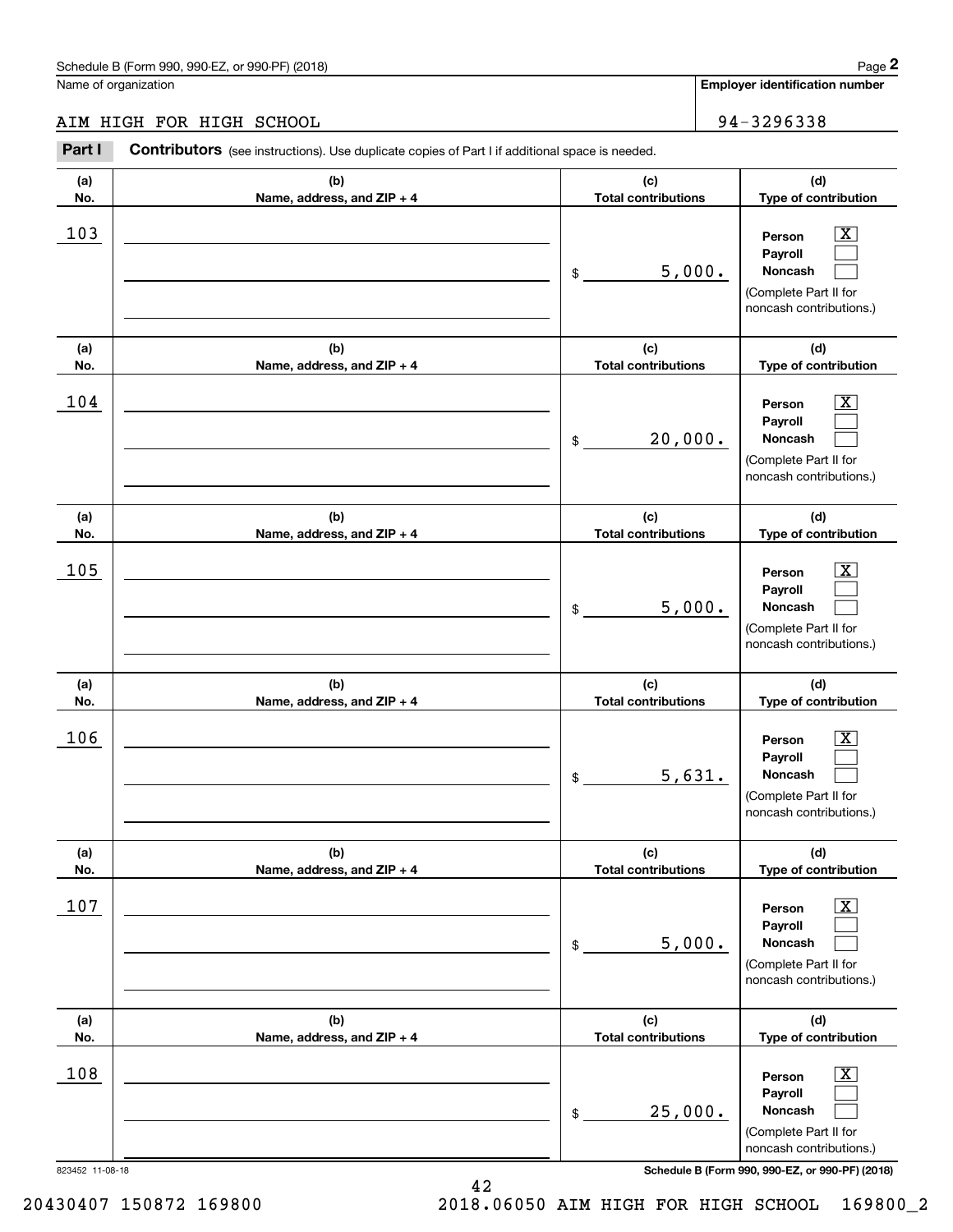# AIM HIGH FOR HIGH SCHOOL 94-3296338

|                 | Schedule B (Form 990, 990-EZ, or 990-PF) (2018)                                                |                                   | Page 2                                                                                                      |
|-----------------|------------------------------------------------------------------------------------------------|-----------------------------------|-------------------------------------------------------------------------------------------------------------|
|                 | Name of organization                                                                           |                                   | Employer identification number                                                                              |
|                 | AIM HIGH FOR HIGH SCHOOL                                                                       |                                   | 94-3296338                                                                                                  |
| Part I          | Contributors (see instructions). Use duplicate copies of Part I if additional space is needed. |                                   |                                                                                                             |
| (a)<br>No.      | (b)<br>Name, address, and ZIP + 4                                                              | (c)<br><b>Total contributions</b> | (d)<br>Type of contribution                                                                                 |
| 109             |                                                                                                | 218,625.<br>\$                    | $\overline{\text{X}}$<br>Person<br>Payroll<br>Noncash<br>(Complete Part II for<br>noncash contributions.)   |
| (a)<br>No.      | (b)<br>Name, address, and ZIP + 4                                                              | (c)<br><b>Total contributions</b> | (d)<br>Type of contribution                                                                                 |
| 110             |                                                                                                | 50,440.<br>\$                     | $\overline{\text{X}}$<br>Person<br>Payroll<br>Noncash<br>(Complete Part II for<br>noncash contributions.)   |
| (a)<br>No.      | (b)<br>Name, address, and ZIP + 4                                                              | (c)<br><b>Total contributions</b> | (d)<br>Type of contribution                                                                                 |
| 111             |                                                                                                | 10,000.<br>\$                     | X<br>Person<br>Payroll<br>Noncash<br>(Complete Part II for<br>noncash contributions.)                       |
| (a)<br>No.      | (b)<br>Name, address, and ZIP + 4                                                              | (c)<br><b>Total contributions</b> | (d)<br>Type of contribution                                                                                 |
| 112             |                                                                                                | 20,000.<br>\$                     | $\mathbf{X}$<br>Person<br>Payroll<br>Noncash<br>(Complete Part II for<br>noncash contributions.)            |
| (a)<br>No.      | (b)<br>Name, address, and ZIP + 4                                                              | (c)<br><b>Total contributions</b> | (d)<br>Type of contribution                                                                                 |
| 113             |                                                                                                | 15,398.<br>\$                     | $\boxed{\text{X}}$<br>Person<br>Payroll<br>Noncash<br>(Complete Part II for<br>noncash contributions.)      |
| (a)<br>No.      | (b)<br>Name, address, and ZIP + 4                                                              | (c)<br><b>Total contributions</b> | (d)<br>Type of contribution                                                                                 |
| 114             |                                                                                                | 10,000.<br>\$                     | $\overline{\mathbf{X}}$<br>Person<br>Payroll<br>Noncash<br>(Complete Part II for<br>noncash contributions.) |
| 823452 11-08-18 |                                                                                                |                                   | Schedule B (Form 990, 990-EZ, or 990-PF) (2018)                                                             |

43 43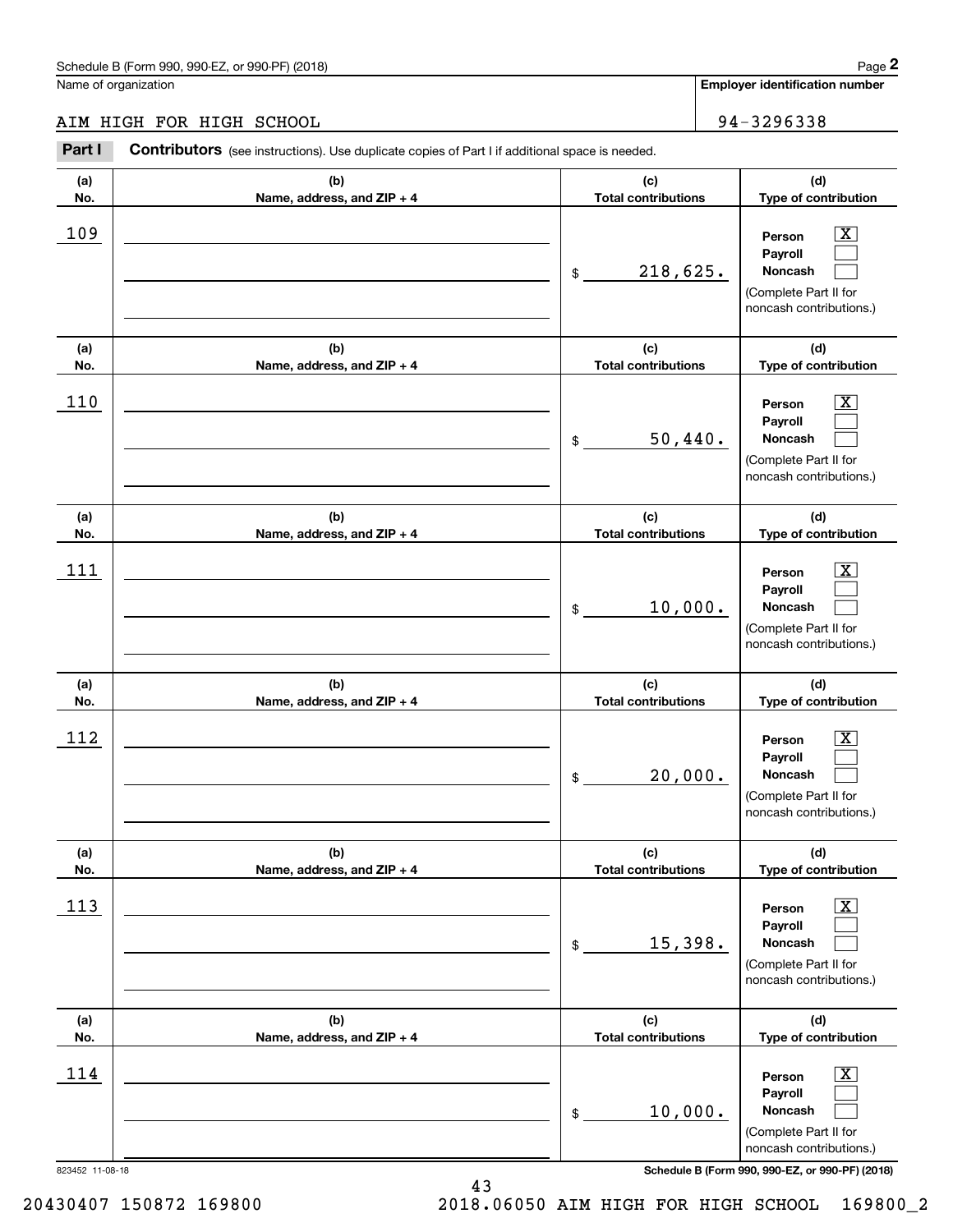# AIM HIGH FOR HIGH SCHOOL 94-3296338

|            | Schedule B (Form 990, 990-EZ, or 990-PF) (2018)                                                |                                   |        | Page 2                                                                                                        |
|------------|------------------------------------------------------------------------------------------------|-----------------------------------|--------|---------------------------------------------------------------------------------------------------------------|
|            | Name of organization                                                                           |                                   |        | Employer identification number                                                                                |
|            | AIM HIGH FOR HIGH SCHOOL                                                                       |                                   |        | 94-3296338                                                                                                    |
| Part I     | Contributors (see instructions). Use duplicate copies of Part I if additional space is needed. |                                   |        |                                                                                                               |
| (a)<br>No. | (b)<br>Name, address, and ZIP + 4                                                              | (c)<br><b>Total contributions</b> |        | (d)<br>Type of contribution                                                                                   |
| 115        |                                                                                                | \$                                | 5,000. | $\overline{\text{X}}$<br>Person<br>Payroll<br>Noncash<br>(Complete Part II for<br>noncash contributions.)     |
| (a)<br>No. | (b)<br>Name, address, and ZIP + 4                                                              | (c)<br><b>Total contributions</b> |        | (d)<br>Type of contribution                                                                                   |
| 116        |                                                                                                | \$                                | 8,050. | $\overline{\text{X}}$<br>Person<br>Payroll<br>Noncash<br>(Complete Part II for<br>noncash contributions.)     |
| (a)        | (b)                                                                                            | (c)                               |        | (d)                                                                                                           |
| No.<br>117 | Name, address, and ZIP + 4                                                                     | <b>Total contributions</b><br>\$  | 5,000. | Type of contribution<br>X<br>Person<br>Payroll<br>Noncash<br>(Complete Part II for<br>noncash contributions.) |
| (a)<br>No. | (b)<br>Name, address, and ZIP + 4                                                              | (c)<br><b>Total contributions</b> |        | (d)<br>Type of contribution                                                                                   |
| 118        |                                                                                                | \$                                | 5,500. | $\mathbf{X}$<br>Person<br>Payroll<br>Noncash<br>(Complete Part II for<br>noncash contributions.)              |
| (a)<br>No. | (b)<br>Name, address, and ZIP + 4                                                              | (c)<br><b>Total contributions</b> |        | (d)<br>Type of contribution                                                                                   |
| 119        |                                                                                                | \$                                | 6,450. | $\boxed{\text{X}}$<br>Person<br>Payroll<br>Noncash<br>(Complete Part II for<br>noncash contributions.)        |
| (a)<br>No. | (b)<br>Name, address, and ZIP + 4                                                              | (c)<br><b>Total contributions</b> |        | (d)<br>Type of contribution                                                                                   |
| 120        |                                                                                                | 16,667.<br>\$                     |        | $\overline{\mathbf{X}}$<br>Person<br>Payroll<br>Noncash<br>(Complete Part II for<br>noncash contributions.)   |

823452 11-08-18 **Schedule B (Form 990, 990-EZ, or 990-PF) (2018)** 

823452 11-08-18

20430407 150872 169800

20430407 150872 169800 2018.06050 AIM HIGH FOR HIGH SCHOOL 169800\_2 2018.06050 AIM HIGH FOR HIGH SCHOOL 16980072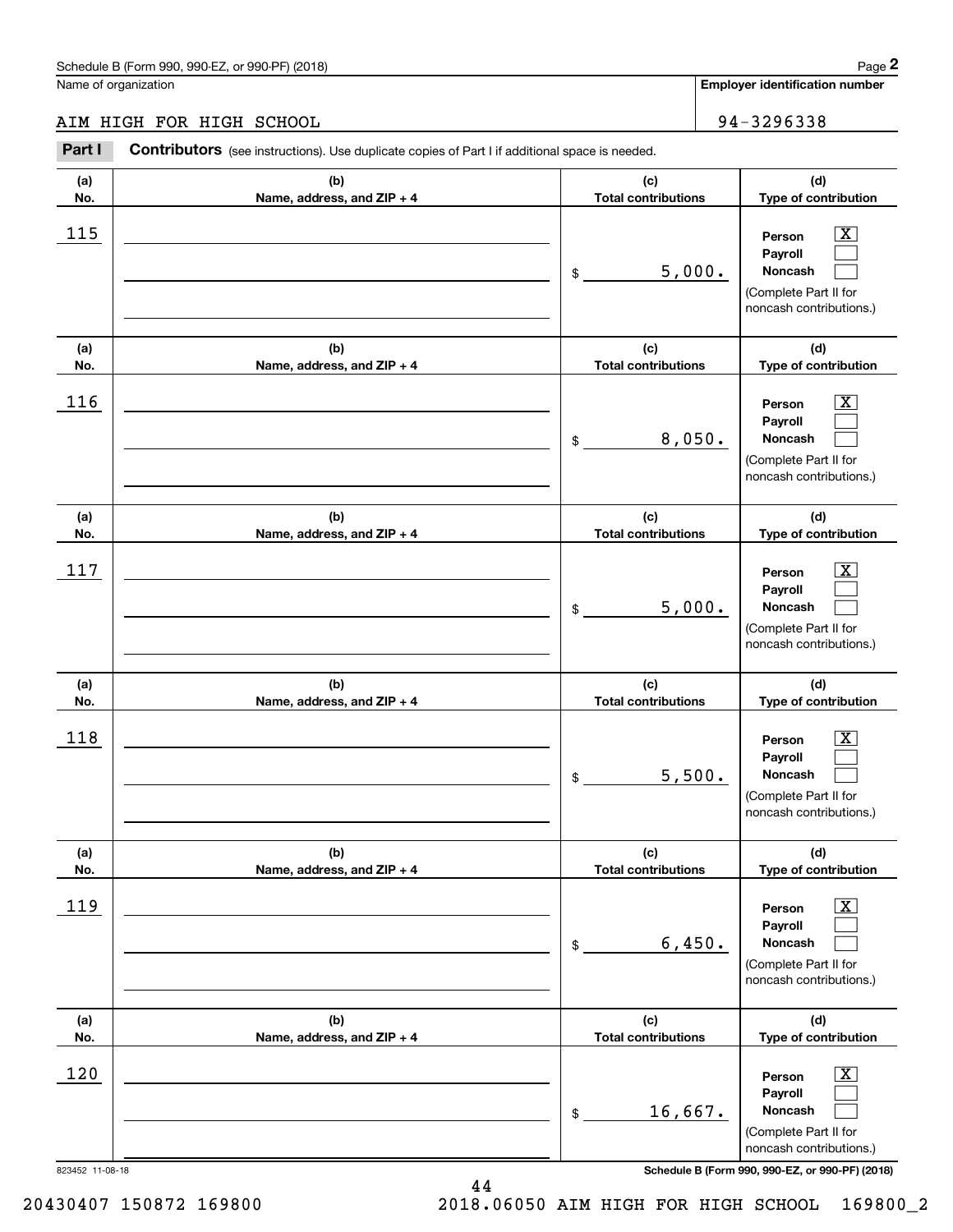# AIM HIGH FOR HIGH SCHOOL 94-3296338

|                 | Schedule B (Form 990, 990-EZ, or 990-PF) (2018)                                                |                                   |         | Page 2                                                                                                      |
|-----------------|------------------------------------------------------------------------------------------------|-----------------------------------|---------|-------------------------------------------------------------------------------------------------------------|
|                 | Name of organization                                                                           |                                   |         | <b>Employer identification number</b>                                                                       |
|                 | AIM HIGH FOR HIGH SCHOOL                                                                       |                                   |         | 94-3296338                                                                                                  |
| Part I          | Contributors (see instructions). Use duplicate copies of Part I if additional space is needed. |                                   |         |                                                                                                             |
| (a)<br>No.      | (b)<br>Name, address, and ZIP + 4                                                              | (c)<br><b>Total contributions</b> |         | (d)<br>Type of contribution                                                                                 |
| 121             |                                                                                                | \$                                | 5, 263. | $\overline{\mathbf{X}}$<br>Person<br>Payroll<br>Noncash<br>(Complete Part II for<br>noncash contributions.) |
| (a)<br>No.      | (b)<br>Name, address, and ZIP + 4                                                              | (c)<br><b>Total contributions</b> |         | (d)<br>Type of contribution                                                                                 |
| 122             |                                                                                                | \$                                | 20,000. | $\overline{\mathbf{X}}$<br>Person<br>Payroll<br>Noncash<br>(Complete Part II for<br>noncash contributions.) |
| (a)<br>No.      | (b)<br>Name, address, and ZIP + 4                                                              | (c)<br><b>Total contributions</b> |         | (d)<br>Type of contribution                                                                                 |
| 123             |                                                                                                | \$                                | 27,500. | $\overline{\mathbf{X}}$<br>Person<br>Payroll<br>Noncash<br>(Complete Part II for<br>noncash contributions.) |
| (a)<br>No.      | (b)<br>Name, address, and ZIP + 4                                                              | (c)<br><b>Total contributions</b> |         | (d)<br>Type of contribution                                                                                 |
| 124             |                                                                                                | \$                                | 5,000.  | $\mathbf{X}$<br>Person<br>Payroll<br>Noncash<br>(Complete Part II for<br>noncash contributions.)            |
| (a)<br>No.      | (b)<br>Name, address, and ZIP + 4                                                              | (c)<br><b>Total contributions</b> |         | (d)<br>Type of contribution                                                                                 |
| 125             |                                                                                                | \$                                | 6,000.  | $\overline{\mathbf{X}}$<br>Person<br>Payroll<br>Noncash<br>(Complete Part II for<br>noncash contributions.) |
| (a)<br>No.      | (b)<br>Name, address, and ZIP + 4                                                              | (c)<br><b>Total contributions</b> |         | (d)<br>Type of contribution                                                                                 |
| 126             |                                                                                                | \$                                | 58,225. | $\overline{\mathbf{X}}$<br>Person<br>Payroll<br>Noncash<br>(Complete Part II for<br>noncash contributions.) |
| 823452 11-08-18 |                                                                                                |                                   |         | Schedule B (Form 990, 990-EZ, or 990-PF) (2018)                                                             |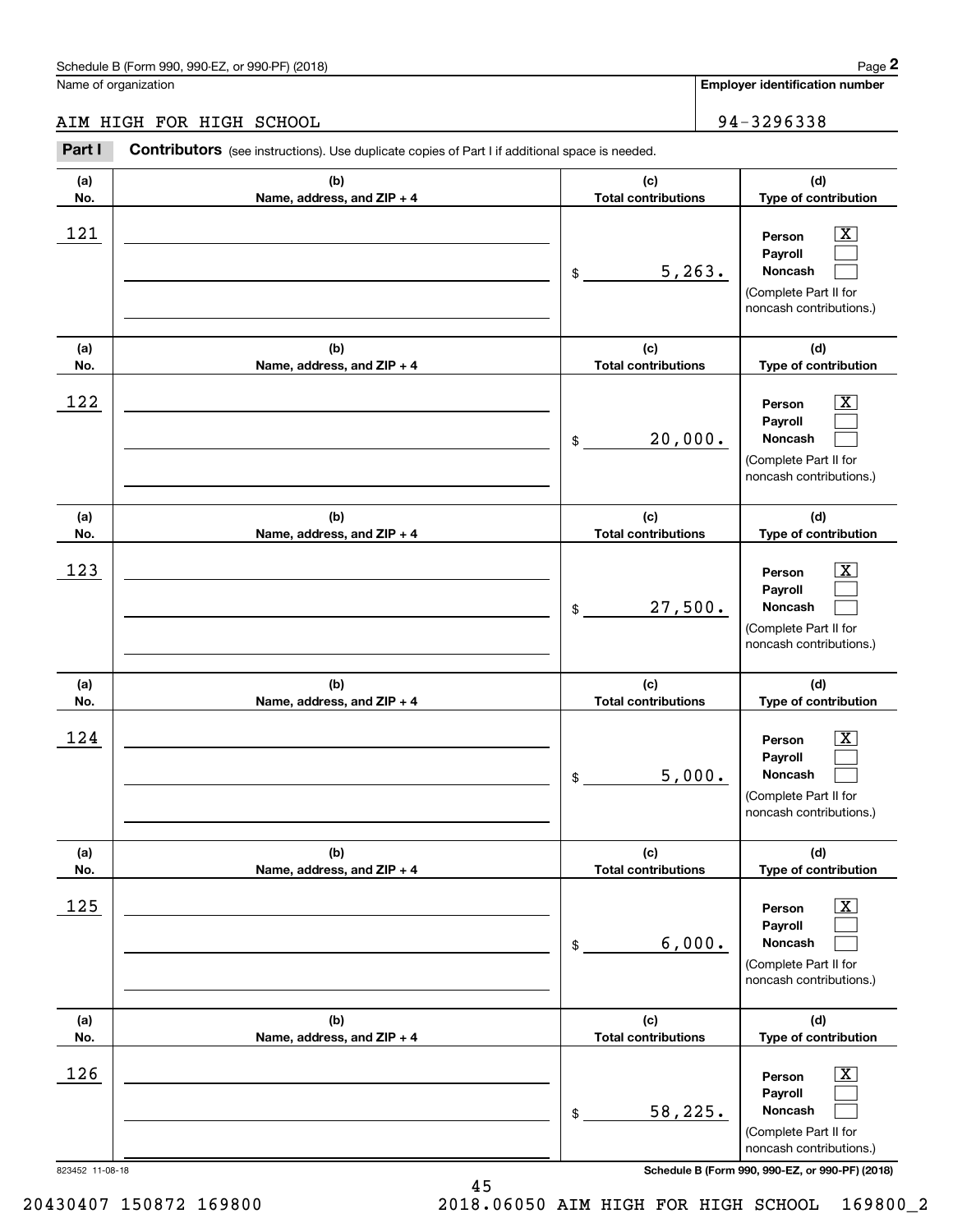# AIM HIGH FOR HIGH SCHOOL 94-3296338

|                 | Schedule B (Form 990, 990-EZ, or 990-PF) (2018)                                                |                                   |        | Page 2                                                                                                             |
|-----------------|------------------------------------------------------------------------------------------------|-----------------------------------|--------|--------------------------------------------------------------------------------------------------------------------|
|                 | Name of organization                                                                           |                                   |        | Employer identification number                                                                                     |
|                 | AIM HIGH FOR HIGH SCHOOL                                                                       |                                   |        | 94-3296338                                                                                                         |
| Part I          | Contributors (see instructions). Use duplicate copies of Part I if additional space is needed. |                                   |        |                                                                                                                    |
| (a)<br>No.      | (b)<br>Name, address, and ZIP + 4                                                              | (c)<br><b>Total contributions</b> |        | (d)<br>Type of contribution                                                                                        |
| 127             |                                                                                                | 10,000.<br>\$                     |        | $\overline{\mathbf{X}}$<br>Person<br>Payroll<br>Noncash<br>(Complete Part II for<br>noncash contributions.)        |
| (a)<br>No.      | (b)<br>Name, address, and ZIP + 4                                                              | (c)<br><b>Total contributions</b> |        | (d)<br>Type of contribution                                                                                        |
| 128             |                                                                                                | 100,000.<br>\$                    |        | $\overline{\mathbf{X}}$<br>Person<br>Payroll<br>Noncash<br>(Complete Part II for<br>noncash contributions.)        |
| (a)<br>No.      | (b)<br>Name, address, and ZIP + 4                                                              | (c)<br><b>Total contributions</b> |        | (d)<br>Type of contribution                                                                                        |
| 129             |                                                                                                | 17,300.<br>\$                     |        | $\overline{\mathbf{X}}$<br>Person<br>Payroll<br>Noncash<br>(Complete Part II for<br>noncash contributions.)        |
| (a)<br>No.      | (b)<br>Name, address, and ZIP + 4                                                              | (c)<br><b>Total contributions</b> |        | (d)<br>Type of contribution                                                                                        |
| 130             |                                                                                                | \$                                | 5,000. | $\mathbf{X}$<br>Person<br>Payroll<br>Noncash<br>(Complete Part II for<br>noncash contributions.)                   |
| (a)<br>No.      | (b)<br>Name, address, and ZIP + 4                                                              | (c)<br><b>Total contributions</b> |        | (d)<br>Type of contribution                                                                                        |
| 131             |                                                                                                | 25,000.<br>\$                     |        | $\overline{\mathbf{X}}$<br>Person<br>Payroll<br><b>Noncash</b><br>(Complete Part II for<br>noncash contributions.) |
| (a)<br>No.      | (b)<br>Name, address, and ZIP + 4                                                              | (c)<br><b>Total contributions</b> |        | (d)<br>Type of contribution                                                                                        |
| 132             |                                                                                                | 80,100.<br>\$                     |        | $\boxed{\text{X}}$<br>Person<br>Payroll<br><b>Noncash</b><br>(Complete Part II for<br>noncash contributions.)      |
| 823452 11-08-18 |                                                                                                |                                   |        | Schedule B (Form 990, 990-EZ, or 990-PF) (2018)                                                                    |

46 46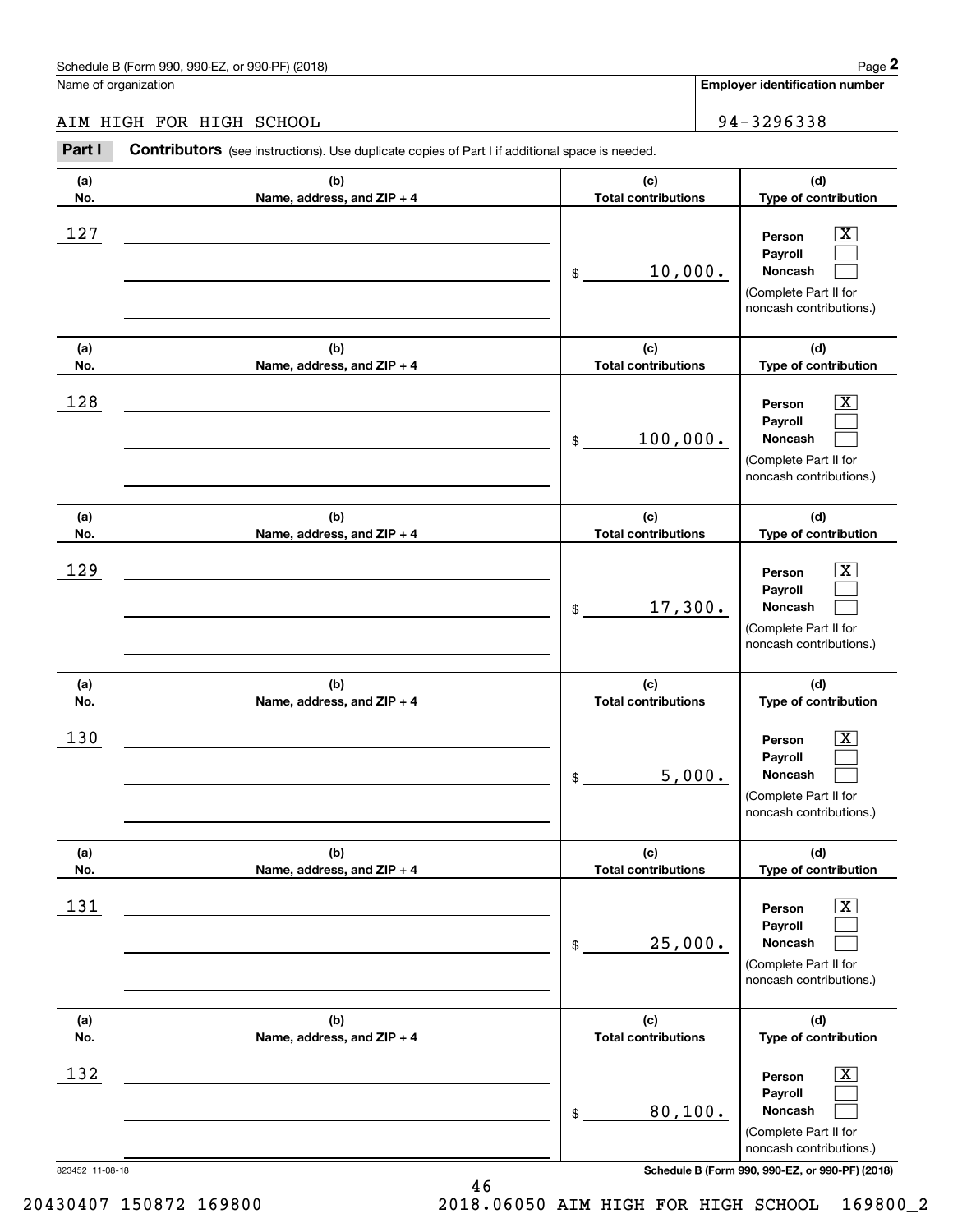# AIM HIGH FOR HIGH SCHOOL 94-3296338

|            | Schedule B (Form 990, 990-EZ, or 990-PF) (2018)                                                |                                   | Page 2                                                                                                    |
|------------|------------------------------------------------------------------------------------------------|-----------------------------------|-----------------------------------------------------------------------------------------------------------|
|            | Name of organization                                                                           |                                   | Employer identification number                                                                            |
|            | AIM HIGH FOR HIGH SCHOOL                                                                       |                                   | 94-3296338                                                                                                |
| Part I     | Contributors (see instructions). Use duplicate copies of Part I if additional space is needed. |                                   |                                                                                                           |
| (a)<br>No. | (b)<br>Name, address, and ZIP + 4                                                              | (c)<br><b>Total contributions</b> | (d)<br>Type of contribution                                                                               |
| 133        |                                                                                                | 5,000.<br>\$                      | $\overline{\text{X}}$<br>Person<br>Payroll<br>Noncash<br>(Complete Part II for<br>noncash contributions.) |
| (a)<br>No. | (b)<br>Name, address, and ZIP + 4                                                              | (c)<br><b>Total contributions</b> | (d)<br>Type of contribution                                                                               |
| 134        |                                                                                                | 5,000.<br>\$                      | $\overline{\text{X}}$<br>Person<br>Payroll<br>Noncash<br>(Complete Part II for<br>noncash contributions.) |
| (a)<br>No. | (b)<br>Name, address, and ZIP + 4                                                              | (c)<br><b>Total contributions</b> | (d)<br>Type of contribution                                                                               |
| 135        |                                                                                                | 100,000.<br>\$                    | X<br>Person<br>Payroll<br>Noncash<br>(Complete Part II for<br>noncash contributions.)                     |
| (a)<br>No. | (b)<br>Name, address, and ZIP + 4                                                              | (c)<br><b>Total contributions</b> | (d)<br>Type of contribution                                                                               |
| 136        |                                                                                                | 830,250.<br>\$                    | $\mathbf{X}$<br>Person<br>Payroll<br>Noncash<br>(Complete Part II for<br>noncash contributions.)          |
| (a)<br>No. | (b)<br>Name, address, and ZIP + 4                                                              | (c)<br><b>Total contributions</b> | (d)<br>Type of contribution                                                                               |
| 137        |                                                                                                | 15,000.<br>\$                     | $\boxed{\text{X}}$<br>Person<br>Payroll<br>Noncash<br>(Complete Part II for<br>noncash contributions.)    |
| (a)<br>No. | (b)<br>Name, address, and ZIP + 4                                                              | (c)<br><b>Total contributions</b> | (d)<br>Type of contribution                                                                               |
| 138        |                                                                                                | 5,500.<br>\$                      | $\boxed{\text{X}}$<br>Person<br>Payroll<br>Noncash<br>(Complete Part II for<br>noncash contributions.)    |

823452 11-08-18 **Schedule B (Form 990, 990-EZ, or 990-PF) (2018)** 

47 47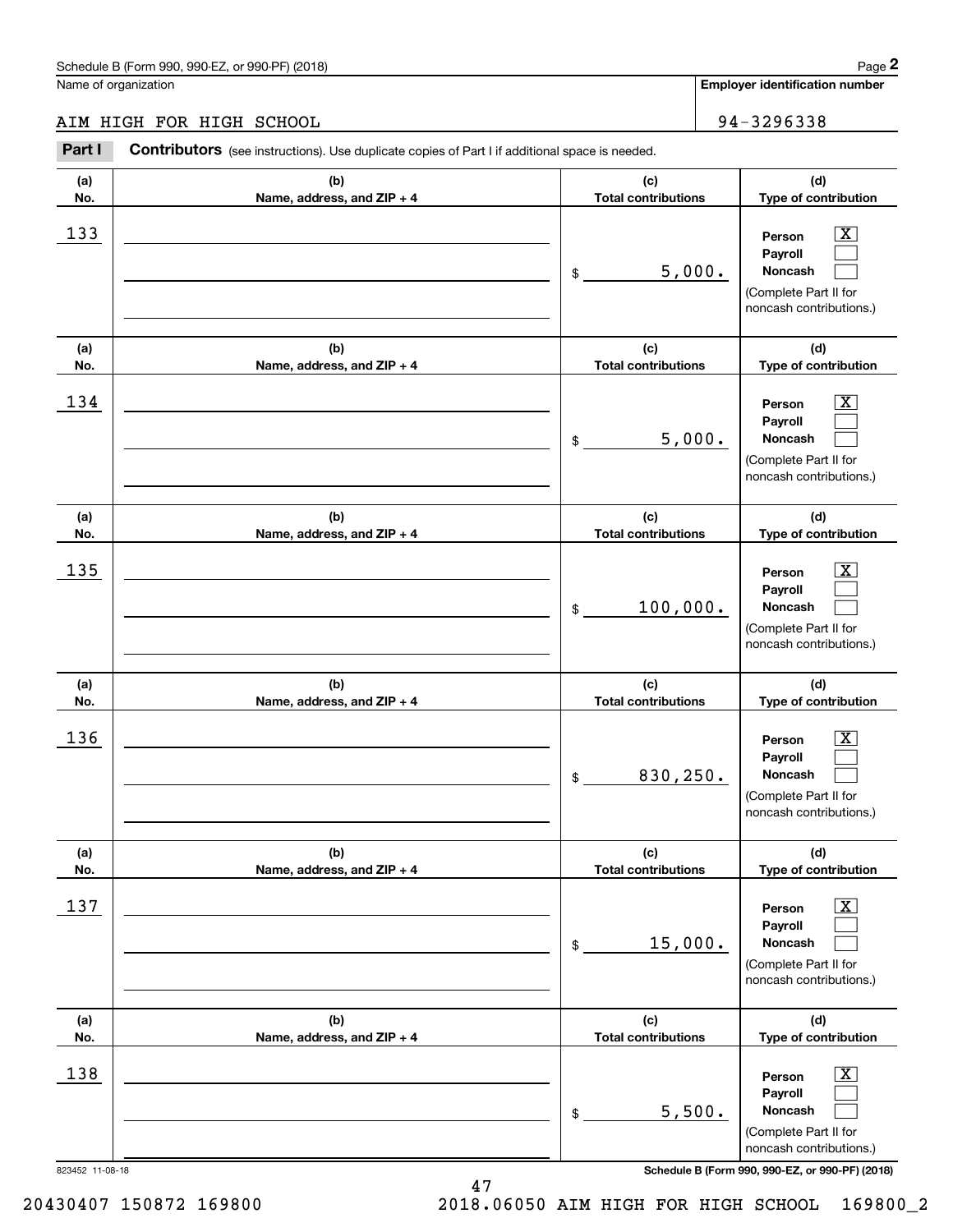#### AIM HIGH FOR HIGH SCHOOL 94-3296338 AIM HIGH FOR HIGH SCHOOL

|                 | Schedule B (Form 990, 990-EZ, or 990-PF) (2018)                                                       |                                   | Page 2                                                                                                                             |
|-----------------|-------------------------------------------------------------------------------------------------------|-----------------------------------|------------------------------------------------------------------------------------------------------------------------------------|
|                 | Name of organization                                                                                  |                                   | Employer identification number                                                                                                     |
|                 | AIM HIGH FOR HIGH SCHOOL                                                                              |                                   | 94-3296338                                                                                                                         |
| Part I          | <b>Contributors</b> (see instructions). Use duplicate copies of Part I if additional space is needed. |                                   |                                                                                                                                    |
| (a)<br>No.      | (b)<br>Name, address, and ZIP + 4                                                                     | (c)<br><b>Total contributions</b> | (d)<br>Type of contribution                                                                                                        |
| 139             |                                                                                                       | 400,000.<br>\$                    | $\mathbf{X}$<br>Person<br>Payroll<br><b>Noncash</b><br>(Complete Part II for<br>noncash contributions.)                            |
| (a)<br>No.      | (b)<br>Name, address, and ZIP + 4                                                                     | (c)<br><b>Total contributions</b> | (d)<br>Type of contribution                                                                                                        |
| 140             |                                                                                                       | 28,514.<br>\$                     | $\overline{\mathbf{X}}$<br>Person<br>Payroll<br>Noncash<br>(Complete Part II for<br>noncash contributions.)                        |
| (a)<br>No.      | (b)<br>Name, address, and ZIP + 4                                                                     | (c)<br><b>Total contributions</b> | (d)<br>Type of contribution                                                                                                        |
| 141             |                                                                                                       | 7,500.<br>\$                      | $\overline{\mathbf{X}}$<br>Person<br>Payroll<br>Noncash<br>(Complete Part II for<br>noncash contributions.)                        |
| (a)<br>No.      | (b)<br>Name, address, and ZIP + 4                                                                     | (c)<br><b>Total contributions</b> | (d)<br>Type of contribution                                                                                                        |
| 142             |                                                                                                       | 31,834.<br>\$                     | $\mathbf{X}$<br>Person<br>Payroll<br><b>Noncash</b><br>$\overline{\mathbf{X}}$<br>(Complete Part II for<br>noncash contributions.) |
| (a)<br>No.      | (b)<br>Name, address, and ZIP + 4                                                                     | (c)<br><b>Total contributions</b> | (d)<br>Type of contribution                                                                                                        |
| 143             |                                                                                                       | 120, 100.<br>\$                   | $\overline{\mathbf{X}}$<br>Person<br>Payroll<br>Noncash<br>(Complete Part II for<br>noncash contributions.)                        |
| (a)<br>No.      | (b)<br>Name, address, and ZIP + 4                                                                     | (c)<br><b>Total contributions</b> | (d)<br>Type of contribution                                                                                                        |
| 144             |                                                                                                       | 50,000.<br>\$                     | $\overline{\mathbf{X}}$<br>Person<br>Payroll<br>Noncash<br>(Complete Part II for<br>noncash contributions.)                        |
| 823452 11-08-18 |                                                                                                       |                                   | Schedule B (Form 990, 990-EZ, or 990-PF) (2018)                                                                                    |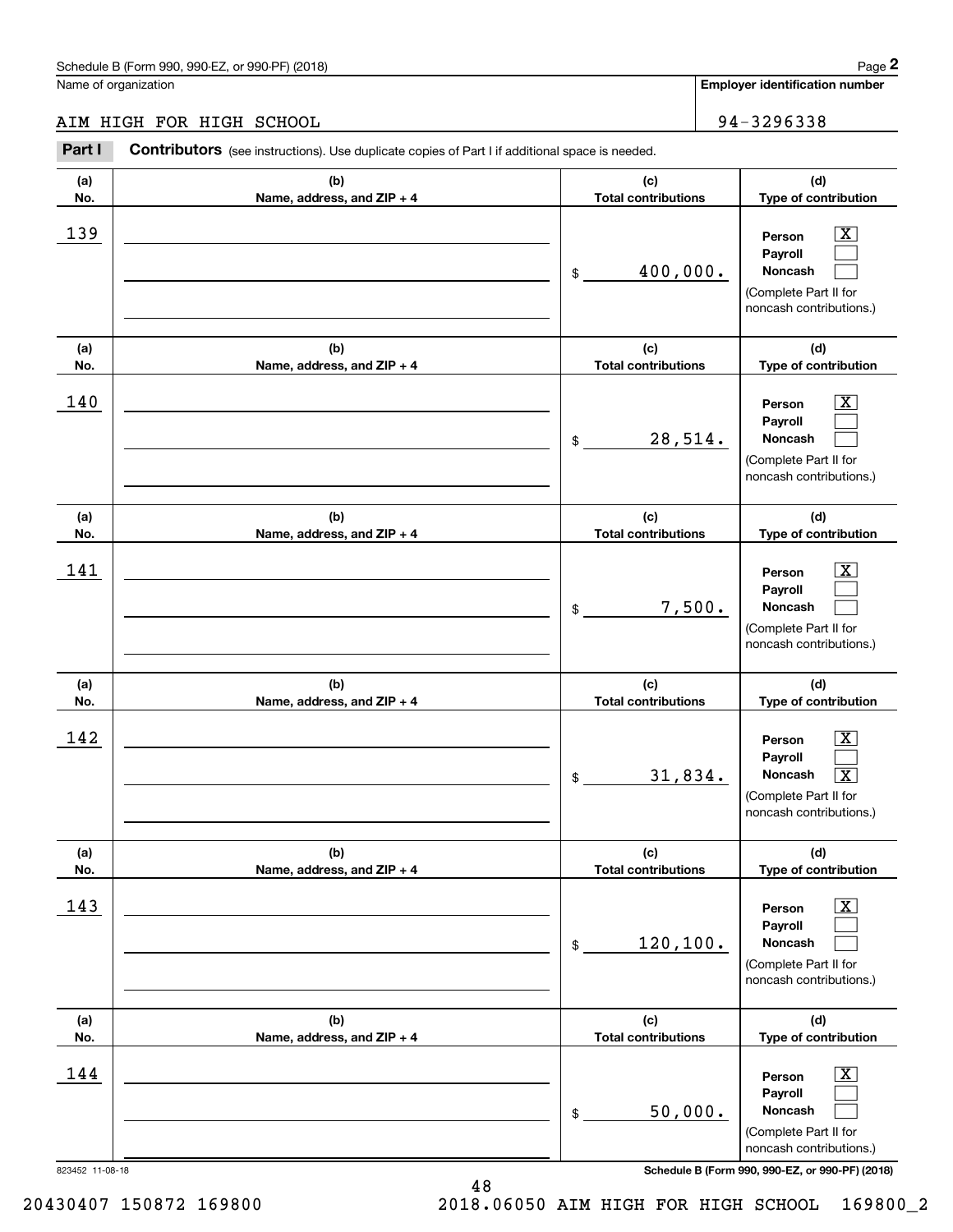# AIM HIGH FOR HIGH SCHOOL 94-3296338

|            | Schedule B (Form 990, 990-EZ, or 990-PF) (2018)                                                |                                             | Page 2                                                                                                                    |
|------------|------------------------------------------------------------------------------------------------|---------------------------------------------|---------------------------------------------------------------------------------------------------------------------------|
|            | Name of organization                                                                           |                                             | Employer identification number                                                                                            |
|            | AIM HIGH FOR HIGH SCHOOL                                                                       |                                             | 94-3296338                                                                                                                |
| Part I     | Contributors (see instructions). Use duplicate copies of Part I if additional space is needed. |                                             |                                                                                                                           |
| (a)<br>No. | (b)<br>Name, address, and ZIP + 4                                                              | (c)<br><b>Total contributions</b>           | (d)<br>Type of contribution                                                                                               |
| 145        |                                                                                                | 15,100.<br>\$                               | $\overline{\text{X}}$<br>Person<br>Payroll<br>Noncash<br>(Complete Part II for<br>noncash contributions.)                 |
| (a)<br>No. | (b)<br>Name, address, and ZIP + 4                                                              | (c)<br><b>Total contributions</b>           | (d)<br>Type of contribution                                                                                               |
| 146        |                                                                                                | 10,025.<br>\$                               | $\overline{\text{X}}$<br>Person<br>Payroll<br>Noncash<br>(Complete Part II for<br>noncash contributions.)                 |
| (a)        | (b)                                                                                            | (c)                                         | (d)                                                                                                                       |
| No.<br>147 | Name, address, and ZIP + 4                                                                     | <b>Total contributions</b><br>50,000.<br>\$ | Type of contribution<br>X<br>Person<br>Payroll<br>Noncash<br>(Complete Part II for<br>noncash contributions.)             |
| (a)<br>No. | (b)<br>Name, address, and ZIP + 4                                                              | (c)<br><b>Total contributions</b>           | (d)<br>Type of contribution                                                                                               |
| 148        |                                                                                                | 10,000.<br>\$                               | $\mathbf{X}$<br>Person<br>Payroll<br><b>Noncash</b><br>(Complete Part II for<br>noncash contributions.)                   |
| (a)<br>No. | (b)<br>Name, address, and ZIP + 4                                                              | (c)<br><b>Total contributions</b>           | (d)<br>Type of contribution                                                                                               |
| 149        |                                                                                                | 5,000.<br>\$                                | $\overline{\text{X}}$<br>Person<br>Payroll<br>Noncash<br>(Complete Part II for<br>noncash contributions.)                 |
| (a)<br>No. | (b)<br>Name, address, and ZIP + 4                                                              | (c)<br><b>Total contributions</b>           | (d)<br>Type of contribution                                                                                               |
| 150        |                                                                                                | 5,000.<br>\$                                | $\overline{\text{X}}$<br>Person<br>Payroll<br>Noncash<br>(Complete Part II for<br>noncash contributions.)<br>000.051/0040 |

49 49

823452 11-08-18 **Schedule B (Form 990, 990-EZ, or 990-PF) (2018)**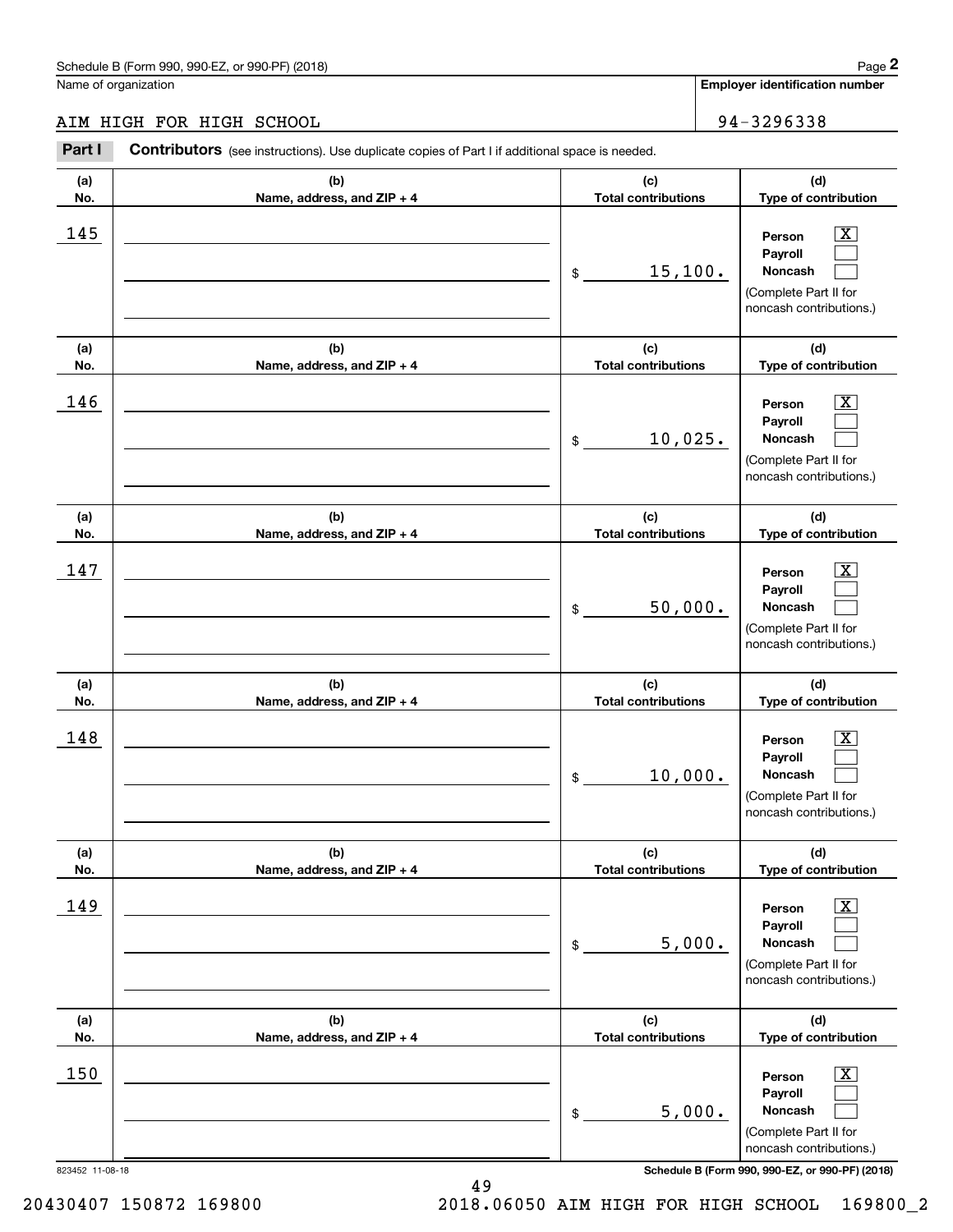# AIM HIGH FOR HIGH SCHOOL 94-3296338

|                 | Schedule B (Form 990, 990-EZ, or 990-PF) (2018)                                                |                                   |         | Page 2                                                                                                      |
|-----------------|------------------------------------------------------------------------------------------------|-----------------------------------|---------|-------------------------------------------------------------------------------------------------------------|
|                 | Name of organization                                                                           |                                   |         | <b>Employer identification number</b>                                                                       |
|                 | AIM HIGH FOR HIGH SCHOOL                                                                       |                                   |         | 94-3296338                                                                                                  |
| Part I          | Contributors (see instructions). Use duplicate copies of Part I if additional space is needed. |                                   |         |                                                                                                             |
| (a)<br>No.      | (b)<br>Name, address, and ZIP + 4                                                              | (c)<br><b>Total contributions</b> |         | (d)<br>Type of contribution                                                                                 |
| 151             |                                                                                                | \$                                | 10,000. | $\overline{\mathbf{X}}$<br>Person<br>Payroll<br>Noncash<br>(Complete Part II for<br>noncash contributions.) |
| (a)<br>No.      | (b)<br>Name, address, and ZIP + 4                                                              | (c)<br><b>Total contributions</b> |         | (d)<br>Type of contribution                                                                                 |
| 152             |                                                                                                | \$                                | 10,000. | $\overline{\mathbf{X}}$<br>Person<br>Payroll<br>Noncash<br>(Complete Part II for<br>noncash contributions.) |
| (a)<br>No.      | (b)<br>Name, address, and ZIP + 4                                                              | (c)<br><b>Total contributions</b> |         | (d)<br>Type of contribution                                                                                 |
| 153             |                                                                                                | \$                                | 9,042.  | $\overline{\mathbf{X}}$<br>Person<br>Payroll<br>Noncash<br>(Complete Part II for<br>noncash contributions.) |
| (a)<br>No.      | (b)<br>Name, address, and ZIP + 4                                                              | (c)<br><b>Total contributions</b> |         | (d)<br>Type of contribution                                                                                 |
| 154             |                                                                                                | \$                                | 15,000. | $\mathbf{X}$<br>Person<br>Payroll<br>Noncash<br>(Complete Part II for<br>noncash contributions.)            |
| (a)<br>No.      | (b)<br>Name, address, and ZIP + 4                                                              | (c)<br><b>Total contributions</b> |         | (d)<br>Type of contribution                                                                                 |
| 155             |                                                                                                | \$                                | 5,808.  | $\boxed{\text{X}}$<br>Person<br>Payroll<br>Noncash<br>(Complete Part II for<br>noncash contributions.)      |
| (a)<br>No.      | (b)<br>Name, address, and ZIP + 4                                                              | (c)<br><b>Total contributions</b> |         | (d)<br>Type of contribution                                                                                 |
| 156             |                                                                                                | \$                                | 21,110. | $\boxed{\text{X}}$<br>Person<br>Payroll<br>Noncash<br>(Complete Part II for<br>noncash contributions.)      |
| 823452 11-08-18 |                                                                                                |                                   |         | Schedule B (Form 990, 990-EZ, or 990-PF) (2018)                                                             |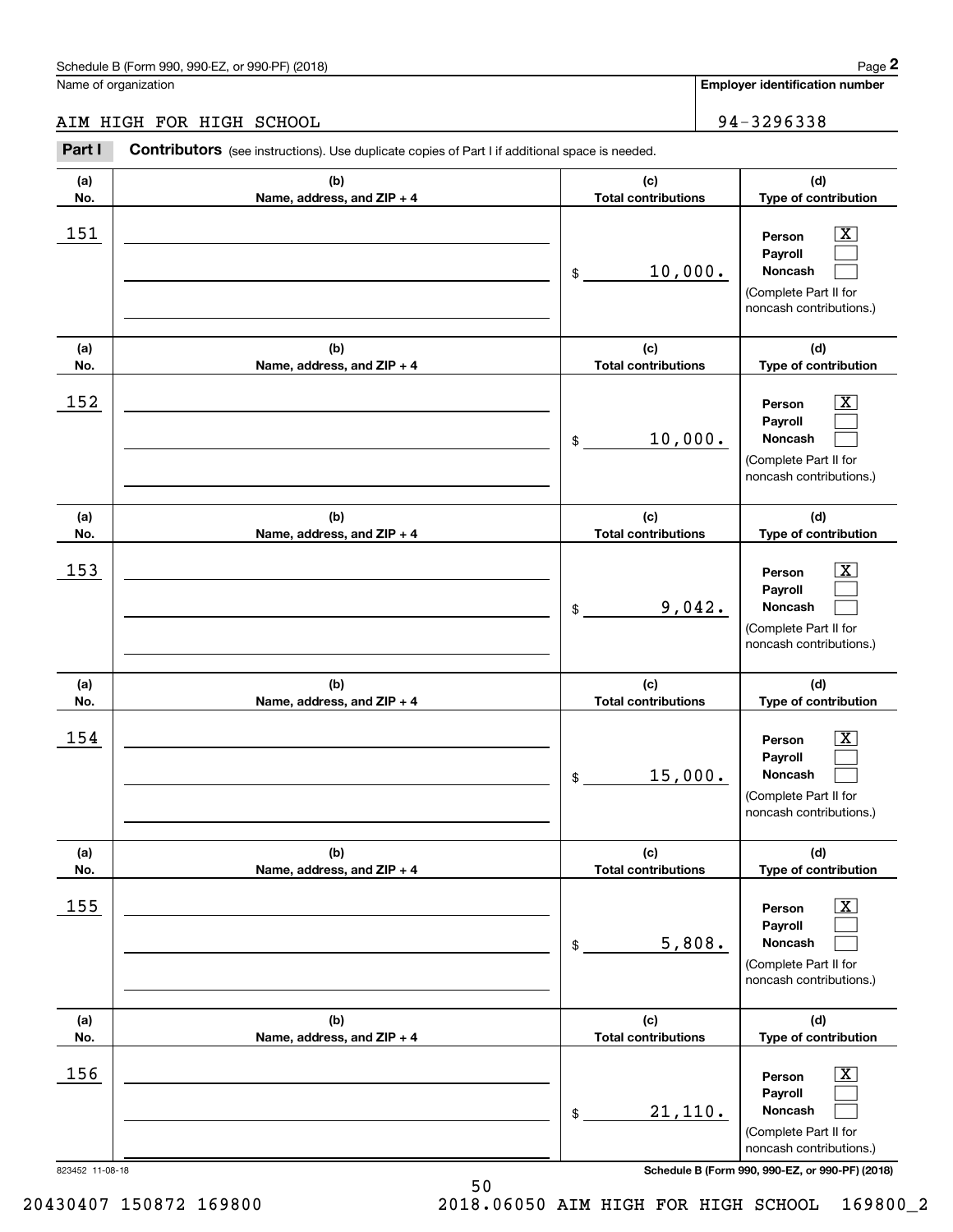# AIM HIGH FOR HIGH SCHOOL 94-3296338

|                 | Schedule B (Form 990, 990-EZ, or 990-PF) (2018)                                                |                                   |          | Page 2                                                                                                      |  |  |
|-----------------|------------------------------------------------------------------------------------------------|-----------------------------------|----------|-------------------------------------------------------------------------------------------------------------|--|--|
|                 | Name of organization                                                                           |                                   |          | Employer identification number                                                                              |  |  |
|                 | AIM HIGH FOR HIGH SCHOOL                                                                       |                                   |          | 94-3296338                                                                                                  |  |  |
| Part I          | Contributors (see instructions). Use duplicate copies of Part I if additional space is needed. |                                   |          |                                                                                                             |  |  |
| (a)<br>No.      | (b)<br>Name, address, and ZIP + 4                                                              | (c)<br><b>Total contributions</b> |          | (d)<br>Type of contribution                                                                                 |  |  |
| 157             |                                                                                                | \$                                | 5,000.   | $\overline{\text{X}}$<br>Person<br>Payroll<br>Noncash<br>(Complete Part II for<br>noncash contributions.)   |  |  |
| (a)<br>No.      | (b)<br>Name, address, and ZIP + 4                                                              | (c)<br><b>Total contributions</b> |          | (d)<br>Type of contribution                                                                                 |  |  |
| 158             |                                                                                                | \$                                | 10,000.  | $\overline{\text{X}}$<br>Person<br>Payroll<br>Noncash<br>(Complete Part II for<br>noncash contributions.)   |  |  |
| (a)<br>No.      | (b)<br>Name, address, and ZIP + 4                                                              | (c)<br><b>Total contributions</b> |          | (d)<br>Type of contribution                                                                                 |  |  |
| 159             |                                                                                                | \$                                | 200,000. | X<br>Person<br>Payroll<br>Noncash<br>(Complete Part II for<br>noncash contributions.)                       |  |  |
| (a)<br>No.      | (b)<br>Name, address, and ZIP + 4                                                              | (c)<br><b>Total contributions</b> |          | (d)<br>Type of contribution                                                                                 |  |  |
| 160             |                                                                                                | \$                                | 5,000.   | $\mathbf{X}$<br>Person<br>Payroll<br>Noncash<br>(Complete Part II for<br>noncash contributions.)            |  |  |
| (a)<br>No.      | (b)<br>Name, address, and ZIP + 4                                                              | (c)<br><b>Total contributions</b> |          | (d)<br>Type of contribution                                                                                 |  |  |
| 161             |                                                                                                | \$                                | 20,000.  | $\overline{\mathbf{X}}$<br>Person<br>Payroll<br>Noncash<br>(Complete Part II for<br>noncash contributions.) |  |  |
| (a)<br>No.      | (b)<br>Name, address, and ZIP + 4                                                              | (c)<br><b>Total contributions</b> |          | (d)<br>Type of contribution                                                                                 |  |  |
| 162             |                                                                                                | \$                                | 30,000.  | $\overline{\mathbf{X}}$<br>Person<br>Payroll<br>Noncash<br>(Complete Part II for<br>noncash contributions.) |  |  |
| 823452 11-08-18 |                                                                                                |                                   |          | Schedule B (Form 990, 990-EZ, or 990-PF) (2018)                                                             |  |  |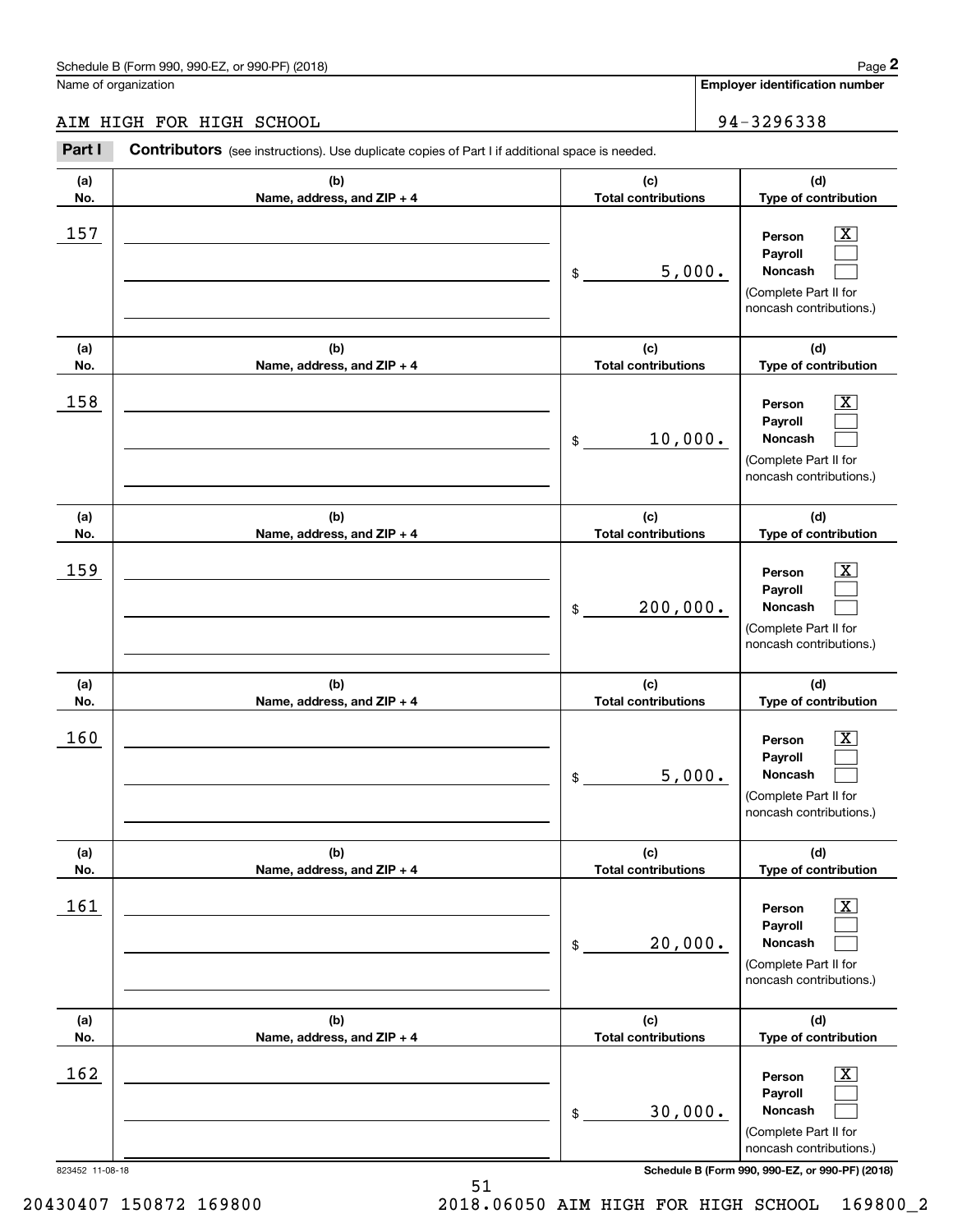# AIM HIGH FOR HIGH SCHOOL 94-3296338

|                 | Schedule B (Form 990, 990-EZ, or 990-PF) (2018)                                                |                                   | Page 2                                                                                                                |
|-----------------|------------------------------------------------------------------------------------------------|-----------------------------------|-----------------------------------------------------------------------------------------------------------------------|
|                 | Name of organization                                                                           |                                   | Employer identification number                                                                                        |
|                 | AIM HIGH FOR HIGH SCHOOL                                                                       |                                   | 94-3296338                                                                                                            |
| Part I          | Contributors (see instructions). Use duplicate copies of Part I if additional space is needed. |                                   |                                                                                                                       |
| (a)<br>No.      | (b)<br>Name, address, and ZIP + 4                                                              | (c)<br><b>Total contributions</b> | (d)<br>Type of contribution                                                                                           |
| 163             |                                                                                                | 14,000.<br>\$                     | $\overline{\text{X}}$<br>Person<br>Payroll<br>Noncash<br>(Complete Part II for<br>noncash contributions.)             |
| (a)<br>No.      | (b)<br>Name, address, and ZIP + 4                                                              | (c)<br><b>Total contributions</b> | (d)<br>Type of contribution                                                                                           |
| 164             |                                                                                                | 50,000.<br>\$                     | $\overline{\text{X}}$<br>Person<br>Payroll<br>Noncash<br>(Complete Part II for<br>noncash contributions.)             |
| (a)<br>No.      | (b)<br>Name, address, and ZIP + 4                                                              | (c)<br><b>Total contributions</b> | (d)<br>Type of contribution                                                                                           |
| 165             |                                                                                                | 30,000.<br>\$                     | X<br>Person<br>Payroll<br>Noncash<br>(Complete Part II for<br>noncash contributions.)                                 |
| (a)<br>No.      | (b)<br>Name, address, and ZIP + 4                                                              | (c)<br><b>Total contributions</b> | (d)<br>Type of contribution                                                                                           |
| 166             |                                                                                                | 10,000.<br>\$                     | $\mathbf{X}$<br>Person<br>Payroll<br>Noncash<br>(Complete Part II for<br>noncash contributions.)                      |
| (a)<br>No.      | (b)<br>Name, address, and ZIP + 4                                                              | (c)<br><b>Total contributions</b> | (d)<br>Type of contribution                                                                                           |
| 167             |                                                                                                | \$                                | $\overline{\mathbf{X}}$<br>Person<br>Payroll<br>5,000.<br>Noncash<br>(Complete Part II for<br>noncash contributions.) |
| (a)<br>No.      | (b)<br>Name, address, and ZIP + 4                                                              | (c)<br><b>Total contributions</b> | (d)<br>Type of contribution                                                                                           |
| 168             |                                                                                                | \$                                | $\overline{\mathbf{X}}$<br>Person<br>Payroll<br>7,500.<br>Noncash<br>(Complete Part II for<br>noncash contributions.) |
| 823452 11-08-18 |                                                                                                |                                   | Schedule B (Form 990, 990-EZ, or 990-PF) (2018)                                                                       |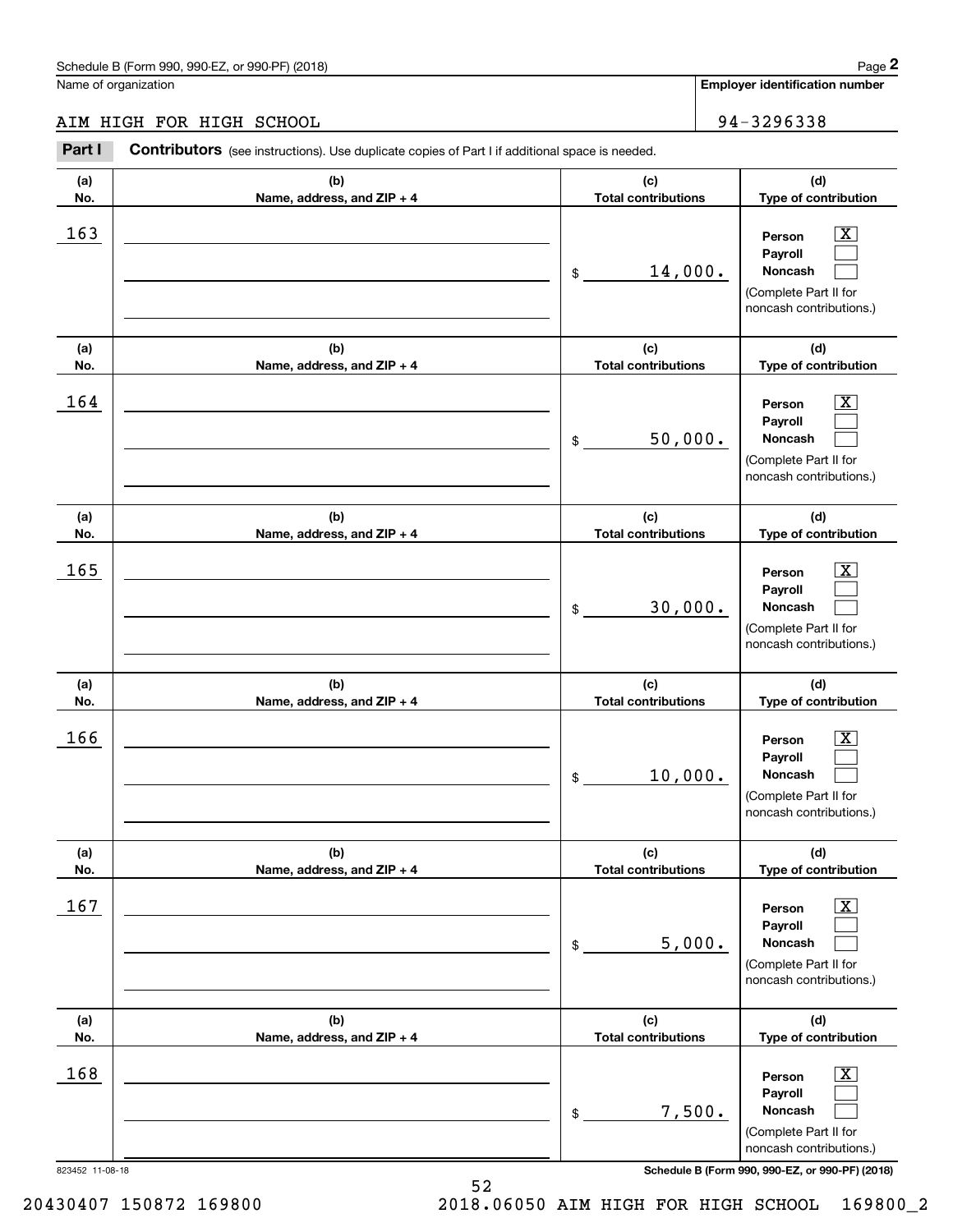# AIM HIGH FOR HIGH SCHOOL 94-3296338

|                 | Schedule B (Form 990, 990-EZ, or 990-PF) (2018)                                                |                                   |         | Page 2                                                                                                      |
|-----------------|------------------------------------------------------------------------------------------------|-----------------------------------|---------|-------------------------------------------------------------------------------------------------------------|
|                 | Name of organization                                                                           |                                   |         | Employer identification number                                                                              |
|                 | AIM HIGH FOR HIGH SCHOOL                                                                       |                                   |         | 94-3296338                                                                                                  |
| Part I          | Contributors (see instructions). Use duplicate copies of Part I if additional space is needed. |                                   |         |                                                                                                             |
| (a)<br>No.      | (b)<br>Name, address, and ZIP + 4                                                              | (c)<br><b>Total contributions</b> |         | (d)<br>Type of contribution                                                                                 |
| 169             |                                                                                                | \$                                | 5,000.  | $\overline{\text{X}}$<br>Person<br>Payroll<br>Noncash<br>(Complete Part II for<br>noncash contributions.)   |
| (a)<br>No.      | (b)<br>Name, address, and ZIP + 4                                                              | (c)<br><b>Total contributions</b> |         | (d)<br>Type of contribution                                                                                 |
| 170             |                                                                                                | \$                                | 12,650. | X<br>Person<br>Payroll<br>Noncash<br>(Complete Part II for<br>noncash contributions.)                       |
| (a)<br>No.      | (b)<br>Name, address, and ZIP + 4                                                              | (c)<br><b>Total contributions</b> |         | (d)<br>Type of contribution                                                                                 |
| 171             |                                                                                                | \$                                | 8,750.  | X<br>Person<br>Payroll<br>Noncash<br>(Complete Part II for<br>noncash contributions.)                       |
| (a)<br>No.      | (b)<br>Name, address, and ZIP + 4                                                              | (c)<br><b>Total contributions</b> |         | (d)<br>Type of contribution                                                                                 |
| 172             |                                                                                                | \$                                | 50,000. | $\mathbf{X}$<br>Person<br>Payroll<br>Noncash<br>(Complete Part II for<br>noncash contributions.)            |
| (a)<br>No.      | (b)<br>Name, address, and ZIP + 4                                                              | (c)<br><b>Total contributions</b> |         | (d)<br>Type of contribution                                                                                 |
| 173             |                                                                                                | \$                                | 20,000. | $\overline{\mathbf{X}}$<br>Person<br>Payroll<br>Noncash<br>(Complete Part II for<br>noncash contributions.) |
| (a)<br>No.      | (b)<br>Name, address, and ZIP + 4                                                              | (c)<br><b>Total contributions</b> |         | (d)<br>Type of contribution                                                                                 |
| 174             |                                                                                                | \$                                | 5,080.  | $\overline{\mathbf{X}}$<br>Person<br>Payroll<br>Noncash<br>(Complete Part II for<br>noncash contributions.) |
| 823452 11-08-18 |                                                                                                |                                   |         | Schedule B (Form 990, 990-EZ, or 990-PF) (2018)                                                             |

20430407 150872 169800 2018.06050 AIM HIGH FOR HIGH SCHOOL 169800\_2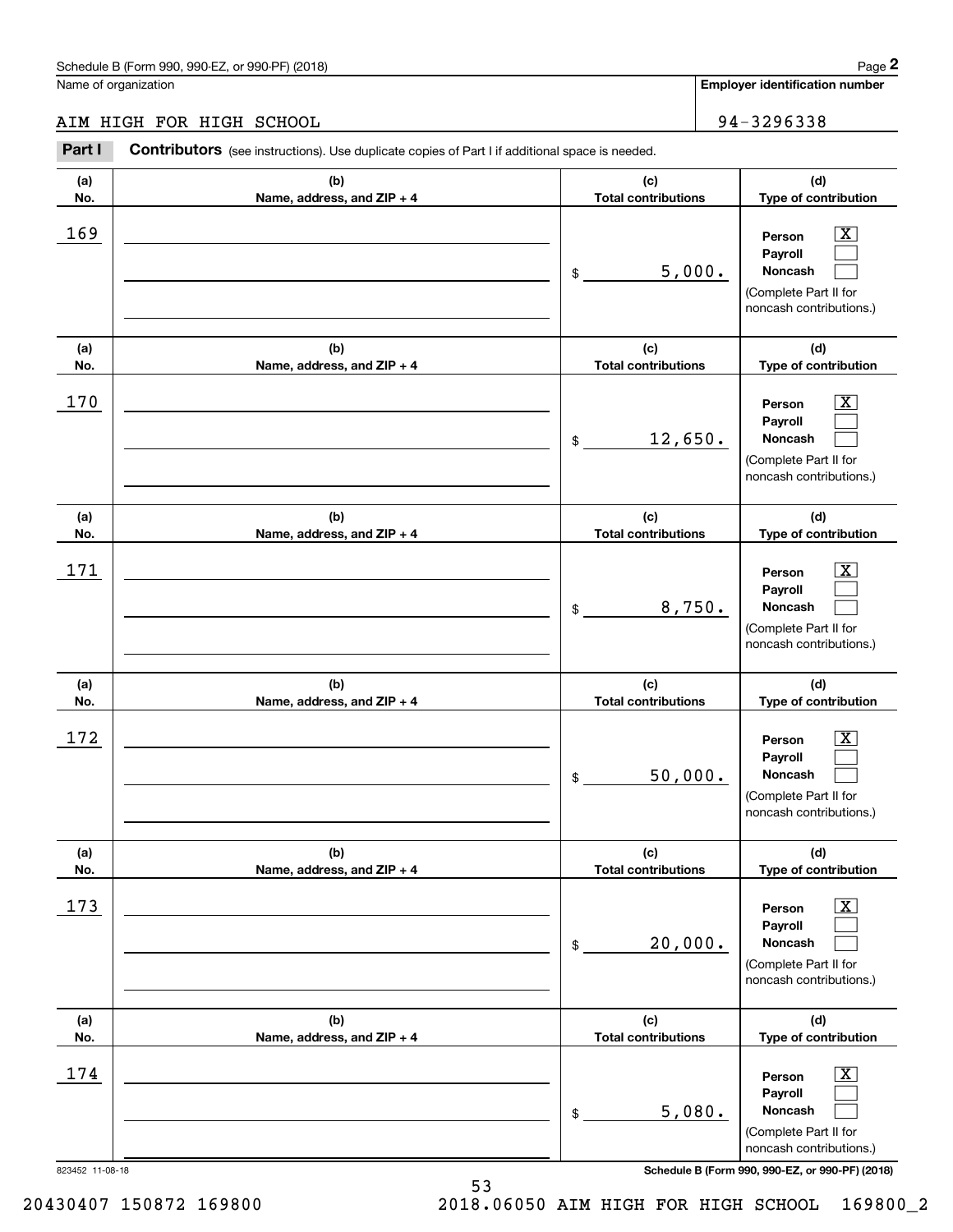# AIM HIGH FOR HIGH SCHOOL 94-3296338

|            | Schedule B (Form 990, 990-EZ, or 990-PF) (2018)                                                |                                   |        | Page 2                                                                                                        |  |  |
|------------|------------------------------------------------------------------------------------------------|-----------------------------------|--------|---------------------------------------------------------------------------------------------------------------|--|--|
|            | Name of organization                                                                           |                                   |        | <b>Employer identification number</b>                                                                         |  |  |
|            | AIM HIGH FOR HIGH SCHOOL                                                                       |                                   |        | 94-3296338                                                                                                    |  |  |
| Part I     | Contributors (see instructions). Use duplicate copies of Part I if additional space is needed. |                                   |        |                                                                                                               |  |  |
| (a)<br>No. | (b)<br>Name, address, and ZIP + 4                                                              | (c)<br><b>Total contributions</b> |        | (d)<br>Type of contribution                                                                                   |  |  |
| 175        |                                                                                                | 50,000.<br>\$                     |        | $\overline{\text{X}}$<br>Person<br>Payroll<br>Noncash<br>(Complete Part II for<br>noncash contributions.)     |  |  |
| (a)<br>No. | (b)<br>Name, address, and ZIP + 4                                                              | (c)<br><b>Total contributions</b> |        | (d)<br>Type of contribution                                                                                   |  |  |
| 176        |                                                                                                | 10,000.<br>\$                     |        | $\overline{\text{X}}$<br>Person<br>Payroll<br>Noncash<br>(Complete Part II for<br>noncash contributions.)     |  |  |
| (a)        | (b)                                                                                            | (c)                               |        | (d)                                                                                                           |  |  |
| No.<br>177 | Name, address, and ZIP + 4                                                                     | <b>Total contributions</b><br>\$  | 5,450. | Type of contribution<br>X<br>Person<br>Payroll<br>Noncash<br>(Complete Part II for<br>noncash contributions.) |  |  |
| (a)<br>No. | (b)<br>Name, address, and ZIP + 4                                                              | (c)<br><b>Total contributions</b> |        | (d)<br>Type of contribution                                                                                   |  |  |
| 178        |                                                                                                | 10,000.<br>\$                     |        | $\mathbf{X}$<br>Person<br>Payroll<br>Noncash<br>(Complete Part II for<br>noncash contributions.)              |  |  |
| (a)<br>No. | (b)<br>Name, address, and ZIP + 4                                                              | (c)<br><b>Total contributions</b> |        | (d)<br>Type of contribution                                                                                   |  |  |
| 179        |                                                                                                | 10,000.<br>\$                     |        | $\boxed{\text{X}}$<br>Person<br>Payroll<br>Noncash<br>(Complete Part II for<br>noncash contributions.)        |  |  |
| (a)<br>No. | (b)<br>Name, address, and ZIP + 4                                                              | (c)<br><b>Total contributions</b> |        | (d)<br>Type of contribution                                                                                   |  |  |
| 180        |                                                                                                | \$                                | 6,650. | $\overline{\mathbf{X}}$<br>Person<br>Payroll<br>Noncash<br>(Complete Part II for<br>noncash contributions.)   |  |  |

823452 11-08-18 **Schedule B (Form 990, 990-EZ, or 990-PF) (2018)**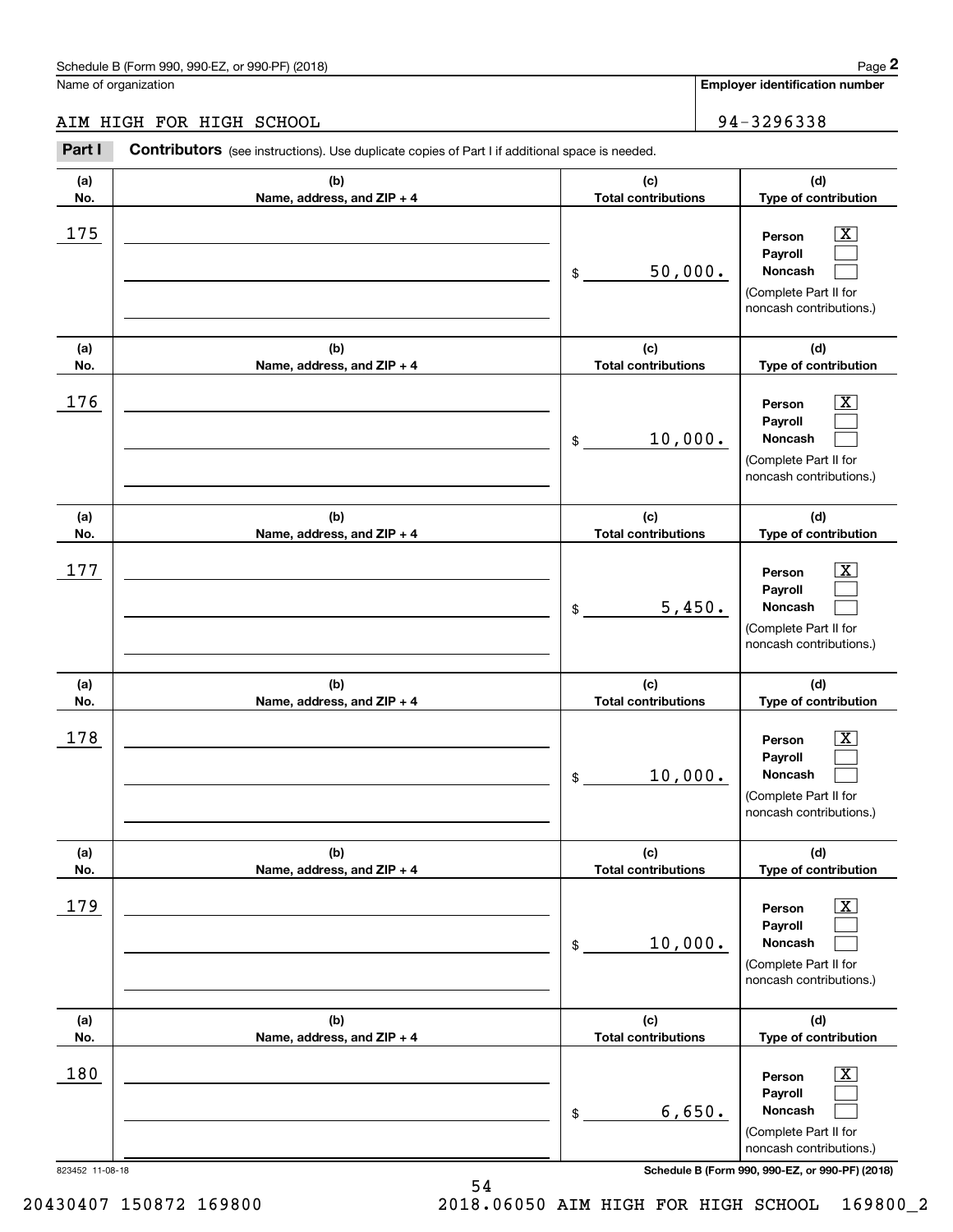#### AIM HIGH FOR HIGH SCHOOL 94-3296338 AIM HIGH FOR HIGH SCHOOL

|            | Schedule B (Form 990, 990-EZ, or 990-PF) (2018)                                                       |                                   | Page 2                                                                                                                              |
|------------|-------------------------------------------------------------------------------------------------------|-----------------------------------|-------------------------------------------------------------------------------------------------------------------------------------|
|            | Name of organization                                                                                  |                                   | Employer identification number                                                                                                      |
|            | AIM HIGH FOR HIGH SCHOOL                                                                              |                                   | 94-3296338                                                                                                                          |
| Part I     | <b>Contributors</b> (see instructions). Use duplicate copies of Part I if additional space is needed. |                                   |                                                                                                                                     |
| (a)<br>No. | (b)<br>Name, address, and ZIP + 4                                                                     | (c)<br><b>Total contributions</b> | (d)<br>Type of contribution                                                                                                         |
| 181        |                                                                                                       | 12,500.<br>\$                     | $\overline{\mathbf{X}}$<br>Person<br>Payroll<br>Noncash<br>(Complete Part II for<br>noncash contributions.)                         |
| (a)<br>No. | (b)<br>Name, address, and ZIP + 4                                                                     | (c)<br><b>Total contributions</b> | (d)<br>Type of contribution                                                                                                         |
| 182        |                                                                                                       | \$                                | $\overline{\mathbf{X}}$<br>Person<br>Payroll<br>6,000.<br>Noncash<br>(Complete Part II for<br>noncash contributions.)               |
| (a)<br>No. | (b)<br>Name, address, and ZIP + 4                                                                     | (c)<br><b>Total contributions</b> | (d)<br>Type of contribution                                                                                                         |
| 183        |                                                                                                       | \$                                | $\overline{\mathbf{X}}$<br>Person<br>Payroll<br>8,100.<br>Noncash<br>(Complete Part II for<br>noncash contributions.)               |
| (a)<br>No. | (b)<br>Name, address, and ZIP + 4                                                                     | (c)<br><b>Total contributions</b> | (d)<br>Type of contribution                                                                                                         |
|            |                                                                                                       | \$                                | Person<br>Payroll<br>Noncash<br>(Complete Part II for<br>noncash contributions.)                                                    |
| (a)<br>No. | (b)<br>Name, address, and ZIP + 4                                                                     | (c)<br><b>Total contributions</b> | (d)<br>Type of contribution                                                                                                         |
|            |                                                                                                       | \$                                | Person<br>Payroll<br>Noncash<br>(Complete Part II for<br>noncash contributions.)                                                    |
| (a)<br>No. | (b)<br>Name, address, and ZIP + 4                                                                     | (c)<br><b>Total contributions</b> | (d)<br>Type of contribution                                                                                                         |
|            | 823452 11-08-18                                                                                       | \$                                | Person<br>Payroll<br>Noncash<br>(Complete Part II for<br>noncash contributions.)<br>Schedule B (Form 990, 990-EZ, or 990-PF) (2018) |

823452 11-08-18 **Schedule B (Form 990, 990-EZ, or 990-PF) (2018)**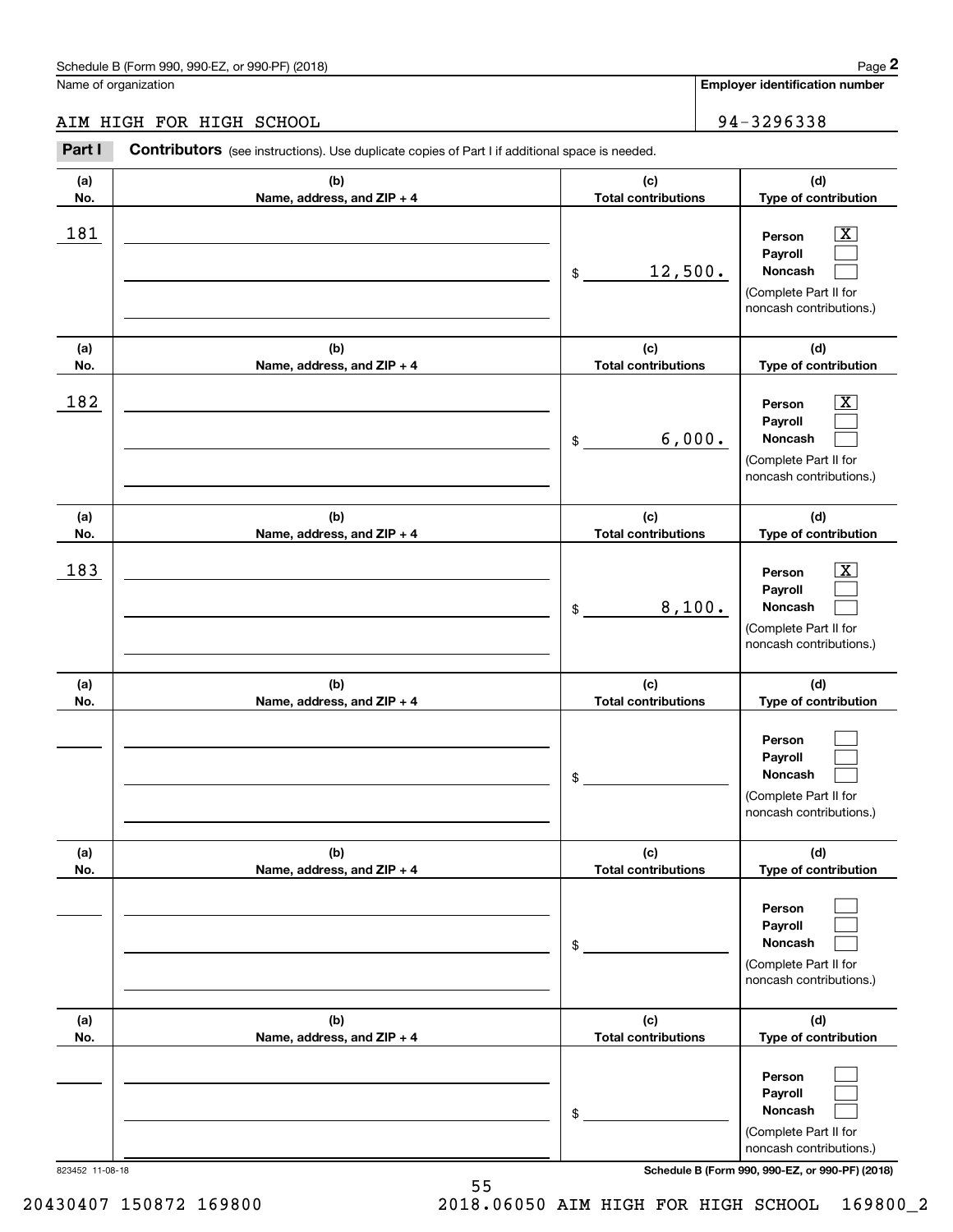Name of organization

Name of organization **number Employer identification number Employer identification number** 

AIM HIGH FOR HIGH SCHOOL 94-3296338

Employer identification Page 3<br>Iame of organization<br>IM HIGH FOR HIGH SCHOOL 94-3296338<br>Part II Noncash Property (see instructions). Use duplicate copies of Part II if additional space is needed.

| (a)            |                                              | (c)                                      |                      |
|----------------|----------------------------------------------|------------------------------------------|----------------------|
| No.<br>from    | (b)<br>Description of noncash property given | FMV (or estimate)                        | (d)<br>Date received |
| Part I         |                                              | (See instructions.)                      |                      |
|                | PUBLICLY TRADED SECURITIES                   |                                          |                      |
| 21             |                                              |                                          |                      |
|                |                                              |                                          |                      |
|                |                                              | 20,453.<br>$\frac{1}{2}$                 | 12/31/19             |
| (a)            |                                              |                                          |                      |
| No.            | (b)                                          | (c)<br>FMV (or estimate)                 | (d)                  |
| from<br>Part I | Description of noncash property given        | (See instructions.)                      | Date received        |
|                | PUBLICLY TRADED SECURITIES                   |                                          |                      |
| 85             |                                              |                                          |                      |
|                |                                              |                                          |                      |
|                |                                              | 10, 219.<br>\$                           | 12/31/19             |
|                |                                              |                                          |                      |
| (a)            |                                              | (c)                                      |                      |
| No.<br>from    | (b)<br>Description of noncash property given | FMV (or estimate)                        | (d)<br>Date received |
| Part I         |                                              | (See instructions.)                      |                      |
|                | PUBLICLY TRADED SECURITIES                   |                                          |                      |
| 94             |                                              |                                          |                      |
|                |                                              |                                          |                      |
|                |                                              | 5,294,750.<br>$$\tilde{\phantom{a}}$$    | 12/31/19             |
| (a)            |                                              |                                          |                      |
| No.            | (b)                                          | (c)                                      | (d)                  |
| from           | Description of noncash property given        | FMV (or estimate)<br>(See instructions.) | Date received        |
| Part I         |                                              |                                          |                      |
| 97             | PUBLICLY TRADED SECURITIES                   |                                          |                      |
|                |                                              |                                          |                      |
|                |                                              | 50,673.<br>\$                            | 12/31/19             |
|                |                                              |                                          |                      |
| (a)            |                                              | (c)                                      |                      |
| No.            | (b)                                          | FMV (or estimate)                        | (d)                  |
| from<br>Part I | Description of noncash property given        | (See instructions.)                      | Date received        |
|                | PUBLICLY TRADED SECURITIES                   |                                          |                      |
| 142            |                                              |                                          |                      |
|                |                                              |                                          |                      |
|                |                                              | 30,184.<br>\$                            | 12/31/19             |
|                |                                              |                                          |                      |
| (a)<br>No.     | (b)                                          | (c)                                      | (d)                  |
| from           | Description of noncash property given        | FMV (or estimate)                        | Date received        |
| Part I         |                                              | (See instructions.)                      |                      |
|                |                                              |                                          |                      |
|                |                                              |                                          |                      |
|                |                                              |                                          |                      |
|                |                                              | \$                                       |                      |

56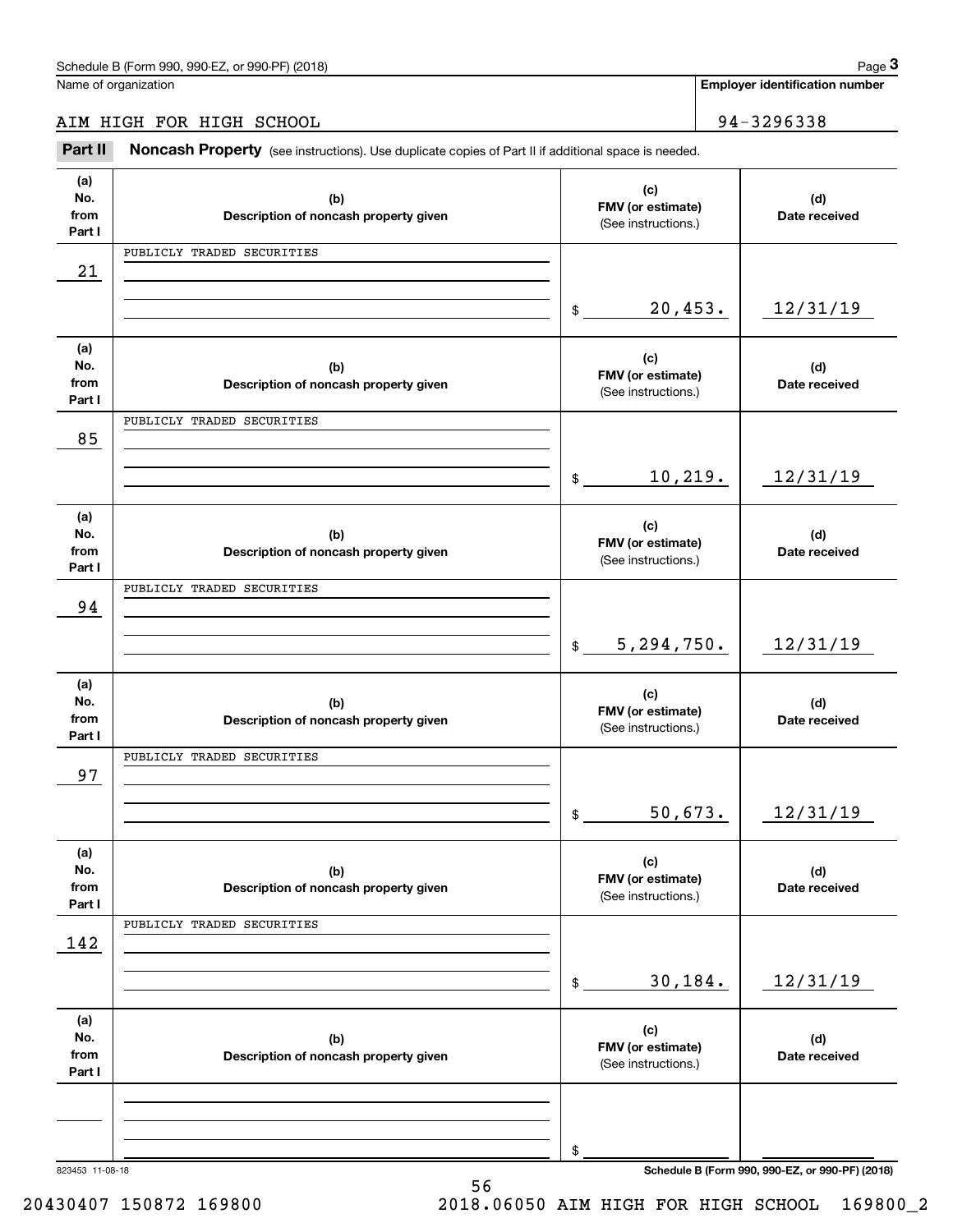|                 | Schedule B (Form 990, 990-EZ, or 990-PF) (2018)                                                                                                                                                                                 |                      | Page 4                                                                                                                                                         |
|-----------------|---------------------------------------------------------------------------------------------------------------------------------------------------------------------------------------------------------------------------------|----------------------|----------------------------------------------------------------------------------------------------------------------------------------------------------------|
|                 | Name of organization                                                                                                                                                                                                            |                      | <b>Employer identification number</b>                                                                                                                          |
|                 | AIM HIGH FOR HIGH SCHOOL                                                                                                                                                                                                        |                      | 94-3296338                                                                                                                                                     |
| Part III        | from any one contributor. Complete columns (a) through (e) and the following line entry. For organizations                                                                                                                      |                      | Exclusively religious, charitable, etc., contributions to organizations described in section 501(c)(7), (8), or (10) that total more than \$1,000 for the year |
|                 | completing Part III, enter the total of exclusively religious, charitable, etc., contributions of \$1,000 or less for the year. (Enter this info. once.) \\$<br>Use duplicate copies of Part III if additional space is needed. |                      |                                                                                                                                                                |
| (a) No.<br>from | (b) Purpose of gift                                                                                                                                                                                                             | (c) Use of gift      |                                                                                                                                                                |
| Part I          |                                                                                                                                                                                                                                 |                      | (d) Description of how gift is held                                                                                                                            |
|                 |                                                                                                                                                                                                                                 |                      |                                                                                                                                                                |
|                 |                                                                                                                                                                                                                                 |                      |                                                                                                                                                                |
|                 |                                                                                                                                                                                                                                 | (e) Transfer of gift |                                                                                                                                                                |
|                 |                                                                                                                                                                                                                                 |                      |                                                                                                                                                                |
|                 | Transferee's name, address, and $ZIP + 4$                                                                                                                                                                                       |                      | Relationship of transferor to transferee                                                                                                                       |
|                 |                                                                                                                                                                                                                                 |                      |                                                                                                                                                                |
|                 |                                                                                                                                                                                                                                 |                      |                                                                                                                                                                |
| (a) No.         |                                                                                                                                                                                                                                 |                      |                                                                                                                                                                |
| from<br>Part I  | (b) Purpose of gift                                                                                                                                                                                                             | (c) Use of gift      | (d) Description of how gift is held                                                                                                                            |
|                 |                                                                                                                                                                                                                                 |                      |                                                                                                                                                                |
|                 |                                                                                                                                                                                                                                 |                      |                                                                                                                                                                |
|                 |                                                                                                                                                                                                                                 |                      |                                                                                                                                                                |
|                 |                                                                                                                                                                                                                                 | (e) Transfer of gift |                                                                                                                                                                |
|                 | Transferee's name, address, and $ZIP + 4$                                                                                                                                                                                       |                      | Relationship of transferor to transferee                                                                                                                       |
|                 |                                                                                                                                                                                                                                 |                      |                                                                                                                                                                |
|                 |                                                                                                                                                                                                                                 |                      |                                                                                                                                                                |
| (a) No.         |                                                                                                                                                                                                                                 |                      |                                                                                                                                                                |
| from<br>Part I  | (b) Purpose of gift                                                                                                                                                                                                             | (c) Use of gift      | (d) Description of how gift is held                                                                                                                            |
|                 |                                                                                                                                                                                                                                 |                      |                                                                                                                                                                |
|                 |                                                                                                                                                                                                                                 |                      |                                                                                                                                                                |
|                 |                                                                                                                                                                                                                                 |                      |                                                                                                                                                                |
|                 |                                                                                                                                                                                                                                 | (e) Transfer of gift |                                                                                                                                                                |
|                 | Transferee's name, address, and $ZIP + 4$                                                                                                                                                                                       |                      | Relationship of transferor to transferee                                                                                                                       |
|                 |                                                                                                                                                                                                                                 |                      |                                                                                                                                                                |
|                 |                                                                                                                                                                                                                                 |                      |                                                                                                                                                                |
| (a) No.         |                                                                                                                                                                                                                                 |                      |                                                                                                                                                                |
| from<br>Part I  | (b) Purpose of gift                                                                                                                                                                                                             | (c) Use of gift      | (d) Description of how gift is held                                                                                                                            |
|                 |                                                                                                                                                                                                                                 |                      |                                                                                                                                                                |
|                 |                                                                                                                                                                                                                                 |                      |                                                                                                                                                                |
|                 |                                                                                                                                                                                                                                 |                      |                                                                                                                                                                |
|                 |                                                                                                                                                                                                                                 | (e) Transfer of gift |                                                                                                                                                                |
|                 | Transferee's name, address, and $ZIP + 4$                                                                                                                                                                                       |                      | Relationship of transferor to transferee                                                                                                                       |
|                 |                                                                                                                                                                                                                                 |                      |                                                                                                                                                                |
|                 |                                                                                                                                                                                                                                 |                      |                                                                                                                                                                |
|                 |                                                                                                                                                                                                                                 |                      |                                                                                                                                                                |

57 57

823454 11-08-18 **Schedule B (Form 990, 990-EZ, or 990-PF) (2018)**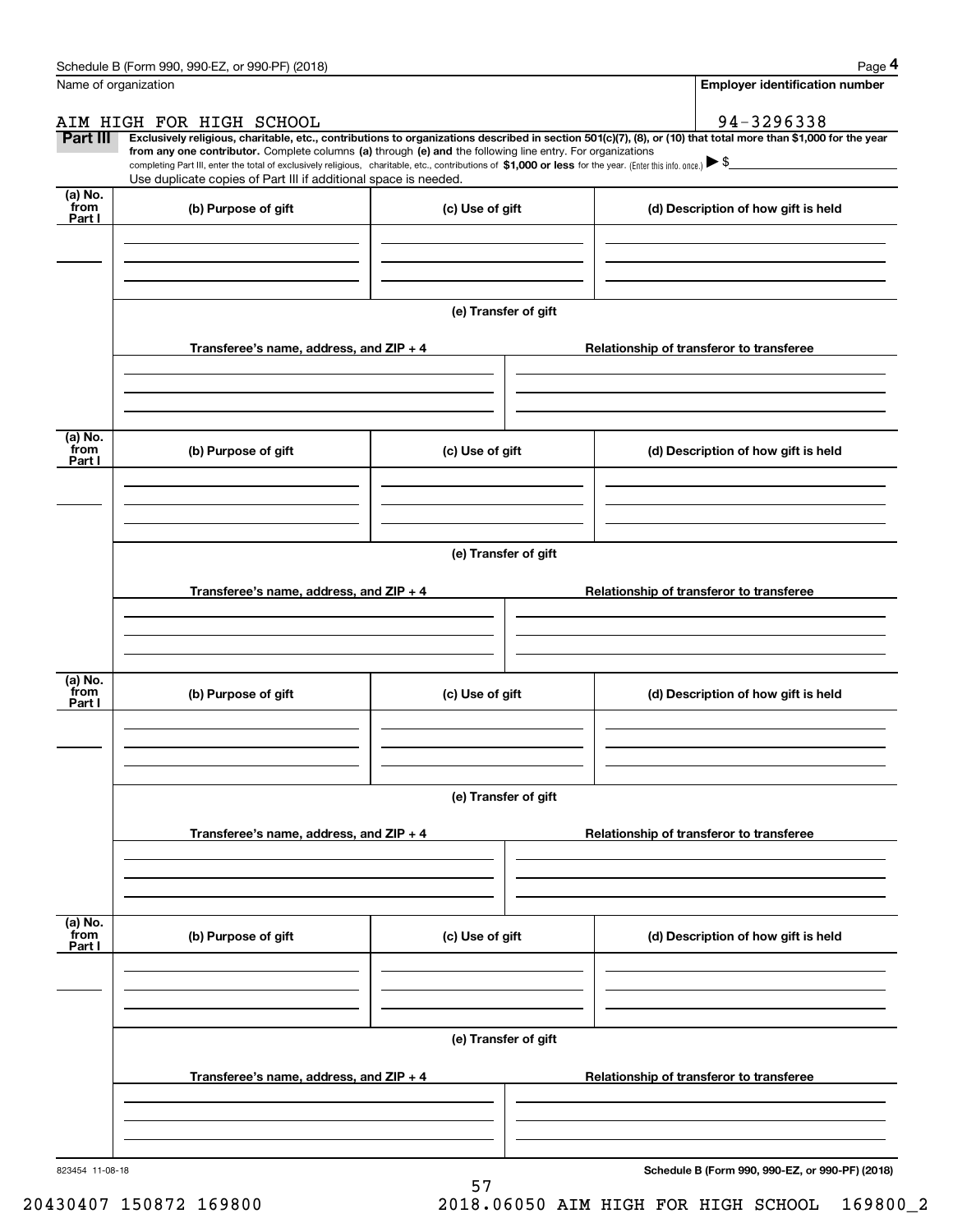| <b>SCHEDULE D</b>              |                                                                                                                                                                                                                                                                                                            | <b>Supplemental Financial Statements</b>                                                        |                | OMB No. 1545-0047                                   |
|--------------------------------|------------------------------------------------------------------------------------------------------------------------------------------------------------------------------------------------------------------------------------------------------------------------------------------------------------|-------------------------------------------------------------------------------------------------|----------------|-----------------------------------------------------|
| (Form 990)                     |                                                                                                                                                                                                                                                                                                            | Complete if the organization answered "Yes" on Form 990,                                        |                |                                                     |
| Department of the Treasury     |                                                                                                                                                                                                                                                                                                            | Part IV, line 6, 7, 8, 9, 10, 11a, 11b, 11c, 11d, 11e, 11f, 12a, or 12b.<br>Attach to Form 990. |                | Open to Public                                      |
| Internal Revenue Service       |                                                                                                                                                                                                                                                                                                            | Go to www.irs.gov/Form990 for instructions and the latest information.                          |                | Inspection                                          |
| Name of the organization       | AIM HIGH FOR HIGH SCHOOL                                                                                                                                                                                                                                                                                   |                                                                                                 |                | <b>Employer identification number</b><br>94-3296338 |
| Part I                         | Organizations Maintaining Donor Advised Funds or Other Similar Funds or Accounts. Complete if the                                                                                                                                                                                                          |                                                                                                 |                |                                                     |
|                                | organization answered "Yes" on Form 990, Part IV, line 6.                                                                                                                                                                                                                                                  |                                                                                                 |                |                                                     |
|                                |                                                                                                                                                                                                                                                                                                            | (a) Donor advised funds                                                                         |                | (b) Funds and other accounts                        |
| 1                              |                                                                                                                                                                                                                                                                                                            |                                                                                                 |                |                                                     |
| 2                              | Aggregate value of contributions to (during year)                                                                                                                                                                                                                                                          |                                                                                                 |                |                                                     |
| з<br>4                         |                                                                                                                                                                                                                                                                                                            |                                                                                                 |                |                                                     |
| 5                              | Did the organization inform all donors and donor advisors in writing that the assets held in donor advised funds                                                                                                                                                                                           |                                                                                                 |                |                                                     |
|                                |                                                                                                                                                                                                                                                                                                            |                                                                                                 |                | Yes<br>No                                           |
| 6                              | Did the organization inform all grantees, donors, and donor advisors in writing that grant funds can be used only                                                                                                                                                                                          |                                                                                                 |                |                                                     |
|                                | for charitable purposes and not for the benefit of the donor or donor advisor, or for any other purpose conferring                                                                                                                                                                                         |                                                                                                 |                |                                                     |
| impermissible private benefit? |                                                                                                                                                                                                                                                                                                            |                                                                                                 |                | Yes<br>No.                                          |
| Part II                        | Conservation Easements. Complete if the organization answered "Yes" on Form 990, Part IV, line 7.                                                                                                                                                                                                          |                                                                                                 |                |                                                     |
| 1.                             | Purpose(s) of conservation easements held by the organization (check all that apply).                                                                                                                                                                                                                      |                                                                                                 |                |                                                     |
|                                | Preservation of land for public use (e.g., recreation or education)                                                                                                                                                                                                                                        | Preservation of a historically important land area                                              |                |                                                     |
|                                | Protection of natural habitat                                                                                                                                                                                                                                                                              | Preservation of a certified historic structure                                                  |                |                                                     |
|                                |                                                                                                                                                                                                                                                                                                            |                                                                                                 |                |                                                     |
|                                | Preservation of open space                                                                                                                                                                                                                                                                                 |                                                                                                 |                |                                                     |
| 2                              | Complete lines 2a through 2d if the organization held a qualified conservation contribution in the form of a conservation easement on the last                                                                                                                                                             |                                                                                                 |                |                                                     |
| day of the tax year.<br>a      |                                                                                                                                                                                                                                                                                                            |                                                                                                 | 2a             | Held at the End of the Tax Year                     |
| b                              | Total acreage restricted by conservation easements                                                                                                                                                                                                                                                         |                                                                                                 | 2 <sub>b</sub> |                                                     |
| с                              |                                                                                                                                                                                                                                                                                                            |                                                                                                 | 2c             |                                                     |
|                                | Number of conservation easements included in (c) acquired after 7/25/06, and not on a historic structure                                                                                                                                                                                                   |                                                                                                 |                |                                                     |
|                                | listed in the National Register [11, 11] and the National Register [11] and the National Register [11] and the National Register [11] and the National Register [11] and the National Register [11] and the National Register                                                                              |                                                                                                 | 2d             |                                                     |
| з                              | Number of conservation easements modified, transferred, released, extinguished, or terminated by the organization during the tax                                                                                                                                                                           |                                                                                                 |                |                                                     |
| $year \triangleright$          |                                                                                                                                                                                                                                                                                                            |                                                                                                 |                |                                                     |
| 4                              | Number of states where property subject to conservation easement is located >                                                                                                                                                                                                                              |                                                                                                 |                |                                                     |
| 5                              | Does the organization have a written policy regarding the periodic monitoring, inspection, handling of                                                                                                                                                                                                     |                                                                                                 |                |                                                     |
|                                | violations, and enforcement of the conservation easements it holds?                                                                                                                                                                                                                                        |                                                                                                 |                | Yes<br>No                                           |
| 6                              | Staff and volunteer hours devoted to monitoring, inspecting, handling of violations, and enforcing conservation easements during the year                                                                                                                                                                  |                                                                                                 |                |                                                     |
|                                |                                                                                                                                                                                                                                                                                                            |                                                                                                 |                |                                                     |
| 7<br>$\blacktriangleright$ s   | Amount of expenses incurred in monitoring, inspecting, handling of violations, and enforcing conservation easements during the year                                                                                                                                                                        |                                                                                                 |                |                                                     |
| 8                              |                                                                                                                                                                                                                                                                                                            |                                                                                                 |                |                                                     |
|                                | Does each conservation easement reported on line 2(d) above satisfy the requirements of section 170(h)(4)(B)(i)                                                                                                                                                                                            |                                                                                                 |                | Yes                                                 |
|                                | In Part XIII, describe how the organization reports conservation easements in its revenue and expense statement, and balance sheet, and                                                                                                                                                                    |                                                                                                 |                | <b>No</b>                                           |
| 9                              | include, if applicable, the text of the footnote to the organization's financial statements that describes the organization's accounting for                                                                                                                                                               |                                                                                                 |                |                                                     |
| conservation easements.        |                                                                                                                                                                                                                                                                                                            |                                                                                                 |                |                                                     |
| Part III                       | Organizations Maintaining Collections of Art, Historical Treasures, or Other Similar Assets.                                                                                                                                                                                                               |                                                                                                 |                |                                                     |
|                                | Complete if the organization answered "Yes" on Form 990, Part IV, line 8.                                                                                                                                                                                                                                  |                                                                                                 |                |                                                     |
|                                | 1a If the organization elected, as permitted under SFAS 116 (ASC 958), not to report in its revenue statement and balance sheet works of art,                                                                                                                                                              |                                                                                                 |                |                                                     |
|                                | historical treasures, or other similar assets held for public exhibition, education, or research in furtherance of public service, provide, in Part XIII,                                                                                                                                                  |                                                                                                 |                |                                                     |
|                                | the text of the footnote to its financial statements that describes these items.                                                                                                                                                                                                                           |                                                                                                 |                |                                                     |
| b                              | If the organization elected, as permitted under SFAS 116 (ASC 958), to report in its revenue statement and balance sheet works of art, historical<br>treasures, or other similar assets held for public exhibition, education, or research in furtherance of public service, provide the following amounts |                                                                                                 |                |                                                     |

|   | LHA For Paperwork Reduction Act Notice, see the Instructions for Form 990.                                                   |  | Schedule D (Form 990) 2018 |  |  |  |
|---|------------------------------------------------------------------------------------------------------------------------------|--|----------------------------|--|--|--|
|   |                                                                                                                              |  |                            |  |  |  |
|   | a Revenue included on Form 990, Part VIII, line 1                                                                            |  |                            |  |  |  |
|   | the following amounts required to be reported under SFAS 116 (ASC 958) relating to these items:                              |  |                            |  |  |  |
| 2 | If the organization received or held works of art, historical treasures, or other similar assets for financial gain, provide |  |                            |  |  |  |
|   | (ii) Assets included in Form 990, Part X                                                                                     |  |                            |  |  |  |
|   | (i) Revenue included on Form 990, Part VIII, line 1                                                                          |  |                            |  |  |  |
|   | rolding to those items.                                                                                                      |  |                            |  |  |  |

832051 10-29-18

|  | 58          |  |  |                |  |
|--|-------------|--|--|----------------|--|
|  | $\sqrt{10}$ |  |  | 0 <i>6</i> 050 |  |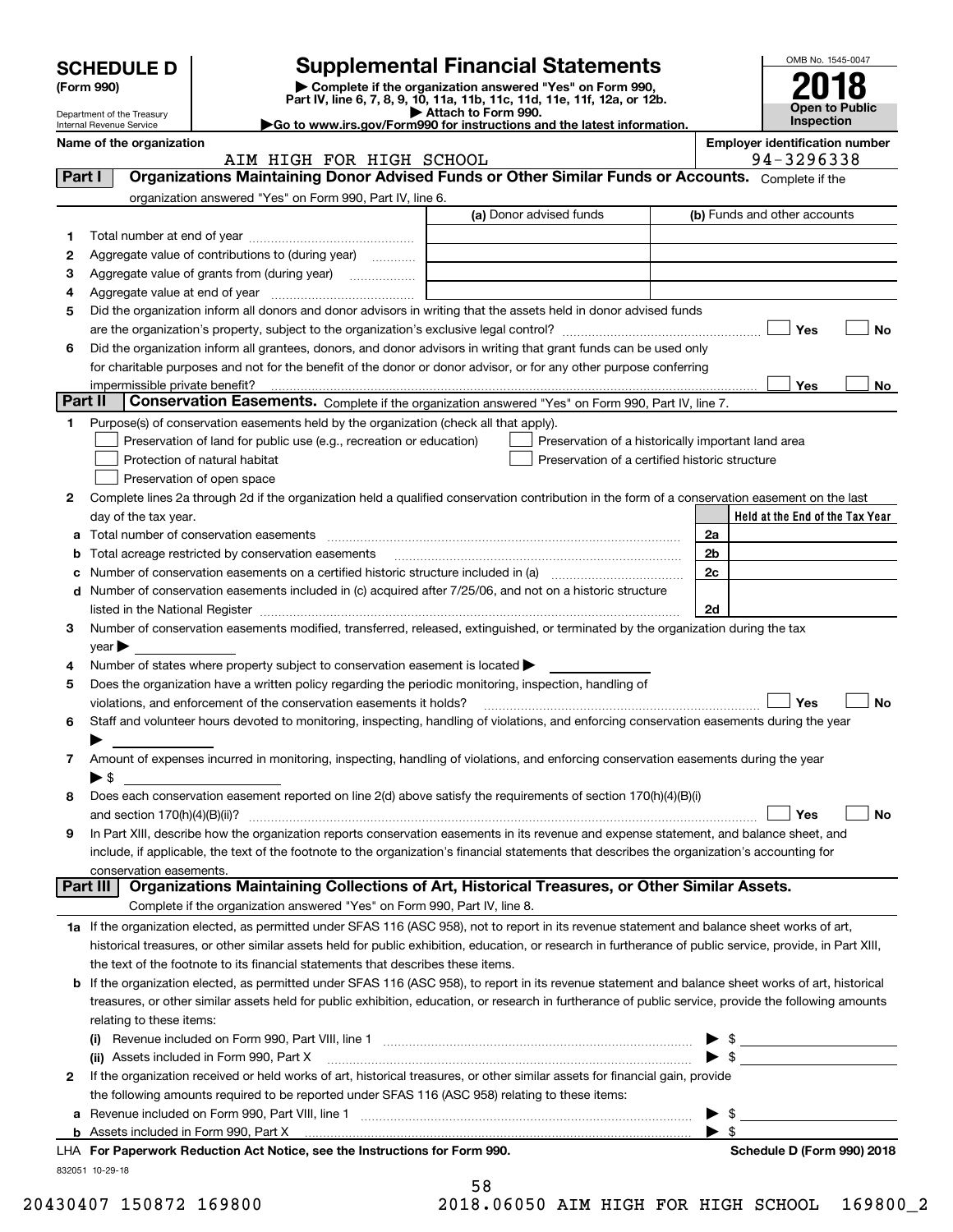|               | Schedule D (Form 990) 2018                                                                                                                                                                                                     | AIM HIGH FOR HIGH SCHOOL                |                |                                                                                                                                                                                                                                |                                 | 94-3296338 Page 2                          |                            |    |
|---------------|--------------------------------------------------------------------------------------------------------------------------------------------------------------------------------------------------------------------------------|-----------------------------------------|----------------|--------------------------------------------------------------------------------------------------------------------------------------------------------------------------------------------------------------------------------|---------------------------------|--------------------------------------------|----------------------------|----|
|               | Part III<br>Organizations Maintaining Collections of Art, Historical Treasures, or Other Similar Assets (continued)                                                                                                            |                                         |                |                                                                                                                                                                                                                                |                                 |                                            |                            |    |
| 3             | Using the organization's acquisition, accession, and other records, check any of the following that are a significant use of its collection items                                                                              |                                         |                |                                                                                                                                                                                                                                |                                 |                                            |                            |    |
|               | (check all that apply):                                                                                                                                                                                                        |                                         |                |                                                                                                                                                                                                                                |                                 |                                            |                            |    |
| a             | Public exhibition                                                                                                                                                                                                              | d                                       |                | Loan or exchange programs                                                                                                                                                                                                      |                                 |                                            |                            |    |
| b             | Scholarly research                                                                                                                                                                                                             | e                                       |                | Other the contract of the contract of the contract of the contract of the contract of the contract of the contract of the contract of the contract of the contract of the contract of the contract of the contract of the cont |                                 |                                            |                            |    |
| c             | Preservation for future generations                                                                                                                                                                                            |                                         |                |                                                                                                                                                                                                                                |                                 |                                            |                            |    |
| 4             | Provide a description of the organization's collections and explain how they further the organization's exempt purpose in Part XIII.                                                                                           |                                         |                |                                                                                                                                                                                                                                |                                 |                                            |                            |    |
| 5             | During the year, did the organization solicit or receive donations of art, historical treasures, or other similar assets                                                                                                       |                                         |                |                                                                                                                                                                                                                                |                                 |                                            |                            |    |
|               |                                                                                                                                                                                                                                |                                         |                |                                                                                                                                                                                                                                |                                 | Yes                                        |                            | No |
|               | Part IV<br>Escrow and Custodial Arrangements. Complete if the organization answered "Yes" on Form 990, Part IV, line 9, or                                                                                                     |                                         |                |                                                                                                                                                                                                                                |                                 |                                            |                            |    |
|               | reported an amount on Form 990, Part X, line 21.                                                                                                                                                                               |                                         |                |                                                                                                                                                                                                                                |                                 |                                            |                            |    |
|               | 1a Is the organization an agent, trustee, custodian or other intermediary for contributions or other assets not included                                                                                                       |                                         |                |                                                                                                                                                                                                                                |                                 |                                            |                            |    |
|               | on Form 990, Part X? [11] matter and the contract of the contract of the contract of the contract of the contract of the contract of the contract of the contract of the contract of the contract of the contract of the contr |                                         |                |                                                                                                                                                                                                                                |                                 | Yes                                        | $\overline{\mathbf{X}}$ No |    |
|               | If "Yes," explain the arrangement in Part XIII and complete the following table:                                                                                                                                               |                                         |                |                                                                                                                                                                                                                                |                                 |                                            |                            |    |
|               |                                                                                                                                                                                                                                |                                         |                |                                                                                                                                                                                                                                |                                 | Amount                                     |                            |    |
| c             | Beginning balance <b>contract to the contract of the contract of the contract of the contract of the contract of t</b>                                                                                                         |                                         |                |                                                                                                                                                                                                                                | 1c                              |                                            |                            |    |
|               |                                                                                                                                                                                                                                |                                         |                |                                                                                                                                                                                                                                | 1d                              |                                            |                            |    |
| е             | Distributions during the year manufactured and continuum and contact the year manufactured and contact the year                                                                                                                |                                         |                |                                                                                                                                                                                                                                | 1e                              |                                            |                            |    |
|               |                                                                                                                                                                                                                                |                                         |                |                                                                                                                                                                                                                                | 1f                              |                                            |                            |    |
|               | 2a Did the organization include an amount on Form 990, Part X, line 21, for escrow or custodial account liability?                                                                                                             |                                         |                |                                                                                                                                                                                                                                |                                 | <b>Yes</b>                                 |                            | No |
| <b>Part V</b> | b If "Yes," explain the arrangement in Part XIII. Check here if the explanation has been provided on Part XIII<br>Endowment Funds. Complete if the organization answered "Yes" on Form 990, Part IV, line 10.                  |                                         |                |                                                                                                                                                                                                                                |                                 |                                            |                            |    |
|               |                                                                                                                                                                                                                                | (a) Current year                        | (b) Prior year | (c) Two years back                                                                                                                                                                                                             |                                 | (d) Three years back   (e) Four years back |                            |    |
|               |                                                                                                                                                                                                                                |                                         |                |                                                                                                                                                                                                                                |                                 |                                            |                            |    |
| 1a            | Beginning of year balance                                                                                                                                                                                                      |                                         |                |                                                                                                                                                                                                                                |                                 |                                            |                            |    |
|               | Net investment earnings, gains, and losses                                                                                                                                                                                     |                                         |                |                                                                                                                                                                                                                                |                                 |                                            |                            |    |
|               |                                                                                                                                                                                                                                |                                         |                |                                                                                                                                                                                                                                |                                 |                                            |                            |    |
| a             | e Other expenditures for facilities                                                                                                                                                                                            |                                         |                |                                                                                                                                                                                                                                |                                 |                                            |                            |    |
|               | and programs                                                                                                                                                                                                                   |                                         |                |                                                                                                                                                                                                                                |                                 |                                            |                            |    |
| Ť.            |                                                                                                                                                                                                                                |                                         |                |                                                                                                                                                                                                                                |                                 |                                            |                            |    |
| g             | End of year balance                                                                                                                                                                                                            |                                         |                |                                                                                                                                                                                                                                |                                 |                                            |                            |    |
| 2             | Provide the estimated percentage of the current year end balance (line 1g, column (a)) held as:                                                                                                                                |                                         |                |                                                                                                                                                                                                                                |                                 |                                            |                            |    |
| а             | Board designated or quasi-endowment > _____                                                                                                                                                                                    |                                         |                |                                                                                                                                                                                                                                |                                 |                                            |                            |    |
| b             | Permanent endowment                                                                                                                                                                                                            | %                                       |                |                                                                                                                                                                                                                                |                                 |                                            |                            |    |
|               | c Temporarily restricted endowment > _________                                                                                                                                                                                 | %                                       |                |                                                                                                                                                                                                                                |                                 |                                            |                            |    |
|               | The percentages on lines 2a, 2b, and 2c should equal 100%.                                                                                                                                                                     |                                         |                |                                                                                                                                                                                                                                |                                 |                                            |                            |    |
|               | 3a Are there endowment funds not in the possession of the organization that are held and administered for the organization                                                                                                     |                                         |                |                                                                                                                                                                                                                                |                                 |                                            |                            |    |
|               | by:                                                                                                                                                                                                                            |                                         |                |                                                                                                                                                                                                                                |                                 |                                            | Yes                        | No |
|               | (i)                                                                                                                                                                                                                            |                                         |                |                                                                                                                                                                                                                                |                                 | 3a(i)                                      |                            |    |
|               | related organizations<br>(ii)                                                                                                                                                                                                  |                                         |                |                                                                                                                                                                                                                                |                                 | 3a(ii)                                     |                            |    |
|               |                                                                                                                                                                                                                                |                                         |                |                                                                                                                                                                                                                                |                                 | 3b                                         |                            |    |
| 4             | Describe in Part XIII the intended uses of the organization's endowment funds.                                                                                                                                                 |                                         |                |                                                                                                                                                                                                                                |                                 |                                            |                            |    |
|               | <b>Part VI</b><br>Land, Buildings, and Equipment.                                                                                                                                                                              |                                         |                |                                                                                                                                                                                                                                |                                 |                                            |                            |    |
|               | Complete if the organization answered "Yes" on Form 990, Part IV, line 11a. See Form 990, Part X, line 10.                                                                                                                     |                                         |                |                                                                                                                                                                                                                                |                                 |                                            |                            |    |
|               | Description of property                                                                                                                                                                                                        | (a) Cost or other<br>basis (investment) |                | (b) Cost or other<br>basis (other)                                                                                                                                                                                             | (c) Accumulated<br>depreciation | (d) Book value                             |                            |    |
|               |                                                                                                                                                                                                                                |                                         |                |                                                                                                                                                                                                                                |                                 |                                            |                            |    |
| b             |                                                                                                                                                                                                                                |                                         |                |                                                                                                                                                                                                                                |                                 |                                            |                            |    |
|               |                                                                                                                                                                                                                                |                                         |                | 22, 234.                                                                                                                                                                                                                       | 20, 753.                        |                                            | 1,481.                     |    |
|               |                                                                                                                                                                                                                                |                                         |                | 291,323.                                                                                                                                                                                                                       | 102,971.                        | 188,352.                                   |                            |    |
|               |                                                                                                                                                                                                                                |                                         |                |                                                                                                                                                                                                                                |                                 |                                            |                            |    |
|               |                                                                                                                                                                                                                                |                                         |                |                                                                                                                                                                                                                                |                                 | 189,833.                                   |                            |    |

**Schedule D (Form 990) 2018** Schedule D (Form 990) 2018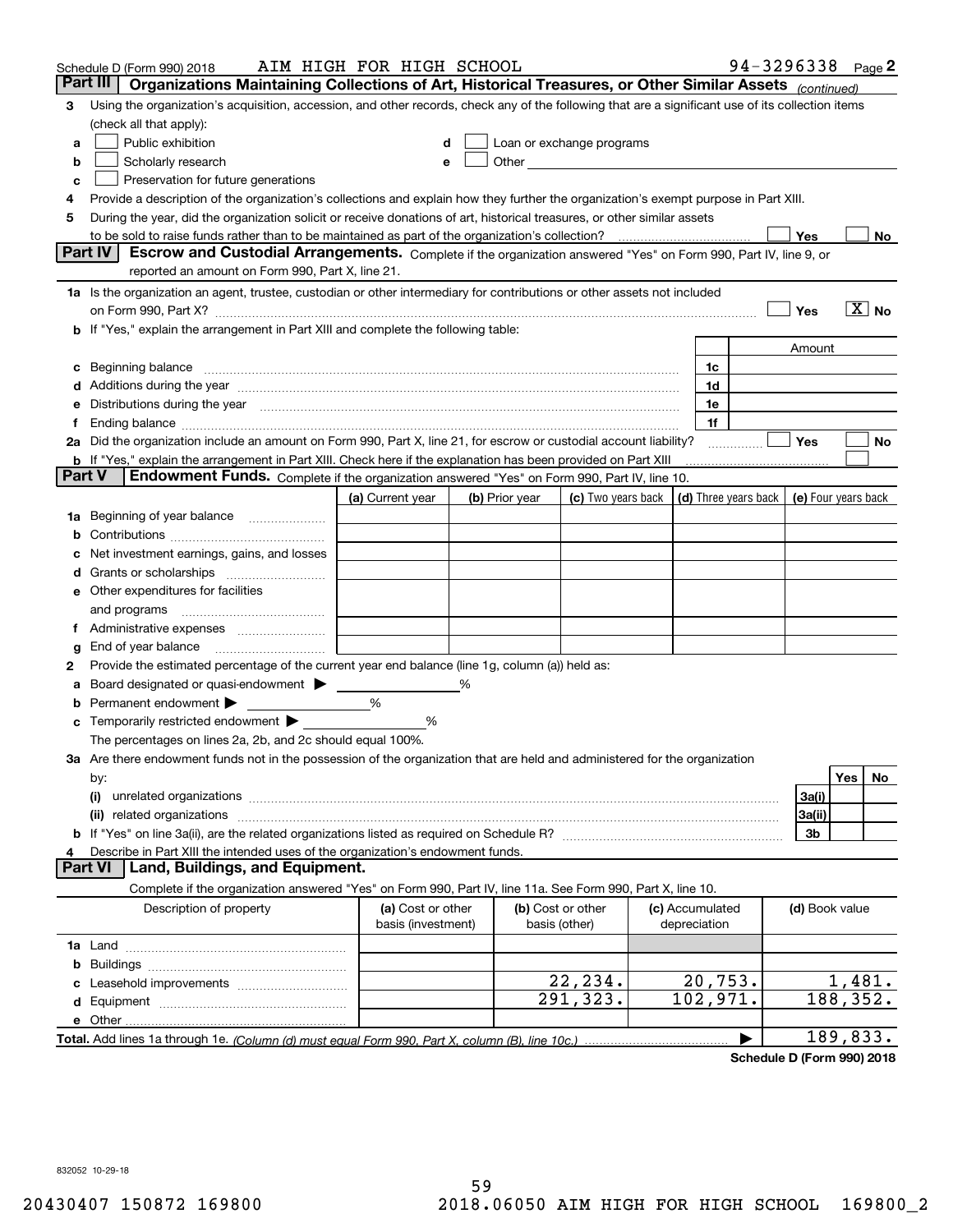| Schedule D (Form 990) 2018 |  |                                                 |  | AIM HIGH FOR HIGH SCHOOL |  | 94-3296338 $_{\text{Page}}$ 3 |  |
|----------------------------|--|-------------------------------------------------|--|--------------------------|--|-------------------------------|--|
|                            |  | <b>Part VII</b> Investments - Other Securities. |  |                          |  |                               |  |

Complete if the organization answered "Yes" on Form 990, Part IV, line 11b. See Form 990, Part X, line 12.

| (a) Description of security or category (including name of security)                          | (b) Book value | (c) Method of valuation: Cost or end-of-year market value |
|-----------------------------------------------------------------------------------------------|----------------|-----------------------------------------------------------|
| (1) Financial derivatives                                                                     |                |                                                           |
| (2) Closely-held equity interests                                                             |                |                                                           |
| $(3)$ Other                                                                                   |                |                                                           |
| (A)                                                                                           |                |                                                           |
| (B)                                                                                           |                |                                                           |
| (C)                                                                                           |                |                                                           |
| (D)                                                                                           |                |                                                           |
| (E)                                                                                           |                |                                                           |
| (F)                                                                                           |                |                                                           |
| (G)                                                                                           |                |                                                           |
| (H)                                                                                           |                |                                                           |
| <b>Total.</b> (Col. (b) must equal Form 990, Part X, col. (B) line 12.) $\blacktriangleright$ |                |                                                           |

#### **Part VIII** Investments - Program Related.

Complete if the organization answered "Yes" on Form 990, Part IV, line 11c. See Form 990, Part X, line 13.

| (a) Description of investment                                                                 | (b) Book value | (c) Method of valuation: Cost or end-of-year market value |
|-----------------------------------------------------------------------------------------------|----------------|-----------------------------------------------------------|
| (1)                                                                                           |                |                                                           |
| (2)                                                                                           |                |                                                           |
| (3)                                                                                           |                |                                                           |
| (4)                                                                                           |                |                                                           |
| (5)                                                                                           |                |                                                           |
| (6)                                                                                           |                |                                                           |
| (7)                                                                                           |                |                                                           |
| (8)                                                                                           |                |                                                           |
| (9)                                                                                           |                |                                                           |
| <b>Total.</b> (Col. (b) must equal Form 990, Part X, col. (B) line 13.) $\blacktriangleright$ |                |                                                           |

#### **Part IX Other Assets.**

Complete if the organization answered "Yes" on Form 990, Part IV, line 11d. See Form 990, Part X, line 15.

| (a) Description | (b) Book value |
|-----------------|----------------|
| (1)             |                |
| (2)             |                |
| $\frac{1}{2}$   |                |
| (4)             |                |
| $\frac{1}{2}$   |                |
| (6)             |                |
| (7)             |                |
| (8)             |                |
| (9)             |                |
|                 |                |

#### **Part X Other Liabilities.** Other Liabilities.

Complete if the organization answered "Yes" on Form 990, Part IV, line 11e or 11f. See Form 990, Part X, line 25.

| 1.  | (a) Description of liability                                            | (b) Book value |
|-----|-------------------------------------------------------------------------|----------------|
| (1) | Federal income taxes                                                    |                |
| (2) |                                                                         |                |
| (3) |                                                                         |                |
| (4) |                                                                         |                |
| (5) |                                                                         |                |
| (6) |                                                                         |                |
| (7) |                                                                         |                |
| (8) |                                                                         |                |
| (9) |                                                                         |                |
|     | Total. (Column (b) must equal Form 990, Part X, col. (B) line 25.)<br>. |                |

**2.**2. Liability for uncertain tax positions. In Part XIII, provide the text of the footnote to the organization's financial statements that reports the

organization's liability for uncertain tax positions under FIN 48 (ASC 740). Check here if the text of the footnote has been provided in Part XIII  $~\fbox{X}$ 

**Schedule D (Form 990) 2018** Schedule D (Form 990) 2018

832053 10-29-18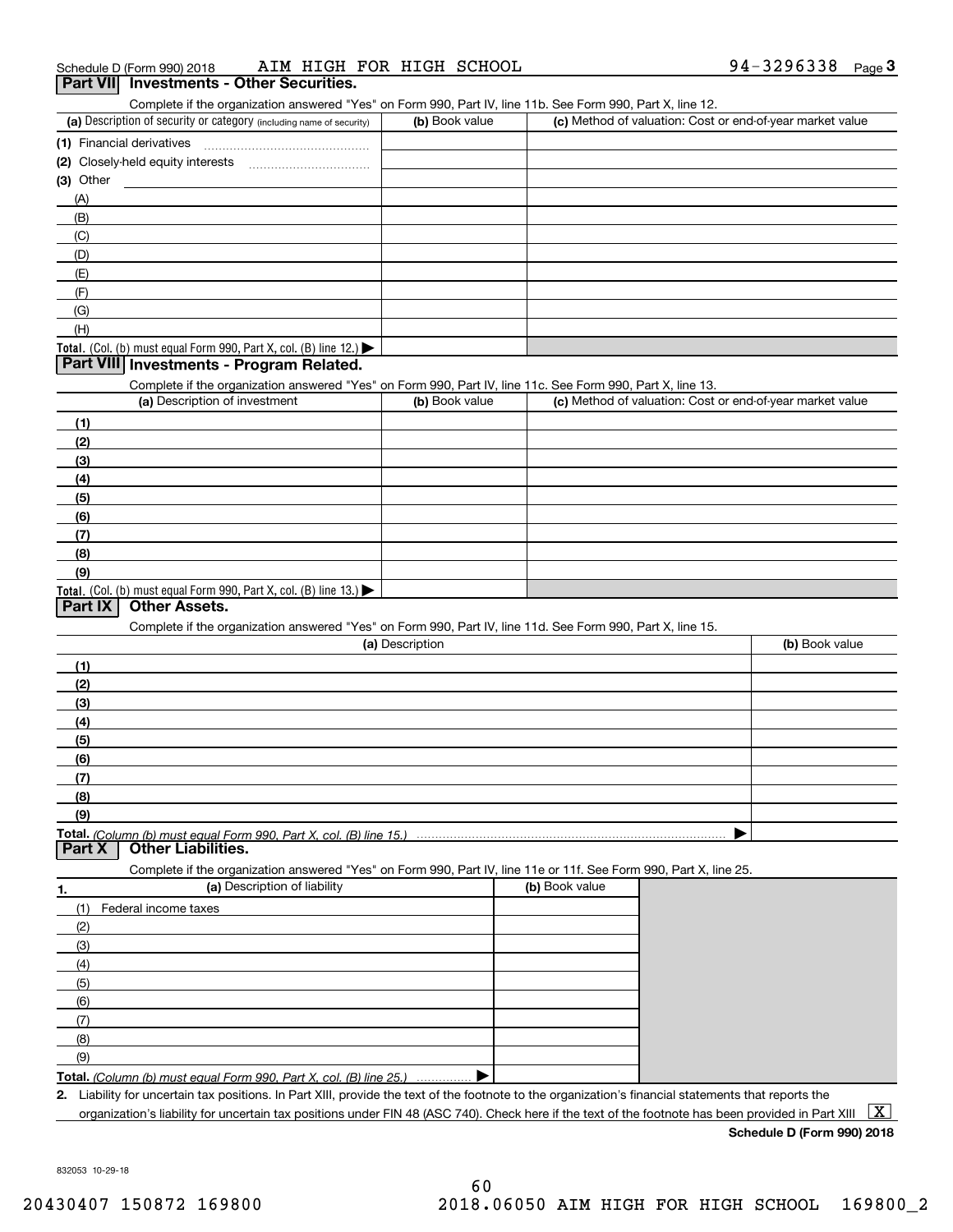|    | AIM HIGH FOR HIGH SCHOOL<br>Schedule D (Form 990) 2018                                                                                                                                                                         |                |          |                | 94-3296338 Page 4           |
|----|--------------------------------------------------------------------------------------------------------------------------------------------------------------------------------------------------------------------------------|----------------|----------|----------------|-----------------------------|
|    | Reconciliation of Revenue per Audited Financial Statements With Revenue per Return.<br><b>Part XI</b>                                                                                                                          |                |          |                |                             |
|    | Complete if the organization answered "Yes" on Form 990, Part IV, line 12a.                                                                                                                                                    |                |          |                |                             |
| 1  | Total revenue, gains, and other support per audited financial statements                                                                                                                                                       |                |          | $\mathbf{1}$   | $\overline{12,709,158}$ .   |
| 2  | Amounts included on line 1 but not on Form 990, Part VIII, line 12:                                                                                                                                                            |                |          |                |                             |
| a  |                                                                                                                                                                                                                                | 2a             | 284,676. |                |                             |
|    |                                                                                                                                                                                                                                | 2 <sub>b</sub> | 168,000. |                |                             |
| C  | Recoveries of prior year grants [11] matter contracts and prior year grants [11] matter contracts and prior year grants and prior year of the contracts and prior year of the contracts and prior year of the contracts and pr | 2c             |          |                |                             |
| d  | Other (Describe in Part XIII.)                                                                                                                                                                                                 | 2d             |          |                |                             |
| е  |                                                                                                                                                                                                                                |                |          | 2e             | 452,676.                    |
| 3  |                                                                                                                                                                                                                                |                |          | $\overline{3}$ | 12, 256, 482.               |
|    | Amounts included on Form 990, Part VIII, line 12, but not on line 1:                                                                                                                                                           |                |          |                |                             |
|    |                                                                                                                                                                                                                                | 4a             |          |                |                             |
| b  |                                                                                                                                                                                                                                | 4 <sub>b</sub> |          |                |                             |
|    | Add lines 4a and 4b                                                                                                                                                                                                            |                |          | 4c             | 0.                          |
|    |                                                                                                                                                                                                                                |                |          | 5              | $\overline{12, 256, 482}$ . |
|    |                                                                                                                                                                                                                                |                |          |                |                             |
|    | Part XII   Reconciliation of Expenses per Audited Financial Statements With Expenses per Return.                                                                                                                               |                |          |                |                             |
|    | Complete if the organization answered "Yes" on Form 990, Part IV, line 12a.                                                                                                                                                    |                |          |                |                             |
| 1  |                                                                                                                                                                                                                                |                |          | $\mathbf{1}$   | 6,813,407.                  |
| 2  | Amounts included on line 1 but not on Form 990, Part IX, line 25:                                                                                                                                                              |                |          |                |                             |
| a  |                                                                                                                                                                                                                                | 2a             | 168,000. |                |                             |
| b  | Prior year adjustments www.communication.com/www.communication.com/www.com/www.com/                                                                                                                                            | 2 <sub>b</sub> |          |                |                             |
| c  |                                                                                                                                                                                                                                | 2c             |          |                |                             |
|    |                                                                                                                                                                                                                                | 2d             |          |                |                             |
|    | Add lines 2a through 2d <b>must be a constructed as the constant of the constant of the constant of the construction</b>                                                                                                       |                |          | 2e             | 168,000.                    |
| 3  |                                                                                                                                                                                                                                |                |          | $\mathbf{3}$   | 6,645,407.                  |
| 4  | Amounts included on Form 990, Part IX, line 25, but not on line 1:                                                                                                                                                             |                |          |                |                             |
|    |                                                                                                                                                                                                                                | 4a             |          |                |                             |
| b  | Other (Describe in Part XIII.)                                                                                                                                                                                                 | 4h             |          |                |                             |
| C. | Add lines 4a and 4b                                                                                                                                                                                                            |                |          | 4c             |                             |
|    | Part XIII Supplemental Information.                                                                                                                                                                                            |                |          | 5              | 6,645,407.                  |

Provide the descriptions required for Part II, lines 3, 5, and 9; Part III, lines 1a and 4; Part IV, lines 1b and 2b; Part V, line 4; Part X, line 2; Part XI, lines 2d and 4b; and Part XII, lines 2d and 4b. Also complete this part to provide any additional information. lines 2d and 4b; and Part XII, lines 2d and 4b. Also complete this part to provide any additional information.

# PART X, LINE 2:

| AIM HIGH IS A QUALIFIED ORGANIZATION EXEMPT FROM FEDERAL INCOME TAXES      |
|----------------------------------------------------------------------------|
| UNDER $501(C)(3)$ OF THE INTERNAL REVENUE CODE ("IRC") AND FRANCHISE TAXES |
| UNDER 23701D OF THE CALIFORNIA REVENUE AND TAXATION CODE, RESPECTIVELY.    |
| ACCORDINGLY, IT IS EXEMPT FROM FEDERAL AND CALIFORNIA INCOME TAXES AND IS  |
| NOT LIABLE FOR FEDERAL UNEMPLOYMENT TAXES.                                 |
|                                                                            |
| U.S. GAAP REQUIRES MANAGEMENT TO EVALUATE THE TAX POSITIONS TAKEN AND      |
| RECOGNIZE A TAX LIABILITY (OR ASSET) IF AIM HIGH HAS TAKEN AN UNCERTAIN    |
| POSITION THAT IS MORE-LIKELY-THAN-NOT WOULD NOT BE SUSTAINED UPON          |

EXAMINATION BY TAXING AUTHORITIES. MANAGEMENT EVALUATED THE AIM HIGH'S TAX

832054 10-29-18 POSITIONS AND CONCLUDED THAT IT MAINTAINED ITS TAX-EXEMPT STATUS AND HAD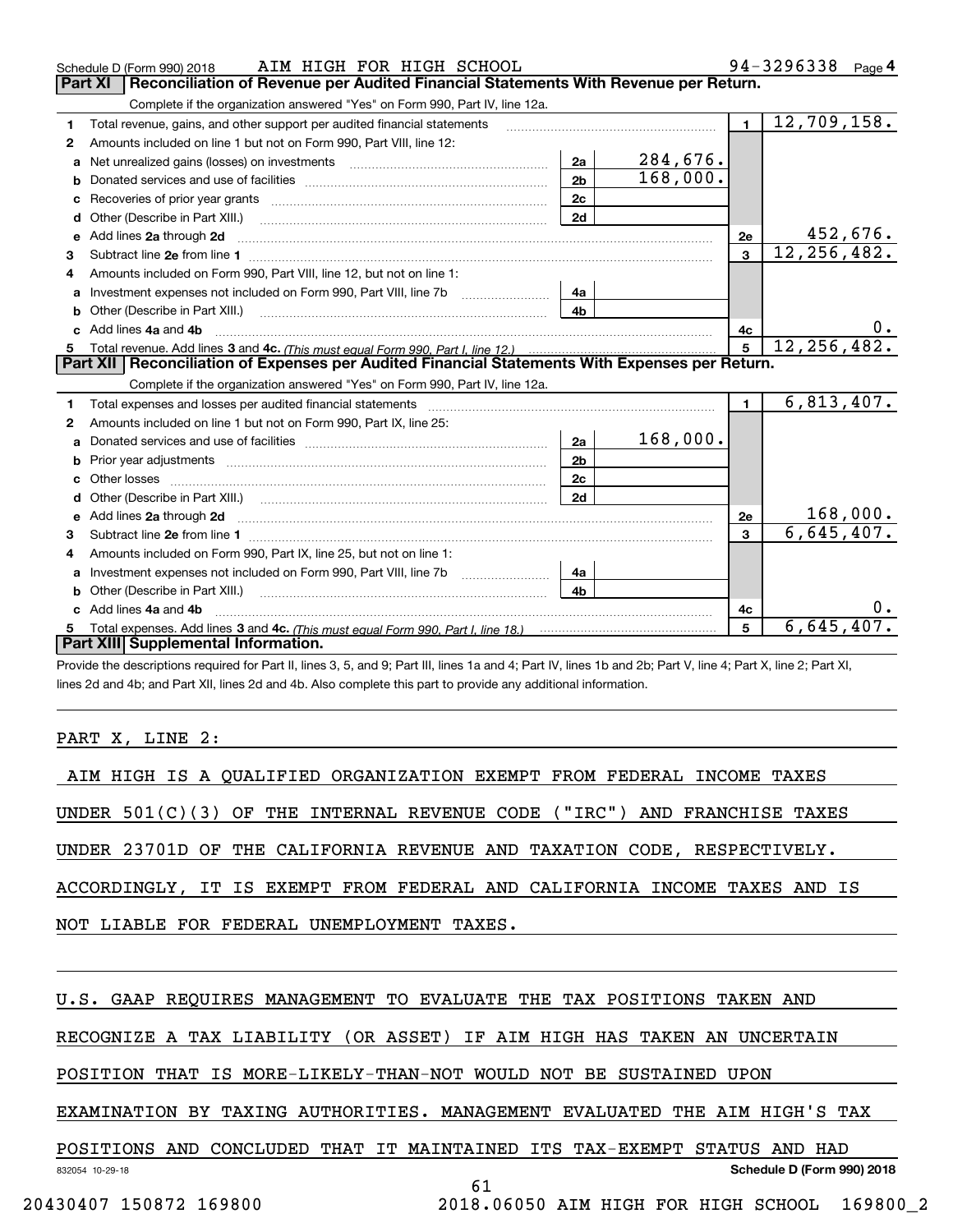| $94 - 3296338$ Page 5<br>AIM HIGH FOR HIGH SCHOOL NAIM HIGH FOR HIGH SCHOOL<br>Schedule D (Form 990) 2018<br><b>Part XIII Supplemental Information</b> (continued) |
|--------------------------------------------------------------------------------------------------------------------------------------------------------------------|
| TAKEN NO UNCERTAIN TAX POSITIONS THAT WOULD REQUIRE ADJUSTMENT TO THE                                                                                              |
| FINANCIAL STATEMENTS. THEREFORE, NO PROVISION OR LIABILITY FOR INCOME                                                                                              |
| TAXES HAS BEEN INCLUDED IN THE FINANCIAL STATEMENTS. AIM HIGH'S TAX                                                                                                |
| RETURNS ARE SUBJECT TO EXAMINATION BY FEDERAL AND STATE TAXING                                                                                                     |
| AUTHORITIES; HOWEVER, THERE ARE NO EXAMINATIONS IN PROGRESS NOR ARE THERE                                                                                          |
| ANY PENDING.                                                                                                                                                       |
|                                                                                                                                                                    |
|                                                                                                                                                                    |
|                                                                                                                                                                    |
|                                                                                                                                                                    |
|                                                                                                                                                                    |
|                                                                                                                                                                    |
|                                                                                                                                                                    |
|                                                                                                                                                                    |
|                                                                                                                                                                    |
|                                                                                                                                                                    |
|                                                                                                                                                                    |

832055 10-29-18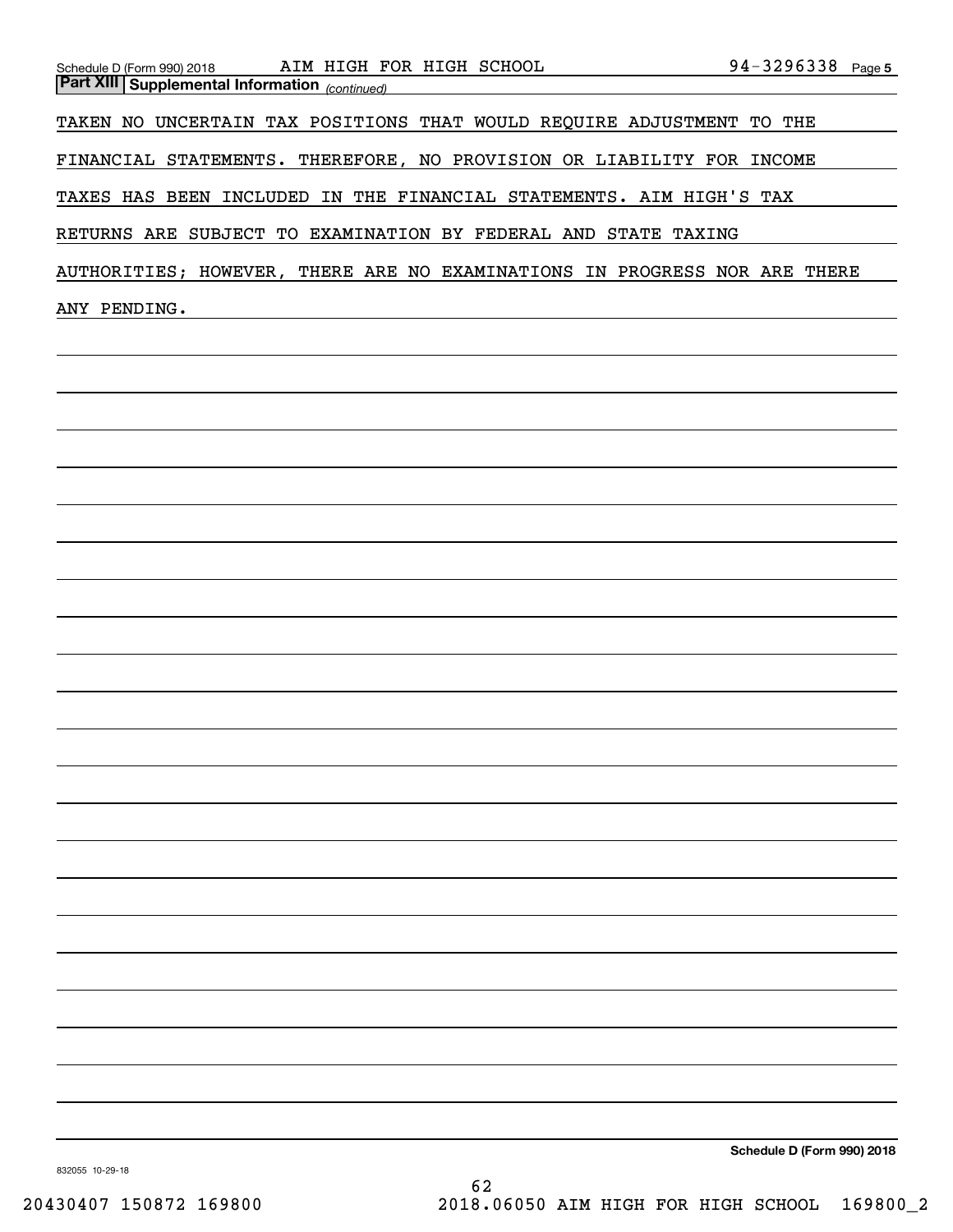| <b>SCHEDULE E</b>                                      |                                     | <b>Schools</b>                                                                                                                |                                       | OMB No. 1545-0047                   |            |             |
|--------------------------------------------------------|-------------------------------------|-------------------------------------------------------------------------------------------------------------------------------|---------------------------------------|-------------------------------------|------------|-------------|
|                                                        | (Form 990 or 990-EZ)                | Complete if the organization answered "Yes" on Form 990,                                                                      |                                       |                                     |            |             |
|                                                        |                                     | Part IV, line 13, or Form 990-EZ, Part VI, line 48.                                                                           |                                       |                                     |            |             |
| Department of the Treasury<br>Internal Revenue Service |                                     | Attach to Form 990 or Form 990-EZ.<br>Go to www.irs.gov/Form990 for the latest information.                                   |                                       | <b>Open to Public</b><br>Inspection |            |             |
|                                                        | Name of the organization            |                                                                                                                               | <b>Employer identification number</b> |                                     |            |             |
|                                                        |                                     | AIM HIGH FOR HIGH SCHOOL                                                                                                      |                                       | 94-3296338                          |            |             |
| Part I                                                 |                                     |                                                                                                                               |                                       |                                     |            |             |
|                                                        |                                     |                                                                                                                               |                                       |                                     | <b>YES</b> | NO.         |
| 1.                                                     |                                     | Does the organization have a racially nondiscriminatory policy toward students by statement in its charter, bylaws,           |                                       |                                     |            |             |
| $\mathbf{2}$                                           |                                     | Does the organization include a statement of its racially nondiscriminatory policy toward students in all its brochures,      |                                       | 1                                   | X          |             |
|                                                        |                                     | catalogues, and other written communications with the public dealing with student admissions, programs, and scholarships?     |                                       | $\mathbf{2}$                        | X          |             |
| 3                                                      |                                     | Has the organization publicized its racially nondiscriminatory policy through newspaper or broadcast media during the         |                                       |                                     |            |             |
|                                                        |                                     | period of solicitation for students, or during the registration period if it has no solicitation program, in a way that makes |                                       |                                     |            |             |
|                                                        |                                     | the policy known to all parts of the general community it serves? If "Yes," please describe. If "No," please explain.         |                                       |                                     |            |             |
|                                                        | If you need more space, use Part II |                                                                                                                               |                                       | 3                                   | х          |             |
|                                                        |                                     | THE RACIAL NONDISCRIMINATORY POLICY IS PRINTED IN ALL OF THE                                                                  |                                       |                                     |            |             |
|                                                        |                                     | ORGANIZATION'S PUBLISHED MATERIALS. IT WAS ALSO PUBLISHED ON                                                                  |                                       |                                     |            |             |
|                                                        |                                     | SEPTEMBER 20, 2019 IN THE PUBLIC NOTICE SECTION OF THE SAN<br>FRANCISCO CHRONICLE, A GENERAL CIRCULATION PUBLICATION.         |                                       |                                     |            |             |
|                                                        |                                     |                                                                                                                               |                                       |                                     |            |             |
| 4                                                      |                                     | Does the organization maintain the following?                                                                                 |                                       |                                     |            |             |
| а                                                      |                                     |                                                                                                                               |                                       | 4a                                  | х          |             |
| b                                                      |                                     | Records documenting that scholarships and other financial assistance are awarded on a racially nondiscriminatory basis?       |                                       | 4b                                  | X          |             |
|                                                        |                                     | c Copies of all catalogues, brochures, announcements, and other written communications to the public dealing with student     |                                       |                                     |            |             |
|                                                        |                                     |                                                                                                                               |                                       | 4с                                  | X          |             |
|                                                        |                                     |                                                                                                                               |                                       | 4d                                  | X          |             |
|                                                        |                                     | If you answered "No" to any of the above, please explain. If you need more space, use Part II.                                |                                       |                                     |            |             |
|                                                        |                                     |                                                                                                                               |                                       |                                     |            |             |
|                                                        |                                     |                                                                                                                               |                                       |                                     |            |             |
|                                                        |                                     |                                                                                                                               |                                       |                                     |            |             |
| 5                                                      |                                     | Does the organization discriminate by race in any way with respect to:                                                        |                                       |                                     |            |             |
|                                                        |                                     |                                                                                                                               |                                       | 5a                                  |            | x           |
| b                                                      |                                     |                                                                                                                               |                                       | 5b                                  |            | X           |
|                                                        |                                     | <b>c</b> Employment of faculty or administrative staff?                                                                       |                                       | 5c                                  |            | $\mathbf X$ |
|                                                        |                                     |                                                                                                                               |                                       | 5d                                  |            | х           |
|                                                        |                                     |                                                                                                                               |                                       | 5е                                  |            | X           |
|                                                        | f Use of facilities?                |                                                                                                                               |                                       | 5f                                  |            | X           |
|                                                        |                                     |                                                                                                                               |                                       | 5g                                  |            | X           |
|                                                        |                                     |                                                                                                                               |                                       | 5h                                  |            | Χ           |
|                                                        |                                     | If you answered "Yes" to any of the above, please explain. If you need more space, use Part II.                               |                                       |                                     |            |             |
|                                                        |                                     |                                                                                                                               |                                       |                                     |            |             |
|                                                        |                                     |                                                                                                                               |                                       |                                     |            |             |
|                                                        |                                     |                                                                                                                               |                                       |                                     |            |             |
|                                                        |                                     |                                                                                                                               |                                       | 6a                                  |            | x           |
|                                                        |                                     |                                                                                                                               |                                       | 6b                                  |            | $\mathbf x$ |
|                                                        |                                     | If you answered "Yes" on either line 6a or line 6b, explain on Part II.                                                       |                                       |                                     |            |             |
| 7                                                      |                                     | Does the organization certify that it has complied with the applicable requirements of sections 4.01 through 4.05 of          |                                       |                                     |            |             |
|                                                        |                                     |                                                                                                                               |                                       | 7                                   | X          |             |
|                                                        |                                     | LHA For Paperwork Reduction Act Notice, see the Instructions for Form 990 or Form 990-EZ.                                     | Schedule E (Form 990 or 990-EZ) 2018  |                                     |            |             |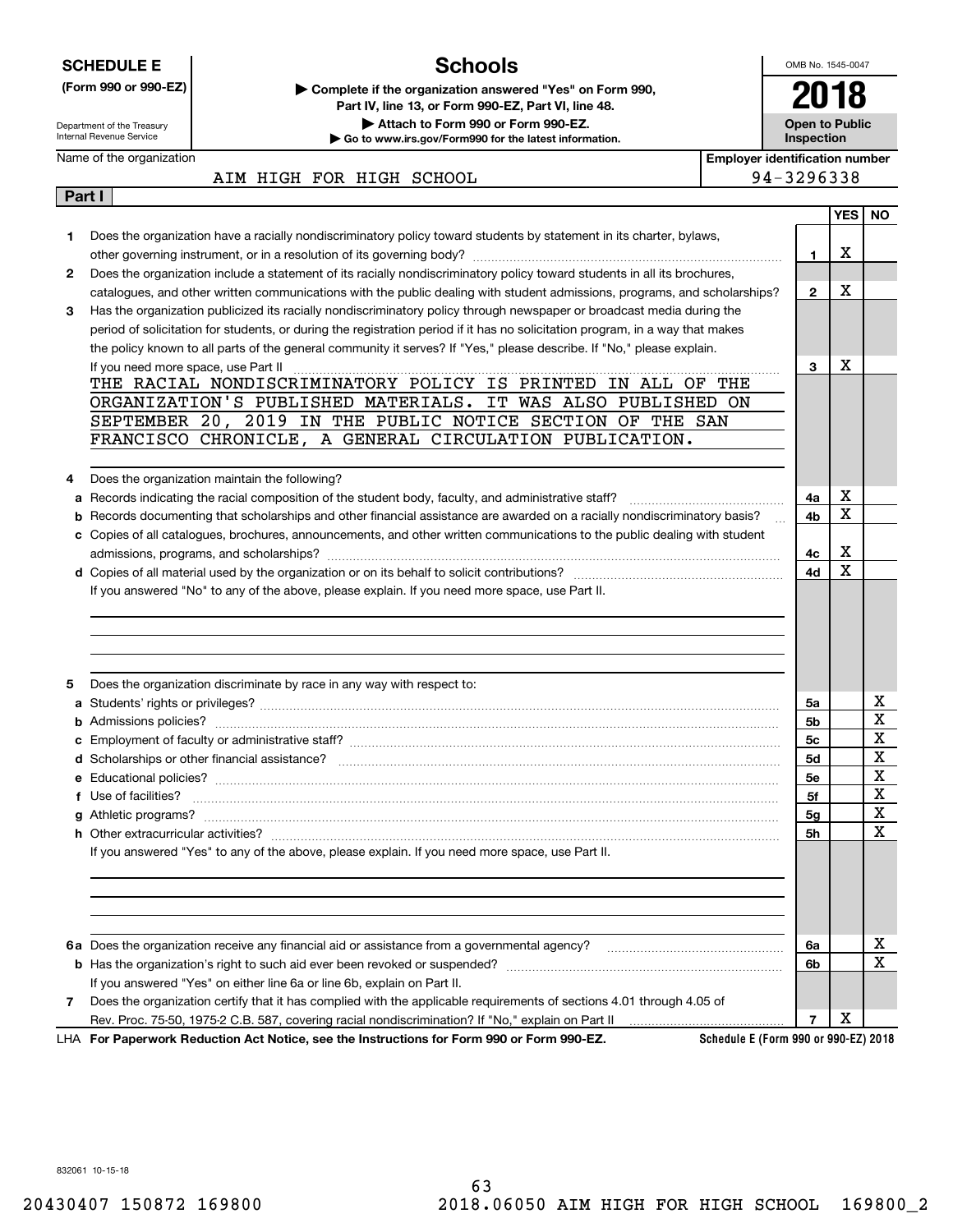|  | Schedule E (Form 990 or 990-EZ) 2018 AIM HIGH FOR HIGH SCHOOL |  |  |  | 94-3296338 | Page 2 |
|--|---------------------------------------------------------------|--|--|--|------------|--------|
|--|---------------------------------------------------------------|--|--|--|------------|--------|

|                                                | <b>Part II</b> Supplemental Information. Provide the explanations required by Part I, lines 3, 4d, 5h, 6b, and 7, as applicable |  |
|------------------------------------------------|---------------------------------------------------------------------------------------------------------------------------------|--|
| Also provide any other additional information. |                                                                                                                                 |  |

| 832062 10-15-18 | 64 | Schedule E (Form 990 or 990-EZ) 2018 |  |
|-----------------|----|--------------------------------------|--|
|                 |    |                                      |  |
|                 |    |                                      |  |
|                 |    |                                      |  |
|                 |    |                                      |  |
|                 |    |                                      |  |
|                 |    |                                      |  |
|                 |    |                                      |  |
|                 |    |                                      |  |
|                 |    |                                      |  |
|                 |    |                                      |  |
|                 |    |                                      |  |
|                 |    |                                      |  |
|                 |    |                                      |  |
|                 |    |                                      |  |
|                 |    |                                      |  |
|                 |    |                                      |  |
|                 |    |                                      |  |
|                 |    |                                      |  |
|                 |    |                                      |  |
|                 |    |                                      |  |
|                 |    |                                      |  |
|                 |    |                                      |  |
|                 |    |                                      |  |
|                 |    |                                      |  |
|                 |    |                                      |  |
|                 |    |                                      |  |
|                 |    |                                      |  |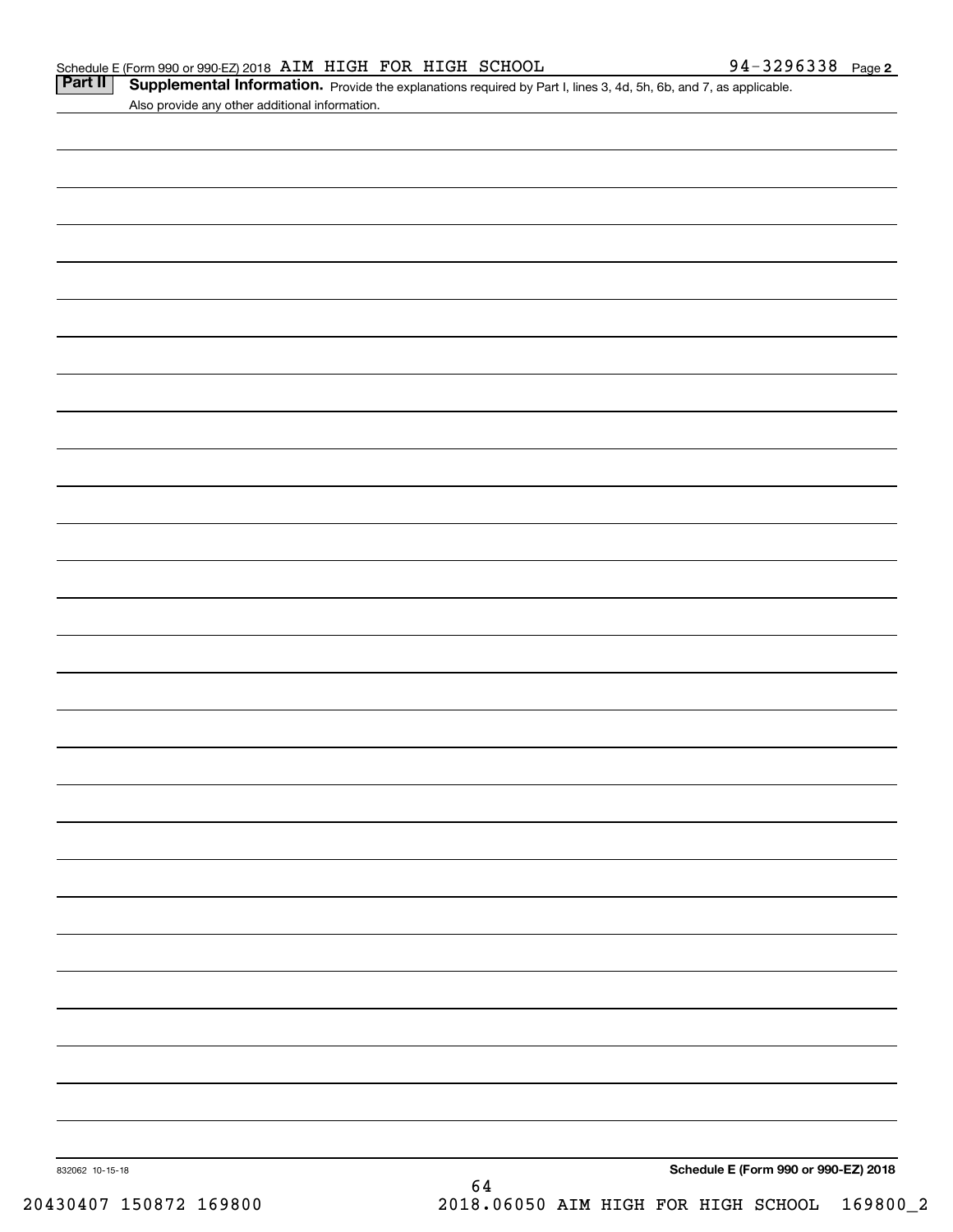| <b>SCHEDULE G</b>                                 | Supplemental Information Regarding Fundraising or Gaming Activities                                                                                                 | OMB No. 1545-0047                                                                                                                                  |                               |  |                                       |  |                                        |                                       |
|---------------------------------------------------|---------------------------------------------------------------------------------------------------------------------------------------------------------------------|----------------------------------------------------------------------------------------------------------------------------------------------------|-------------------------------|--|---------------------------------------|--|----------------------------------------|---------------------------------------|
| (Form 990 or 990-EZ)                              | Complete if the organization answered "Yes" on Form 990, Part IV, line 17, 18, or 19, or if the<br>organization entered more than \$15,000 on Form 990-EZ, line 6a. |                                                                                                                                                    | 2018                          |  |                                       |  |                                        |                                       |
| Department of the Treasury                        |                                                                                                                                                                     |                                                                                                                                                    | <b>Open to Public</b>         |  |                                       |  |                                        |                                       |
| Internal Revenue Service                          | ► Go to www.irs.gov/Form990 for instructions and the latest information.                                                                                            |                                                                                                                                                    | Inspection                    |  |                                       |  |                                        |                                       |
| Name of the organization                          |                                                                                                                                                                     | AIM HIGH FOR HIGH SCHOOL                                                                                                                           |                               |  |                                       |  | 94-3296338                             | <b>Employer identification number</b> |
| Part I                                            |                                                                                                                                                                     | Fundraising Activities. Complete if the organization answered "Yes" on Form 990, Part IV, line 17. Form 990-EZ filers are not                      |                               |  |                                       |  |                                        |                                       |
|                                                   | required to complete this part.                                                                                                                                     | 1 Indicate whether the organization raised funds through any of the following activities. Check all that apply.                                    |                               |  |                                       |  |                                        |                                       |
| Mail solicitations<br>a                           |                                                                                                                                                                     | e                                                                                                                                                  |                               |  | Solicitation of non-government grants |  |                                        |                                       |
| b                                                 | Internet and email solicitations                                                                                                                                    | f                                                                                                                                                  |                               |  | Solicitation of government grants     |  |                                        |                                       |
| Phone solicitations<br>с                          |                                                                                                                                                                     | Special fundraising events<br>g                                                                                                                    |                               |  |                                       |  |                                        |                                       |
| In-person solicitations<br>d                      |                                                                                                                                                                     | 2 a Did the organization have a written or oral agreement with any individual (including officers, directors, trustees, or                         |                               |  |                                       |  |                                        |                                       |
|                                                   |                                                                                                                                                                     | key employees listed in Form 990, Part VII) or entity in connection with professional fundraising services?                                        |                               |  |                                       |  | Yes                                    | No                                    |
|                                                   |                                                                                                                                                                     | b If "Yes," list the 10 highest paid individuals or entities (fundraisers) pursuant to agreements under which the fundraiser is to be              |                               |  |                                       |  |                                        |                                       |
| compensated at least \$5,000 by the organization. |                                                                                                                                                                     |                                                                                                                                                    |                               |  |                                       |  |                                        |                                       |
| (i) Name and address of individual                |                                                                                                                                                                     |                                                                                                                                                    | (iii) Did<br>fundraiser       |  | (iv) Gross receipts                   |  | (v) Amount paid<br>to (or retained by) | (vi) Amount paid                      |
| or entity (fundraiser)                            |                                                                                                                                                                     | (ii) Activity                                                                                                                                      | have custody<br>or control of |  | from activity                         |  | fundraiser<br>listed in col. (i)       | to (or retained by)<br>organization   |
|                                                   |                                                                                                                                                                     |                                                                                                                                                    | contributions?<br>Yes<br>No   |  |                                       |  |                                        |                                       |
|                                                   |                                                                                                                                                                     |                                                                                                                                                    |                               |  |                                       |  |                                        |                                       |
|                                                   |                                                                                                                                                                     |                                                                                                                                                    |                               |  |                                       |  |                                        |                                       |
|                                                   |                                                                                                                                                                     |                                                                                                                                                    |                               |  |                                       |  |                                        |                                       |
|                                                   |                                                                                                                                                                     |                                                                                                                                                    |                               |  |                                       |  |                                        |                                       |
|                                                   |                                                                                                                                                                     |                                                                                                                                                    |                               |  |                                       |  |                                        |                                       |
|                                                   |                                                                                                                                                                     |                                                                                                                                                    |                               |  |                                       |  |                                        |                                       |
|                                                   |                                                                                                                                                                     |                                                                                                                                                    |                               |  |                                       |  |                                        |                                       |
|                                                   |                                                                                                                                                                     |                                                                                                                                                    |                               |  |                                       |  |                                        |                                       |
|                                                   |                                                                                                                                                                     |                                                                                                                                                    |                               |  |                                       |  |                                        |                                       |
|                                                   |                                                                                                                                                                     |                                                                                                                                                    |                               |  |                                       |  |                                        |                                       |
|                                                   |                                                                                                                                                                     |                                                                                                                                                    |                               |  |                                       |  |                                        |                                       |
|                                                   |                                                                                                                                                                     |                                                                                                                                                    |                               |  |                                       |  |                                        |                                       |
|                                                   |                                                                                                                                                                     |                                                                                                                                                    |                               |  |                                       |  |                                        |                                       |
| Total                                             |                                                                                                                                                                     | 3 List all states in which the organization is registered or licensed to solicit contributions or has been notified it is exempt from registration |                               |  |                                       |  |                                        |                                       |
| or licensing.                                     |                                                                                                                                                                     |                                                                                                                                                    |                               |  |                                       |  |                                        |                                       |
|                                                   |                                                                                                                                                                     |                                                                                                                                                    |                               |  |                                       |  |                                        |                                       |
|                                                   |                                                                                                                                                                     |                                                                                                                                                    |                               |  |                                       |  |                                        |                                       |
|                                                   |                                                                                                                                                                     |                                                                                                                                                    |                               |  |                                       |  |                                        |                                       |
|                                                   |                                                                                                                                                                     |                                                                                                                                                    |                               |  |                                       |  |                                        |                                       |
|                                                   |                                                                                                                                                                     |                                                                                                                                                    |                               |  |                                       |  |                                        |                                       |
|                                                   |                                                                                                                                                                     |                                                                                                                                                    |                               |  |                                       |  |                                        |                                       |
|                                                   |                                                                                                                                                                     |                                                                                                                                                    |                               |  |                                       |  |                                        |                                       |
|                                                   |                                                                                                                                                                     |                                                                                                                                                    |                               |  |                                       |  |                                        |                                       |
|                                                   |                                                                                                                                                                     | LHA For Paperwork Reduction Act Notice, see the Instructions for Form 990 or 990-EZ.                                                               |                               |  |                                       |  |                                        | Schedule G (Form 990 or 990-EZ) 2018  |

832081 10-03-18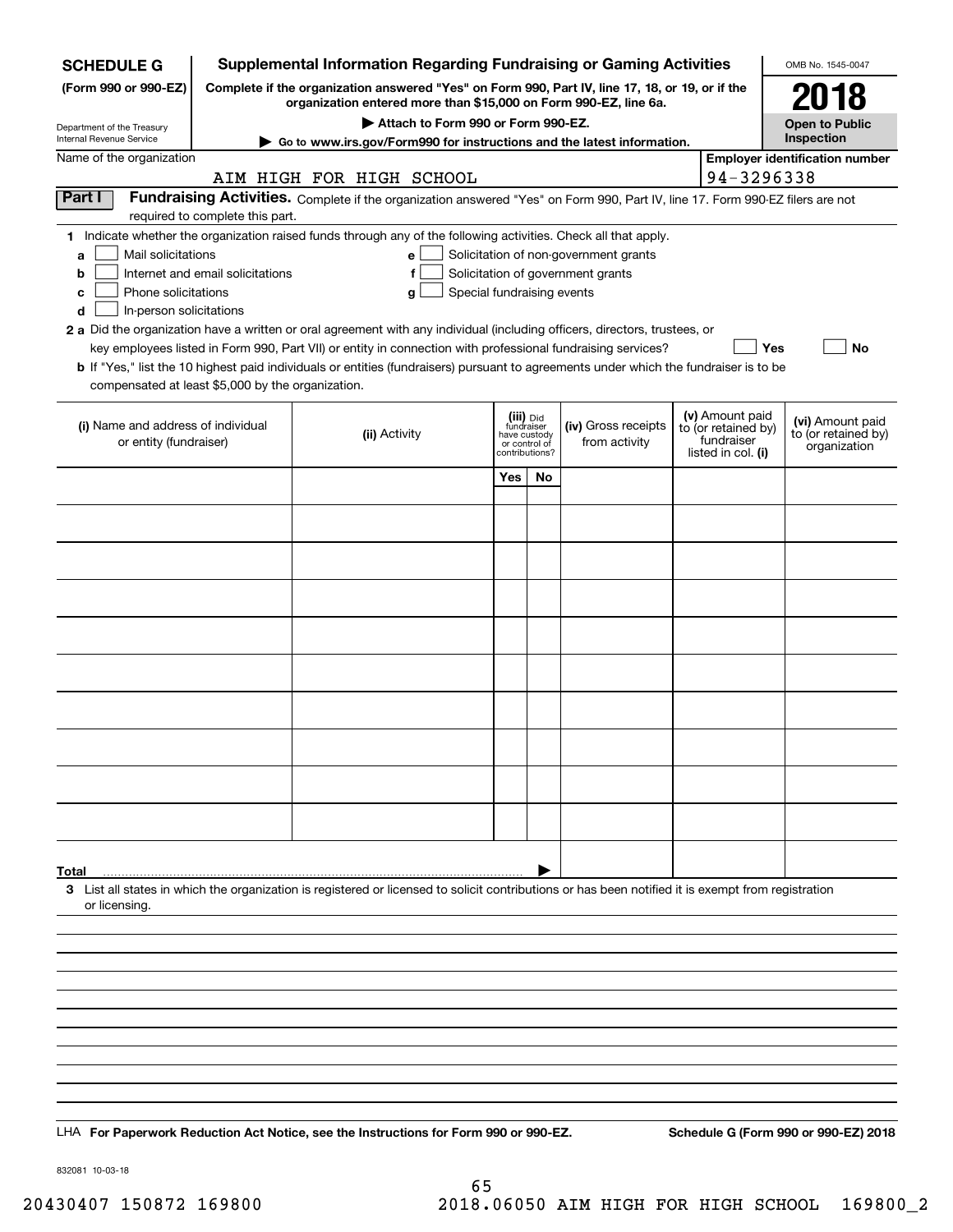#### Schedule G (Form 990 or 990-EZ) 2018 AIM HIGH FOR HIGH SCHOOL 94-3296338 Page

**2** 7 3 2 9 6 3 3 8 Paqe 2

Part II | Fundraising Events. Complete if the organization answered "Yes" on Form 990, Part IV, line 18, or reported more than \$15,000

|                 |          | of fundraising event contributions and gross income on Form 990-EZ, lines 1 and 6b. List events with gross receipts greater than \$5,000. |                          |                                                  |                                 |                                                     |
|-----------------|----------|-------------------------------------------------------------------------------------------------------------------------------------------|--------------------------|--------------------------------------------------|---------------------------------|-----------------------------------------------------|
|                 |          |                                                                                                                                           | (a) Event $#1$           | (b) Event #2                                     | (c) Other events<br><b>NONE</b> | (d) Total events                                    |
|                 |          |                                                                                                                                           | FALL GALA                |                                                  |                                 | (add col. (a) through                               |
|                 |          |                                                                                                                                           | (event type)             | (event type)                                     | (total number)                  | col. (c)                                            |
| Revenue         |          |                                                                                                                                           | 865,095.                 |                                                  |                                 | 865,095.                                            |
|                 |          |                                                                                                                                           | 633,291.                 |                                                  |                                 | <u>633,291.</u>                                     |
|                 |          | 3 Gross income (line 1 minus line 2)                                                                                                      | 231,804.                 |                                                  |                                 | 231,804.                                            |
|                 |          |                                                                                                                                           |                          |                                                  |                                 |                                                     |
|                 | 5        |                                                                                                                                           |                          |                                                  |                                 |                                                     |
|                 |          |                                                                                                                                           | 60,446.                  |                                                  |                                 | 60,446.                                             |
| Direct Expenses |          | 7 Food and beverages                                                                                                                      | 115,003.                 |                                                  |                                 | 115,003.                                            |
|                 | 8        |                                                                                                                                           |                          |                                                  |                                 |                                                     |
|                 | 9        |                                                                                                                                           | $\frac{4,409.}{51,946.}$ |                                                  |                                 | $\frac{4,409.}{51,946.}$                            |
|                 | 10       | Direct expense summary. Add lines 4 through 9 in column (d)                                                                               |                          |                                                  |                                 | $\overline{231,804}$ .                              |
|                 |          | 11 Net income summary. Subtract line 10 from line 3, column (d)                                                                           |                          |                                                  |                                 | 0.                                                  |
|                 | Part III | Gaming. Complete if the organization answered "Yes" on Form 990, Part IV, line 19, or reported more than                                  |                          |                                                  |                                 |                                                     |
|                 |          | \$15,000 on Form 990-EZ, line 6a.                                                                                                         |                          |                                                  |                                 |                                                     |
|                 |          |                                                                                                                                           | (a) Bingo                | (b) Pull tabs/instant<br>bingo/progressive bingo | (c) Other gaming                | (d) Total gaming (add<br>col. (a) through col. (c)) |
| Revenue         |          |                                                                                                                                           |                          |                                                  |                                 |                                                     |
|                 |          |                                                                                                                                           |                          |                                                  |                                 |                                                     |
|                 | 3        |                                                                                                                                           |                          |                                                  |                                 |                                                     |
| Direct Expenses |          |                                                                                                                                           |                          |                                                  |                                 |                                                     |
|                 |          | 5 Other direct expenses                                                                                                                   |                          |                                                  |                                 |                                                     |
|                 |          | 6 Volunteer labor                                                                                                                         | %<br>Yes<br>No           | Yes<br>%<br>No                                   | Yes<br>%<br>No                  |                                                     |
|                 |          | 7 Direct expense summary. Add lines 2 through 5 in column (d)                                                                             |                          |                                                  | ▶                               |                                                     |
|                 |          |                                                                                                                                           |                          |                                                  |                                 |                                                     |
|                 |          |                                                                                                                                           |                          |                                                  |                                 |                                                     |
| 9               |          | Enter the state(s) in which the organization conducts gaming activities:                                                                  |                          |                                                  |                                 |                                                     |
|                 |          | <b>b</b> If "No," explain: $\qquad \qquad$                                                                                                |                          |                                                  |                                 | Yes<br>No                                           |
|                 |          |                                                                                                                                           |                          |                                                  |                                 | Yes<br><b>No</b>                                    |
|                 |          |                                                                                                                                           |                          |                                                  |                                 |                                                     |
|                 |          |                                                                                                                                           |                          |                                                  |                                 |                                                     |
|                 |          |                                                                                                                                           |                          |                                                  |                                 |                                                     |

**Schedule G (Form 990 or 990-EZ) 2018** <sup>332032</sup>10703713 Schedule G (Form 990 or 990-EZ) 2018

832082 10-03-18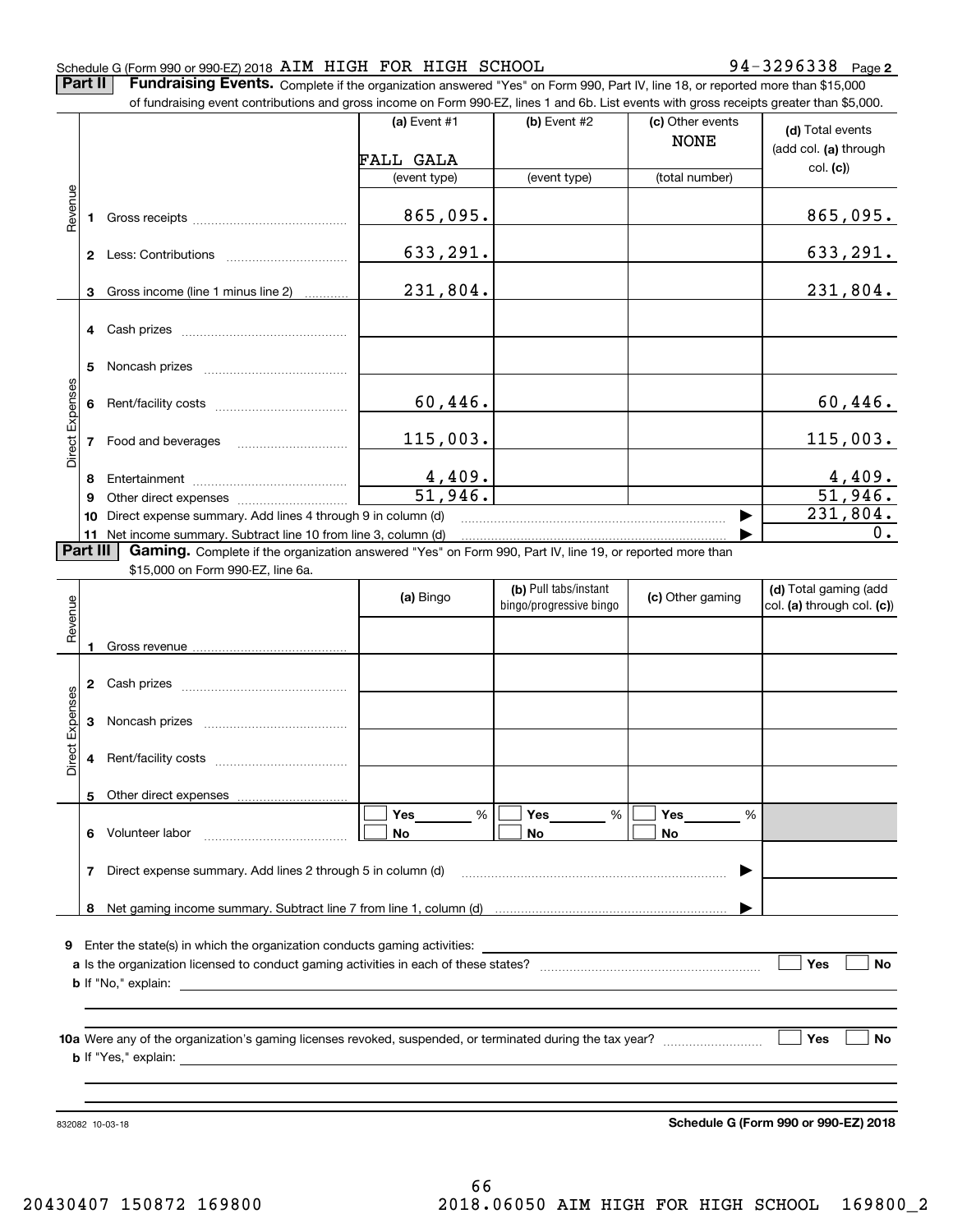|     | Schedule G (Form 990 or 990-EZ) 2018 AIM HIGH FOR HIGH SCHOOL                                                                                                                                                       | 94-3296338      |            | Page 3    |
|-----|---------------------------------------------------------------------------------------------------------------------------------------------------------------------------------------------------------------------|-----------------|------------|-----------|
| 11. |                                                                                                                                                                                                                     |                 | Yes        | No        |
|     | 12 Is the organization a grantor, beneficiary or trustee of a trust, or a member of a partnership or other entity formed                                                                                            |                 |            |           |
|     |                                                                                                                                                                                                                     |                 | Yes        | No        |
|     | 13 Indicate the percentage of gaming activity conducted in:                                                                                                                                                         |                 |            |           |
|     |                                                                                                                                                                                                                     | <b>13a</b>      |            | %         |
|     | <b>b</b> An outside facility <i>www.communicality www.communicality.communicality www.communicality www.communicality.com</i>                                                                                       | 13 <sub>b</sub> |            | %         |
|     | 14 Enter the name and address of the person who prepares the organization's gaming/special events books and records:                                                                                                |                 |            |           |
|     |                                                                                                                                                                                                                     |                 |            |           |
|     |                                                                                                                                                                                                                     |                 |            |           |
|     |                                                                                                                                                                                                                     |                 |            |           |
|     |                                                                                                                                                                                                                     |                 | Yes        | No        |
|     |                                                                                                                                                                                                                     |                 |            |           |
|     |                                                                                                                                                                                                                     |                 |            |           |
|     |                                                                                                                                                                                                                     |                 |            |           |
|     | c If "Yes," enter name and address of the third party:                                                                                                                                                              |                 |            |           |
|     | Name $\blacktriangleright$ $\lrcorner$                                                                                                                                                                              |                 |            |           |
|     |                                                                                                                                                                                                                     |                 |            |           |
|     |                                                                                                                                                                                                                     |                 |            |           |
|     | 16 Gaming manager information:                                                                                                                                                                                      |                 |            |           |
|     |                                                                                                                                                                                                                     |                 |            |           |
|     | Name $\blacktriangleright$ $\lrcorner$                                                                                                                                                                              |                 |            |           |
|     | Gaming manager compensation > \$                                                                                                                                                                                    |                 |            |           |
|     |                                                                                                                                                                                                                     |                 |            |           |
|     | $Description of services provided$ $\triangleright$                                                                                                                                                                 |                 |            |           |
|     |                                                                                                                                                                                                                     |                 |            |           |
|     |                                                                                                                                                                                                                     |                 |            |           |
|     | Director/officer<br>Employee<br>Independent contractor                                                                                                                                                              |                 |            |           |
|     |                                                                                                                                                                                                                     |                 |            |           |
|     | <b>17</b> Mandatory distributions:                                                                                                                                                                                  |                 |            |           |
|     | a Is the organization required under state law to make charitable distributions from the gaming proceeds to                                                                                                         |                 |            |           |
|     | retain the state gaming license?                                                                                                                                                                                    |                 | $\Box$ Yes | $\Box$ No |
|     | <b>b</b> Enter the amount of distributions required under state law to be distributed to other exempt organizations or spent in the<br>organization's own exempt activities during the tax year $\triangleright$ \$ |                 |            |           |
|     | Supplemental Information. Provide the explanations required by Part I, line 2b, columns (iii) and (v); and Part III, lines 9, 9b, 10b,<br> Part IV                                                                  |                 |            |           |
|     | 15b, 15c, 16, and 17b, as applicable. Also provide any additional information. See instructions.                                                                                                                    |                 |            |           |
|     |                                                                                                                                                                                                                     |                 |            |           |
|     |                                                                                                                                                                                                                     |                 |            |           |
|     |                                                                                                                                                                                                                     |                 |            |           |
|     |                                                                                                                                                                                                                     |                 |            |           |
|     |                                                                                                                                                                                                                     |                 |            |           |
|     |                                                                                                                                                                                                                     |                 |            |           |
|     |                                                                                                                                                                                                                     |                 |            |           |
|     |                                                                                                                                                                                                                     |                 |            |           |
|     |                                                                                                                                                                                                                     |                 |            |           |
|     |                                                                                                                                                                                                                     |                 |            |           |
|     |                                                                                                                                                                                                                     |                 |            |           |
|     |                                                                                                                                                                                                                     |                 |            |           |
|     | Schedule G (Form 990 or 990-EZ) 2018<br>832083 10-03-18                                                                                                                                                             |                 |            |           |
|     | 67                                                                                                                                                                                                                  |                 |            |           |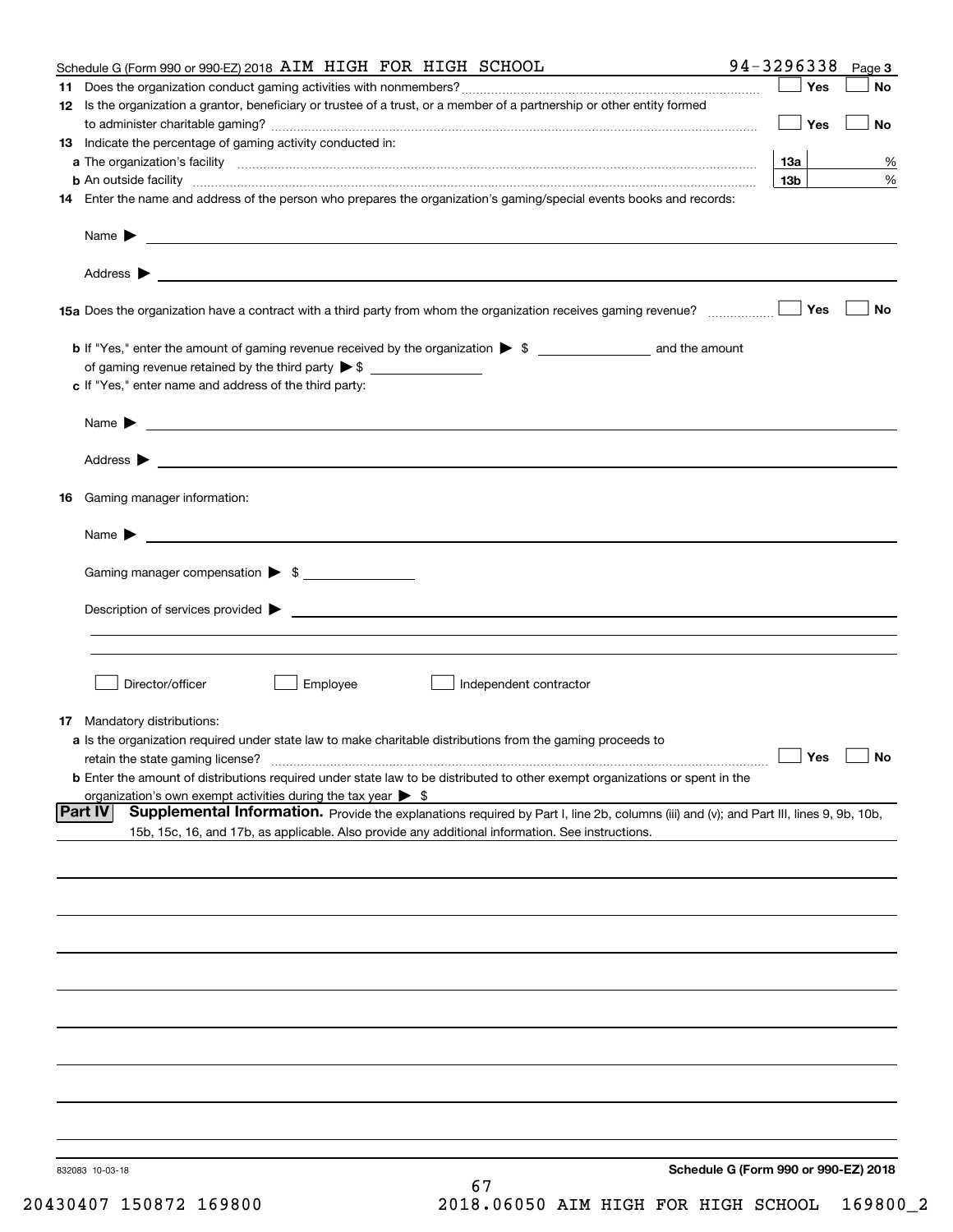| Schedule G (Form 990 or 990-EZ) |
|---------------------------------|

832084 04-01-18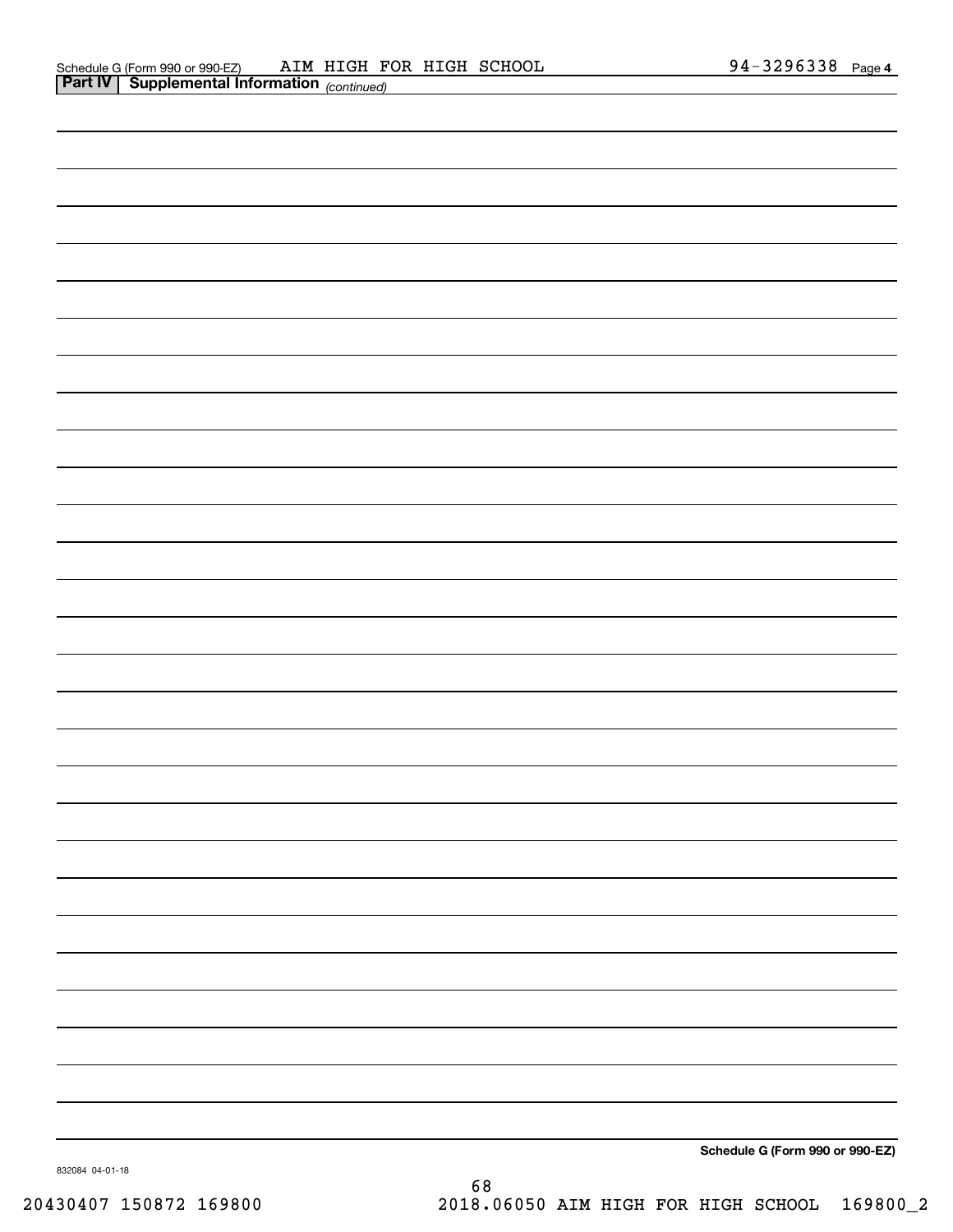|    | <b>SCHEDULE J</b>                                      |                                                                                                                           | <b>Compensation Information</b>                                        |                                       | OMB No. 1545-0047          |     |             |  |  |
|----|--------------------------------------------------------|---------------------------------------------------------------------------------------------------------------------------|------------------------------------------------------------------------|---------------------------------------|----------------------------|-----|-------------|--|--|
|    | (Form 990)                                             |                                                                                                                           | For certain Officers, Directors, Trustees, Key Employees, and Highest  |                                       |                            |     |             |  |  |
|    |                                                        |                                                                                                                           | <b>Compensated Employees</b>                                           |                                       | 2018                       |     |             |  |  |
|    |                                                        | Complete if the organization answered "Yes" on Form 990, Part IV, line 23.<br>Attach to Form 990.                         |                                                                        |                                       | <b>Open to Public</b>      |     |             |  |  |
|    | Department of the Treasury<br>Internal Revenue Service |                                                                                                                           | Go to www.irs.gov/Form990 for instructions and the latest information. |                                       | Inspection                 |     |             |  |  |
|    | Name of the organization                               |                                                                                                                           |                                                                        | <b>Employer identification number</b> |                            |     |             |  |  |
|    |                                                        | AIM HIGH FOR HIGH SCHOOL                                                                                                  |                                                                        | 94-3296338                            |                            |     |             |  |  |
|    | Part I                                                 | <b>Questions Regarding Compensation</b>                                                                                   |                                                                        |                                       |                            |     |             |  |  |
|    |                                                        |                                                                                                                           |                                                                        |                                       |                            | Yes | No          |  |  |
|    |                                                        | Check the appropriate box(es) if the organization provided any of the following to or for a person listed on Form 990,    |                                                                        |                                       |                            |     |             |  |  |
|    |                                                        | Part VII, Section A, line 1a. Complete Part III to provide any relevant information regarding these items.                |                                                                        |                                       |                            |     |             |  |  |
|    | First-class or charter travel                          |                                                                                                                           | Housing allowance or residence for personal use                        |                                       |                            |     |             |  |  |
|    | Travel for companions                                  |                                                                                                                           | Payments for business use of personal residence                        |                                       |                            |     |             |  |  |
|    |                                                        | Tax indemnification and gross-up payments                                                                                 | Health or social club dues or initiation fees                          |                                       |                            |     |             |  |  |
|    |                                                        | Discretionary spending account                                                                                            | Personal services (such as maid, chauffeur, chef)                      |                                       |                            |     |             |  |  |
|    |                                                        |                                                                                                                           |                                                                        |                                       |                            |     |             |  |  |
|    |                                                        | <b>b</b> If any of the boxes on line 1a are checked, did the organization follow a written policy regarding payment or    |                                                                        |                                       |                            |     |             |  |  |
|    |                                                        | reimbursement or provision of all of the expenses described above? If "No," complete Part III to explain                  |                                                                        |                                       | 1b                         |     |             |  |  |
| 2  |                                                        | Did the organization require substantiation prior to reimbursing or allowing expenses incurred by all directors,          |                                                                        |                                       |                            |     |             |  |  |
|    |                                                        |                                                                                                                           |                                                                        |                                       | $\mathbf{2}$               |     |             |  |  |
|    |                                                        |                                                                                                                           |                                                                        |                                       |                            |     |             |  |  |
| з  |                                                        | Indicate which, if any, of the following the filing organization used to establish the compensation of the organization's |                                                                        |                                       |                            |     |             |  |  |
|    |                                                        | CEO/Executive Director. Check all that apply. Do not check any boxes for methods used by a related organization to        |                                                                        |                                       |                            |     |             |  |  |
|    |                                                        | establish compensation of the CEO/Executive Director, but explain in Part III.                                            |                                                                        |                                       |                            |     |             |  |  |
|    | Compensation committee                                 |                                                                                                                           | $\underline{\mathbf{X}}$ Written employment contract                   |                                       |                            |     |             |  |  |
|    |                                                        | Independent compensation consultant                                                                                       | $X$ Compensation survey or study                                       |                                       |                            |     |             |  |  |
|    | $\boxed{\textbf{X}}$ Form 990 of other organizations   |                                                                                                                           | $\boxed{\textbf{X}}$ Approval by the board or compensation committee   |                                       |                            |     |             |  |  |
|    |                                                        |                                                                                                                           |                                                                        |                                       |                            |     |             |  |  |
|    |                                                        | During the year, did any person listed on Form 990, Part VII, Section A, line 1a, with respect to the filing              |                                                                        |                                       |                            |     |             |  |  |
|    | organization or a related organization:                |                                                                                                                           |                                                                        |                                       |                            |     |             |  |  |
| а  |                                                        | Receive a severance payment or change-of-control payment?                                                                 |                                                                        |                                       | 4a                         |     | х           |  |  |
| b  |                                                        |                                                                                                                           |                                                                        |                                       | 4b                         |     | X           |  |  |
| c  |                                                        | Participate in, or receive payment from, an equity-based compensation arrangement?                                        |                                                                        |                                       | 4c                         |     | X           |  |  |
|    |                                                        | If "Yes" to any of lines 4a-c, list the persons and provide the applicable amounts for each item in Part III.             |                                                                        |                                       |                            |     |             |  |  |
|    |                                                        |                                                                                                                           |                                                                        |                                       |                            |     |             |  |  |
|    |                                                        | Only section 501(c)(3), 501(c)(4), and 501(c)(29) organizations must complete lines 5-9.                                  |                                                                        |                                       |                            |     |             |  |  |
|    |                                                        | For persons listed on Form 990, Part VII, Section A, line 1a, did the organization pay or accrue any compensation         |                                                                        |                                       |                            |     |             |  |  |
|    | contingent on the revenues of:                         |                                                                                                                           |                                                                        |                                       |                            |     |             |  |  |
| a  |                                                        |                                                                                                                           |                                                                        |                                       | 5a                         |     | x           |  |  |
|    |                                                        |                                                                                                                           |                                                                        |                                       | 5b                         |     | $\mathbf X$ |  |  |
|    |                                                        | If "Yes" on line 5a or 5b, describe in Part III.                                                                          |                                                                        |                                       |                            |     |             |  |  |
| 6. |                                                        | For persons listed on Form 990, Part VII, Section A, line 1a, did the organization pay or accrue any compensation         |                                                                        |                                       |                            |     |             |  |  |
|    | contingent on the net earnings of:                     |                                                                                                                           |                                                                        |                                       |                            |     |             |  |  |
| a  |                                                        |                                                                                                                           |                                                                        |                                       | 6a                         |     | x           |  |  |
|    |                                                        |                                                                                                                           |                                                                        |                                       | 6b                         |     | $\mathbf X$ |  |  |
|    |                                                        | If "Yes" on line 6a or 6b, describe in Part III.                                                                          |                                                                        |                                       |                            |     |             |  |  |
|    |                                                        | 7 For persons listed on Form 990, Part VII, Section A, line 1a, did the organization provide any nonfixed payments        |                                                                        |                                       |                            |     |             |  |  |
|    |                                                        |                                                                                                                           |                                                                        |                                       | 7                          |     | х           |  |  |
| 8  |                                                        | Were any amounts reported on Form 990, Part VII, paid or accrued pursuant to a contract that was subject to the           |                                                                        |                                       |                            |     |             |  |  |
|    |                                                        | initial contract exception described in Regulations section 53.4958-4(a)(3)? If "Yes," describe in Part III               |                                                                        |                                       | 8                          |     | х           |  |  |
| 9  |                                                        | If "Yes" on line 8, did the organization also follow the rebuttable presumption procedure described in                    |                                                                        |                                       |                            |     |             |  |  |
|    | Regulations section 53.4958-6(c)?                      |                                                                                                                           |                                                                        |                                       | 9                          |     |             |  |  |
|    |                                                        | LHA For Paperwork Reduction Act Notice, see the Instructions for Form 990.                                                |                                                                        |                                       | Schedule J (Form 990) 2018 |     |             |  |  |

832111 10-26-18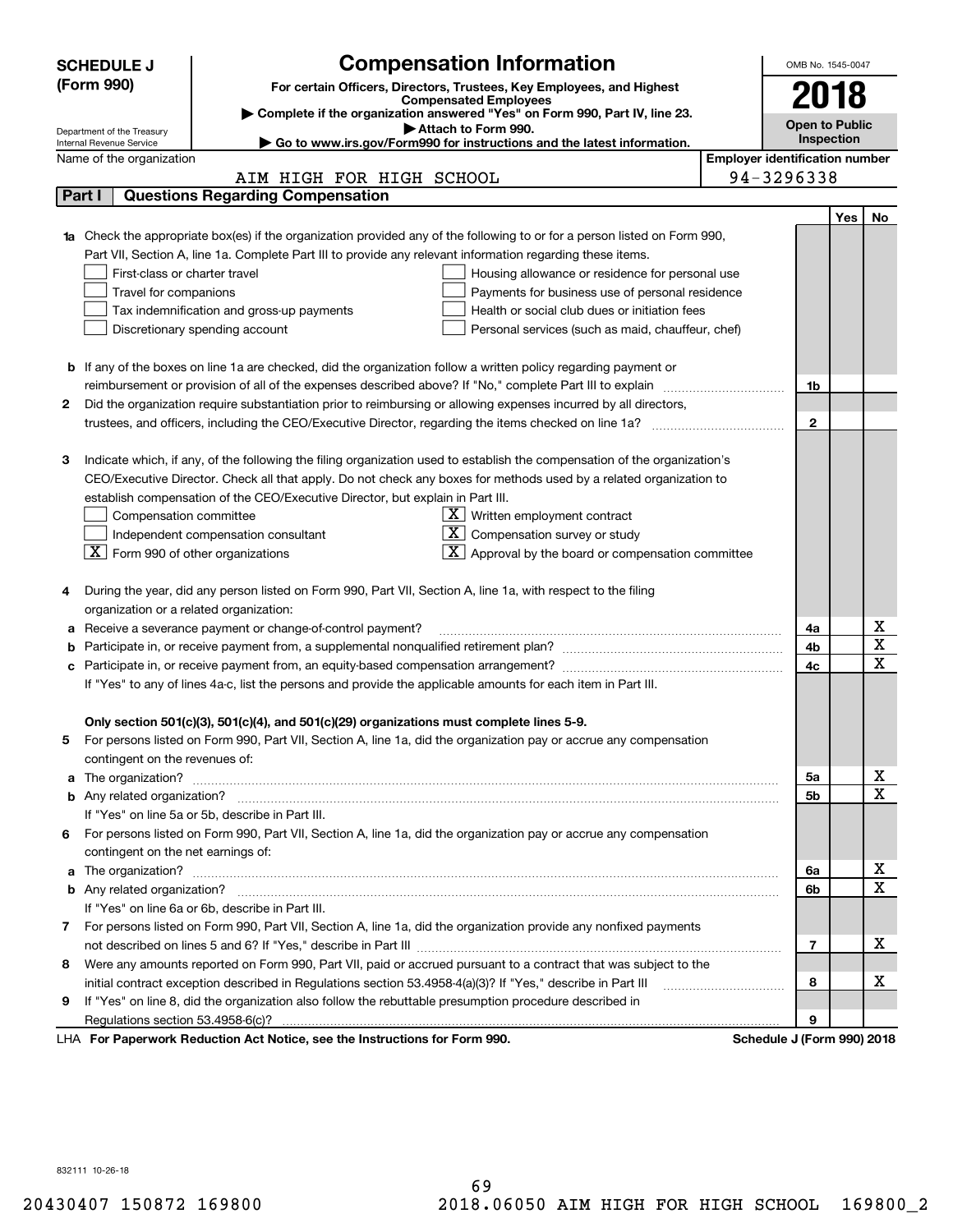94-3296338

# **Part II Officers, Directors, Trustees, Key Employees, and Highest Compensated Employees.**  Schedule J (Form 990) 2018 Page Use duplicate copies if additional space is needed. <sup>I</sup>Part II <sup>I</sup>Officers, Directors, Trustees, Key Employees, and Highest Compensated Employees. Use duplicate copies if additional space is needed.

For each individual whose compensation must be reported on Schedule J, report compensation from the organization on row (i) and from related organizations, described in the instructions, on row (ii). Do not list any individuals that aren't listed on Form 990, Part VII. Do not list any individuals that aren't listed on Form 990, Part VII.

Note: The sum of columns (B)(i)-(iii) for each listed individual must equal the total amount of Form 990, Part VII, Section A, line 1a, applicable column (D) and (E) amounts for that individual.

|                        |      |                          | (B) Breakdown of W-2 and/or 1099-MISC compensation |                                           | (C) Retirement and<br>other deferred | (D) Nontaxable<br>benefits | (E) Total of columns<br>$(B)(i)-(D)$ | (F) Compensation<br>in column (B)         |  |  |
|------------------------|------|--------------------------|----------------------------------------------------|-------------------------------------------|--------------------------------------|----------------------------|--------------------------------------|-------------------------------------------|--|--|
| (A) Name and Title     |      | (i) Base<br>compensation | (ii) Bonus &<br>incentive<br>compensation          | (iii) Other<br>reportable<br>compensation | compensation                         |                            |                                      | reported as deferred<br>on prior Form 990 |  |  |
| (1) ALEC L. LEE, JR    | (i)  | 167, 777.                | $\overline{0}$ .                                   | $\overline{0}$ .                          | $\overline{0}$ .                     | 0.                         | 167, 777.                            | 0.                                        |  |  |
| EXECUTIVE DIRECTOR     | (ii) | $\overline{0}$ .         | $\overline{0}$ .                                   | $\overline{0}$ .                          | $\overline{0}$ .                     | 40,035.                    | 40,035.                              | $\overline{0}$ .                          |  |  |
| MATTHEW RENO<br>(2)    | (i)  | 146,383.                 | $\overline{0}$ .                                   | $\overline{0}$ .                          | $\overline{0}$ .                     | 0.                         | 146, 383.                            | $\overline{0}$ .                          |  |  |
| DIRECTOR OF OPERATIONS | (ii) | $\overline{0}$ .         | $\overline{0}$ .                                   | $\overline{0}$ .                          | $\overline{0}$ .                     | 11, 241.                   | 11,241.                              | 0.                                        |  |  |
| STACEY LEWIS<br>(3)    | (i)  | 138,251.                 | $\overline{0}$ .                                   | $\overline{0}$ .                          | 0.                                   | 29,951.                    | 168,202.                             | 0.                                        |  |  |
| DEVELOPMENT DIRECTOR   | (ii) | 0.                       | $\overline{0}$ .                                   | $\overline{0}$ .                          | 0.                                   | 0.                         | $\overline{0}$ .                     | $\overline{0}$ .                          |  |  |
|                        | (i)  |                          |                                                    |                                           |                                      |                            |                                      |                                           |  |  |
|                        | (ii) |                          |                                                    |                                           |                                      |                            |                                      |                                           |  |  |
|                        | (i)  |                          |                                                    |                                           |                                      |                            |                                      |                                           |  |  |
|                        | (ii) |                          |                                                    |                                           |                                      |                            |                                      |                                           |  |  |
|                        | (i)  |                          |                                                    |                                           |                                      |                            |                                      |                                           |  |  |
|                        | (ii) |                          |                                                    |                                           |                                      |                            |                                      |                                           |  |  |
|                        | (i)  |                          |                                                    |                                           |                                      |                            |                                      |                                           |  |  |
|                        | (ii) |                          |                                                    |                                           |                                      |                            |                                      |                                           |  |  |
|                        | (i)  |                          |                                                    |                                           |                                      |                            |                                      |                                           |  |  |
|                        | (ii) |                          |                                                    |                                           |                                      |                            |                                      |                                           |  |  |
|                        | (i)  |                          |                                                    |                                           |                                      |                            |                                      |                                           |  |  |
|                        | (ii) |                          |                                                    |                                           |                                      |                            |                                      |                                           |  |  |
|                        | (i)  |                          |                                                    |                                           |                                      |                            |                                      |                                           |  |  |
|                        | (ii) |                          |                                                    |                                           |                                      |                            |                                      |                                           |  |  |
|                        | (i)  |                          |                                                    |                                           |                                      |                            |                                      |                                           |  |  |
|                        | (ii) |                          |                                                    |                                           |                                      |                            |                                      |                                           |  |  |
|                        | (i)  |                          |                                                    |                                           |                                      |                            |                                      |                                           |  |  |
|                        | (ii) |                          |                                                    |                                           |                                      |                            |                                      |                                           |  |  |
|                        | (i)  |                          |                                                    |                                           |                                      |                            |                                      |                                           |  |  |
|                        | (ii) |                          |                                                    |                                           |                                      |                            |                                      |                                           |  |  |
|                        | (i)  |                          |                                                    |                                           |                                      |                            |                                      |                                           |  |  |
|                        | (ii) |                          |                                                    |                                           |                                      |                            |                                      |                                           |  |  |
|                        | (i)  |                          |                                                    |                                           |                                      |                            |                                      |                                           |  |  |
|                        | (ii) |                          |                                                    |                                           |                                      |                            |                                      |                                           |  |  |
|                        | (i)  |                          |                                                    |                                           |                                      |                            |                                      |                                           |  |  |
|                        | (ii) |                          |                                                    |                                           |                                      |                            |                                      |                                           |  |  |

**Schedule J (Form 990) 2018** Schedule J (Form 990) 2018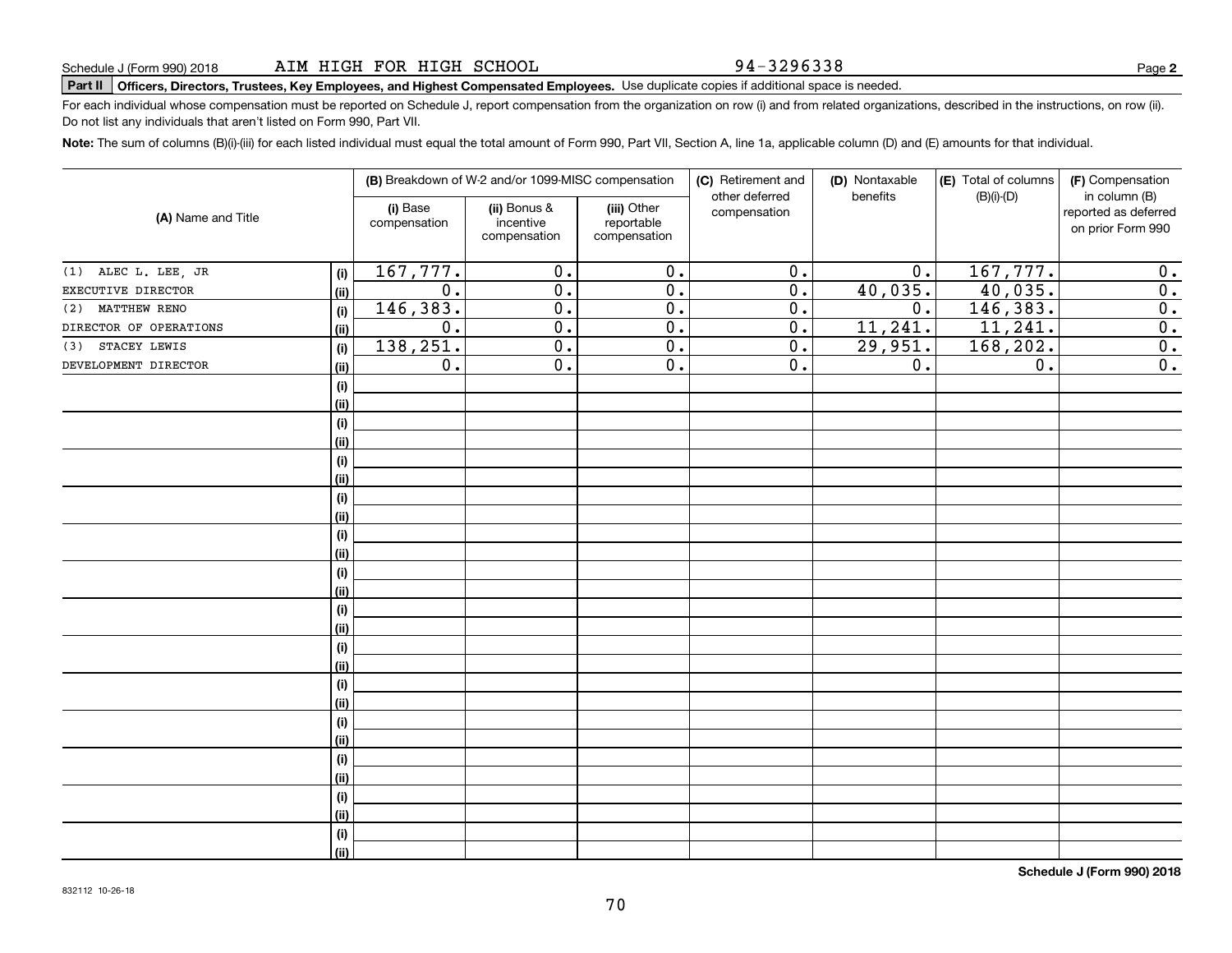#### **Part III | Supplemental Information**

Schedule J (Form 990) 2018 ALM HIGH FOR HIGH SCHOOL<br>| Part III | Supplemental Information<br>Provide the information, explanation, or descriptions required for Part I, lines 1a, 1b, 3, 4a, 4b, 4c, 5a, 5b, 6a, 6b, 7, and 8, an

**Schedule J (Form 990) 2018** Schedule J (Form 990) 2018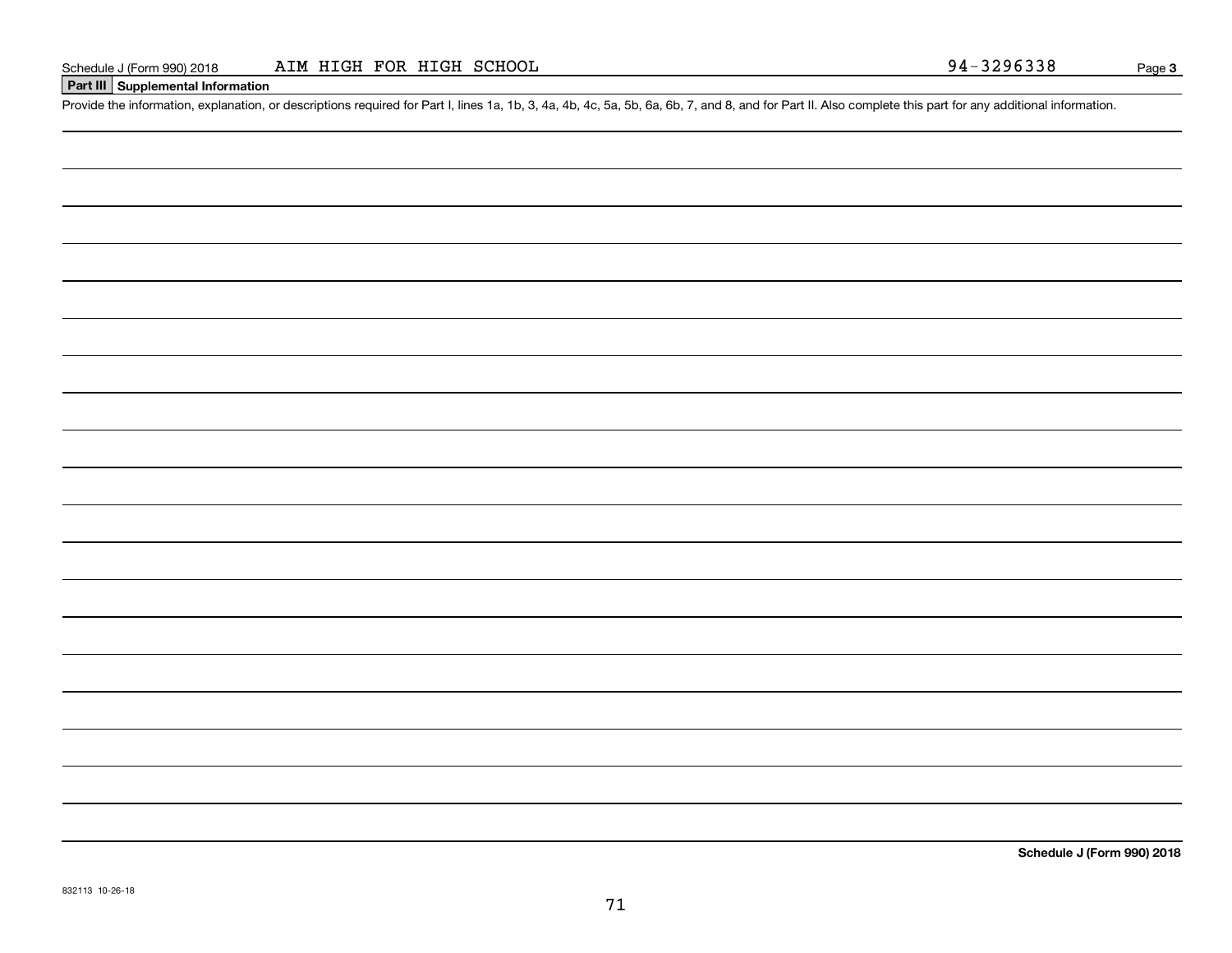| (Form 990 or 990-EZ)                                                                                          |                                                                                                                                       |  |                                                                       |                                             |         | <b>Transactions With Interested Persons</b>                                                 |                                                                                                                                    |                       |     |                                                     | OMB No. 1545-0047            |     |                           |
|---------------------------------------------------------------------------------------------------------------|---------------------------------------------------------------------------------------------------------------------------------------|--|-----------------------------------------------------------------------|---------------------------------------------|---------|---------------------------------------------------------------------------------------------|------------------------------------------------------------------------------------------------------------------------------------|-----------------------|-----|-----------------------------------------------------|------------------------------|-----|---------------------------|
|                                                                                                               |                                                                                                                                       |  |                                                                       |                                             |         |                                                                                             | Complete if the organization answered "Yes" on Form 990, Part IV, line 25a, 25b, 26, 27, 28a,                                      |                       |     |                                                     | 2018                         |     |                           |
| Department of the Treasury                                                                                    |                                                                                                                                       |  |                                                                       |                                             |         | 28b, or 28c, or Form 990-EZ, Part V, line 38a or 40b.<br>Attach to Form 990 or Form 990-EZ. |                                                                                                                                    |                       |     |                                                     | <b>Open To Public</b>        |     |                           |
| <b>Internal Revenue Service</b>                                                                               |                                                                                                                                       |  |                                                                       |                                             |         | Go to www.irs.gov/Form990 for instructions and the latest information.                      |                                                                                                                                    |                       |     |                                                     | Inspection                   |     |                           |
| Name of the organization                                                                                      |                                                                                                                                       |  | AIM HIGH FOR HIGH SCHOOL                                              |                                             |         |                                                                                             |                                                                                                                                    |                       |     | <b>Employer identification number</b><br>94-3296338 |                              |     |                           |
| Part I                                                                                                        |                                                                                                                                       |  |                                                                       |                                             |         |                                                                                             | Excess Benefit Transactions (section 501(c)(3), section 501(c)(4), and 501(c)(29) organizations only).                             |                       |     |                                                     |                              |     |                           |
|                                                                                                               |                                                                                                                                       |  |                                                                       |                                             |         |                                                                                             | Complete if the organization answered "Yes" on Form 990, Part IV, line 25a or 25b, or Form 990-EZ, Part V, line 40b.               |                       |     |                                                     |                              |     |                           |
| 1.                                                                                                            | (b) Relationship between disqualified<br>(a) Name of disqualified person<br>(c) Description of transaction<br>person and organization |  |                                                                       |                                             |         |                                                                                             |                                                                                                                                    | (d) Corrected?<br>Yes |     |                                                     |                              |     |                           |
|                                                                                                               |                                                                                                                                       |  |                                                                       |                                             |         |                                                                                             |                                                                                                                                    |                       |     |                                                     |                              |     | No.                       |
|                                                                                                               |                                                                                                                                       |  |                                                                       |                                             |         |                                                                                             |                                                                                                                                    |                       |     |                                                     |                              |     |                           |
|                                                                                                               |                                                                                                                                       |  |                                                                       |                                             |         |                                                                                             |                                                                                                                                    |                       |     |                                                     |                              |     |                           |
|                                                                                                               |                                                                                                                                       |  |                                                                       |                                             |         |                                                                                             |                                                                                                                                    |                       |     |                                                     |                              |     |                           |
|                                                                                                               |                                                                                                                                       |  |                                                                       |                                             |         |                                                                                             |                                                                                                                                    |                       |     |                                                     |                              |     |                           |
| 2 Enter the amount of tax incurred by the organization managers or disqualified persons during the year under |                                                                                                                                       |  |                                                                       |                                             |         |                                                                                             |                                                                                                                                    |                       |     |                                                     |                              |     |                           |
| section 4958                                                                                                  |                                                                                                                                       |  |                                                                       |                                             |         |                                                                                             |                                                                                                                                    |                       |     | $\triangleright$ \$                                 |                              |     |                           |
|                                                                                                               |                                                                                                                                       |  |                                                                       |                                             |         |                                                                                             |                                                                                                                                    |                       |     | $\blacktriangleright$ \$                            |                              |     |                           |
| Part II                                                                                                       | Loans to and/or From Interested Persons.                                                                                              |  |                                                                       |                                             |         |                                                                                             |                                                                                                                                    |                       |     |                                                     |                              |     |                           |
|                                                                                                               |                                                                                                                                       |  |                                                                       |                                             |         |                                                                                             | Complete if the organization answered "Yes" on Form 990-EZ, Part V, line 38a or Form 990, Part IV, line 26; or if the organization |                       |     |                                                     |                              |     |                           |
|                                                                                                               | reported an amount on Form 990, Part X, line 5, 6, or 22.                                                                             |  |                                                                       |                                             |         |                                                                                             |                                                                                                                                    |                       |     | (h) Approved                                        |                              |     |                           |
| (a) Name of<br>interested person                                                                              | (b) Relationship<br>with organization                                                                                                 |  | (c) Purpose<br>of loan                                                | (d) Loan to or<br>from the<br>organization? |         | (e) Original<br>principal amount                                                            | (f) Balance due                                                                                                                    | $(g)$ In<br>default?  |     | by board or<br>committee?                           |                              |     | (i) Written<br>agreement? |
|                                                                                                               |                                                                                                                                       |  |                                                                       |                                             | To From |                                                                                             |                                                                                                                                    | Yes                   | No. | Yes                                                 | No.                          | Yes | No.                       |
|                                                                                                               |                                                                                                                                       |  |                                                                       |                                             |         |                                                                                             |                                                                                                                                    |                       |     |                                                     |                              |     |                           |
|                                                                                                               |                                                                                                                                       |  |                                                                       |                                             |         |                                                                                             |                                                                                                                                    |                       |     |                                                     |                              |     |                           |
|                                                                                                               |                                                                                                                                       |  |                                                                       |                                             |         |                                                                                             |                                                                                                                                    |                       |     |                                                     |                              |     |                           |
|                                                                                                               |                                                                                                                                       |  |                                                                       |                                             |         |                                                                                             |                                                                                                                                    |                       |     |                                                     |                              |     |                           |
|                                                                                                               |                                                                                                                                       |  |                                                                       |                                             |         |                                                                                             |                                                                                                                                    |                       |     |                                                     |                              |     |                           |
|                                                                                                               |                                                                                                                                       |  |                                                                       |                                             |         |                                                                                             |                                                                                                                                    |                       |     |                                                     |                              |     |                           |
|                                                                                                               |                                                                                                                                       |  |                                                                       |                                             |         |                                                                                             |                                                                                                                                    |                       |     |                                                     |                              |     |                           |
|                                                                                                               |                                                                                                                                       |  |                                                                       |                                             |         |                                                                                             |                                                                                                                                    |                       |     |                                                     |                              |     |                           |
|                                                                                                               |                                                                                                                                       |  |                                                                       |                                             |         |                                                                                             |                                                                                                                                    |                       |     |                                                     |                              |     |                           |
| Total                                                                                                         |                                                                                                                                       |  |                                                                       |                                             |         | $\blacktriangleright$ \$                                                                    |                                                                                                                                    |                       |     |                                                     |                              |     |                           |
| Part III                                                                                                      | <b>Grants or Assistance Benefiting Interested Persons.</b>                                                                            |  |                                                                       |                                             |         |                                                                                             |                                                                                                                                    |                       |     |                                                     |                              |     |                           |
|                                                                                                               | Complete if the organization answered "Yes" on Form 990, Part IV, line 27.                                                            |  |                                                                       |                                             |         |                                                                                             |                                                                                                                                    |                       |     |                                                     |                              |     |                           |
| (a) Name of interested person                                                                                 |                                                                                                                                       |  | (b) Relationship between<br>interested person and<br>the organization |                                             |         | (c) Amount of<br>assistance                                                                 | (d) Type of<br>assistance                                                                                                          |                       |     |                                                     | (e) Purpose of<br>assistance |     |                           |
|                                                                                                               |                                                                                                                                       |  |                                                                       |                                             |         |                                                                                             |                                                                                                                                    |                       |     |                                                     |                              |     |                           |
|                                                                                                               |                                                                                                                                       |  |                                                                       |                                             |         |                                                                                             |                                                                                                                                    |                       |     |                                                     |                              |     |                           |
|                                                                                                               |                                                                                                                                       |  |                                                                       |                                             |         |                                                                                             |                                                                                                                                    |                       |     |                                                     |                              |     |                           |
|                                                                                                               |                                                                                                                                       |  |                                                                       |                                             |         |                                                                                             |                                                                                                                                    |                       |     |                                                     |                              |     |                           |
|                                                                                                               |                                                                                                                                       |  |                                                                       |                                             |         |                                                                                             |                                                                                                                                    |                       |     |                                                     |                              |     |                           |
|                                                                                                               |                                                                                                                                       |  |                                                                       |                                             |         |                                                                                             |                                                                                                                                    |                       |     |                                                     |                              |     |                           |
|                                                                                                               |                                                                                                                                       |  |                                                                       |                                             |         |                                                                                             |                                                                                                                                    |                       |     |                                                     |                              |     |                           |

LHA For Paperwork Reduction Act Notice, see the Instructions for Form 990 or 990-EZ. Schedule L (Form 990 or 990-EZ) 2018

832131 10-25-18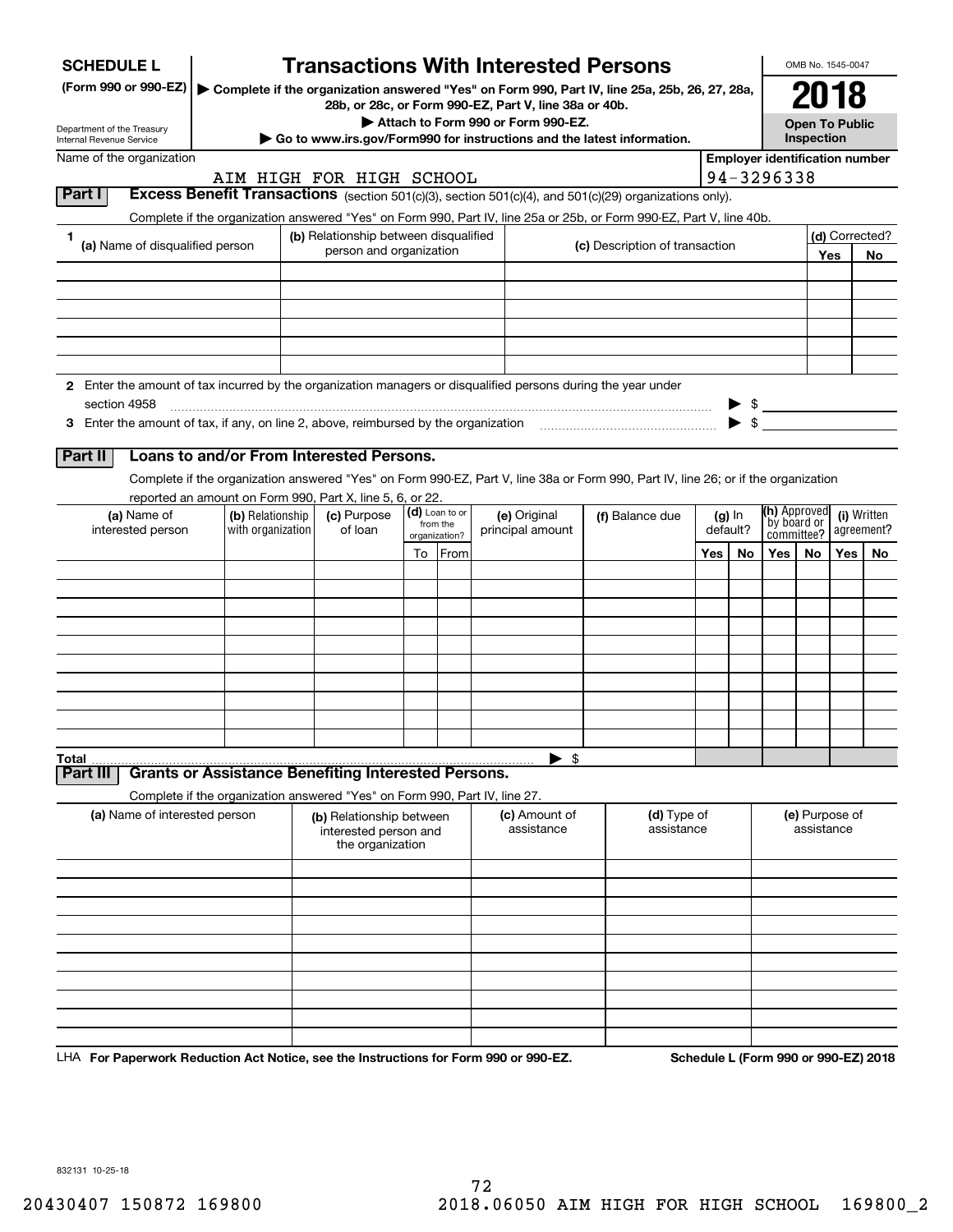| Schedule L (Form 990 or 990-EZ) 2018 AIM HIGH FOR HIGH SCHOOL        |  |  | 94-3296338 $_{Page 2}$ |  |
|----------------------------------------------------------------------|--|--|------------------------|--|
| <b>Part IV   Business Transactions Involving Interested Persons.</b> |  |  |                        |  |

Complete if the organization answered "Yes" on Form 990, Part IV, line 28a, 28b, or 28c.

| (a) Name of interested person | (b) Relationship between interested<br>person and the organization | (c) Amount of<br>transaction | (d) Description of<br>transaction | (e) Sharing of<br>organization's<br>revenues? |    |
|-------------------------------|--------------------------------------------------------------------|------------------------------|-----------------------------------|-----------------------------------------------|----|
|                               |                                                                    |                              |                                   | Yes                                           | No |
| LAWRENCE K. WEISS             | WEISS IS A BOAR<br>MR.                                             |                              | 0.MR.<br>WEISS S                  |                                               | х  |
|                               |                                                                    |                              |                                   |                                               |    |
|                               |                                                                    |                              |                                   |                                               |    |
|                               |                                                                    |                              |                                   |                                               |    |
|                               |                                                                    |                              |                                   |                                               |    |
|                               |                                                                    |                              |                                   |                                               |    |
|                               |                                                                    |                              |                                   |                                               |    |
|                               |                                                                    |                              |                                   |                                               |    |
|                               |                                                                    |                              |                                   |                                               |    |
|                               |                                                                    |                              |                                   |                                               |    |

**Part V** Supplemental Information.

Provide additional information for responses to questions on Schedule L (see instructions). Provide additional information for responses to questions on Schedule L (see instructions).

SCH L, PART IV, BUSINESS TRANSACTIONS INVOLVING INTERESTED PERSONS: SCH L, PART IV, BUSINESS TRANSACTIONS INVOLVING INTERESTED PERSONS:

(A) NAME OF PERSON: LAWRENCE K. WEISS (A) NAME OF PERSON: LAWRENCE K. WEISS

(B) RELATIONSHIP BETWEEN INTERESTED PERSON AND ORGANIZATION: (B) RELATIONSHIP BETWEEN INTERESTED PERSON AND ORGANIZATION:

MR. WEISS IS A BOARD MEMBER MR. WEISS IS A BOARD MEMBER

(D) DESCRIPTION OF TRANSACTION: MR. WEISS SUBLEASES A PORTION OF AIM (D) DESCRIPTION OF TRANSACTION: MR. WEISS SUBLEASES A PORTION OF AIM

HIGH'S ADMINISTRATIVE OFFICE SPACE. THE BOARD MEMBER'S LEASE IS AT A HIGH'S ADMINISTRATIVE OFFICE SPACE. THE BOARD MEMBER'S LEASE IS AT A

MONTHLY AMOUNT OF \$500. MONTHLY AMOUNT OF \$500.

**Schedule L (Form 990 or 990-EZ) 2018** Schedule L (Form 990 or 990-EZ) 2018

832132 10-25-18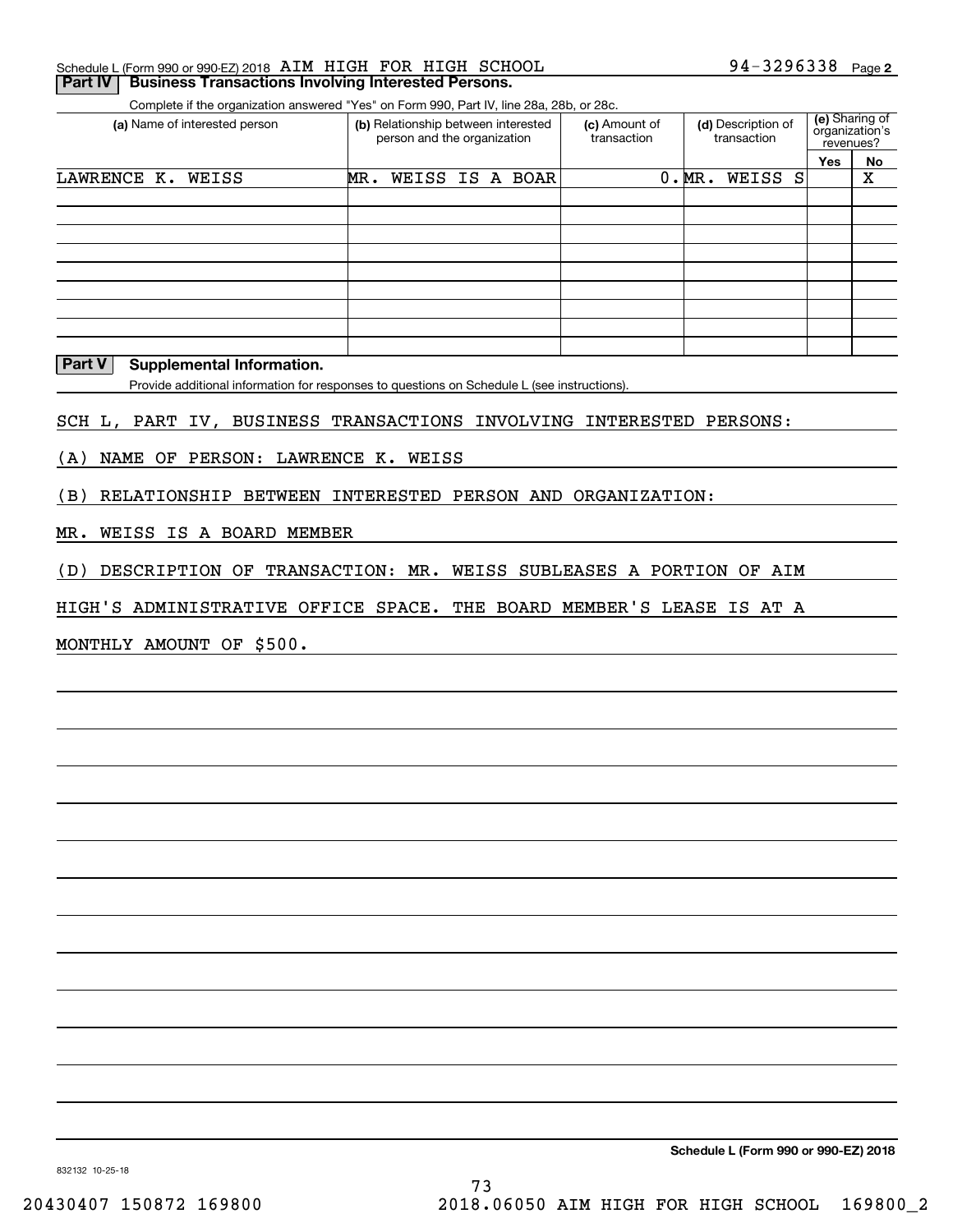## **SCHEDULE M (Form 990)** (Form 990)

## **SCHEDULE M**  $\begin{matrix} \parallel \parallel \end{matrix}$  Noncash Contributions

OMB No. 1545-0047 2018

|                            | <b>COMPLETE II THE OFFIC</b> |
|----------------------------|------------------------------|
| Department of the Treasury | Attach to Form 990.          |
| Internal Revenue Service   | Co to uning iso any E        |

◆ Complete if the organizations answered "Yes" on Form 990, Part IV, lines 29 or 30. **2018** 

**Open to Public** Open to Public **Inspection**

|  | Name of the organization |
|--|--------------------------|
|  |                          |
|  |                          |
|  |                          |

Department of the frequency of the frequency of the states of the states of the states of the statest information.

|               | Name of the organization                                                                                                            |                               |                                      |                                                                                                      | <b>Employer identification number</b>                        |     |    |
|---------------|-------------------------------------------------------------------------------------------------------------------------------------|-------------------------------|--------------------------------------|------------------------------------------------------------------------------------------------------|--------------------------------------------------------------|-----|----|
| <b>Part I</b> | AIM HIGH FOR HIGH SCHOOL<br><b>Types of Property</b>                                                                                |                               |                                      |                                                                                                      | 94-3296338                                                   |     |    |
|               |                                                                                                                                     | (a)<br>Check if<br>applicable | (b)<br>Number of<br>contributions or | (c)<br>Noncash contribution<br>amounts reported on<br>items contributed Form 990, Part VIII, line 1g | (d)<br>Method of determining<br>noncash contribution amounts |     |    |
| 1             |                                                                                                                                     |                               |                                      |                                                                                                      |                                                              |     |    |
| 2             |                                                                                                                                     |                               |                                      |                                                                                                      |                                                              |     |    |
| З             | Art - Fractional interests                                                                                                          |                               |                                      |                                                                                                      |                                                              |     |    |
| 4             |                                                                                                                                     |                               |                                      |                                                                                                      |                                                              |     |    |
| 5             | Clothing and household goods                                                                                                        |                               |                                      |                                                                                                      |                                                              |     |    |
| 6             |                                                                                                                                     |                               |                                      |                                                                                                      |                                                              |     |    |
| 7             |                                                                                                                                     |                               |                                      |                                                                                                      |                                                              |     |    |
| 8             | Intellectual property                                                                                                               |                               |                                      |                                                                                                      |                                                              |     |    |
| 9             | Securities - Publicly traded                                                                                                        | $\mathbf X$                   | 8                                    | 5,406,278.FAIR VALUE                                                                                 |                                                              |     |    |
| 10            | Securities - Closely held stock                                                                                                     |                               |                                      |                                                                                                      |                                                              |     |    |
| 11            | Securities - Partnership, LLC, or                                                                                                   |                               |                                      |                                                                                                      |                                                              |     |    |
|               | trust interests                                                                                                                     |                               |                                      |                                                                                                      |                                                              |     |    |
| 12            | Securities - Miscellaneous                                                                                                          |                               |                                      |                                                                                                      |                                                              |     |    |
| 13            | Qualified conservation contribution -                                                                                               |                               |                                      |                                                                                                      |                                                              |     |    |
|               | Historic structures                                                                                                                 |                               |                                      |                                                                                                      |                                                              |     |    |
| 14            | Qualified conservation contribution - Other                                                                                         |                               |                                      |                                                                                                      |                                                              |     |    |
| 15            | Real estate - Residential                                                                                                           |                               |                                      |                                                                                                      |                                                              |     |    |
| 16            | Real estate - Commercial                                                                                                            |                               |                                      |                                                                                                      |                                                              |     |    |
| 17            |                                                                                                                                     |                               |                                      |                                                                                                      |                                                              |     |    |
| 18            |                                                                                                                                     |                               |                                      |                                                                                                      |                                                              |     |    |
| 19            |                                                                                                                                     |                               |                                      |                                                                                                      |                                                              |     |    |
| 20            | Drugs and medical supplies                                                                                                          |                               |                                      |                                                                                                      |                                                              |     |    |
| 21            |                                                                                                                                     |                               |                                      |                                                                                                      |                                                              |     |    |
| 22            |                                                                                                                                     |                               |                                      |                                                                                                      |                                                              |     |    |
| 23            |                                                                                                                                     |                               |                                      |                                                                                                      |                                                              |     |    |
| 24            |                                                                                                                                     |                               |                                      |                                                                                                      |                                                              |     |    |
| 25            | Other $\blacktriangleright$ (SUPPLIES                                                                                               | х                             | 1                                    | 21,770. FAIR VALUE                                                                                   |                                                              |     |    |
| 26            | $($ $)$<br>Other $\blacktriangleright$                                                                                              |                               |                                      |                                                                                                      |                                                              |     |    |
| 27            | Other $\blacktriangleright$                                                                                                         |                               |                                      |                                                                                                      |                                                              |     |    |
| 28            | Other                                                                                                                               |                               |                                      |                                                                                                      |                                                              |     |    |
| 29            | Number of Forms 8283 received by the organization during the tax year for contributions                                             |                               |                                      |                                                                                                      |                                                              |     |    |
|               | for which the organization completed Form 8283, Part IV, Donee Acknowledgement  29                                                  |                               |                                      |                                                                                                      |                                                              |     |    |
|               |                                                                                                                                     |                               |                                      |                                                                                                      |                                                              | Yes | No |
|               | 30a During the year, did the organization receive by contribution any property reported in Part I, lines 1 through 28, that it      |                               |                                      |                                                                                                      |                                                              |     |    |
|               | must hold for at least three years from the date of the initial contribution, and which isn't required to be used for               |                               |                                      |                                                                                                      |                                                              |     |    |
|               | exempt purposes for the entire holding period?                                                                                      |                               |                                      |                                                                                                      | <b>30a</b>                                                   |     | х  |
|               | <b>b</b> If "Yes," describe the arrangement in Part II.                                                                             |                               |                                      |                                                                                                      |                                                              |     |    |
| 31            | Does the organization have a gift acceptance policy that requires the review of any nonstandard contributions?                      |                               |                                      |                                                                                                      | 31                                                           |     | х  |
|               | 32a Does the organization hire or use third parties or related organizations to solicit, process, or sell noncash<br>contributions? |                               |                                      |                                                                                                      | 32a                                                          |     | х  |
|               | <b>b</b> If "Yes," describe in Part II.                                                                                             |                               |                                      |                                                                                                      |                                                              |     |    |
| 33            | If the organization didn't report an amount in column (c) for a type of property for which column (a) is checked,                   |                               |                                      |                                                                                                      |                                                              |     |    |
|               | describe in Part II.                                                                                                                |                               |                                      |                                                                                                      |                                                              |     |    |
| LHA           | For Paperwork Reduction Act Notice, see the Instructions for Form 990.                                                              |                               |                                      |                                                                                                      | Schedule M (Form 990) 2018                                   |     |    |

832141 10-18-18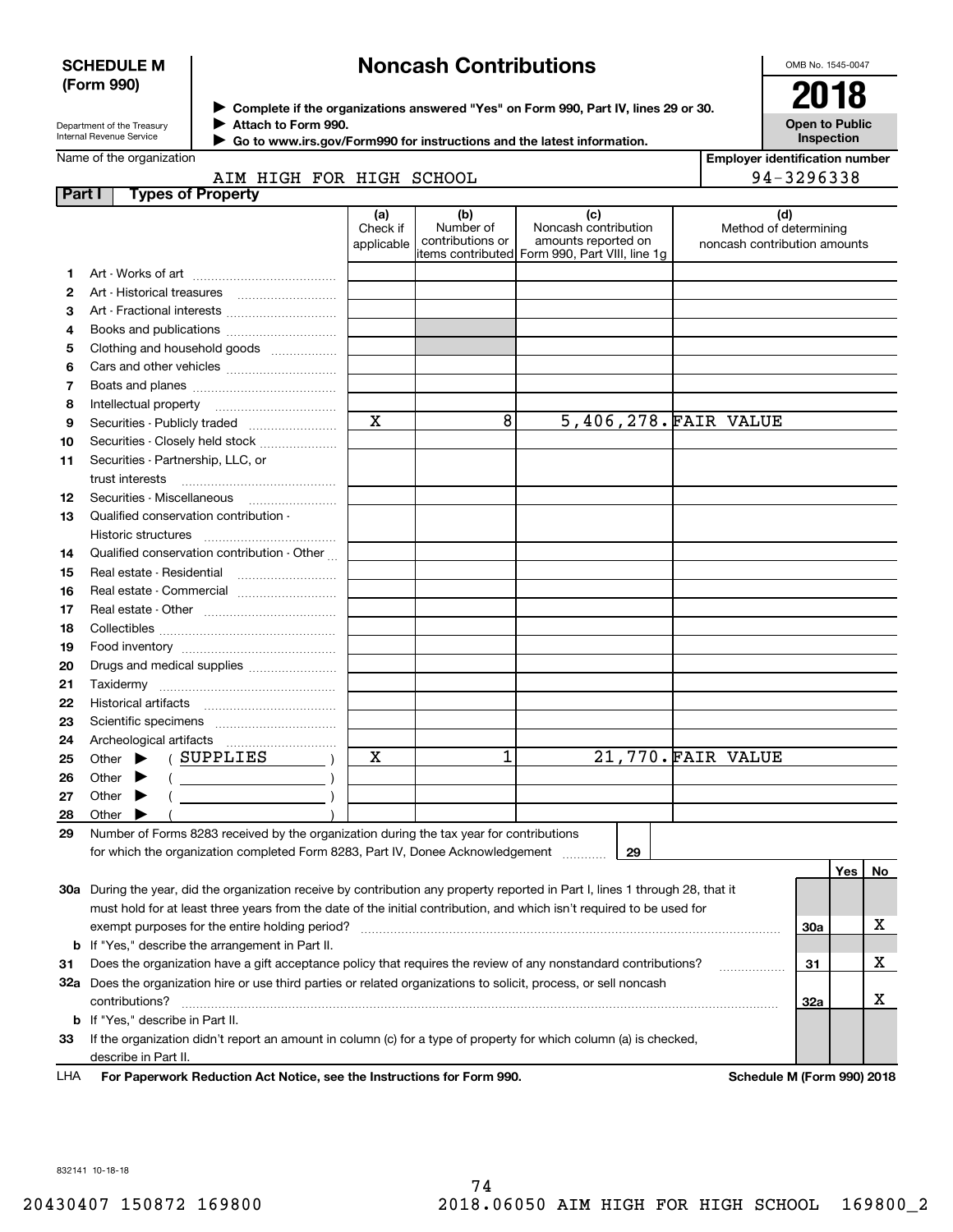**Part II** Supplemental Information. Provide the information required by Part I, lines 30b, 32b, and 33, and whether the organization is reporting in Part I, column (b), the number of contributions, the number of items received, or a combination of both. Also complete this part for any additional information. this part for any additional information.

832142 10-18-18 **Schedule M (Form 990) 2018** 75 75

20430407 150872 169800 2018.06050 AIM HIGH FOR HIGH SCHOOL 169800\_2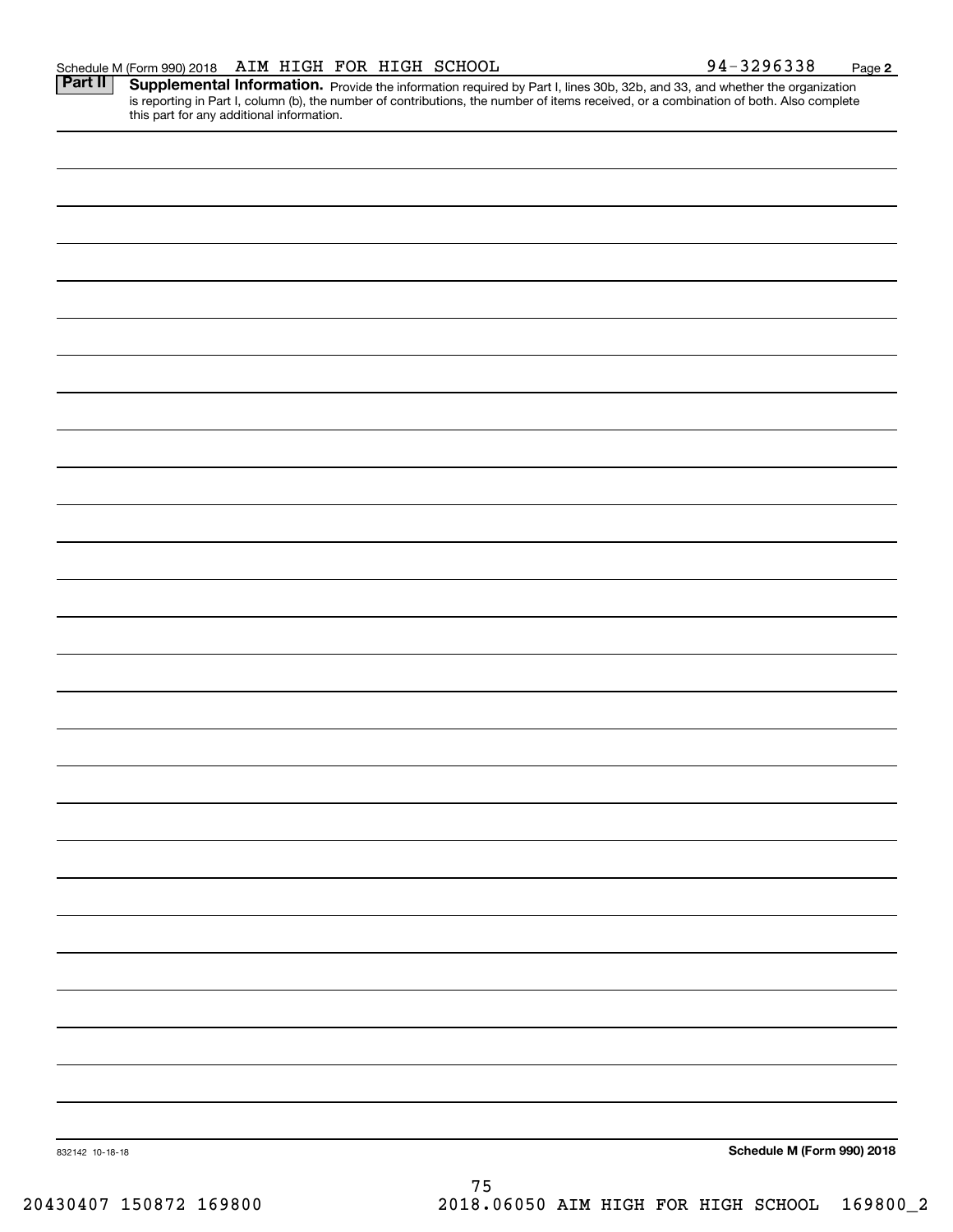SCHEDULE O

Internal Revenue Service

Department of the Treasury **(Form 990 or 990-EZ)** (Form 990 or 990.52)

Name of the organization

## SCHEDULE O | Supplemental Information to Form 990 or 990-EZ  $\overline{\hspace{0.1cm}|\hspace{0.1cm}]}$

Complete to provide information for responses to specific questions on<br>Form 990 or 990-EZ or to provide any additional information. **Form 990 or 990-EZ or to provide any additional information.** Department of the Treasury **Department of the Treasury Department of the Treasury Department of the Treasury D Attach to Form 990 or 990-EZ. Open to Public** Internal Revenue Service **Number 2001 Co to www.irs.gov/Form990 for the latest information.** Inspection



Name of the organization **and the organization in the original energy of the original energy of the original energy of the original energy of**  $\blacksquare$ 

AIM HIGH FOR HIGH SCHOOL 2014-3296338

FORM 990, PAGE 1, SECTION B FORM 990, PAGE 1, SECTION B

THE AUGUST 31, 2019 RETURN IS BEING AMENDED TO CORRECT AN ERROR IN THE AUGUST 31, 2019 RETURN IS BEING AMENDED TO CORRECT AN ERROR IN

REPORTING CONTRIBUTIONS AND THE CLASSIFICATION OF EXPENSES. THE REPORTING CONTRIBUTIONS AND THE CLASSIFICATION OF EXPENSES. THE

FOLLOWING SECTIONS WERE AMENDED: FOLLOWING SECTIONS WERE AMENDED:

PART I, LINES 8, 12, AND 19 PART I, LINES 8, 12, AND <sup>19</sup>

PART VII, LINES 1F, 1H, AND 12 PART VII, LINES 1F, 1H, AND <sup>12</sup>

PART IX, LINES 6 AND 7 PART IX, LINES 6 AND <sup>7</sup>

PART XI, LINES 1 AND 10 PART XI, LINES 1 AND 10

FORM 990, PART III, LINE 1, DESCRIPTION OF ORGANIZATION MISSION: FORM 990, PART III, LINE 1, DESCRIPTION OF ORGANIZATION MISSION:

AND FUTURE SUCCESS. INSPIRES THE NEXT GENERATION OF TEACHERS AND AND FUTURE SUCCESS. INSPIRES THE NEXT GENERATION OF TEACHERS AND

EDUCATIONAL LEADERS. EDUCATIONAL LEADERS.

FORM 990, PART III, LINE 4A, PROGRAM SERVICE ACCOMPLISHMENTS: FORM 990, PART III, LINE 4A, PROGRAM SERVICE ACCOMPLISHMENTS:

STUDENTS, AND NOVATO 99 STUDENTS. STUDENTS, AND NOVATO 99 STUDENTS.

FORM 990, PART VI, SECTION B, LINE 11B: FORM 990, PART VI, SECTION B, LINE llB:

THE DRAFT 990 IS PROVIDED TO THE EXECUTIVE DIRECTOR, BOARD PRESIDENT, THE DRAFT 990 IS PROVIDED TO THE EXECUTIVE DIRECTOR, BOARD PRESIDENT,

TREASURER, AND MEMBERS OF THE AUDIT COMMITTEE FOR APPROVAL BEFORE THE FORM TREASURER, AND MEMBERS OF THE AUDIT COMMITTEE FOR APPROVAL BEFORE THE FORM

990 IS FILED. 990 IS FILED.

FORM 990, PART VI, SECTION B, LINE 12C: FORM 990, PART VI, SECTION B, LINE 12C:

CONFLICT OF INTEREST IS BROUGHT UP REGULARLY AT BOARD MEETINGS. CONFLICT OF INTEREST IS BROUGHT UP REGULARLY AT BOARD MEETINGS.

FORM 990, PART VI, SECTION B, LINE 15: FORM 990 , PART VI , SECTION B , LINE 15:

832211 10-10-18 LHA For Paperwork Reduction Act Notice, see the Instructions for Form 990 or 990-EZ. Schedule O (Form 990 or 990-EZ) (2018)

76 76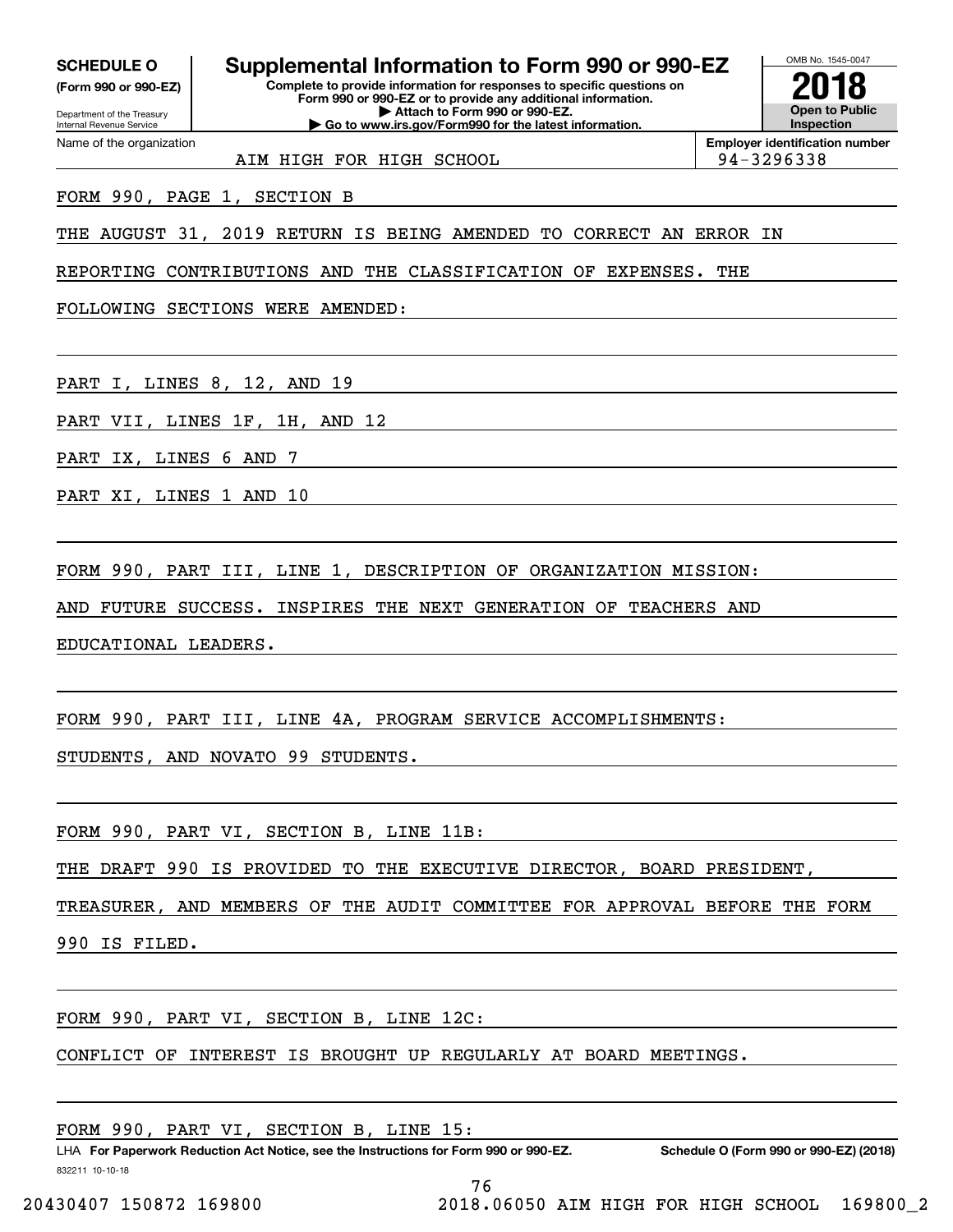| Name of the organization<br>AIM HIGH FOR HIGH SCHOOL                        | <b>Employer identification number</b><br>94-3296338 |
|-----------------------------------------------------------------------------|-----------------------------------------------------|
| GUIDESTAR IS USED TO CHECK SALARIES OF COMPARABLE POSITIONS WITH COMPARABLE |                                                     |
| ORGANIZATIONS.                                                              |                                                     |
| FORM 990, PART VI, SECTION C, LINE 19:                                      |                                                     |
| AVAILABLE BY REQUEST THROUGHT THE ANNUAL REPORT, WEBSITE AND POSTING WITH   |                                                     |
| CALIFORNIA DEPARTMENT OF JUSTICE.                                           |                                                     |
| FORM 990, PART XII, LINE 2C                                                 |                                                     |
| FORM 990, PART XII, LINE 2C                                                 |                                                     |
|                                                                             |                                                     |
|                                                                             |                                                     |
|                                                                             |                                                     |
|                                                                             |                                                     |
|                                                                             |                                                     |
|                                                                             |                                                     |
|                                                                             |                                                     |
|                                                                             |                                                     |
|                                                                             |                                                     |
|                                                                             |                                                     |
|                                                                             |                                                     |
|                                                                             |                                                     |
|                                                                             |                                                     |
| 832212 10-10-18                                                             | Schedule O (Form 990 or 990-EZ) (2018)              |